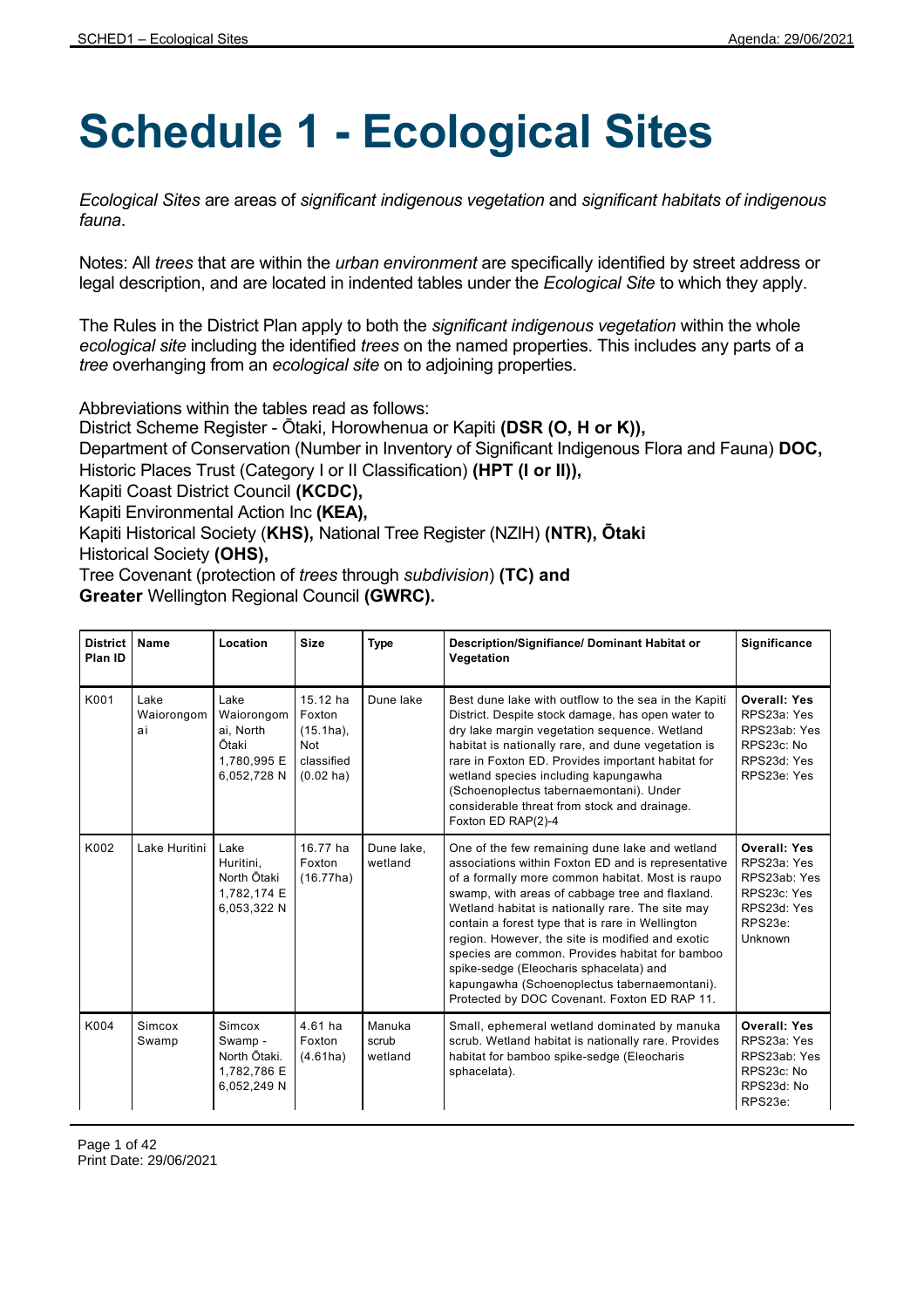|      |                            |                                                                       |                                        |                                                                        |                                                                                                                                                                                                                                                                                                                                                                                                                                                                                                                                                                                                                                                                                                                                                                                                                                                                                                                                                                                                                                                                                                                                                                                                   | Unknown                                                                                                       |
|------|----------------------------|-----------------------------------------------------------------------|----------------------------------------|------------------------------------------------------------------------|---------------------------------------------------------------------------------------------------------------------------------------------------------------------------------------------------------------------------------------------------------------------------------------------------------------------------------------------------------------------------------------------------------------------------------------------------------------------------------------------------------------------------------------------------------------------------------------------------------------------------------------------------------------------------------------------------------------------------------------------------------------------------------------------------------------------------------------------------------------------------------------------------------------------------------------------------------------------------------------------------------------------------------------------------------------------------------------------------------------------------------------------------------------------------------------------------|---------------------------------------------------------------------------------------------------------------|
| K007 | Lake<br>Kopurehereh<br>ere | Takapu<br>Road, Ōtaki<br>1,783,415 E<br>6,051,902 N                   | 16.43 ha<br>Foxton<br>(16.43ha)        | Dune lake,<br>wetland,<br>kahikatea<br>swamp<br>forest, tawa<br>forest | Provides an example of ecological sequence<br>between dune lake, swamp forest and dry forest<br>formally characteristic of the area but now<br>uncommon within Foxton ED. Has been modified<br>and grazed in the past, appears mostly fenced now.<br>Wetland habitat is nationally rare. Provides habitat<br>for kapungawha (Schoenoplectus<br>tabernaemontani), kereru, common bully, short-fin<br>eel also contains coarse fisheries tench, perch and<br>rudd. Foxton ED RAP-10                                                                                                                                                                                                                                                                                                                                                                                                                                                                                                                                                                                                                                                                                                                 | <b>Overall: Yes</b><br>RPS23a: Yes<br>RPS23ab: Yes<br>RPS23c: Yes<br>RPS23d: Yes<br>RPS23e:<br>Unknown        |
| K008 | Takapu Bush                | Takapu<br>Road, Ōtaki<br>1,784,231 E<br>6,051,644 N                   | 2.94 ha<br>Foxton<br>(2.94ha)          | Tawa-<br>kohekohe<br>forest                                            | The largest area of tawa-kohekohe forest on<br>topslope remaining in Foxton ED (ED has <8%<br>indigenous cover remaining). Partially fenced, pest<br>plant species absent. Indigenous vegetation on<br>alluvial plain is nationally rare. Habitat for kereru.<br>Manawatu Plains ED RAP 11-Takapu Road Bush                                                                                                                                                                                                                                                                                                                                                                                                                                                                                                                                                                                                                                                                                                                                                                                                                                                                                       | <b>Overall: Yes</b><br>RPS23a: Yes<br>RPS23ab: Yes<br>RPS23c: No<br>RPS23d: No<br>RPS23e:<br>Unknown          |
| K009 | Lake<br>Waitawa            | Forest Lake<br>Road<br>1,783,298 E<br>6,051,088 N                     | 28.47 ha<br>Foxton<br>(28.47ha)        | Dune lake,<br>wetland,<br>swamp<br>forest, dune<br>forest              | Convoluted dune lake, partially buffered by swamp<br>and dune forest and grazed wetland. Raupo<br>reedland, manuka wetland, sedgeland and<br>kahikatea over hinau forest unusual in Manawatu<br>Plains ED, wetland to dry forest gradient, high<br>species diversity, important remnant. Wetland<br>habitat is nationally rare and dune forest is rare in<br>Foxton ED. Lake margins nationally vulnerable<br>ecosystem. Small population of bamboo spike-<br>sedge (Eleocharis sphacelata) although under<br>threat from grazing, dabchick (Threatened-<br>Nationally Vulnerable), orchid Caladenia alata (At<br>Risk-Naturally Uncommon) reported, six other plant<br>species rare in ED. Gorse, willow, blackberry,<br>hornwort and waterlily. Camping ground, boatsheds<br>and jetski, kayaking, windsurfing, and sailing. Lake<br>Waitawa was a valued birding and cultivation area<br>for Ngati Raukawa, including ti kouka and puha.<br>Indigenous fish include Not Threatened shortfin<br>eel, common bully, common smelt, large<br>populations of introduced perch, tench and rudd for<br>coarse fishery, goldfish also recorded. Forest in<br>Manawatu Plains ED RAP 10-Keeling's Bush. | <b>Overall: Yes</b><br>RPS23a: Yes<br>RPS23ab: Yes<br>RPS23c: Yes<br>RPS23d: Yes<br>RPS23e:<br><b>Unknown</b> |
| K010 | Waimanguru<br>Lagoon       | 264 Taylors<br>Road, Ōtaki<br>(Lake 1)<br>1,782,811 E<br>6,050,541 N  | 1.2 <sub>ha</sub><br>Foxton<br>(1.2ha) | Sedgeland<br>wetland,<br>lagoon                                        | Small, degraded wetland. Wetland habitat is<br>nationally rare. Provides habitat for small<br>population of bamboo spike-sedge (Eleocharis<br>sphacelata) although it is under threat from<br>grazing. Approximately half the site comprises<br>raupo reedland and sedgeland, including bamboo<br>spike sedge, the remaining is open water with<br>patches of azolla. Exotic trees (willows) on some<br>margins. Pine plantation was felled in 2013 and<br>replanted. Some edges grazed. Water levels<br>appear to have been higher in the past. Weeds<br>such as willow, blackberry and pampas starting to<br>establish.                                                                                                                                                                                                                                                                                                                                                                                                                                                                                                                                                                         | <b>Overall: Yes</b><br>RPS23a: Yes<br>RPS23b: Yes<br>RPS23c: Yes<br>RPS23d: No<br>RPS23e:<br>Unknown          |
| K011 | Rotopotakat<br>aka Lake    | Forest Lakes<br>Road, Ōtaki<br>(Lake 2)<br>1,783,270 E<br>6,050,528 N | $2.61$ ha<br>Foxton<br>(2.61ha)        | Tawa-<br>kohekohe<br>forest,<br>swamp<br>forest, dune<br>lake          | Tawa-kohekohe forest, small remnant of swamp<br>forest including very large kahikatea and areas of<br>kiekie, and 0.99 ha Lake (24th largest in Wellington<br>region) with record of New Zealand dabchick<br>(Threatened-Nationally Vulnerable). Wetland<br>habitat is nationally rare. Although this fragment is<br>very small and under threat from pest plant species,<br>especially Tradescantia, it contains very small<br>areas of uncommon habitat types; tawa-kohehohe<br>dune forest, swamp forest and open lake all of<br>which are uncommon at national, GWRC, KCDC                                                                                                                                                                                                                                                                                                                                                                                                                                                                                                                                                                                                                    | <b>Overall: Yes</b><br>RPS23a: Yes<br>RPS23ab: Yes<br>RPS23c: Yes<br>RPS23d: No<br>RPS23e:<br>Unknown         |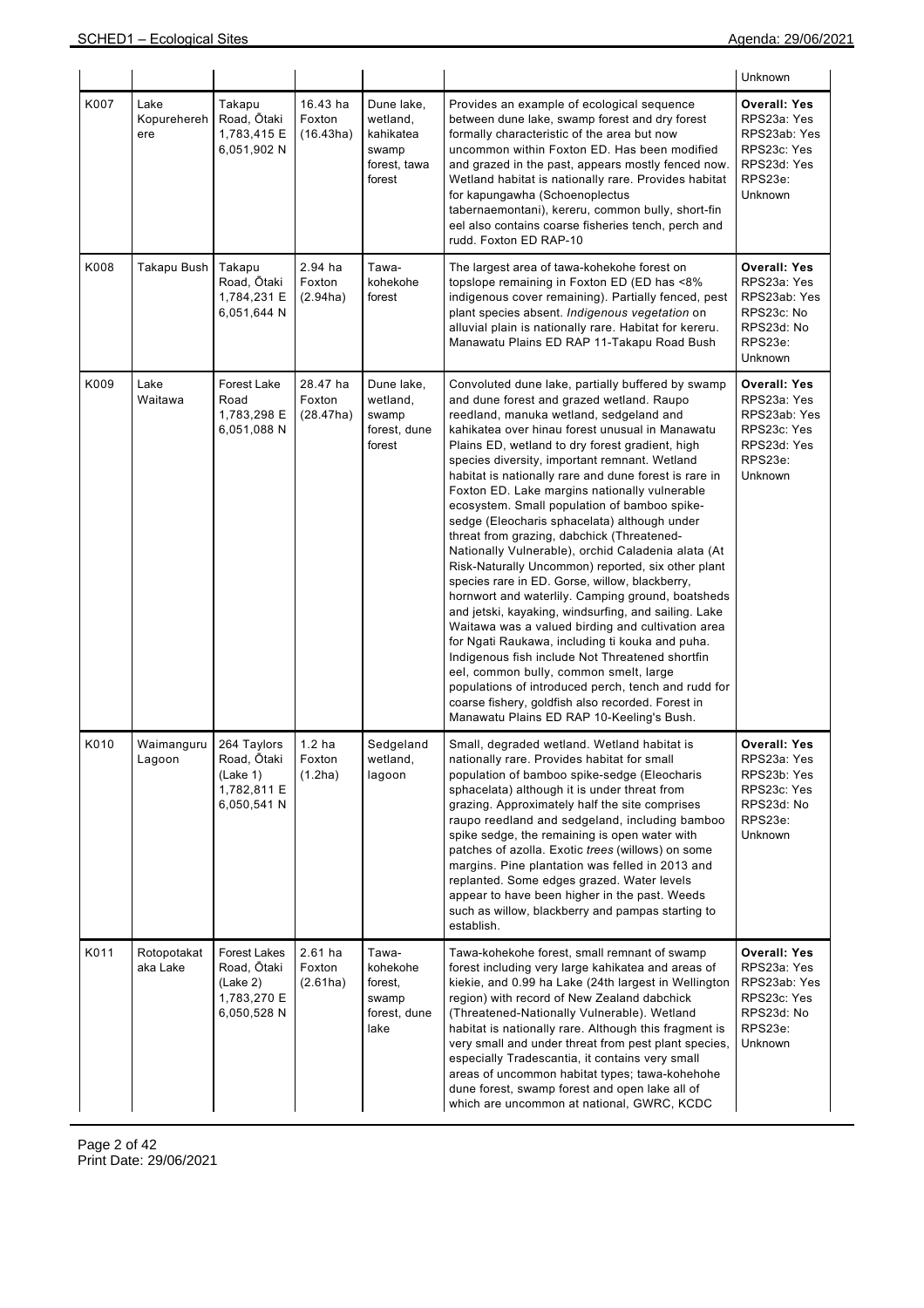|      |                               |                                                           |                                                                           |                                                                   | and Foxton ED scale. There are also extremely<br>small areas of sedgeland, and flaxland. Provides<br>habitat for kereru and common forest birds; a<br>component of a series of fragments in the area.<br>Tiny areas of sedgeland, and flaxland. The lake<br>has been modified and has an artificial species<br>assemblage along half the margin.                                                                                                                                                                                                                                                                                                                                                                                                                                                                                                                                                                                                                                                                                                                                                                                                                                                                                                                                                                                                                                                                                                                                                                                                                                                                          |                                                                                                                           |
|------|-------------------------------|-----------------------------------------------------------|---------------------------------------------------------------------------|-------------------------------------------------------------------|---------------------------------------------------------------------------------------------------------------------------------------------------------------------------------------------------------------------------------------------------------------------------------------------------------------------------------------------------------------------------------------------------------------------------------------------------------------------------------------------------------------------------------------------------------------------------------------------------------------------------------------------------------------------------------------------------------------------------------------------------------------------------------------------------------------------------------------------------------------------------------------------------------------------------------------------------------------------------------------------------------------------------------------------------------------------------------------------------------------------------------------------------------------------------------------------------------------------------------------------------------------------------------------------------------------------------------------------------------------------------------------------------------------------------------------------------------------------------------------------------------------------------------------------------------------------------------------------------------------------------|---------------------------------------------------------------------------------------------------------------------------|
| K012 | Ngatotora<br>Lagoon           | Wairongoma<br>i Road, Ōtaki<br>1,781,953 E<br>6,050,163 N | 5.34 ha<br>Foxton<br>(5.34ha)                                             | Dune lake,<br>wetland                                             | Dune lake surrounded by wetland- wet to dry<br>vegetation sequences. Wetland habitat is<br>nationally rare. Lake margins nationally vulnerable<br>ecosystem. Small, fragmented and unfenced but<br>provides habitat for spotless crake (Porzana<br>tabuensis, At Risk-Relict), Longfin eel (Anguilla<br>dieffenbachia, At Risk-Declining) and kapungawha<br>(Schoenoplectus tabernaemontani, regionally<br>sparse). Raupo reedland, flaxland. Looks quite well<br>buffered and connected on aerial. Māori land.<br>Foxton ED RAP(2)-3                                                                                                                                                                                                                                                                                                                                                                                                                                                                                                                                                                                                                                                                                                                                                                                                                                                                                                                                                                                                                                                                                     | <b>Overall: Yes</b><br>RPS23a: Yes<br>RPS23ab: Yes<br>RPS23c: Yes<br>RPS23d: Yes<br>RPS23e: Yes                           |
| K013 | Pukehou<br>Swamp              | Forest Lakes<br>Road, Ōtaki<br>1,783,291 E<br>6,049,888 N | 2.44 ha<br>Foxton<br>$(23.56ha)$ ,<br>Manawatu<br>Plains<br>(0.88ha)      | Wetland,<br>swamp<br>forest,<br>secondary<br>indigenous<br>forest | Wetland, swamp forest, secondary indigenous<br>forest. Sequence from flaxland, through shrubland<br>to forest. Wetland habitat is nationally rare. One of<br>the best and largest representative example of<br>wetland-swamp forest associations within the<br>Foxton and Manawatu Ecological Districts;<br>transition between EDs. Provides habitat for New<br>Zealand dabchick (Poliocephalus rufopectus,<br>Nationally Vulnerable), Korthalsella salicornioides<br>(At Risk-Naturally Uncommon), Hypolepis distans<br>(regionally sparse, uncommon in ED), Doodia<br>australis (regionally sparse), Tmesipteris elongata<br>(uncommon in ED) (Enright et al. 2002; Ravine<br>1995). Most protected under QEII Covenant and<br>DOC Covenant. Manawatu Plains ED RAP 9-<br>Pritchards Swamp.                                                                                                                                                                                                                                                                                                                                                                                                                                                                                                                                                                                                                                                                                                                                                                                                                             | <b>Overall: Yes</b><br>RPS23a: Yes<br>RPS23ab: Yes<br>RPS23c: Yes<br>RPS23d: Yes<br>RPS23e:<br>Unknown, not<br>Māori land |
| K014 | Waitohu<br><b>River Mouth</b> | Waitohu<br>Stream<br>Mouth<br>1,779,255 E<br>6,050,950 N  | 33.05 ha<br>Foxton<br>$(13.72ha)$ ,<br>Not<br>classified<br>$(19.32)$ ha) | Estuarine<br>wetland,<br>river mouth                              | One of very few estuarine wetlands in the District.<br>Wetland habitat is nationally rare and dune<br>vegetation is rare in Foxton ED. Water levels<br>fluctuate less than historically due to flood<br>protection work at the stream mouth. Previously<br>cleared and grazed, but parts being actively<br>managed by local landcare group. Significant<br>intertidal sandflats, marram-spinifex grassland,<br>restiad rushland, sea rush-saltmarsh ribbonwood<br>(regionally sparse) rush-shrubland, three square<br>sedgeland, bachelors' button herbfield, sand flats<br>and beach. Supports 25 indigenous species of birds<br>and six fish species including Threatened<br>Nationally Critical-grey duck (Anas superciliosa);<br>Threatened- Nationally Endangered-Australasian<br>bittern (Botaurus poiciloptilus); Threatened-<br>Nationally Vulnerable-red-billed gull (Larus<br>novaehollandiae), banded dotterel (Charadrius<br>bicinctus), Caspian tern (Hydroprogne caspia),<br>lamprey (Geotria australis); At Risk-declining-pied<br>stilt (Himantopus himantopus), inanga (Galaxias<br>maculatus), longfin eel (Anguilla dieffenbachia); At<br>Risk-Naturally uncommon-black shaq<br>(Phalacrocorax carbo); At Risk-Relict-marsh crake<br>(Porzana pusilla); At Risk-Recovering- variable<br>oystercatcher (Haematopus unicolor). Dune Dry/wet<br>pasture and wetland margin unclear and likely to<br>be highly seasonal. Part Māori land. Waitohu<br>Stream listed in GW RPS - significant indigenous<br>ecosystem values (threatened indigenous fish, >6<br>species of indigenous fish, inanga spawning). | <b>Overall: Yes</b><br>RPS23a: Yes<br>RPS23ab: Yes<br>RPS23c: Yes<br>RPS23d: Yes<br>RPS23e: Yes                           |
| K015 | Haruatai                      | State                                                     | 5.79 ha                                                                   | Pukatea-                                                          | This site is fragmented and under considerable                                                                                                                                                                                                                                                                                                                                                                                                                                                                                                                                                                                                                                                                                                                                                                                                                                                                                                                                                                                                                                                                                                                                                                                                                                                                                                                                                                                                                                                                                                                                                                            | <b>Overall: Yes</b>                                                                                                       |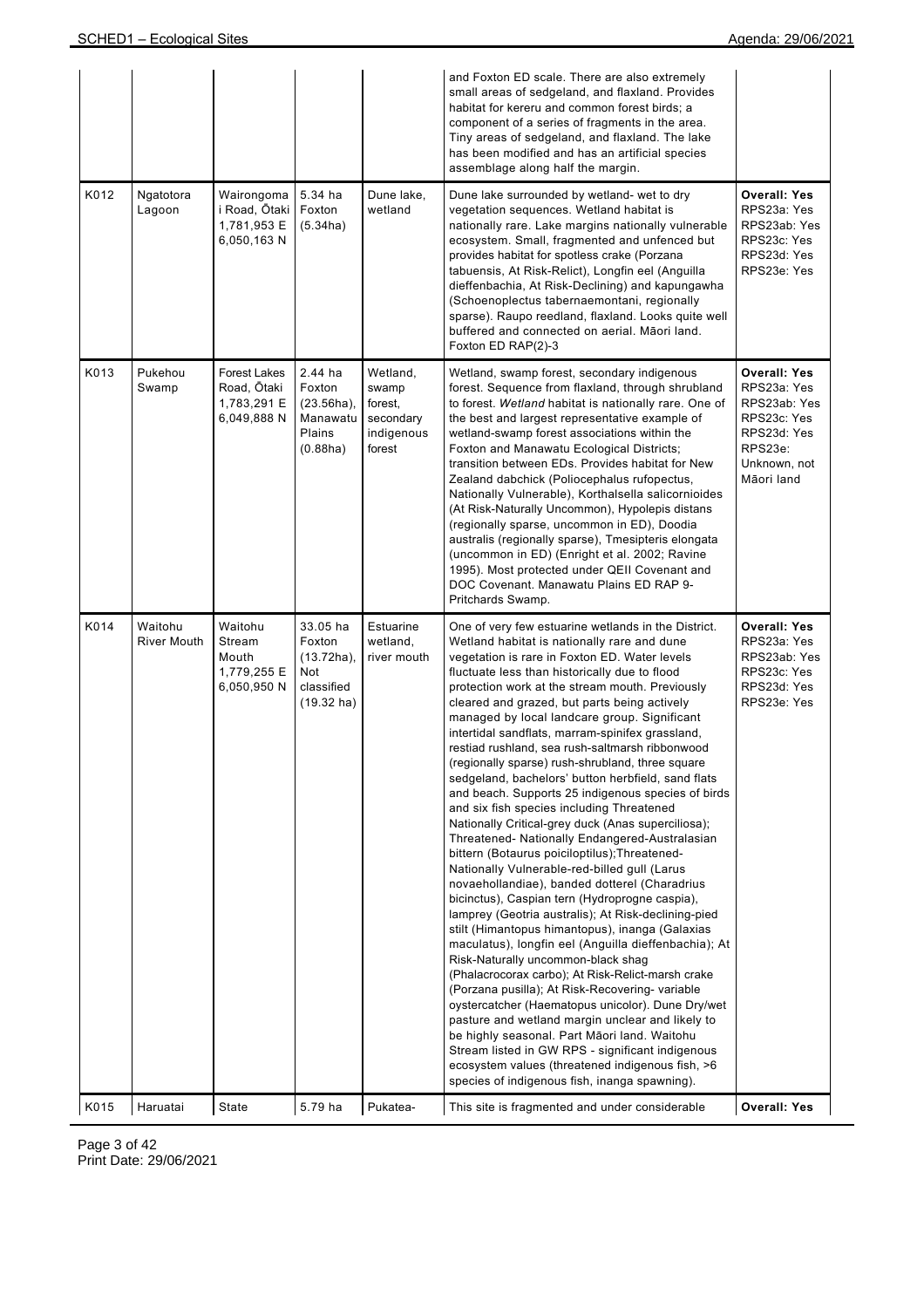|      | Park forest                        | Highway 1<br>South, Ōtaki<br>1,782,093 E<br>6,048,077 N            | Foxton<br>(5.79ha)                                                                                                | kahikatea<br>swamp<br>forest,<br>wetland                                                                                                                            | threat from pest plant species. However, kahikatea-<br>pukatea swamp forest is very rare in Foxton ED and<br>rare in Wellington region. Wetland habitat is<br>nationally rare. Provides habitat for kapungawha<br>(Schoenoplectus tabernaemontani, regionally<br>sparse) and kereru. Foxton ED RAP(2)-2                                                                                                                                                                                                                                                                                                                                                                                                                                                                                                                                                                                                                                                                                                                                                                                                                                                                                                                                                                                                                                                                                                                                                                                                                                                                                                                                                                                                                                                                                                                                                                                                                                                                                                                                                                                                                                                                                                                                                                                                                                                                                                                                                                                                                                                      | RPS23a: Yes<br>RPS23ab: Yes<br>RPS23c: No<br>RPS23d: Yes<br>RPS23e:<br>Unknown                       |
|------|------------------------------------|--------------------------------------------------------------------|-------------------------------------------------------------------------------------------------------------------|---------------------------------------------------------------------------------------------------------------------------------------------------------------------|--------------------------------------------------------------------------------------------------------------------------------------------------------------------------------------------------------------------------------------------------------------------------------------------------------------------------------------------------------------------------------------------------------------------------------------------------------------------------------------------------------------------------------------------------------------------------------------------------------------------------------------------------------------------------------------------------------------------------------------------------------------------------------------------------------------------------------------------------------------------------------------------------------------------------------------------------------------------------------------------------------------------------------------------------------------------------------------------------------------------------------------------------------------------------------------------------------------------------------------------------------------------------------------------------------------------------------------------------------------------------------------------------------------------------------------------------------------------------------------------------------------------------------------------------------------------------------------------------------------------------------------------------------------------------------------------------------------------------------------------------------------------------------------------------------------------------------------------------------------------------------------------------------------------------------------------------------------------------------------------------------------------------------------------------------------------------------------------------------------------------------------------------------------------------------------------------------------------------------------------------------------------------------------------------------------------------------------------------------------------------------------------------------------------------------------------------------------------------------------------------------------------------------------------------------------|------------------------------------------------------------------------------------------------------|
| K016 | Staples Bush                       | 426 State<br>Highway 1<br>Nth, Otaki<br>1,786,044 E<br>6,050,182 N | 1.28 ha<br>Manawatu<br>Plains<br>(1.28ha)                                                                         | Kohekohe-<br>mahoe forest                                                                                                                                           | Small fragment of kohekohe-mahoe forest on river<br>terrace tread; a rare vegetation type in Manawatu<br>Plains ED (where <5% indigenous cover remains).<br>Indigenous vegetation on alluvial plain is<br>nationally rare ecosystem.                                                                                                                                                                                                                                                                                                                                                                                                                                                                                                                                                                                                                                                                                                                                                                                                                                                                                                                                                                                                                                                                                                                                                                                                                                                                                                                                                                                                                                                                                                                                                                                                                                                                                                                                                                                                                                                                                                                                                                                                                                                                                                                                                                                                                                                                                                                         | <b>Overall: Yes</b><br>RPS23a: Yes<br>RPS23ab: Yes<br>RPS23c: No<br>RPS23d: No<br>RPS23e:<br>Unknown |
| K017 | Tararua<br>Ranges and<br>foothills | Tararua<br>Ranges<br>1,782,730 E<br>6,030,802 N                    | 41,273.09<br>ha<br>Tararua<br>(41221.76)<br>ha),<br>Manawatu<br>Plains<br>$(41.1ha)$ ,<br>Wellingto<br>n (3.15ha) | Tawa forest,<br>kamahi<br>forest,<br>mahoe<br>forest,<br>mamaku<br>forest, sub-<br>alpine<br>shrubland,<br>with areas of<br>alpine<br>grasslands,<br>river valleys. | Largest area of native bush/wilderness in Kapiti.<br>Mountainous landscapes with extensive tracts of<br>relatively unmodified <i>indigenous vegetation</i> ,<br>altitudinal vegetation sequences, wildlife habitat,<br>and upper catchments of many rivers. Hall's totara-<br>pahautea-kamahi forest is rare in Wellington<br>region, kohekohe-tawa and tawa-kamahi-podocarp<br>forest along the western foothills represent rare<br>forest types in the Wellington region. Vegetation<br>includes representative examples or rare or unique<br>forest communities as well as more modified forest<br>communities. Indigenous fauna known from the site<br>include: Threatened-Nationally Endangered-<br>Powelliphanta traversi tararuaensis; Threatened -<br>Nationally Vulnerable-bush falcon (Falco<br>novaeseelandie 'bush'), North Island kaka (Nestor<br>meridionalis septentrionalis), long-tailed bat<br>(Chalinolobus tuberculatus), shortjaw kokopu<br>(Galaxias postvectis); At Risk - Naturally<br>Uncommon-long-tailed cuckoo (Eudynamys<br>taitensis); At Risk - Declining-North Island rifleman<br>(Acanthissita chloris granti), koaro (Galaxias<br>brevipinnis), longfin eel (Anguilla dieffenbachia),<br>redfin bully (Gobiomorphus huttoni), torrentfish<br>(Cheimarrichthys fosteri), Dwarf galaxias (West<br>Coast) (Galaxias divergens), scarlet mistletoe<br>(Peraxilla colensoi); At Risk - Relict-flax weevil<br>(Anagotus fairburni); Regionally sparse- North<br>Island robin (Petroica longipes), whitehead<br>(Mohoua albicilla), tomtit (Petroica macrocephala),<br>bellbird (Anthornis melanura); and a wide range of<br>common forest birds including: Yellow-crowned<br>parakeet, shining cuckoo, kereru, morepork, tui,<br>fantail, grey warbler. A range of animal pest species<br>are present. Indigenous flora includes 24 species of<br>orchid and At Risk-Declining-Dwarf musk (Mazus<br>novaezeelandiae subsp. Novaezeelandiae), Kirk's<br>daisy (Brachyglottis kirkii var. kirkii), Swamp nettle<br>(Urtica linearifolia), Scarlet mistletoe (Peraxilla<br>colensoi); At Risk-Naturally Uncommon-spaniard<br>(Aciphylla dissecta), little spotted moa<br>(Drymoanthus flavus); At Risk-Relict-Large-leaved<br>milk tree (Streblus banksii). Encompasses areas that<br>feature in tribal history of tangata whenua. Notable<br>geological features, including fault and glaciation<br>landforms. Recreational opportunities from remote<br>to back country drive-in. Incl. Manawatu Plains ED<br>RAP2 Moffat's Bush. | <b>Overall: Yes</b><br>RPS23a: Yes<br>RPS23ab: Yes<br>RPS23c: Yes<br>RPS23d: Yes<br>RPS23e: Yes      |
| K018 | Castlehill<br>Farm Bush            | Rahui Road,<br>Ōtaki<br>1,783,385 E<br>6,046,653 N                 | 6.09 ha<br>Manawatu<br>Plains<br>(6.09ha)                                                                         | Kohekohe-<br>tawa forest                                                                                                                                            | Kohekohe- tawa forest, with pukatea-nikau swamp<br>forest along the toe of the old river escarpment;<br>mamaku is common in spring-fed gullies. One of<br>few known occurrences of wharangi in ED south of<br>Waitotara. Habitat for common forest birds<br>including shining cuckoo, kereru. Banded kokopu                                                                                                                                                                                                                                                                                                                                                                                                                                                                                                                                                                                                                                                                                                                                                                                                                                                                                                                                                                                                                                                                                                                                                                                                                                                                                                                                                                                                                                                                                                                                                                                                                                                                                                                                                                                                                                                                                                                                                                                                                                                                                                                                                                                                                                                  | <b>Overall: Yes</b><br>RPS23a: Yes<br>RPS23ab: Yes<br>RPS23c: Yes<br>RPS23d: Yes<br>RPS23e:          |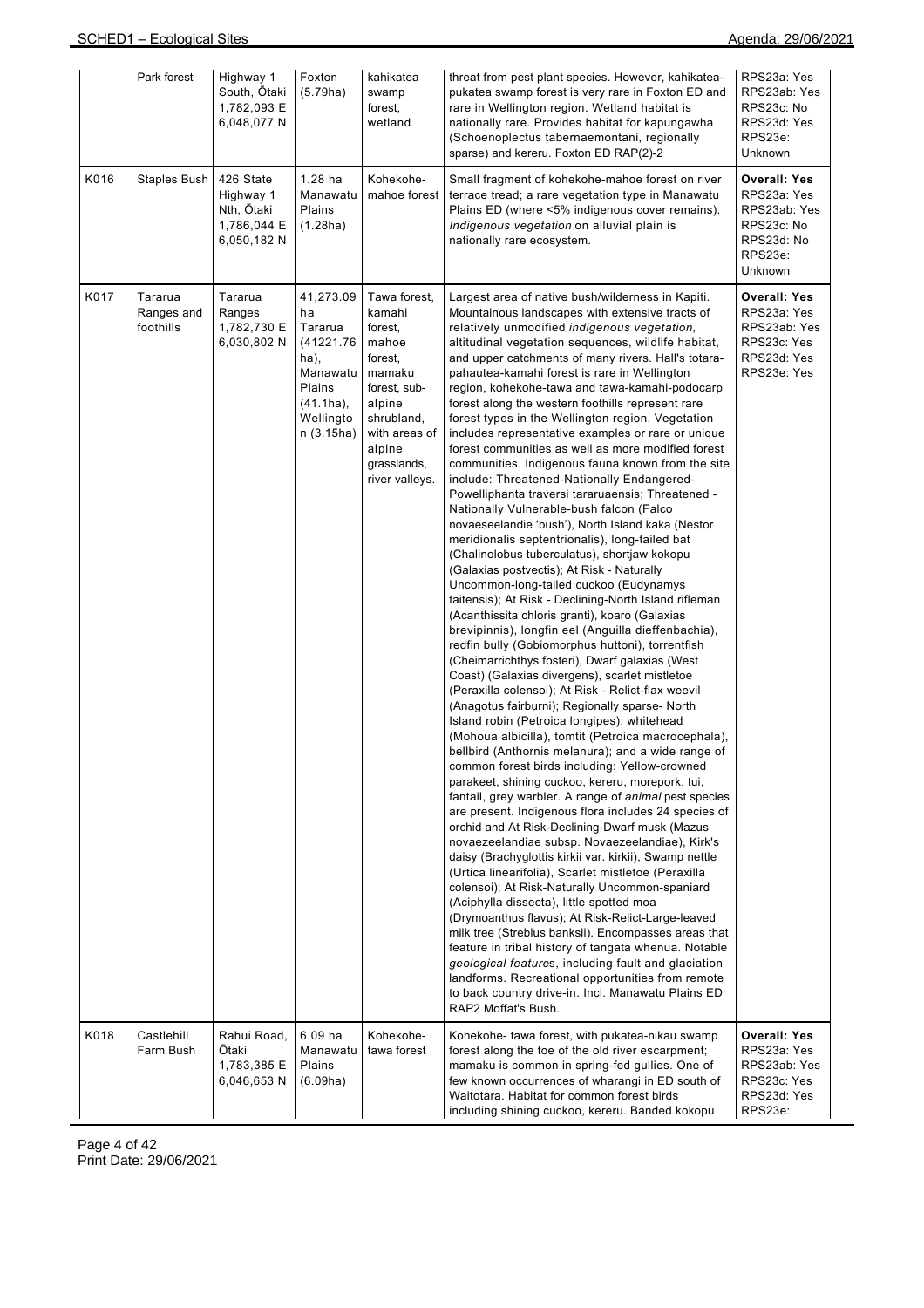|      |                                    |                                                                     |                                                                        |                                                               | recorded from the stream along the foot of the site.<br>Forest is rare in Manawatu Plains Ecological District<br>(<5% indigenous cover remains) and in the<br>Wellington region, and this forest contributes nearly<br>half of the tawa-kohekohe forest in Manawatu<br>Plains ED. Indigenous vegetation on alluvial plain<br>is nationally rare ecosystem. This site is threatened<br>by pest plant species, especially Japanese<br>honeysuckle, banana passion vine, old man's<br>beard, tradescantia and blackberry in the wetter<br>areas. Manawatu Plains ED RAP 8- Castle Hill<br>Farm.                                                                                                                                                | Unknown, not<br>Māori land                                                                                   |
|------|------------------------------------|---------------------------------------------------------------------|------------------------------------------------------------------------|---------------------------------------------------------------|---------------------------------------------------------------------------------------------------------------------------------------------------------------------------------------------------------------------------------------------------------------------------------------------------------------------------------------------------------------------------------------------------------------------------------------------------------------------------------------------------------------------------------------------------------------------------------------------------------------------------------------------------------------------------------------------------------------------------------------------|--------------------------------------------------------------------------------------------------------------|
| K019 | Waitohu<br><b>Stream Bush</b><br>Α | Waitohu<br>Valley Road,<br>Ōtaki<br>1,784,369 E<br>6,046,529 N      | 2.63 ha<br>Manawatu<br>Plains<br>(2.63ha)                              | Tawa-<br>kohekohe<br>forest                                   | Tawa-kohekohe forest is rare within the Manawatu<br>Plains ED (<5% indigenous cover remains). Could<br>include lowland totara forest which is rare in<br>Wellington region. Indigenous vegetation on<br>alluvial plain is nationally rare ecosystem. Provides<br>habitat for kereru. Waitohu Stream listed in GW<br>RPS as having significant indigenous ecosystem<br>values (threatened indigenous fish, >6 species of<br>indigenous fish, inanga spawning).                                                                                                                                                                                                                                                                               | <b>Overall: Yes</b><br>RPS23a: Yes<br>RPS23ab: Yes<br>RPS23c: No<br>RPS23d: No<br>RPS23e:<br>Unknown         |
| K020 | Hillas Bush                        | Rahui Road,<br>Ōtaki<br>1,783,967 E<br>6,045,344 N                  | $2.11$ ha<br>Manawatu<br>Plains<br>(2.11ha)                            | Kamahi<br>forest                                              | Forest provides habitat for the Nationally Critical<br>Powelliphanta traversi otakia (Department of<br>Conservation 1996), one of only three known<br>populations nationally of this subspecies. kamahi<br>and kohekohe-tawa forest is rare in the Manawatu<br>Plains ED (<5% indigenous cover remains).<br>Indigenous vegetation on alluvial plain is<br>nationally rare ecosystem. Protected by DOC<br>Covenant.                                                                                                                                                                                                                                                                                                                          | <b>Overall: Yes</b><br>RPS23a: Yes<br>RPS23ab: Yes<br>RPS23c: No<br>RPS23d: Yes<br>RPS23e:<br><b>Unknown</b> |
| K021 | Rahui Road<br>Bush D               | Rahui Road,<br>Ōtaki<br>1,784,118 E<br>6,045,122 N                  | $3.73$ ha<br>Manawatu<br>Plains<br>(3.73ha)                            | Totara-tawa-<br>kamahi<br>forest                              | Small, fragmented and under threat from pest plant<br>species, however is a representative example of<br>totara forest with tawa and kamahi within<br>Manawatu Plains ED. Lowland totara forest is rare<br>in Wellington region and tawa forest is rare in<br>Manawatu Plains ED (<5% indigenous cover<br>remains within the ED). Indigenous vegetation on<br>alluvial plain is nationally rare ecosystem.                                                                                                                                                                                                                                                                                                                                  | <b>Overall: Yes</b><br>RPS23a: Yes<br>RPS23ab: Yes                                                           |
| K022 | Rahui Road<br><b>Bush F</b>        | Rahui Road,<br>Ōtaki<br>1,784,576 E<br>6,045,009 N                  | 6.7 <sub>ha</sub><br>Manawatu<br>Plains<br>(6.7ha)                     | Kamahi<br>forest. tawa-<br>totara forest                      | Small and fragmented, however is a representative<br>example of tawa-totara forest within Manawatu<br>Plains ED. Includes pukatea, hinau, mamaku,<br>swamp maire (uncommon in ED), little understorey<br>to do low light. Undescribed carabid beetle<br>recorded (Ravine 1995); pair of falcon (Falco<br>novaeseelandiae "bush", Threatened-Nationally<br>Vulnerable) seen within 200m Indigenous<br>vegetation on alluvial plain is nationally rare<br>ecosystem. Kamahi forest, tawa forest, and<br>indigenous forest in Manawatu Plains ED is rare<br>(<5% indigenous cover remains). Lowland totara<br>forest is rare in Wellington region. Top edge<br>fenced, barberry may cause problems. Manawatu<br>Plains ED RAP 7-Hughes Bush B. | <b>Overall: Yes</b><br>RPS23a: Yes<br>RPS23ab: Yes<br>RPS23c: No<br>RPS23d: Yes<br>RPS23e:<br><b>Unknown</b> |
| K023 | Rahui Road<br>Bush E               | 476-490 &<br>566 Rahui<br>Road, Ōtaki<br>1,785,689 E<br>6,043,766 N | 19.61 ha<br>Tararua<br>$(0.62ha)$ ,<br>Manawatu<br>Plains<br>(18.99ha) | Kamahi<br>forest, tawa<br>forest, tawa-<br>kohekohe<br>forest | Along with K025 this site is the best representative<br>example of kamahi forest within Manawatu Plains<br>ED. kamahi forest, tawa forest, and indigenous<br>forest is rare in Manawatu Plains ED (<5%)<br>indigenous cover remains).                                                                                                                                                                                                                                                                                                                                                                                                                                                                                                       | <b>Overall: Yes</b><br>RPS23a: Yes<br>RPS23ab: Yes<br>RPS23c: No<br>RPS23d: Yes<br>RPS23e:<br>Unknown        |
| K024 | Rahui Road<br>Bush A               | 535 Rahui<br>Road, Ōtaki<br>1,784,832 E<br>6,042,970 N              | 3.36 ha<br>Manawatu<br>Plains<br>(3.36ha)                              | Pukatea-<br>tawa-<br>kohekohe<br>forest                       | Best representative example of semi-swamp forest<br>in Manawatu Plains ED. Tall pukatea-tawa canopy<br>with kohekohe-(mahoe)-(nikau) subcanopy; 17 fern<br>species included uncommon in ED soft tree fern                                                                                                                                                                                                                                                                                                                                                                                                                                                                                                                                   | <b>Overall: Yes</b><br>RPS23a: Yes<br>RPS23ab: Yes<br>RPS23c: No                                             |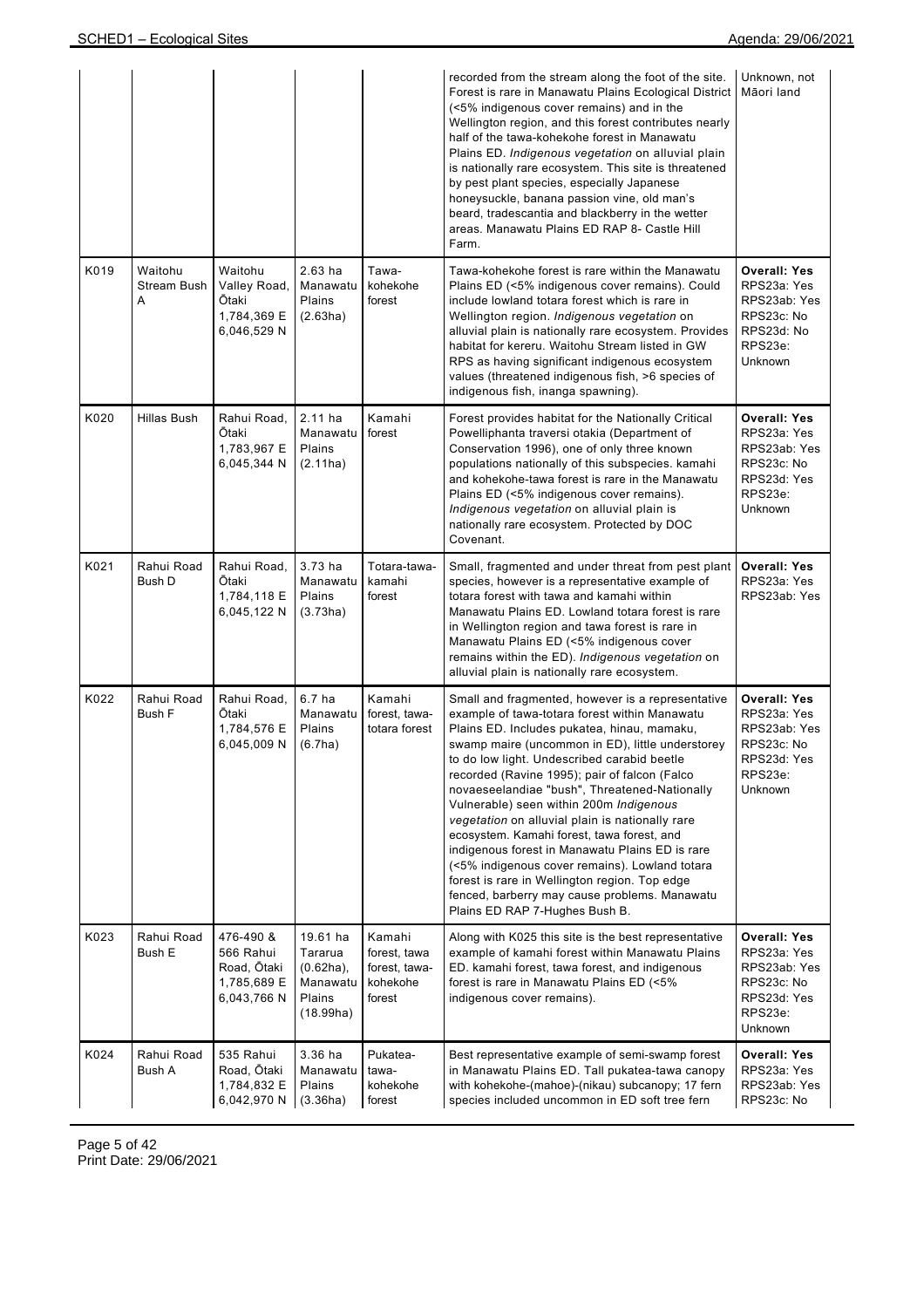|      |                       |                                                          |                                                                                  |                                                                                                                                     | (Cyathea smithii). Indigenous vegetation on<br>alluvial plain is nationally rare ecosystem, and<br>indigenous forest in the Manawatu Plains ED is rare<br>(<5% indigenous cover remains). Manawatu Plains<br>ED RAP 3 Denton's Bush notes weeds including old<br>man's beard, tradescantia and Jerusalum cherry,<br>and some stock intrusion.                                                                                                                                                                                                                                                                                                                                                                                                                                      | RPS23d: No<br>RPS23e:<br>Unknown                                                                                                                                                                                                                                                                                                         |
|------|-----------------------|----------------------------------------------------------|----------------------------------------------------------------------------------|-------------------------------------------------------------------------------------------------------------------------------------|------------------------------------------------------------------------------------------------------------------------------------------------------------------------------------------------------------------------------------------------------------------------------------------------------------------------------------------------------------------------------------------------------------------------------------------------------------------------------------------------------------------------------------------------------------------------------------------------------------------------------------------------------------------------------------------------------------------------------------------------------------------------------------|------------------------------------------------------------------------------------------------------------------------------------------------------------------------------------------------------------------------------------------------------------------------------------------------------------------------------------------|
| K025 | Rahui Road<br>Bush C  | 566 Rahui<br>Road, Ōtaki<br>1,785,382 E<br>6,042,463 N   | 9.58 ha<br>Manawatu<br>Plains<br>(9.58ha)                                        | Kamahi<br>forest, tawa<br>forest                                                                                                    | One of the better representative examples of<br>uncommon northern rata/tawa-kohekohe, kamahi<br>forest types with a small amount of totara-kohekohe-<br>kamahi forest. These forest types are uncommon on<br>the low foothills of the Tararua ED. Indigenous<br>vegetation on alluvial plain is nationally rare. It has<br>some weeds on lower edges and a long narrow<br>shape reduces its viability to some degree. A range<br>of common indigenous forest birds recorded - may<br>provide stepping stone habitat to other Ecological<br>Sites. Described in Manawatu Plains ED RAP 6-<br>Croad's Bush, good condition, uncommon plant<br>species combination and Along with K023 this site<br>is the best representative example of kamahi forest<br>within Manawatu Plains ED. | <b>Overall: Yes</b><br>RPS23a: Yes<br>RPS23ab: Yes<br>RPS23c: Yes<br>RPS23d: Yes<br>RPS23e:<br>Unknown                                                                                                                                                                                                                                   |
| K026 | Rahui Road<br>Bush B  | 66 Waimanu<br>Grove, Ōtaki<br>1,785,690 E<br>6,041,807 N | 3.83 ha<br>Manawatu<br>Plains<br>(3.83ha)                                        | Northern<br>rata/tawa-<br>kohekohe,<br>kamahi<br>forest types,<br>totara-<br>kohekohe-<br>kamahi<br>forest, and<br>some<br>treefern | A small representative area of totara-kohekohe-<br>kamahi forest, includes some emergent northern<br>rata and rewarewa, good diverse understorey. This<br>habitat type and tawa-kohekohe forest are rare<br>within Manawatu Plains ED (<5% indigenous cover<br>remains). Indigenous vegetation on alluvial plain is<br>nationally rare ecosystem. Common forest birds<br>recorded, falcon (Falco novaeseelandiae "bush",<br>Threatened-Nationally Vulnerable) seen within<br>2km. Likely to support At Risk-Declining: Redfin<br>bully (Gobiomorphus huttoni), longfin eel (Anguilla<br>dieffenbachii), koaro (Galaxias brevipinnis). Small<br>patches of blackberry, passionfruit vine (Passiflora<br>mollissima) and river borne weeds (tradescantia).                           | <b>Overall: Yes</b><br>RPS23a: Yes<br>RPS23ab: Yes<br>RPS23c: Yes<br>RPS23d: No<br>RPS23e:<br>Unknown, not<br>Māori land.                                                                                                                                                                                                                |
| K027 | Ōtaki River<br>Mouth  | Ōtaki River<br>Mouth<br>1,778,200 E<br>6,047,483 N       | 69.03 ha<br>Foxton<br>$(53.79ha)$ ,<br>Not<br>classified<br>$(15.23 \text{ ha})$ | Estuarine<br>wetland,<br>river mouth                                                                                                | The Otaki River is the second largest river in the<br>Kapiti District. The estuary provides habitat for<br>banded dotterel, Caspian tern and longfin eel.<br>Dunes are an naturally rare ecosystem type<br>classified as Endangered, and dune vegetation is<br>rare in Foxton ED, but the dune system is degraded<br>and with high level of threat from pest plant<br>species. Flood control measures have greatly<br>modified the system.                                                                                                                                                                                                                                                                                                                                         | <b>Overall: Yes</b><br>RPS23a: Yes<br>RPS23ab: Yes<br>RPS23c: Yes<br>RPS23d: Yes<br>RPS23e: The<br>Ōtaki River and<br>its estuary are<br>important<br>resources and<br>this area has<br>always<br>provided kai<br>moana and<br>materials such<br>as flax for<br>various uses.<br>Adjacent to<br>culturally<br>important Te<br>Horo Beach |
| K028 | Gorge Road,<br>Bush D | Ōtaki Gorge<br>Road, Ōtaki<br>1,781,408 E<br>6,044,768 N | $2.41$ ha<br>Manawatu<br>Plains<br>(2.41ha)                                      | Matai-totara-<br>kohekohe<br>forest                                                                                                 | Small, fragmented and under some threat from<br>pest plant species. Lowland totara forest is rare in<br>Wellington region and in Manawatu Plans ED (<5%<br>indigenous cover remains in the ED). Indigenous<br>vegetation on alluvial plain is nationally rare<br>ecosystem. Provides habitat for Korthalsella<br>lindsayi.                                                                                                                                                                                                                                                                                                                                                                                                                                                         | <b>Overall: Yes</b><br>RPS23a: Yes<br>RPS23ab: Yes<br>RPS23c: No<br>RPS23d: No<br>RPS23e:<br>Unknown                                                                                                                                                                                                                                     |
| K029 | <b>Braeview</b>       | Ōtaki Gorge                                              | $1.86$ ha                                                                        | Kohekohe-                                                                                                                           | A very small and narrow fragment, degraded in                                                                                                                                                                                                                                                                                                                                                                                                                                                                                                                                                                                                                                                                                                                                      | <b>Overall: Yes</b>                                                                                                                                                                                                                                                                                                                      |

Page 6 of 42 Print Date: 29/06/2021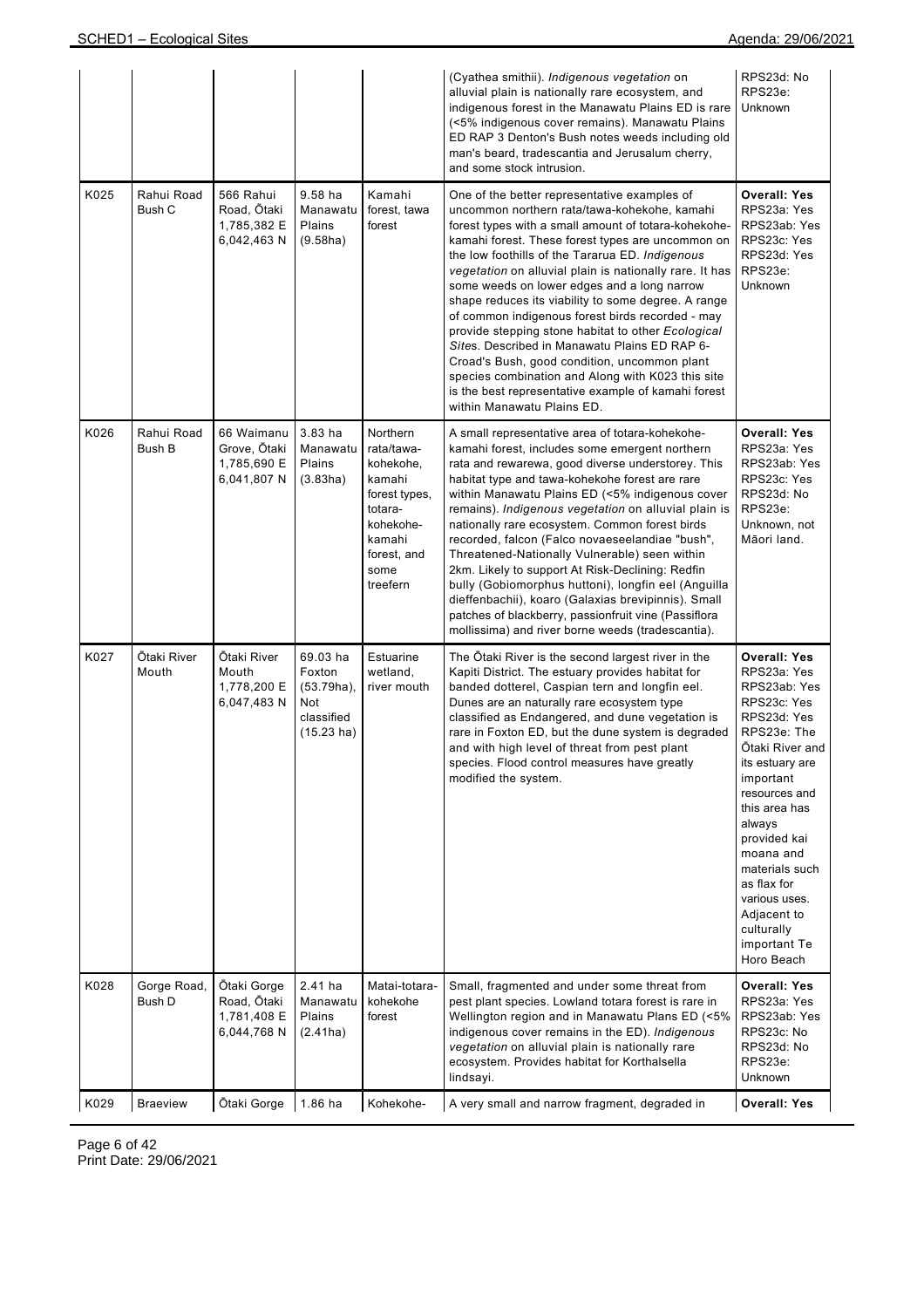|      | Bush                    | Road, Ōtaki<br>1,783,010 E<br>6,044,735 N                                                                  | Manawatu<br>Plains<br>(1.86ha)              | tawa forest                                       | part, limited regeneration and under threat from<br>pest plant species. Indigenous vegetation on<br>alluvial plain is nationally rare ecosystem and<br>indigenous forest is rare in Manawatu Plains ED<br>(<5% indigenous cover remains). Provides habitat<br>for kereru.                                                                                                                                                                                                                                            | RPS23a: Yes<br>RPS23ab: Yes<br>RPS23c: No<br>RPS23d: No<br>RPS23e:<br>Unknown                         |
|------|-------------------------|------------------------------------------------------------------------------------------------------------|---------------------------------------------|---------------------------------------------------|----------------------------------------------------------------------------------------------------------------------------------------------------------------------------------------------------------------------------------------------------------------------------------------------------------------------------------------------------------------------------------------------------------------------------------------------------------------------------------------------------------------------|-------------------------------------------------------------------------------------------------------|
| K030 | Gorge Road<br>Bush C    | Ōtaki Gorge<br>Road, Ōtaki<br>1,782,259 E<br>6,044,432 N                                                   | $1.45$ ha<br>Manawatu<br>Plains<br>(1.45ha) | Totara-<br>kohekohe<br>forest                     | Small, fragmented and under threat from pest plant<br>species, but one of only a few fragments of its type<br>within Manawatu Plains ED. Indigenous forest is<br>uncommon in Manawatu Plains ED (<5%<br>indigenous cover remains) and lowland totara forest<br>is rare in Wellington region. Part of a series of<br>fragments that may provide stepping stone habitat.<br>Provides habitat for kereru.                                                                                                               | <b>Overall: Yes</b><br>RPS23a: Yes<br>RPS23ab: Yes<br>RPS23c: No<br>RPS23d: No<br>RPS23e:<br>Unknown  |
| K031 | Ōtaki River<br>Bush A   | Otaki Gorge<br>Road, Ōtaki<br>1,783,212 E<br>6,043,414 N                                                   | $6.02$ ha<br>Manawatu<br>Plains<br>(6.02ha) | Totara forest                                     | The largest and best example of totara forest on<br>alluvial plains in the Manawatu Plains ED (<5%<br>indigenous cover remains in the ED). Includes<br>matai, titoki and largest population of wharangi in<br>southern part of ED. Common forest birds recorded.<br>Lowland totara forest is rare in Wellington region.<br>Indigenous vegetation on alluvial plain is<br>nationally rare ecosystem. Partially protected under<br>QEII Covenant and contiguous with K032.<br>Manawatu Plains ED RAP 4 - Kirkwell Bush | <b>Overall: Yes</b><br>RPS23a: Yes<br>RPS23ab: Yes<br>RPS23c: No<br>RPS23d: Yes<br>RPS23e:<br>Unknown |
| K033 | Gorge Road<br>Bush<br>Α | Ōtaki Gorge<br>Road<br>Ōtaki<br>1,783,031 E<br>6,042,965 N                                                 | 1.7 <sub>ha</sub>                           | Totara<br>Forest<br>Manawatu<br>Plains<br>(1.7ha) | Small fragment with considerable weed threat and<br>limited regeneration. Indigenous vegetation on<br>alluvial plain is nationally rare ecosystem,<br>indigenous forest in Manawatu Plains is rare (<5%<br>indigenous cover remains), and lowland totara<br>forest is rare in Wellington region.                                                                                                                                                                                                                     | Overall: Yes<br>RPS23a: Yes<br>RPS23ab: Yes<br>RPS23c: No<br>RPS23d: No<br>RPS23e:<br>Unknown         |
| K034 | Mansells<br><b>Bush</b> | 568 Ōtaki<br>Gorge Road,<br>Ōtaki<br>1,784,036 E<br>6,041,307 N                                            | 4.19 ha<br>Manawatu<br>Plains<br>(4.19ha)   | Kohekohe-<br>tawa-nikau<br>forest                 | A relatively small fragment of kohekohe-tawa forest<br>on hill country. Kohekohe-tawa forest is rare in<br>Manawatu Plains ED (<5% indigenous cover<br>remains). Protected by DOC Covenant.                                                                                                                                                                                                                                                                                                                          | <b>Overall: Yes</b><br>RPS23a: Yes<br>RPS23ab: Yes<br>RPS23c: No<br>RPS23d: Yes<br>RPS23e:<br>Unknown |
| K035 | Hautere<br>Bush C       | 1081 State<br>Highway<br>South, Ōtaki,<br>Nth of Te<br>Waka Road,<br>Te Horo<br>1,779,774 E<br>6,044,173 N | .82 ha<br>Foxton<br>(0.82ha)                | Titoki-totara<br>forest                           | Provides habitat for Streblus banksii, Ileostylis<br>micranthus, and DOC historic records list<br>Korthalsella lindsayi. Indigenous vegetation on<br>alluvial plain is nationally rare ecosystem.<br>Indigenous forest is rare in Manawatu Plains ED<br>(<5% indigenous cover remains) and lowland totara<br>forest is rare in Wellington region.                                                                                                                                                                    | <b>Overall: Yes</b><br>RPS23a: Yes<br>RPS23ab: Yes<br>RPS23c: No<br>RPS23d: No<br>RPS23e:<br>Unknown  |
| K036 | Te Waka<br>Road Bush    | Corner Te<br>Waka<br>Road/SH 1.<br>Te Horo.<br>1,779,396 E<br>6,043,584 N                                  | $1.61$ ha<br>Foxton<br>(1.61ha)             | Totara-<br>kohekohe<br>forest                     | Provides habitat for Korthalsella lindsayi and<br>Nestegis montana. Indigenous vegetation on<br>alluvial plain is nationally rare ecosystem.<br>Indigenous forest is rare in Manawatu Plains ED<br>(<5% indigenous cover remains) and lowland totara<br>forest is rare in Wellington region.                                                                                                                                                                                                                         | <b>Overall: Yes</b><br>RPS23a: Yes<br>RPS23ab: Yes<br>RPS23c: No<br>RPS23d: No<br>RPS23e:<br>Unknown  |
| K037 | Cottle's Bush           | SH <sub>1</sub><br>(opposite Te<br>Waka Road<br>intersection,<br>Te Horo)<br>1,779,598 E<br>6,043,493 N    | 1.47 ha<br>Foxton<br>(1.47ha)               | Totara-matai<br>forest                            | Part of a series of fragments across the plains<br>providing links between Kapiti Island to the Tararua<br>Ranges. Recovering from grazing, weed infestation,<br>currently low quality but recovering. Indigenous<br>vegetation on alluvial plain is nationally rare<br>ecosystem. Indigenous forest is rare in Manawatu<br>Plains ED (<5% indigenous cover remains) and<br>lowland totara forest is rare in Wellington region.                                                                                      | <b>Overall: Yes</b><br>RPS23a: Yes<br>RPS23ab: Yes<br>RPS23c: No<br>RPS23d: No<br>RPS23e:<br>Unknown  |
| K038 | Hautere<br>Bush F       | SH <sub>1</sub><br>(opposite Te   Foxton                                                                   | 3.51 ha                                     | Totara-titoki-<br>matai forest                    | Convoluted, unfenced and lacking an understory.<br>Part of a series of fragments across the plains                                                                                                                                                                                                                                                                                                                                                                                                                   | <b>Overall: Yes</b><br>RPS23a: Yes                                                                    |

Page 7 of 42 Print Date: 29/06/2021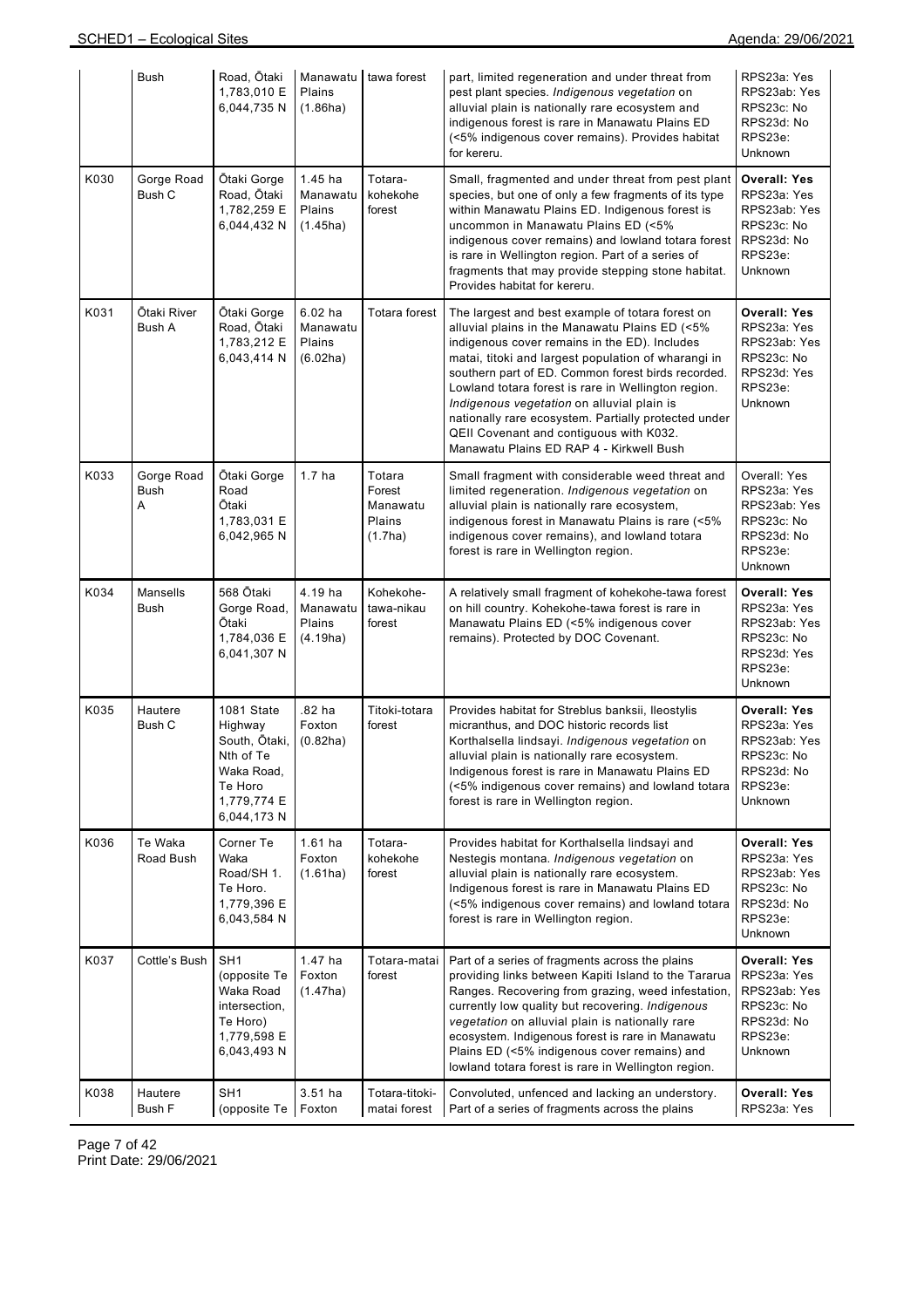|      |                                      | Waka Road<br>intersection,<br>Te Horo)<br>1,779,994 E<br>6,043,907 N                                | (3.51ha)                                                          |                                                  | providing links between Kapiti Island and the<br>Tararua Ranges. Indigenous vegetation on alluvial<br>plain is nationally rare ecosystem. Indigenous forest<br>is rare in Manawatu Plains ED (<5% remains) and<br>lowland totara forest is rare in Wellington region.                                                                                                                                                                                                                                                                                                                                                 | RPS23ab: Yes<br>RPS23c: No<br>RPS23d: No<br>RPS23e:<br>Unknown                                               |
|------|--------------------------------------|-----------------------------------------------------------------------------------------------------|-------------------------------------------------------------------|--------------------------------------------------|-----------------------------------------------------------------------------------------------------------------------------------------------------------------------------------------------------------------------------------------------------------------------------------------------------------------------------------------------------------------------------------------------------------------------------------------------------------------------------------------------------------------------------------------------------------------------------------------------------------------------|--------------------------------------------------------------------------------------------------------------|
| K040 | Kiripiti Bush                        | 92 Old<br>Hautere<br>Road, Te<br>Horo<br>1,780,572 E<br>6,043,746 N                                 | 1.74 ha<br>Manawatu<br>Plains<br>(1.74ha)                         | Totara-<br>matai-titoki<br>forest                | This site is compact with good understorey and<br>natural regeneration. One of the best examples of<br>habitat of its type in the area. Indigenous<br>vegetation on alluvial plain is nationally rare<br>ecosystem. Indigenous forest is rare in Manawatu<br>Plains ED (<5% remains) and lowland totara forest<br>is rare in Wellington region. Part of a series of<br>fragments across the plains that may provide<br>stepping stone habitat.                                                                                                                                                                        | <b>Overall: Yes</b><br>RPS23a: Yes<br>RPS23ab: Yes<br>RPS23c: No<br>RPS23d: Yes<br>RPS23e:<br><b>Unknown</b> |
| K041 | Hautere<br>Bush D                    | Old Hautere<br>Road, Te<br>Horo<br>1,780,411 E<br>6,043,841 N                                       | $1.04$ ha<br>Manawatu<br>Plains<br>(0.84ha),<br>Foxton<br>(0.2ha) | Totara-<br>matai-titoki<br>forest                | These fragments are contiguous with Kiripiti Scenic<br>Reserve and provide one of the best examples of<br>this habitat type in the Manawatu Plains and<br>Foxton EDs. Indigenous vegetation on alluvial<br>plain is nationally rare ecosystem. Indigenous forest<br>is rare in Manawatu Plains ED (<5% remains) and<br>Foxton ED (<8% remains) and lowland totara forest<br>is rare in Wellington region. Provides habitat for<br>Korthalsella lindsayi (KCDC files). Part of a series of<br>fragments across the plains that may provide<br>stepping stone habitat. Occurs in both Foxton and<br>Manawatu Plains ED. | <b>Overall: Yes</b><br>RPS23a: Yes<br>RPS23ab: Yes<br>RPS23c: No<br>RPS23d: Yes<br>RPS23e:<br>Unknown        |
| K042 | Bothamley<br>Bush                    | Old Hautere<br>Road, Te<br>Horo<br>1,781,243 E<br>6,043,970 N                                       | $3.61$ ha<br>Manawatu<br>Plains<br>(3.61ha)                       | Totara-titoki-<br>matai forest                   | The largest fragment of its type within Kapiti<br>District. Understorey present but site is convoluted<br>and under considerable threat from pest plant<br>species. Indigenous vegetation on alluvial plain is<br>nationally rare ecosystem. Indigenous forest is rare<br>in Manawatu Plains ED (<5% remains) and lowland<br>totara forest is rare in Wellington region. Part of a<br>series of fragments across the plains that may<br>provide stepping stone habitat.                                                                                                                                               | <b>Overall: Yes</b><br>RPS23a: Yes<br>RPS23ab: Yes<br>RPS23c: No<br>RPS23d: Yes<br>RPS23e:<br>Unknown        |
| K043 | Ludlams<br>Bush /<br>Totara<br>Grove | $235 - 269$<br>Old Hautere<br>Road, Te<br>Horo<br>1,781,976 E<br>6,044,132 N                        | 3.41 ha<br>Manawatu<br>Plains<br>(3.41ha)                         | Totara forest                                    | Moderately sized fragment under considerable<br>threat from pest plant species. Indigenous<br>vegetation on alluvial plain is nationally rare<br>ecosystem. Indigenous forest is rare in Manawatu<br>Plains ED (<5% remains) and lowland totara forest<br>is rare in Wellington region. Part of a series of<br>fragments across the plains that may provide<br>stepping stone habitat.                                                                                                                                                                                                                                | <b>Overall: Yes</b><br>RPS23a: Yes<br>RPS23ab: Yes<br>RPS23c: No<br>RPS23d: Yes<br>RPS23e:<br><b>Unknown</b> |
| K044 | Old Hautere<br>Road Bush             | 212 Old<br>Hautere<br>Road, Te<br>Horo (Old<br>Hautere<br>Road Bush).<br>1,781,613 E<br>6,043,740 N | $1.45$ ha<br>Manawatu<br>Plains<br>(1.44ha)                       | Totara-matai<br>forest, totara-<br>titoki forest | Small and convoluted fragment under considerable<br>threat from pest species. Part of a series of<br>fragments across the plains that may provide<br>stepping stone habitat. Indigenous vegetation on<br>alluvial plain is nationally rare ecosystem.<br>Indigenous forest is rare in Manawatu Plains ED<br>(<5% remains) and lowland totara forest is rare in<br>Wellington region.                                                                                                                                                                                                                                  | <b>Overall: Yes</b><br>RPS23a: Yes<br>RPS23ab: Yes<br>RPS23c: No<br>RPS23d: No<br>RPS23e:<br>Unknown         |
| K045 | Gorge Road<br>Bush B                 | Otaki Gorge<br>Road, Ōtaki<br>1,782,571 E<br>6,043,927 N                                            | $1.91$ ha<br>Manawatu<br>Plains<br>(1.91ha)                       | Totara-titoki-<br>kohekohe<br>forest             | Small, fragmented with sparse understorey and<br>under threat from pest plant species. Part of a series<br>of fragments across the plains that may provide<br>stepping stone habitat. Indigenous vegetation on<br>alluvial plain is nationally rare Indigenous forest is<br>rare in Manawatu Plains ED (<5% remains) and<br>lowland totara forest is rare in Wellington region.<br>ecosystem.                                                                                                                                                                                                                         | <b>Overall: Yes</b><br>RPS23a: Yes<br>RPS23ab: Yes<br>RPS23c: No<br>RPS23d: No<br>RPS23e:<br>Unknown         |
| K046 | Empsons<br>Bush                      | Ōtaki Gorge<br>Road, Ōtaki<br>1,781,880 E<br>6,043,180 N                                            | 6.88 ha<br>Manawatu<br>Plains<br>(6.88ha)                         | Totara-<br>(matai) forest                        | Half of this fragment is unfenced. Understorey is<br>sparse but one of largest fragments of its type in ED<br>without significant amounts of titoki in canopy.<br>Understorey of small-leaved shrubs. Part of a series<br>of fragments across the plains that may provide                                                                                                                                                                                                                                                                                                                                             | <b>Overall: Yes</b><br>RPS23a: Yes<br>RPS23ab: Yes<br>RPS23c: No<br>RPS23d: Yes                              |

Page 8 of 42 Print Date: 29/06/2021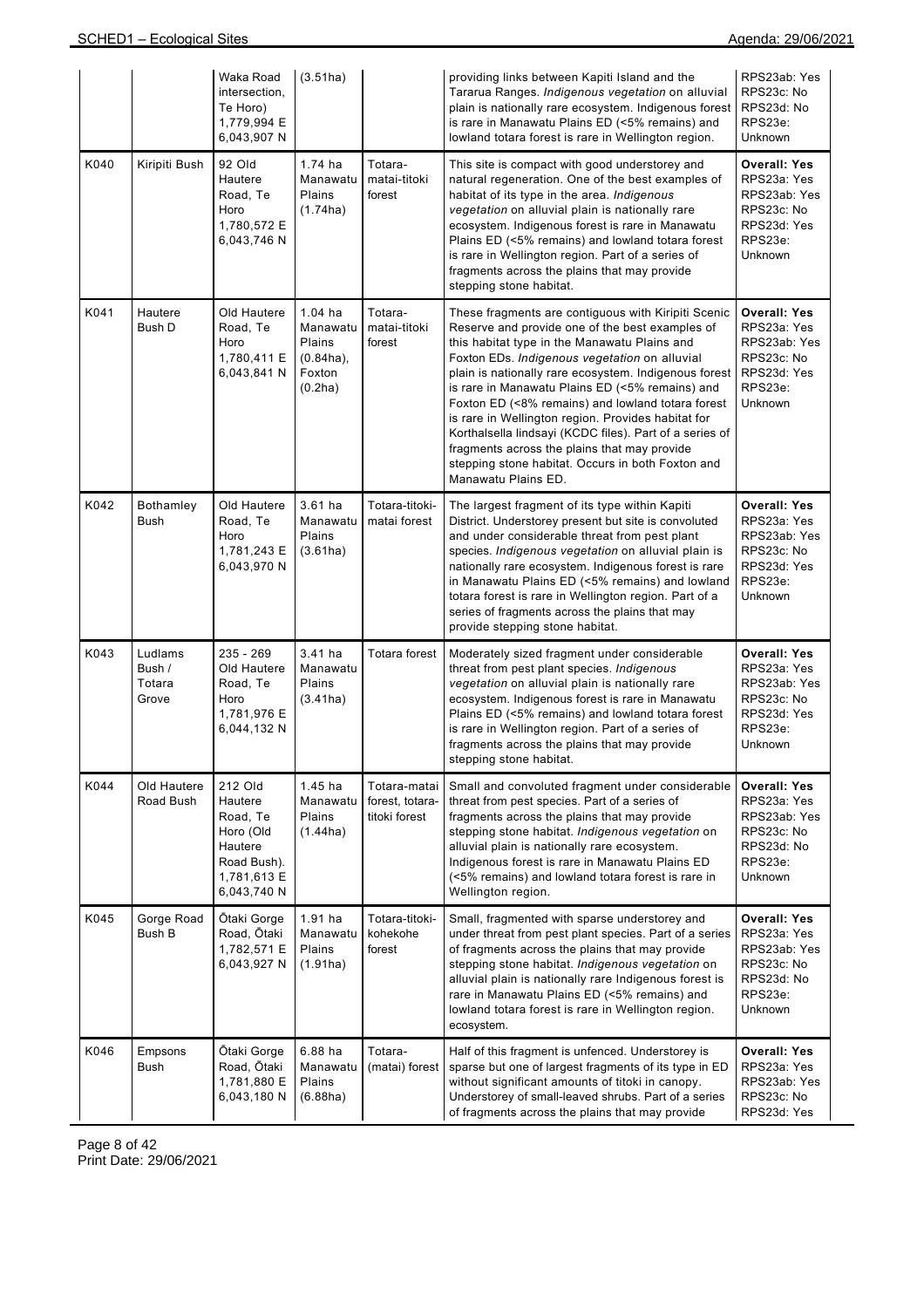|      |                            |                                                                                |                                                    |                                                           | stepping stone habitat. Indigenous vegetation on<br>alluvial plain is a nationally rare ecosystem.<br>Indigenous forest is rare in Manawatu Plains ED<br>(<5% remains), and lowland totara forest is rare in<br>Wellington region. Long-tailed cuckoo (At Risk-<br>Naturally Uncommon), and ornate skink (Oligosoma<br>ornatum, At Risk-Declining) recorded. Manawatu<br>Plains ED RAP 4- Ainslie Farm Bush.                                             | RPS23e:<br><b>Unknown</b>                                                                                    |
|------|----------------------------|--------------------------------------------------------------------------------|----------------------------------------------------|-----------------------------------------------------------|----------------------------------------------------------------------------------------------------------------------------------------------------------------------------------------------------------------------------------------------------------------------------------------------------------------------------------------------------------------------------------------------------------------------------------------------------------|--------------------------------------------------------------------------------------------------------------|
| K047 | Huapaka<br>Bush            | Gorge Road,<br>Ōtaki<br>1,783,147 E<br>6,042,242 N                             | $3.65$ ha<br>Manawatu<br>Plains<br>(3.65ha)        | Totara forest                                             | This site is highly convoluted and narrow in parts,<br>but is an example of a formally common habitat<br>type and is part of a series of fragments across the<br>plains that may provide stepping stone habitat.<br>Indigenous vegetation on alluvial plain is<br>nationally rare ecosystem. Indigenous forest is rare<br>in Manawatu Plains ED (<5% remains) and lowland<br>totara forest is rare in Wellington region. Provides<br>habitat for kereru. | <b>Overall: Yes</b><br>RPS23a: Yes<br>RPS23ab: Yes<br>RPS23c: No<br>RPS23d: Yes<br>RPS23e:<br>Unknown        |
| K048 | Mangaone<br><b>Bush B</b>  | 113 - 115<br>Arcus Road,<br>Te Horo<br>1,780,150 E<br>6,043,179 N              | 2.75 ha<br>Manawatu<br>Plains<br>(2.75ha)          | Totara-<br>matai-titoki<br>forest                         | One of the largest fragments of its type. Relatively<br>small threat from pest plant species and ungrazed.<br>Provides habitat for kereru. Indigenous vegetation<br>on alluvial plain is a nationally rare ecosystem.<br>Indigenous forest is rare in Manawatu Plains ED<br>(<5% remains) and lowland totara forest is rare in<br>Wellington region. Part of a series of fragments<br>across the plains that may provide stepping stone<br>habitat.      | <b>Overall: Yes</b><br>RPS23a: Yes<br>RPS23ab: Yes<br>RPS23c: No<br>RPS23d: No<br>RPS23e:<br>Unknown         |
| K049 | Mangaone<br>Bush A         | 107 - 109<br>Arcus Road,<br>Te Horo<br>1,780,324 E<br>6,042,802 N              | $3.12$ ha<br>Manawatu<br>Plains<br>(3.12ha)        | Kohekohe-<br>titoki forest                                | One of the largest fragments of its type within<br>Kapiti District. Indigenous vegetation on alluvial<br>plain is a nationally rare ecosystem. Indigenous<br>forest is rare in Manawatu Plains ED (<5%<br>remaining). Provides habitat for Streblus banksii (At<br>Risk-Relict).                                                                                                                                                                         | <b>Overall: Yes</b><br>RPS23a: Yes<br>RPS23ab: Yes<br>RPS23c: No<br>RPS23d: Yes<br>RPS23e:<br><b>Unknown</b> |
| K050 | Catley Road<br><b>Bush</b> | $11 - 15$<br>Catley Road,<br>Te Horo<br>1,780,127 E<br>6,041,943 N             | 1.32 ha<br>Manawatu<br>Plains<br>(1.32ha)          | Kohekohe-<br>tawa forest<br>with<br>kawakawa<br>and nikau | Small, relatively good quality area of a nationally<br>rare ecosystem (indigenous vegetation on alluvial<br>plain). Indigenous forest on the Manawatu Plains is<br>rare (<5% remaining). Part of a series of fragments<br>across the plains that may provide stepping stone<br>habitat.                                                                                                                                                                  | <b>Overall: Yes</b><br>RPS23a: Yes<br>RPS23ab: Yes<br>RPS23c: No<br>RPS23d: No<br>RPS23e:<br>Unknown         |
| K051 | Hautere<br>Bush A          | 138 Te Horo<br>Hautere<br>Cross Road,<br>Te Horo<br>1,780,405 E<br>6,041,730 N | .82 ha<br>Manawatu<br>Plains<br>(0.82ha)           | Tawa-<br>kohekohe<br>forest                               | Part of a series of fragments across the plains that<br>may provide stepping stone habitat. Indigenous<br>vegetation on alluvial plain is a nationally rare<br>ecosystem. Indigenous forest on the Manawatu<br>Plains is rare (<5%). Fenced with good understorey<br>although severe Tradescantia infestation. Provides<br>habitat for kereru.                                                                                                           | <b>Overall: Yes</b><br>RPS23a: Yes<br>RPS23ab: Yes<br>RPS23c: No<br>RPS23d: No<br>RPS23e:<br>Unknown         |
| K052 | Hautere<br>Bush B          | Te Horo<br>Hautere<br>Cross Road,<br>Te Horo<br>1,780,462 E<br>6,041,281 N     | 1.4 <sub>ha</sub><br>Manawatu<br>Plains<br>(1.4ha) | Tawa-<br>kohekohe-<br>titoki forest                       | Good regenerating example of its type. Part of a<br>series of fragments across the plains that may<br>provide stepping stone habitat. Indigenous<br>vegetation on alluvial plain is a nationally rare<br>ecosystem, and indigenous forest in Manawatu<br>Plains ED is rare (<5% remaining).                                                                                                                                                              | <b>Overall: Yes</b><br>RPS23a: Yes<br>RPS23ab: Yes<br>RPS23c: No<br>RPS23d: No<br>RPS23e:<br>Unknown         |
| K053 | <b>Huttons Bush</b>        | Te Horo<br>Hautere<br>Cross Road,<br>Te Horo<br>1,782,458 E<br>6,040,973 N     | 4.92 ha<br>Manawatu<br>Plains<br>(4.92ha)          | Tawa-<br>kohekohe<br>forest                               | Provides habitat for Nationally Critical land snail<br>(Powelliphanta traversi otakia), and also kereru.<br>Indigenous forest on the Manawatu Plains is rare<br>(<5% remains).                                                                                                                                                                                                                                                                           | <b>Overall: Yes</b><br>RPS23a: Yes<br>RPS23ab: Yes<br>RPS23c: Yes<br>RPS23d: Yes<br>RPS23e:<br>Unknown       |
| K054 | Te Horo<br>Bush            | 877 State<br>Highway 1,                                                        | 1.98 ha<br>Foxton                                  | Titoki-karaka<br>forest, tawa-                            | Titoki-karaka forest on the floodplain, tawa on the<br>sand dunes, pukatea along streams and wetter                                                                                                                                                                                                                                                                                                                                                      | <b>Overall: Yes</b><br>RPS23a: Yes                                                                           |

Page 9 of 42 Print Date: 29/06/2021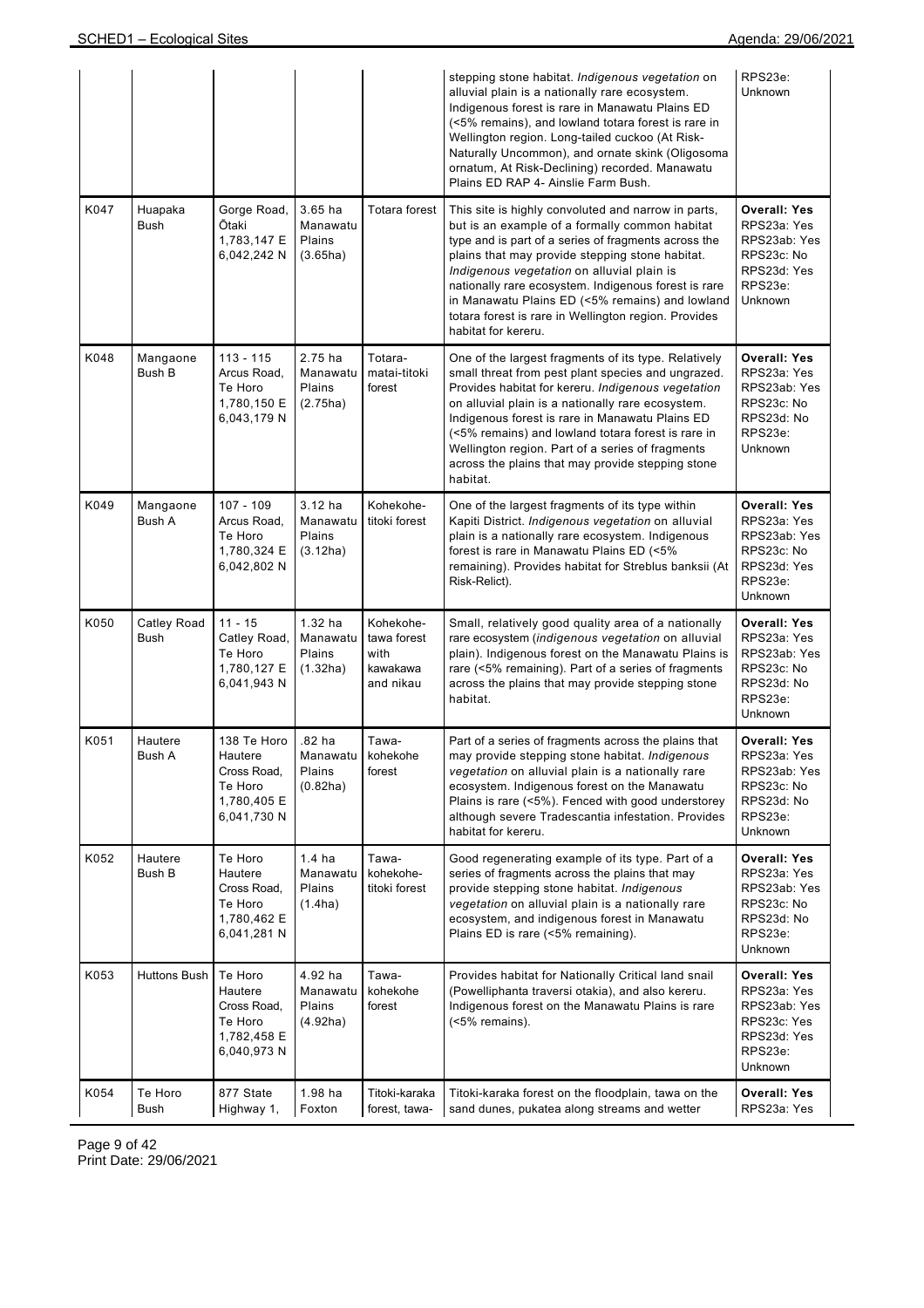|      |                                 | Te Horo<br>1,778,298 E<br>6,042,799 N                                                     | (1.98ha)                        | kohekohe<br>forest                              | areas of floodplain; kawakawa and kohekohe<br>understorey, seven species of climbing vine. On<br>boundary of Manawatu Plains ED and Foxton ED<br>with characteristics of both. Natural springs have<br>resulted in increased plant diversity. Indigenous<br>forest and swamp forest is rare in Foxton ED (<8%<br>indigenous cover remaining). The understorey is<br>sparse and the site is under threat from pest plant<br>species (elderberry and tradescantia), mostly on the<br>edges. Provides habitat for kereru and common<br>forest birds. Manawatu Plain ED RAP1-Faith's Bush                                                                                                                                                                                                                                                                                                                                                                                                                                                                                                                                                                                                                       | RPS23ab: Yes<br>RPS23c: Yes<br>RPS23d: No<br>RPS23e:<br>Unknown                                        |
|------|---------------------------------|-------------------------------------------------------------------------------------------|---------------------------------|-------------------------------------------------|-------------------------------------------------------------------------------------------------------------------------------------------------------------------------------------------------------------------------------------------------------------------------------------------------------------------------------------------------------------------------------------------------------------------------------------------------------------------------------------------------------------------------------------------------------------------------------------------------------------------------------------------------------------------------------------------------------------------------------------------------------------------------------------------------------------------------------------------------------------------------------------------------------------------------------------------------------------------------------------------------------------------------------------------------------------------------------------------------------------------------------------------------------------------------------------------------------------|--------------------------------------------------------------------------------------------------------|
| K055 | Te Hapua<br>Road<br>Wetland A   | Te Hapua<br>Road, Te<br>Horo<br>1,774,959 E<br>6,041,226 N                                | 48.01 ha<br>Foxton<br>(48ha)    | Dune<br>wetland                                 | Representative remnant of a formerly extensive<br>Levin to Paekākāriki dune wetland. One of the<br>largest examples remaining in the Foxton<br>Ecological District. Palustrine swamp and fen<br>comprising harakeke flaxland, with areas of<br>reedland and mingimingi (Coprosma propinqua<br>var. propinqua)-kanuka treeland on a sand plain.<br>Wetland habitat is a nationally rare ecosystem, and<br>dune vegetation is rare in Foxton ED. Several other<br>Ecological Sites are in close proximity. Rare<br>species include possible Kunzea amathicola (At<br>Risk-Declining), swamp buttercup (Ranunculus<br>macropus, Data Deficient); regionally sparse<br>species Carex dipsacea, Potentilla anserinoides,<br>kapungawha (Schoenoplectus tabernaemontani),<br>Baumea articulata; and other species uncommon<br>in the Wellington region; Gratiola sexdentata,<br>Carex maorica and Viola Iyallii (Enright & John<br>2001). Habitat for New Zealand dabchick<br>(Threatened-Nationally Vulnerable), spotless crake<br>(At Risk-Relict) and 15 other indigenous bird<br>species, and range of introduced species. Golden<br>bell frog heard, no other records for lizards, fish or<br>invertebrates. | <b>Overall: Yes</b><br>RPS23a: Yes<br>RPS23ab: Yes<br>RPS23c: Yes<br>RPS23d: Yes<br>RPS23e:<br>Unknown |
| K056 | Te Hapua<br>Road<br>Wetland E   | 84 Te<br>Hapua<br>Road, Te<br>Horo<br>1,776,599 E<br>6,040,903 N                          | $1.41$ ha<br>Foxton<br>(1.41ha) | Dune<br>wetland                                 | Small wetland habitat with constructed pond and<br>exotic species common. Wetland habitat is a<br>nationally rare ecosystem, and dune forest is rare in<br>Foxton ED.                                                                                                                                                                                                                                                                                                                                                                                                                                                                                                                                                                                                                                                                                                                                                                                                                                                                                                                                                                                                                                       | <b>Overall: Yes</b><br>RPS23a: Yes<br>RPS23ab: Yes<br>RPS23c: Yes<br>RPS23d: Yes<br>RPS23e:<br>Unknown |
| K057 | Te Hapua<br>Road<br>Wetland C   | Te Hapua<br>Road, Te<br>Horo<br>1,775,424 E<br>6,040,626 N                                | 7.37 ha<br>Foxton<br>(7.37ha)   | Dune<br>wetland                                 | Site of moderate size in relation to Foxton ED.<br>Provides habitat for bamboo spike-sedge<br>(Eleocharis sphacelata). Contains open water-<br>reedland-sedgeland-scrub wetland associations.<br>Wetland habitat is a nationally rare ecosystem.                                                                                                                                                                                                                                                                                                                                                                                                                                                                                                                                                                                                                                                                                                                                                                                                                                                                                                                                                            | <b>Overall: Yes</b><br>RPS23a: Yes<br>RPS23ab: Yes<br>RPS23c: Yes<br>RPS23d: Yes<br>RPS23e:<br>Unknown |
| K058 | Awatea Bush                     | SH <sub>1</sub><br>opposite Te<br>Hapua<br>Road, Te<br>Horo<br>1,776,912 E<br>6,039,640 N | 7.17 ha<br>Foxton<br>(7.17ha)   | Kohekohe-<br>tawa-titoki<br>forest              | Part of a series of fragments across the plains that<br>provide links between Kapiti Island and the Tararua<br>Ranges. Below main block of forest is a population<br>of Streblus banksii. Provides habitat for kereru.<br>Indigenous vegetation on alluvial plain is a<br>nationally rare ecosystem. Partly protected by QEII<br>Covenant.                                                                                                                                                                                                                                                                                                                                                                                                                                                                                                                                                                                                                                                                                                                                                                                                                                                                  | <b>Overall: Yes</b><br>RPS23a: Yes<br>RPS23ab: Yes<br>RPS23c: No<br>RPS23d: Yes<br>RPS23e:<br>Unknown  |
| K059 | Awatea<br>Scarp Bush<br>Remnant | SH1<br>opposite Te<br>Hapua<br>Road, Te<br>Horo<br>1,776,287 E<br>6,039,019 N             | $2.02$ ha<br>Foxton<br>(2.02ha) | Kohekohe-<br>tawa forest,<br>induced<br>wetland | Fragment is very small and narrow. Indigenous<br>vegetation on alluvial plain is a nationally rare<br>ecosystem. Area of wetland is small and induced.                                                                                                                                                                                                                                                                                                                                                                                                                                                                                                                                                                                                                                                                                                                                                                                                                                                                                                                                                                                                                                                      | <b>Overall: Yes</b><br>RPS23a: Yes<br>RPS23ab: Yes<br>RPS23c: No<br>RPS23d: No<br>RPS23e:<br>Unknown   |
| K060 | Peka Peka                       | Peka Peka                                                                                 | 4.4 ha                          | Harakeke                                        | Moderately sized wetland with small area of open                                                                                                                                                                                                                                                                                                                                                                                                                                                                                                                                                                                                                                                                                                                                                                                                                                                                                                                                                                                                                                                                                                                                                            | <b>Overall: Yes</b>                                                                                    |

Page 10 of 42 Print Date: 29/06/2021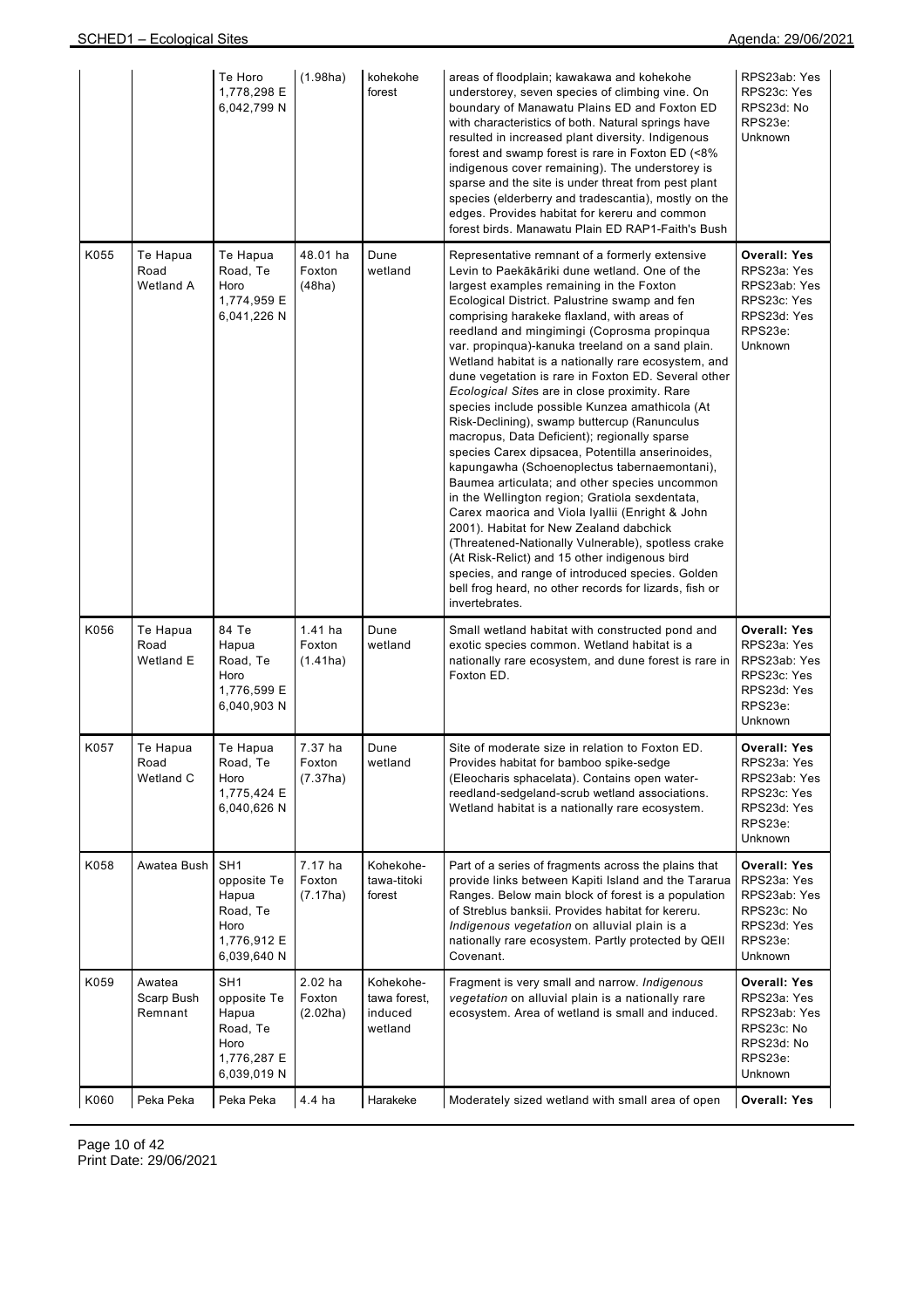|      | Road<br>Swamp                                                                                        | Road, Peka<br>Peka<br>1,774,552 E<br>6,038,810 N    | Foxton<br>(4.4ha)                                                                                                                                                                                                                                                                                                                                                                                                                                                                                                                                                                                                                                      | wetland                                                                                                                                                                                                                                                                                                                                                                                                                                                                                                                                                                                                                                                                                                           | water and harakeke flaxland-Juncus rushland-<br>coprosma scrub associations. Wetland habitat is a<br>nationally rare ecosystem. Protected under DOC<br>and QEII covenants.                                                                                                                                                                                                                                                                                                                                                                                | RPS23a: Yes<br>RPS23ab: Yes<br>RPS23c: Yes<br>RPS23d: No<br>RPS23e:<br><b>Unknown</b>                  |  |  |  |
|------|------------------------------------------------------------------------------------------------------|-----------------------------------------------------|--------------------------------------------------------------------------------------------------------------------------------------------------------------------------------------------------------------------------------------------------------------------------------------------------------------------------------------------------------------------------------------------------------------------------------------------------------------------------------------------------------------------------------------------------------------------------------------------------------------------------------------------------------|-------------------------------------------------------------------------------------------------------------------------------------------------------------------------------------------------------------------------------------------------------------------------------------------------------------------------------------------------------------------------------------------------------------------------------------------------------------------------------------------------------------------------------------------------------------------------------------------------------------------------------------------------------------------------------------------------------------------|-----------------------------------------------------------------------------------------------------------------------------------------------------------------------------------------------------------------------------------------------------------------------------------------------------------------------------------------------------------------------------------------------------------------------------------------------------------------------------------------------------------------------------------------------------------|--------------------------------------------------------------------------------------------------------|--|--|--|
| K061 | Waikanae<br><b>Bush</b>                                                                              | SH <sub>1</sub><br>opposite<br>Peka Peka            | DOC (642)                                                                                                                                                                                                                                                                                                                                                                                                                                                                                                                                                                                                                                              | R26 860/376                                                                                                                                                                                                                                                                                                                                                                                                                                                                                                                                                                                                                                                                                                       | Kohekohe-tawa forest, titoki-mahoe treeland -<br>7.49ha. Kohekohe forest at low altitude is<br>uncommon within Tararua Ecological<br>District. Provides habitat for kereru. Protected as<br>Scenic Reserve.                                                                                                                                                                                                                                                                                                                                               | Regional                                                                                               |  |  |  |
| K062 | Hemi<br>Matenga<br>Forest                                                                            | Foothills,<br>Waikanae<br>1,776,486 E<br>6,036,365N | 336.07 ha<br>Tararua<br>$(323.53)$ ha<br>Foxton<br>(12.51ha)                                                                                                                                                                                                                                                                                                                                                                                                                                                                                                                                                                                           | Kohekohe-<br>tawa-titoki<br>forest                                                                                                                                                                                                                                                                                                                                                                                                                                                                                                                                                                                                                                                                                | One of the 10 largest sites of lowland kohekohe<br>forest in Greater Wellington region. Kohekohe<br>forest merges into lowland broadleaved tawa-titoki<br>forest with rimu and rata emergents. Kohekohe<br>forest mostly occurs on near-coastal south-facing<br>slopes, and is uncommon in the Tararua ED.<br>Protected in part under Scenic Reserve and DOC<br>covenant. Three tongues of privately-owned forest<br>extend from Tararua ED into Foxton ED (less than<br>8% of indigenous forest remains). Habitat for kereru<br>and common forest birds. | <b>Overall: Yes</b><br>RPS23a: Yes<br>RPS23ab: Yes<br>RPS23c: Yes<br>RPS23d: Yes<br>RPS23e:<br>Unknown |  |  |  |
|      | Location<br>and<br>description<br>of Trees<br>within the<br>Living Zones<br>and Working<br>Zones and | 1 Kakariki<br>Grove,<br>Waikanae                    |                                                                                                                                                                                                                                                                                                                                                                                                                                                                                                                                                                                                                                                        | A group of no less than 100 trees is located within the property occupying about two thirds of it<br>in the west half and areas around the house site to the east, north and south. The stand<br>comprises the following species: titoki (Alectryon excelsus), tawa (Beilschmiedia tawa), kohekohe<br>(Dysoxylum spectabile), taupata (Coprosma repens), karamu (Coprosma robusta), hinau<br>(Elaeocarpus dentatus), rewarewa (Knightia excelsa), kawakawa (Piper excelsum), mahoe<br>(Melicytus ramiflorus), matipo (Myrsine australis), lemonwood (Pittosporum eugenioides), five<br>finger (Pseudopanax arboreus), nikau (Rhopalostylis sapida), and non-indigenous tree lucerne<br>(Chamaecytisus palmensis). |                                                                                                                                                                                                                                                                                                                                                                                                                                                                                                                                                           |                                                                                                        |  |  |  |
|      | within<br>Ecological<br>Site K062<br>that are<br>subject to<br>Rules:                                | 3 Kakariki<br>Grove,<br>Waikanae                    | A group of no less than 100 trees is located within the property in a block in the front south half<br>of it. The stand comprises the following species: tawa (Beilschmiedia tawa), kohekohe<br>(Dysoxylum spectabile), taupata (Coprosma repens), karamu (Coprosma robusta), mamaku<br>(Cyathea medullaris), hinau (Elaeocarpus dentatus), kawakawa (Piper excelsum), mahoe<br>(Melicytus ramiflorus), matipo (Myrsine australis), lemonwood (Pittosporum eugenioides), nikau<br>(Rhopalostylis sapida), cabbage tree (Cordyline australis), non-local karaka (Corynocarpus<br>laevigatus) and non-indigenous tree lucerne (Chamaecytisus palmensis). |                                                                                                                                                                                                                                                                                                                                                                                                                                                                                                                                                                                                                                                                                                                   |                                                                                                                                                                                                                                                                                                                                                                                                                                                                                                                                                           |                                                                                                        |  |  |  |
|      |                                                                                                      | 9A Kakariki<br>Grove,<br>Waikanae                   | A group of no less than 80 trees is located within the property in the rear northern half and along<br>the west and east boundaries. The stand comprises the following species: tawa (Beilschmiedia<br>tawa), kohekohe (Dysoxylum spectabile), hinau (Elaeocarpus dentatus), pukatea (Laurelia<br>novae-zealandiae), mahoe (Melicytus ramiflorus), matipo (Myrsine australis), five finger<br>(Pseudopanax arboreus), nikau (Rhopalostylis sapida).                                                                                                                                                                                                    |                                                                                                                                                                                                                                                                                                                                                                                                                                                                                                                                                                                                                                                                                                                   |                                                                                                                                                                                                                                                                                                                                                                                                                                                                                                                                                           |                                                                                                        |  |  |  |
|      |                                                                                                      | 9B Kakariki<br>Grove,<br>Waikanae                   | A group of no less than 100 trees is located within the property in the south half of it. The stand<br>comprises the following species: tawa (Beilschmiedia tawa), kohekohe (Dysoxylum spectabile),<br>mamaku (Cyathea medullaris), lemonwood (Pittosporum eugenioides), five finger (Pseudopanax<br>arboreus), nikau (Rhopalostylis sapida), non-local karaka (Corynocarpus laevigatus) and non-<br>local puriri (Vitex lucens).                                                                                                                                                                                                                      |                                                                                                                                                                                                                                                                                                                                                                                                                                                                                                                                                                                                                                                                                                                   |                                                                                                                                                                                                                                                                                                                                                                                                                                                                                                                                                           |                                                                                                        |  |  |  |
|      |                                                                                                      | 13 Kakariki<br>Grove,<br>Waikanae                   | A group of no less than 9 trees is located within the property along the rear north boundary. The<br>stand comprises the following species: titoki (Alectryon excelsus), tawa (Beilschmiedia tawa),<br>kohekohe (Dysoxylum spectabile), hinau (Elaeocarpus dentatus), five finger (Pseudopanax<br>arboreus); but it excludes adjacent trees including: planted kohuhu (Pittosporum tenuifolium)<br>and satinwood (Phebalium squameum) outside of the ecological site and along the eastern<br>fenceline.                                                                                                                                               |                                                                                                                                                                                                                                                                                                                                                                                                                                                                                                                                                                                                                                                                                                                   |                                                                                                                                                                                                                                                                                                                                                                                                                                                                                                                                                           |                                                                                                        |  |  |  |
|      |                                                                                                      | 19 Kakariki<br>Grove,<br>Waikanae                   |                                                                                                                                                                                                                                                                                                                                                                                                                                                                                                                                                                                                                                                        | the east, west and south boundaries.                                                                                                                                                                                                                                                                                                                                                                                                                                                                                                                                                                                                                                                                              | A group of no less than 40 trees is located within the property in the rear north half of it. The<br>stand comprises the following species: titoki (Alectryon excelsus), tawa (Beilschmiedia tawa),<br>kohekohe (Dysoxylum spectabile), hinau (Elaeocarpus dentatus), mahoe (Melicytus ramiflorus),<br>ribbonwood (Plagianthus regius); but it excludes adjacent trees including: lemonwood<br>(Pittosporum eugenioides) and ribbonwood (Plagianthus regius) and other trees planted along                                                                |                                                                                                        |  |  |  |
|      |                                                                                                      | 21 Kakariki<br>Grove,<br>Waikanae                   |                                                                                                                                                                                                                                                                                                                                                                                                                                                                                                                                                                                                                                                        |                                                                                                                                                                                                                                                                                                                                                                                                                                                                                                                                                                                                                                                                                                                   | A group of no less than 80 trees is located within the property in the north half of it. The stand<br>comprises the following species: tawa (Beilschmiedia tawa), kohekohe (Dysoxylum spectabile),<br>hinau (Elaeocarpus dentatus), kawakawa (Piper excelsum), mahoe (Melicytus ramiflorus).                                                                                                                                                                                                                                                              |                                                                                                        |  |  |  |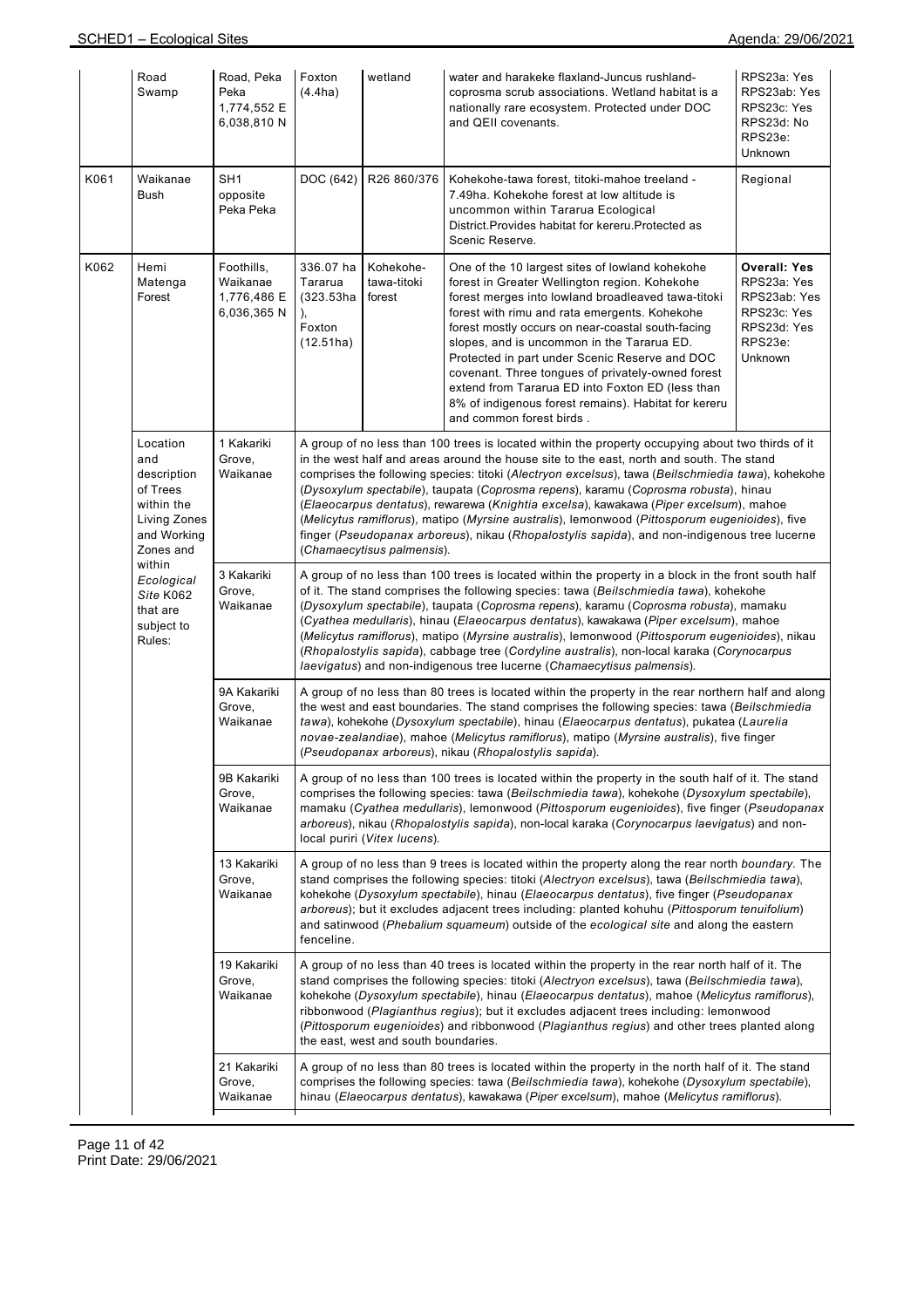| 2 Kereru<br>Street,<br>Waikanae  | A group of no less than 50 trees is located within the property in the rear southwest third of it.<br>The stand comprises the following species: tawa (Beilschmiedia tawa), kohekohe (Dysoxylum<br>spectabile), kawakawa (Piper excelsum), mahoe (Melicytus ramiflorus), five finger (Pseudopanax<br>arboreus), kowhai (Sophora teraptera, planted), and non-indigenous bamboo; but it excludes<br>adjacent trees including: whau ( <i>Entelea arborescens</i> ) and feijoa ( <i>Feijoa sellowiana</i> ).                                                    |
|----------------------------------|--------------------------------------------------------------------------------------------------------------------------------------------------------------------------------------------------------------------------------------------------------------------------------------------------------------------------------------------------------------------------------------------------------------------------------------------------------------------------------------------------------------------------------------------------------------|
| 4 Kereru<br>Street,<br>Waikanae  | A group of no less than 40 trees is located within the property in the rear southwest third of it.<br>The stand comprises the following species: titoki (Alectryon excelsus), tawa (Beilschmiedia<br>tawa), kohekohe (Dysoxylum spectabile), mamaku (Cyathea medullaris), kawakawa (Piper<br>excelsum), mahoe (Melicytus ramiflorus), ngaio (Myoporum laetum), matipo (Myrsine australis),<br>kohuhu (Pittosporum tenuifolium), five finger (Pseudopanax arboreus); but it excludes adjacent<br>trees including: feijoa (Feijoa sellowiana).                 |
| 6 Kereru<br>Street.<br>Waikanae  | A group of no less than 40 trees is located within the property in the rear southwest third of it.<br>The stand comprises the following species: tawa (Beilschmiedia tawa), kohekohe (Dysoxylum<br>spectabile), kawakawa (Piper excelsum), mahoe (Melicytus ramiflorus), ngaio (Myoporum laetum),<br>five finger (Pseudopanax arboreus); but it excludes adjacent trees including: kowhai (Sophora<br><i>tetraptera</i> , planted).                                                                                                                          |
| 8 Kereru<br>Street,<br>Waikanae  | A group of no less than 30 trees is located within the property in the rear southwest third of it.<br>The stand comprises the following species: titoki (Alectryon excelsus), tawa (Beilschmiedia<br>tawa), kohekohe (Dysoxylum spectabile), kawakawa (Piper excelsum), mahoe (Melicytus<br>ramiflorus), ngaio (Myoporum laetum), broadleaf (Griselinia littoralis).                                                                                                                                                                                         |
| 10 Kereru<br>Street,<br>Waikanae | A group of no less than 40 trees is located within the property in the rear southwest third of it.<br>The stand comprises the following species: titoki (Alectryon excelsus), tawa (Beilschmiedia<br>tawa), kohekohe (Dysoxylum spectabile), mamaku (Cyathea medullaris), rewarewa (Knightia<br>excelsa), kawakawa (Piper excelsum), mahoe (Melicytus ramiflorus), non-local pohutukawa<br>(Metrosideros excelsa), and non-local puriri (Vitex lucens).                                                                                                      |
| 12 Kereru<br>Street,<br>Waikanae | A group of no less than 50 trees is located within the property in the rear southwest third of it.<br>The stand comprises the following species: titoki (Alectryon excelsus), tawa (Beilschmiedia<br>tawa), kohekohe (Dysoxylum spectabile), rewarewa (Knightia excelsa), kawakawa (Piper<br>excelsum), mahoe (Melicytus ramiflorus); but it excludes adjacent trees including: kowhai<br>(Sophora tetraptera, planted), melia (Melia azedarach), and Rhododendron sp.                                                                                       |
| 14 Kereru<br>Street,<br>Waikanae | A group of no less than 30 trees is located within the property in the rear southwest quarter of it.<br>The stand comprises the following species: tawa (Beilschmiedia tawa), kohekohe (Dysoxylum<br>spectabile), kawakawa (Piper excelsum), mahoe (Melicytus ramiflorus); but it excludes adjacent<br>trees including: totara (Podocarpus totara), puriri (Vitex lucens), kowhai (Sophora tetraptera,<br>planted), elder (Acer sp.), and walnut (Juglans regia).                                                                                            |
| 16 Kereru<br>Street.<br>Waikanae | A group of trees of 2 trees, one each of tawa (Beilschmiedia tawa) and kohekohe (Dysoxylum<br>spectabile) is located within the property in the rear southeast corner of it. The stand excludes<br>adjacent trees including: puriri (Vitex lucens) (planted), plus tawa (Beilschmiedia tawa), titoki<br>(Alectryon excelsus), and kohekohe (Dysoxylum spectabile) outside the ecological site<br>boundary.                                                                                                                                                   |
| 5 Matata<br>Place,<br>Waikanae   | A group of no less than 100 trees is located within the property in a 15m band along the rear<br>northeast half of it and sloping to the northwest. The stand comprises the following species: titoki<br>(Alectryon excelsus), tawa (Beilschmiedia tawa), kohekohe (Dysoxylum spectabile), hinau<br>(Elaeocarpus dentatus), kawakawa (Piper excelsum), mahoe (Melicytus ramiflorus), pigeonwood<br>(Hedycarya arborea), and NZ passionfruit (Passiflora tetrandra).                                                                                          |
| 6 Matata<br>Place,<br>Waikanae   | A group of no less than 50 trees is located within the property in a 5-15m band along the rear<br>northeast quarter of it and sloping to the northwest. The stand comprises the following species:<br>titoki (Alectryon excelsus), tawa (Beilschmiedia tawa), kohekohe (Dysoxylum spectabile),<br>mamaku (Cyathea medullaris), kawakawa (Piper excelsum), mahoe (Melicytus ramiflorus).                                                                                                                                                                      |
| 1 Tui<br>Crescent,<br>Waikanae   | A group of no less than 30 trees is located within the property along the south and southeast<br>boundaries in a 5-10m band (about a quarter of the allotment). The stand comprises the<br>following species: titoki (Alectryon excelsus), tawa (Beilschmiedia tawa), kohekohe (Dysoxylum<br>spectabile), rewarewa (Knightia excelsa), pukatea (Laurelia novae-zealandiae), kawakawa<br>(Piper excelsum), mahoe (Melicytus ramiflorus); but it excludes adjacent trees including:<br>pohutukawa (Metrosideros excelsa), along the other property boundaries. |
| 1A Tui<br>Crescent,<br>Waikanae  | A group of no less than 6 trees is located within the property in the southwest and southeast<br>corners (about a quarter of the allotment). The stand comprises the following species: taupata<br>(Coprosma repens), mahoe (Melicytus ramiflorus), ngaio (Myoporum laetum); but it excludes<br>adjacent trees including: Norfolk Island pine (Araucaria heterophylla), Camellia sp., blue atlas<br>cedar (Cedrus atlantica), and mahoe (Melicytus ramiflorus) to the north of the ecological site.                                                          |
| 1B Tui                           | A group of no less than 100 trees is located within the property in the southwest and southeast                                                                                                                                                                                                                                                                                                                                                                                                                                                              |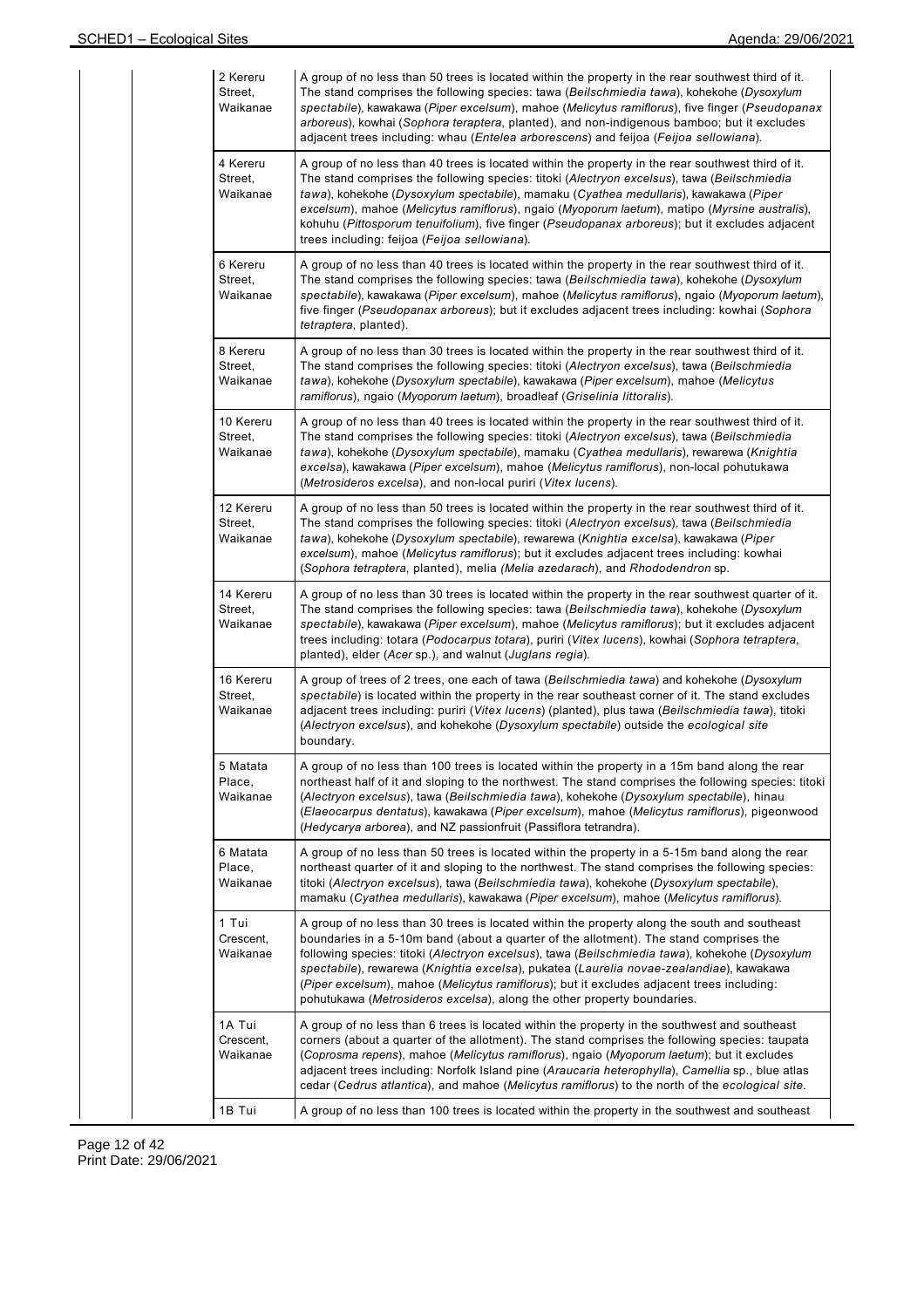|      |                                                                                                                                                                               | Crescent,<br>Waikanae                                                 | areas around the house site (about a half of the allotment). The stand comprises the following<br>species: titoki (Alectryon excelsus), tawa (Beilschmiedia tawa), kohekohe (Dysoxylum spectabile),<br>taupata (Coprosma repens), mamaku (Cyathea medullaris), hinau (Elaeocarpus dentatus),<br>rewarewa (Knightia excelsa), kawakawa (Piper excelsum), mahoe (Melicytus ramiflorus), ngaio<br>(Myoporum laetum), nikau (Rhopalostylis sapida), and non-local karaka (Corynocarpus<br>laevigatus). |                                              |                                                                                                                                                                                                                                                                                                                                                                                                                                                                                                                                                                                                                   |                                                                                                        |  |  |  |
|------|-------------------------------------------------------------------------------------------------------------------------------------------------------------------------------|-----------------------------------------------------------------------|----------------------------------------------------------------------------------------------------------------------------------------------------------------------------------------------------------------------------------------------------------------------------------------------------------------------------------------------------------------------------------------------------------------------------------------------------------------------------------------------------|----------------------------------------------|-------------------------------------------------------------------------------------------------------------------------------------------------------------------------------------------------------------------------------------------------------------------------------------------------------------------------------------------------------------------------------------------------------------------------------------------------------------------------------------------------------------------------------------------------------------------------------------------------------------------|--------------------------------------------------------------------------------------------------------|--|--|--|
| K063 | Huia Street<br><b>Bush</b>                                                                                                                                                    | Huia Street,<br>Waikanae<br>1,775,186 E<br>6,035,961 N                | $1.51$ ha<br>Foxton<br>(1.51ha)                                                                                                                                                                                                                                                                                                                                                                                                                                                                    | Kohekohe-<br>tawa-titoki<br>forest           | Very small fragment with considerable threat from<br>pest plant species. Kohekohe forest is uncommon<br>within Foxton ED (<8% indigenous cover within the<br>ED). Separated from the very large Hemi Matenga<br>Forest by a road.                                                                                                                                                                                                                                                                                                                                                                                 | <b>Overall: Yes</b><br>RPS23a: Yes<br>RPS23ab: Yes<br>RPS23c: No<br>RPS23d: No<br>RPS23e:<br>Unknown   |  |  |  |
| K064 | Paetawa<br><b>Bush</b>                                                                                                                                                        | SH1 Nth<br>Waikanae<br>1,775,207 E<br>6,037,183 N                     | 1.59 ha<br>Foxton<br>(1.59ha)                                                                                                                                                                                                                                                                                                                                                                                                                                                                      | Kohekohe,<br>titoki, tawa<br>forest          | A very small example of a forest type that is rare<br>within Foxton ED and Wellington region.                                                                                                                                                                                                                                                                                                                                                                                                                                                                                                                     | <b>Overall: Yes</b><br>RPS23a: Yes<br>RPS23ab: Yes<br>RPS23c: No<br>RPS23d: No<br>RPS23e:<br>Unknown   |  |  |  |
| K065 | Waikanae<br><b>Nth</b><br>Scrubland                                                                                                                                           | SH1 Nth<br>Waikanae<br>1,774,658 E<br>6,036,209 N                     | $6.85$ ha<br>Foxton<br>(6.85ha)                                                                                                                                                                                                                                                                                                                                                                                                                                                                    | Kanuka-<br>manuka<br>scrub                   | A relatively large area of kanuka-manuka scrub and<br>sphagnum moss wetland. Habitat of this type is<br>uncommon within Foxton ED. Wetlands are<br>nationally rare.                                                                                                                                                                                                                                                                                                                                                                                                                                               | Overall: Yes<br>RPS23a: Yes<br>RPS23ab: Yes<br>RPS23c: No<br>RPS23d: Yes<br>RPS23e:<br><b>Unknown</b>  |  |  |  |
| K066 | Te Harakeke<br>Swamp                                                                                                                                                          | Nth<br>Rutherford<br>Drive,<br>Waikanae<br>1,772,405 E<br>6,037,218 N | 65.26 ha<br>Foxton<br>(65.26ha)                                                                                                                                                                                                                                                                                                                                                                                                                                                                    | Dune<br>wetland                              | Kahikatea, pukatea, toe toe, cabbage trees,<br>manuka occur in the wetland. The second largest<br>area of harakeke flaxland and raupo reedland in<br>the Kapiti District. An important representation of<br>habitat formally common in the Kapiti Coast<br>District. Wetland habitat is nationally rare and dune<br>forest and swamp forest is rare in Foxton ED (<8%<br>indigenous cover remains in the ED). Mostly<br>protected under QEII Covenant. Australasian bittern<br>(Threatened-Nationally Endangered) present; At<br>Risk-Declining: long-fin eel, inanga, Wellington<br>green gecko. Foxton ED RAP-6 | <b>Overall: Yes</b><br>RPS23a: Yes<br>RPS23ab: Yes<br>RPS23c: Yes<br>RPS23d: Yes<br>RPS23e:<br>Unknown |  |  |  |
| K067 | Wi Parata<br>Reserve<br>Bush                                                                                                                                                  | Rimu Street,<br>Waikanae<br>1,773,614 E<br>6,035,036 N                | 2.91 ha<br>Foxton<br>(2.91ha)                                                                                                                                                                                                                                                                                                                                                                                                                                                                      | Kohekohe<br>forest                           | Kohekohe-(titoki) canopy with occasional emergent<br>rewarewa. Site is small and vulnerable to pest plant<br>species encroaching from residential gardens. Rare<br>habitat type in Foxton ED and much reduced in<br>Wellington region. Provides habitat for kereru.<br>Protected as Council Reserve.                                                                                                                                                                                                                                                                                                              | <b>Overall: Yes</b><br>RPS23a: Yes<br>RPS23ab: Yes<br>RPS23c: No<br>RPS23d: No<br>RPS23e:<br>Unknown   |  |  |  |
|      | Location<br>and<br>description<br>of Trees<br>within the<br>Living Zones<br>and Working<br>Zones and<br>within<br>Ecological<br>Site K067<br>that are<br>subject to<br>Rules: | 48 Kapanui<br>Road,<br>Waikanae                                       | A group of no less than 50 trees is located within the property in the rear south-western half of it.<br>The stand comprises the following species: titoki (Alectryon excelsus), kohekohe (Dysoxylum<br>spectabile), taupata (Coprosma repens), rewarewa (Knightia excelsa), kawakawa (Piper<br>excelsum), mahoe (Melicytus ramiflorus), non-local karaka (Corynocarpus laevigatus), and non-<br>indigenous Prunus sp.                                                                             |                                              |                                                                                                                                                                                                                                                                                                                                                                                                                                                                                                                                                                                                                   |                                                                                                        |  |  |  |
| K068 | Osbornes<br>Swamp                                                                                                                                                             | Te Moana<br>Road,<br>Waikanae<br>1,771,144 E                          | .95 ha<br>Foxton<br>(0.95ha)                                                                                                                                                                                                                                                                                                                                                                                                                                                                       | Raupo-<br>harakeke<br>wetland and<br>remnant | Wetland is small and modified. Wetland habitat is<br>nationally rare. Dune forest is rare in Foxton ED.<br>Protected under QEII Covenant.                                                                                                                                                                                                                                                                                                                                                                                                                                                                         | <b>Overall: Yes</b><br>RPS23a: Yes<br>RPS23ab: Yes<br>RPS23c: No                                       |  |  |  |

Page 13 of 42 Print Date: 29/06/2021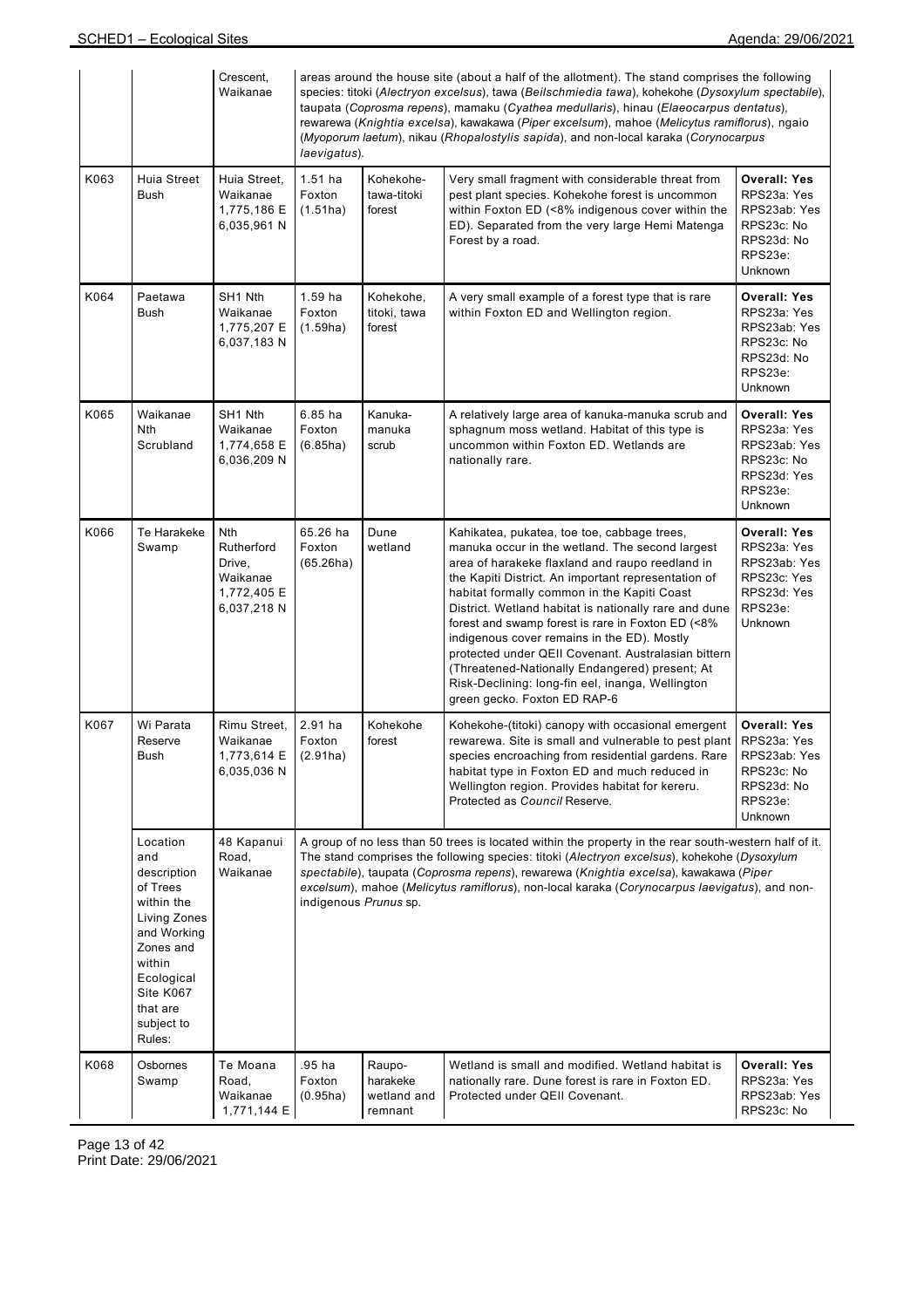|      |                                                                                                                                                                               | 6,035,584 N                                               |                               | dune forest                                                                                                                                                                                                                                                                                                                                                                                                                                                                                                                                                                          |                                                                                                                                                                                                                                                                                                                                                                                                                                                                                            | RPS23d: No<br>RPS23e:<br>Unknown                                                                            |  |  |  |  |
|------|-------------------------------------------------------------------------------------------------------------------------------------------------------------------------------|-----------------------------------------------------------|-------------------------------|--------------------------------------------------------------------------------------------------------------------------------------------------------------------------------------------------------------------------------------------------------------------------------------------------------------------------------------------------------------------------------------------------------------------------------------------------------------------------------------------------------------------------------------------------------------------------------------|--------------------------------------------------------------------------------------------------------------------------------------------------------------------------------------------------------------------------------------------------------------------------------------------------------------------------------------------------------------------------------------------------------------------------------------------------------------------------------------------|-------------------------------------------------------------------------------------------------------------|--|--|--|--|
| K069 | Waikanae<br>Park Bush                                                                                                                                                         | Park<br>Avenue,<br>Waikanae<br>1,772,838 E<br>6,034,839 N | .51 ha<br>Foxton<br>(0.51ha)  | Kohekohe<br>forest                                                                                                                                                                                                                                                                                                                                                                                                                                                                                                                                                                   | A small fragment with a sparse understorey, but<br>kohekohe-(titoki) forest on dunes is uncommon in<br>Foxton ED and much reduced in Wellington region.<br>Provides habitat for Korthalsella salicornioides (At<br>Risk-Naturally Uncommon, Townsend et al. 1998).<br>Partly protected as Recreation Reserve.                                                                                                                                                                              | <b>Overall: Yes</b><br>RPS23a: Yes<br>RPS23ab: Yes<br>RPS23c: No<br>RPS23d: No<br>RPS23e:<br><b>Unknown</b> |  |  |  |  |
|      | Location<br>and<br>description<br>of Trees<br>within the<br>Living Zones<br>and Working<br>Zones and<br>within<br>Ecological<br>Site K069<br>that are<br>subject to<br>Rules: | 46 Ngarara<br>Road,<br>Waikanae                           |                               | A group of no less than 60 trees is located within the property in a roughly triangular block in the<br>southwest half of it, against the southwest <i>boundary</i> . The stand comprises the following species:<br>titoki (Alectryon excelsus), kohekohe (Dysoxylum spectabile), taupata (Coprosma repens),<br>kawakawa (Piper excelsum), mahoe (Melicytus ramiflorus), five finger (Pseudopanax arboreus),<br>non-local karo (Pittosporum ralphii), and non-local karaka (Corynocarpus laevigatus).                                                                                |                                                                                                                                                                                                                                                                                                                                                                                                                                                                                            |                                                                                                             |  |  |  |  |
| K070 | Russell<br>Reserve<br><b>Bush</b>                                                                                                                                             | Ngaio Road,<br>Waikanae<br>1,773,025 E<br>6,034,741 N     | 2.12 ha<br>Foxton<br>(2.12ha) | Kohekohe<br>titoki Forest                                                                                                                                                                                                                                                                                                                                                                                                                                                                                                                                                            | A small area of kohekohe-titoki forest, a habitat type<br>that is uncommon in the Foxton ED and which is<br>much reduced in Wellington region. Provides<br>habitat for kereru and Streblus banksii (At Risk-<br>Relict). Partly protected as Recreation Reserve.                                                                                                                                                                                                                           | <b>Overall: Yes</b><br>RPS23a: Yes<br>RPS23ab: Yes<br>RPS23c: Yes<br>RPS23d: No<br>RPS23e:<br>Unknown       |  |  |  |  |
|      | Location<br>and<br>description<br>of Trees                                                                                                                                    | 19<br>Kohekohe<br>Road,<br>Waikanae                       |                               | A group of no less than 9 trees is located within the property in a 10-15m band along the rear<br>northern boundary. The stand comprises the following species: titoki (Alectryon excelsus),<br>kohekohe (Dysoxylum spectabile), mahoe (Melicytus ramiflorus), ngaio (Myoporum laetum),<br>kowhai (Sophora microphylla).                                                                                                                                                                                                                                                             |                                                                                                                                                                                                                                                                                                                                                                                                                                                                                            |                                                                                                             |  |  |  |  |
|      | within the<br>Living Zones<br>and Working<br>Zones and<br>within                                                                                                              | 33<br>Kohekohe<br>Road,<br>Waikanae                       |                               | A group of no less than 6 trees is located within the property in the north-western corner of the<br>property. The stand comprises the following species: titoki (Alectryon excelsus), kohekohe<br>(Dysoxylum spectabile), and mahoe (Melicytus ramiflorus).                                                                                                                                                                                                                                                                                                                         |                                                                                                                                                                                                                                                                                                                                                                                                                                                                                            |                                                                                                             |  |  |  |  |
|      | Ecological<br>Site K070<br>that are<br>subject to<br>Rules:                                                                                                                   | 37<br>Kohekohe<br>Road,<br>Waikanae                       |                               | A group of no less than 15 trees is located within the property in a 10m band along the rear<br>northern boundary. The stand comprises the following species: titoki (Alectryon excelsus),<br>kohekohe (Dysoxylum spectabile), mahoe (Melicytus ramiflorus), wharangi (Melicope ternata),<br>ngaio (Myoporum laetum), black beech (Fuscospora solandri, planted).                                                                                                                                                                                                                    |                                                                                                                                                                                                                                                                                                                                                                                                                                                                                            |                                                                                                             |  |  |  |  |
|      |                                                                                                                                                                               | 39<br>Kohekohe<br>Road,<br>Waikanae                       |                               | A group of no less than 20 trees is located within the property in an 8-10m band along the rear<br>northern boundary. The stand comprises the following species: kohekohe (Dysoxylum<br>spectabile), kawakawa (Piper excelsum), mahoe (Melicytus ramiflorus), ngaio (Myoporum laetum),<br>five finger (Pseudopanax arboreus), kowhai (Sophora microphylla), large-leaved milk tree<br>(Streblus banksii, At Risk-Relict); but it excludes adjacent trees including: non-local pohutukawa<br>(Metrosideros excelsa) (planted), and ginko (Gingko biloba) along the roadside boundary. |                                                                                                                                                                                                                                                                                                                                                                                                                                                                                            |                                                                                                             |  |  |  |  |
|      |                                                                                                                                                                               | 56 Ngaio<br>Road,<br>Waikanae                             |                               |                                                                                                                                                                                                                                                                                                                                                                                                                                                                                                                                                                                      | A group of no less than 50 trees is located within the property in the rear southern third of it. The<br>stand comprises the following species: titoki (Alectryon excelsus), kohekohe (Dysoxylum<br>spectabile), ngaio (Myoporum laetum), kowhai (Sophora microphylla), akeake (Dodonea viscosa),<br>large-leaved milk tree (Streblus banksii, At Risk-Relict); but it excludes adjacent trees including:<br>Cotoneaster sp., and feijoa (Feijoa sellowiana) north of the ecological site. |                                                                                                             |  |  |  |  |
|      |                                                                                                                                                                               | 58 Ngaio<br>Road,<br>Waikanae                             |                               |                                                                                                                                                                                                                                                                                                                                                                                                                                                                                                                                                                                      | A group of no less than 50 trees is located within the property in the rear southern third of it. The<br>stand comprises the following species: titoki (Alectryon excelsus), kohekohe (Dysoxylum<br>spectabile), ngaio (Myoporum laetum), lemonwood (Pittosporum eugenioides), with non-<br>indigenous Eucalyptus; but it excludes adjacent trees including: Citrus sp., Cotoneaster sp.,<br>Pittosporum sp., elm (Ulmus sp.), and conifers to the north side of the ecological site.      |                                                                                                             |  |  |  |  |
|      |                                                                                                                                                                               | 60 Ngaio<br>Road,<br>Waikanae                             |                               |                                                                                                                                                                                                                                                                                                                                                                                                                                                                                                                                                                                      | A group of no less than 50 trees is located within the property in the rear southern third of it. The<br>stand comprises the following species: titoki (Alectryon excelsus), kohekohe (Dysoxylum<br>spectabile), ngaio (Myoporum laetum), lemonwood (Pittosporum eugenioides) (planted?), five                                                                                                                                                                                             |                                                                                                             |  |  |  |  |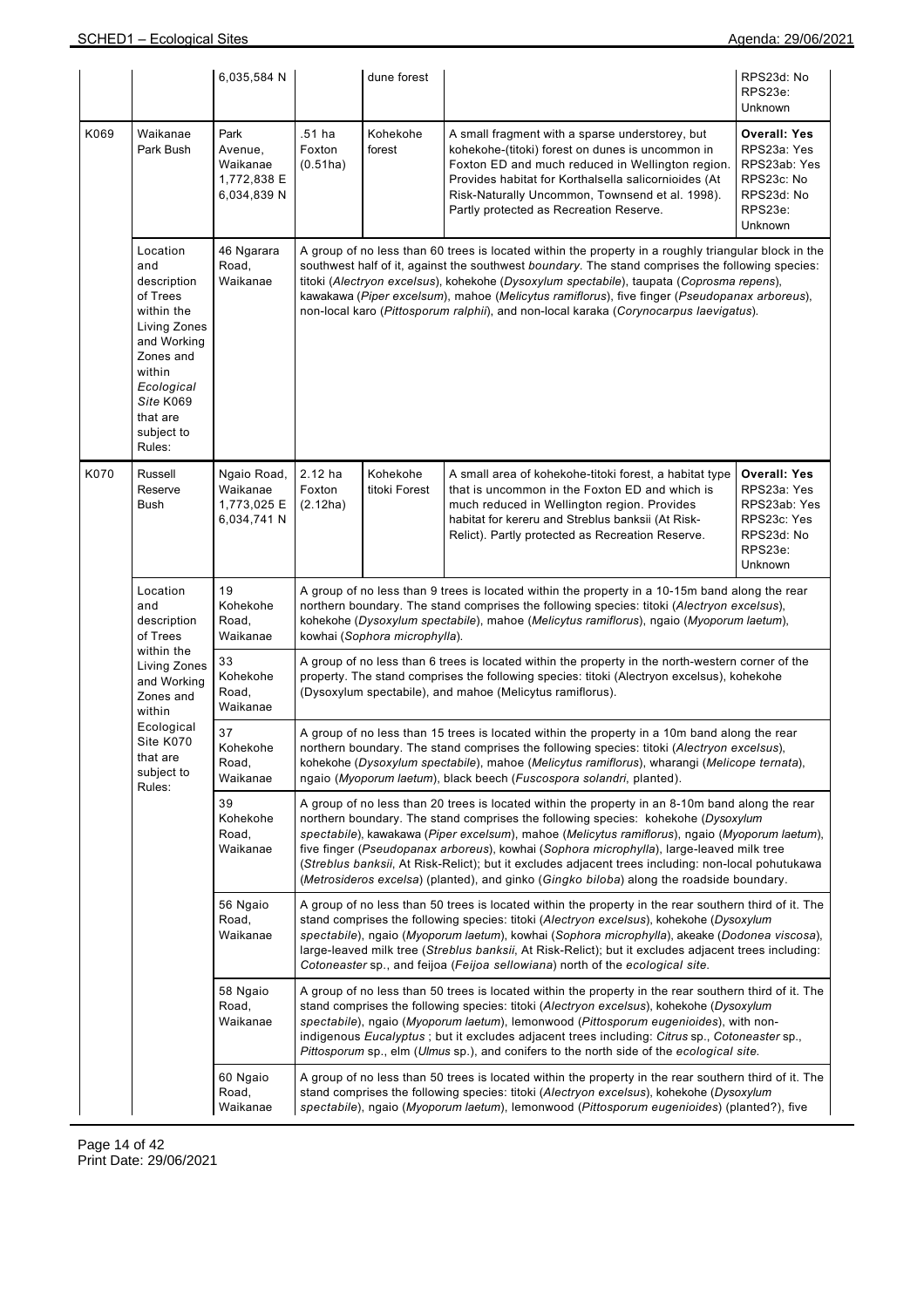|      |                           |                                                                             |                                                                                                                                                                                                                                                                                                                                                                                                                                                                                                   |                                                                                                                                                                                                                                                                                                                                                                                                                                                                                                                                                                                                                                   | finger (Pseudopanax arboreus), and non-local karaka (Corynocarpus laevigatus).                                                                                                                                                                                                                                                                                                                                              |                                                                                                           |  |  |  |  |  |
|------|---------------------------|-----------------------------------------------------------------------------|---------------------------------------------------------------------------------------------------------------------------------------------------------------------------------------------------------------------------------------------------------------------------------------------------------------------------------------------------------------------------------------------------------------------------------------------------------------------------------------------------|-----------------------------------------------------------------------------------------------------------------------------------------------------------------------------------------------------------------------------------------------------------------------------------------------------------------------------------------------------------------------------------------------------------------------------------------------------------------------------------------------------------------------------------------------------------------------------------------------------------------------------------|-----------------------------------------------------------------------------------------------------------------------------------------------------------------------------------------------------------------------------------------------------------------------------------------------------------------------------------------------------------------------------------------------------------------------------|-----------------------------------------------------------------------------------------------------------|--|--|--|--|--|
|      |                           | 62B Ngaio<br>Road.<br>Waikanae                                              |                                                                                                                                                                                                                                                                                                                                                                                                                                                                                                   |                                                                                                                                                                                                                                                                                                                                                                                                                                                                                                                                                                                                                                   | A group of trees of 2 trees, comprising one each of titoki (Alectryon excelsus) and kohekohe<br>(Dysoxylum spectabile), is located within the property in the rear southeast corner of it.                                                                                                                                                                                                                                  |                                                                                                           |  |  |  |  |  |
|      |                           | 68 Ngaio<br>Road,<br>Waikanae                                               | A group of no less than 30 trees is located within the property in the rear southern half of it<br>except that the southeast corner is outside the ecological site limits. The stand comprises the<br>following species: titoki (Alectryon excelsus), kohekohe (Dysoxylum spectabile), rewarewa<br>(Knightia excelsa), kawakawa (Piper excelsum), mahoe (Melicytus ramiflorus); but it excludes<br>adjacent trees including: monkey apple (Syzygium smithii) to the north of the ecological site. |                                                                                                                                                                                                                                                                                                                                                                                                                                                                                                                                                                                                                                   |                                                                                                                                                                                                                                                                                                                                                                                                                             |                                                                                                           |  |  |  |  |  |
|      |                           | 70 Ngaio<br>Road,<br>Waikanae                                               | A group of no less than 40 trees is located within the property in the rear southern half of it. The<br>stand comprises the following species: titoki (Alectryon excelsus), kohekohe (Dysoxylum<br>spectabile), wharangi (Melicope ternata), ngaio (Myoporum laetum).                                                                                                                                                                                                                             |                                                                                                                                                                                                                                                                                                                                                                                                                                                                                                                                                                                                                                   |                                                                                                                                                                                                                                                                                                                                                                                                                             |                                                                                                           |  |  |  |  |  |
|      |                           | 72B Ngaio<br>Road,<br>Waikanae                                              | A group of no less than 10 trees is located within the property in the rear of it, in a 10-15m band<br>along the south boundary. The stand comprises the following species: titoki (Alectryon excelsus),<br>kohekohe (Dysoxylum spectabile), rewarewa (Knightia excelsa); but it excludes adjacent trees<br>including: Prunus sp. to the northwest of the ecological site.                                                                                                                        |                                                                                                                                                                                                                                                                                                                                                                                                                                                                                                                                                                                                                                   |                                                                                                                                                                                                                                                                                                                                                                                                                             |                                                                                                           |  |  |  |  |  |
|      |                           | 74 Ngaio<br>Road,<br>Waikanae                                               |                                                                                                                                                                                                                                                                                                                                                                                                                                                                                                   | A group of no less than 10 trees is located within the property in the rear of it, in a 10-15m band<br>along the south boundary. The stand comprises the following species: titoki (Alectryon excelsus),<br>kohekohe (Dysoxylum spectabile), mamaku (Cyathea medullaris), kawakawa (Piper excelsum),<br>mahoe (Melicytus ramiflorus), and broadleaf (Griselinia littoralis); but it excludes adjacent trees<br>including: golden totara (Podocarpus totara) 'Aurea', cabbage tree (Cordyline australis),<br>lemonwood (Pittosporum eugenioides), and kowhai (Sophora tetraptera, planted) to the north of<br>the ecological site. |                                                                                                                                                                                                                                                                                                                                                                                                                             |                                                                                                           |  |  |  |  |  |
|      |                           | 76 Ngaio<br>Road,<br>Waikanae                                               | A group of no less than 9 trees is located within the property in the rear of it, in a 10m band<br>along the south boundary. The stand comprises the following species: titoki (Alectryon excelsus),<br>kohekohe (Dysoxylum spectabile), ngaio (Myoporum laetum), and black beech (Fuscospora<br>solandri).                                                                                                                                                                                       |                                                                                                                                                                                                                                                                                                                                                                                                                                                                                                                                                                                                                                   |                                                                                                                                                                                                                                                                                                                                                                                                                             |                                                                                                           |  |  |  |  |  |
|      |                           | 78 Flat 2<br>Ngaio Road,<br>Waikanae                                        | A group of no less than 10 trees is located within the property in the rear southern quarter of it.<br>The stand comprises the following species: titoki (Alectryon excelsus), kohekohe (Dysoxylum<br>spectabile), kawakawa (Piper excelsum), wharangi (Melicope ternata), ngaio (Myoporum laetum).                                                                                                                                                                                               |                                                                                                                                                                                                                                                                                                                                                                                                                                                                                                                                                                                                                                   |                                                                                                                                                                                                                                                                                                                                                                                                                             |                                                                                                           |  |  |  |  |  |
|      |                           | 1A Nikau<br>Road                                                            | laetum).                                                                                                                                                                                                                                                                                                                                                                                                                                                                                          |                                                                                                                                                                                                                                                                                                                                                                                                                                                                                                                                                                                                                                   | A group of no less than 10 trees is located within the property in the rear southern quarter of it.<br>The stand comprises the following species titoki (Alectyon exelcus), kohekohe (Dysoxylum<br>spectabile), kawakawa (Piper excelsum) wharangi (Melicope ternate) and Ngaio (Myoporum                                                                                                                                   |                                                                                                           |  |  |  |  |  |
|      |                           | 96 Ngaio<br>Road,<br>Waikanae                                               |                                                                                                                                                                                                                                                                                                                                                                                                                                                                                                   | A group of no less than 30 trees is located within the property in the rear southern third of it, with<br>a 5m band along the central part of the west boundary. The stand comprises the following<br>species: titoki (Alectryon excelsus), kohekohe (Dysoxylum spectabile), kawakawa (Piper<br>excelsum), mahoe (Melicytus ramiflorus).                                                                                                                                                                                                                                                                                          |                                                                                                                                                                                                                                                                                                                                                                                                                             |                                                                                                           |  |  |  |  |  |
| K071 | Narn's Bush               | State Highway 6.69 ha<br>1 South,<br>Waikanae<br>1,773,578 E<br>6,033,707 N | Foxton<br>(6.69ha)                                                                                                                                                                                                                                                                                                                                                                                                                                                                                | Kohekohe-<br>titoki-tawa<br>forest,<br>kamahi<br>forest,<br>kanuka scrub                                                                                                                                                                                                                                                                                                                                                                                                                                                                                                                                                          | A small representative example of kohekohe forest -<br>uncommon on lowland within Foxton ED, and<br>much reduced in Wellington region. Very small<br>area of kamahi forest and scrub successional to<br>kohekohe forest. At Risk-Declining; redfin bully<br>(Gobiomorphus huttoni), longfin eel (Anguilla<br>dieffenbachia), inanga (Galaxias maculatus),<br>provides habitat for kereru. Most protected QEII<br>Covenants. | <b>Overall: Yes</b><br>RPS23a: Yes<br>RPS23ab:<br>Yes<br>RPS23c: Yes<br>RPS23d: Yes<br>RPS23e:<br>Unknown |  |  |  |  |  |
| K072 | Reikorangi<br>Road Bush A | Reikorangi<br>Road,<br>Reikorangi<br>1,774,238 E<br>6,033,263 N             | 6.6 <sub>ha</sub><br>Tararua<br>(6.6ha)                                                                                                                                                                                                                                                                                                                                                                                                                                                           | Tawa-titoki<br>forest,<br>kohekohe-<br>titoki-tawa<br>forest                                                                                                                                                                                                                                                                                                                                                                                                                                                                                                                                                                      | A small narrow example of tawa-titoki and<br>kohekohe-titoki forest which are much reduced in<br>Wellington region, and are part of a series of<br>fragments adjacent to the Waikanae River.<br>Kohekohe forest mostly occurs on near-coastal<br>south-facing slopes, and is therefore uncommon in<br>the Tararua ED and Wellington region. Deer<br>present. Provides habitat for kereru. Protected<br>under DOC covenant.  | <b>Overall: Yes</b><br>RPS23a: Yes<br>RPS23ab: No<br>RPS23c: No<br>RPS23d: No<br>RPS23e:<br>Unknown       |  |  |  |  |  |
| K073 | Waikanae<br>South Bush    | 16 Aston<br>Road,<br>Paraparaumu,<br>Foothills,<br>South of                 | 4.92 ha<br>Foxton<br>$(2.79ha)$ ,<br>Tararua<br>(2.13ha)                                                                                                                                                                                                                                                                                                                                                                                                                                          | Kohekohe-<br>tawa forest                                                                                                                                                                                                                                                                                                                                                                                                                                                                                                                                                                                                          | A small example of kohekohe-tawa forest which is<br>much reduced in Wellington region. Provides<br>habitat for kereru. Protected under DOC Covenant.                                                                                                                                                                                                                                                                        | <b>Overall: Yes</b><br>RPS23a: Yes<br>RPS23ab:<br>Yes<br>RPS23c: No                                       |  |  |  |  |  |

Page 15 of 42 Print Date: 29/06/2021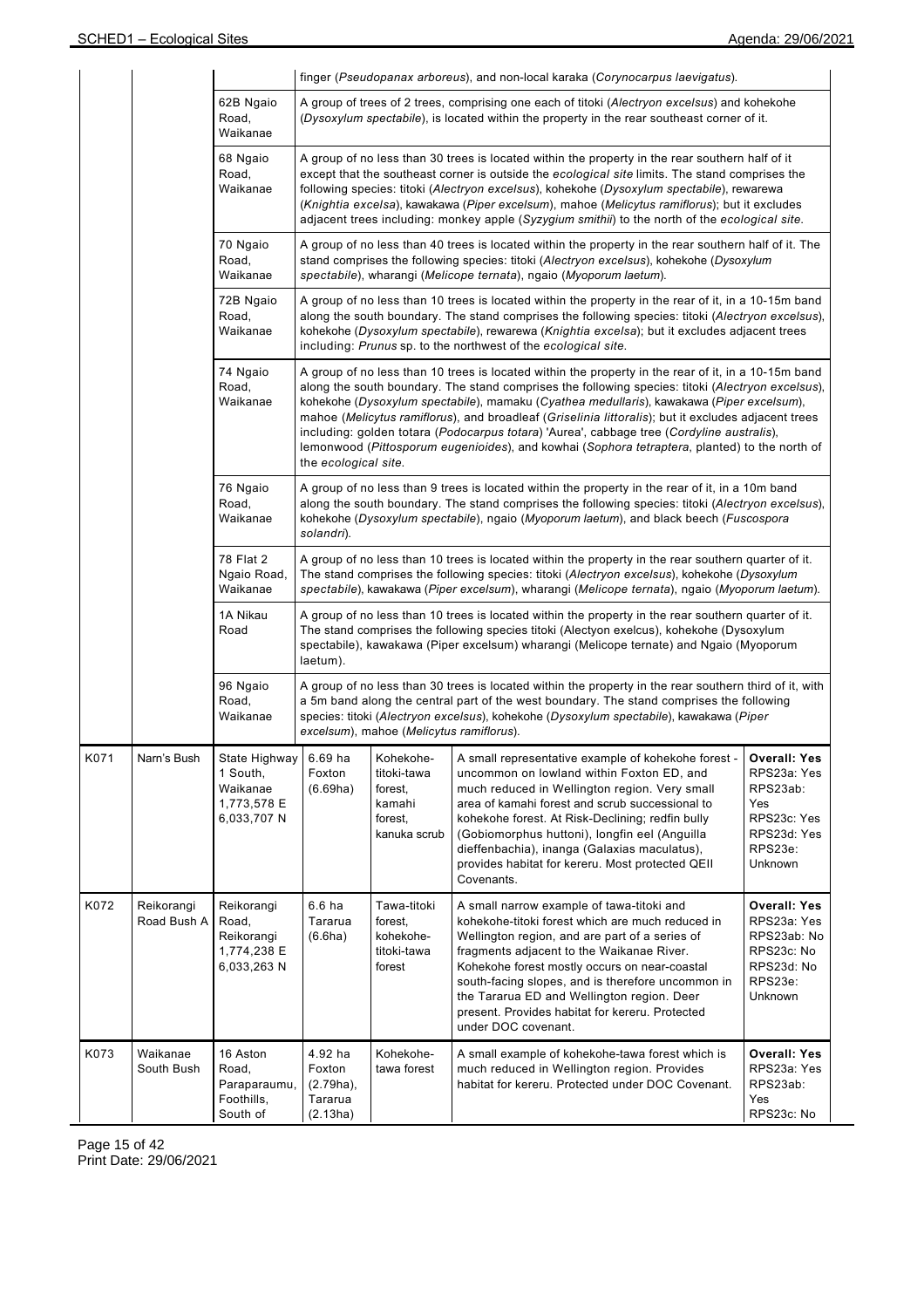|      |                                  | Waikanae<br>1,773,558 E<br>6,032,928 N                                                      |                                                                        |                                           |                                                                                                                                                                                                                                                                                                                                                                                                                                                                                                                                                                                                                                                               | RPS23d: No<br>RPS23e:<br>Unknown                                                                                                |
|------|----------------------------------|---------------------------------------------------------------------------------------------|------------------------------------------------------------------------|-------------------------------------------|---------------------------------------------------------------------------------------------------------------------------------------------------------------------------------------------------------------------------------------------------------------------------------------------------------------------------------------------------------------------------------------------------------------------------------------------------------------------------------------------------------------------------------------------------------------------------------------------------------------------------------------------------------------|---------------------------------------------------------------------------------------------------------------------------------|
| K074 | Reikorangi<br>Road Bush B        | 26 Reikorangi<br>Road,<br>Reikorangi<br>East side of<br>River<br>1,774,547 E<br>6,032,899 N | 3.31 ha<br>Tararua<br>(3.31ha)                                         | Kohekohe-<br>tawa forest,<br>mahoe forest | A small area of kohekohe-tawa forest with remnant<br>podocarp and a small area of secondary forest that<br>is part of a series of fragments adjacent to the<br>Waikanae River. Kohekohe forest mostly occurs on<br>near-coastal south-facing slopes, and is therefore<br>uncommon in the Tararua ED and much reduced<br>in Wellington region. Provides habitat for kereru.<br>Protected under QEII Covenant.                                                                                                                                                                                                                                                  | <b>Overall: Yes</b><br>RPS23a: Yes<br>RPS23ab:<br>Yes<br>RPS23c: Yes<br>RPS23d: No<br>RPS23e:<br>Unknown                        |
| K075 | Reikorangi<br>Road Bush C        | Reikorangi<br>Road,<br>Reikorangi<br>West side of<br>River<br>1,774,438 E<br>6,033,115 N    | $3.09$ ha<br>Tararua<br>(3.09ha)                                       | Titoki-tawa-<br>rewarewa<br>forest        | A small narrow area of titoki-tawa with some<br>regeneration. Part of a series of fragments adjacent<br>to the Waikanae River. In the Waikanae River<br>adjacent to the site - Threatened-Nationally<br>Vulnerable: lamprey (Geotria australis); At Risk-<br>Declining; redfin bully (Gobiomorphus huttoni,),<br>Longfin eel (Anguilla dieffenbachia), Provides<br>habitat for kereru.                                                                                                                                                                                                                                                                        | <b>Overall: Yes</b><br>RPS23a: Yes<br>RPS23ab:<br>Yes<br>RPS23c: No<br>RPS23d: Yes<br>RPS23e:<br>Unknown                        |
| K076 | Reikorangi<br>Road Bush D        | Reikorangi<br>Road,<br>Reikorangi<br>1,774,770 E<br>6,032,214 N                             | 7.67 ha<br>Tararua<br>(7.67ha)                                         | Tawa-titoki-<br>kohekohe<br>forest        | A small example of indigenous vegetation in good<br>condition that is part of a series of fragments<br>adjacent to the Waikanae River. A very small area<br>of wetland present on floodplain. Provides habitat<br>for regionally uncommon bellbird and also for<br>maire tawahe (Syzygium maire), kereru, and<br>common forest birds. Mostly protected by OEII<br>Covenant.                                                                                                                                                                                                                                                                                   | Overall: Yes<br>RPS23a: Yes<br>RPS23ab:<br>Yes<br>RPS23c: Yes<br>RPS23d: No<br>RPS23e:<br>Unknown                               |
| K077 | Waikanae<br>Gorge Bush           | Reikorangi<br>Road,<br>Reikorangi<br>1,774,704 E<br>6,031,366 N                             | 25.83 ha<br>Tararua<br>(25.83ha)                                       | Tawa-<br>kohekohe<br>forest               | A relatively good quality example of indigenous<br>forest on river terrace that is part of a series of<br>fragments adjacent to the Waikanae River. Provides<br>habitat for At Risk-Declining; redfin bully<br>(Gobiomorphus huttoni), Longfin eel (Anguilla<br>dieffenbachia), and also kereru. Partially protected<br>under DOC Covenant and QEII Covenant.                                                                                                                                                                                                                                                                                                 | <b>Overall: Yes</b><br>RPS23a: Yes<br>RPS23ab:<br>Yes<br>RPS23c: Yes<br>RPS23d: Yes<br>RPS23e:<br>Unknown                       |
| K078 | <b>Bluff Hill</b><br><b>Bush</b> | Reikorangi<br>Road,<br>Reikorangi<br>(Bluff Hill<br>Bush)<br>1,774,939 E<br>6,031,607 N     | 12.81 ha<br>Tararua<br>(12.81ha)                                       | Tawa-<br>kohekohe<br>forest               | A relatively good quality example of tawa-<br>kohekohe forest that is part of a series of fragments<br>adjacent to the Waikanae River. Provides habitat<br>for kereru. Protected under QEII Covenant.                                                                                                                                                                                                                                                                                                                                                                                                                                                         | <b>Overall: Yes</b><br>RPS23a: Yes<br>RPS23ab: No<br>RPS23c: Yes<br>RPS23d: Yes<br>RPS23e:<br>Unknown                           |
| K079 | Mangaone<br>Road Bush            | Ngatiawa /<br>Mangaone<br>Sth Road,<br>Reikorangi<br>1,776,442 E<br>6,032,325 N             | 23.21 ha<br>Tararua<br>(23.2ha)                                        | Tawa forest,<br>kamahi<br>forest          | Moderate size, relatively good quality example of<br>tawa forest with small area of kamahi forest riparian<br>margin. Provides habitat for At Risk-Declining;<br>redfin bully (Gobiomorphus huttoni), Longfin eel<br>(Anguilla dieffenbachia), koaro (Galaxias<br>brevipinnis) and inanga (Galaxias maculatus),<br>ornate skink (Oligosoma ornatum), At Risk-Naturally<br>Uncommon Long-tailed cuckoo, regionally sparse<br>bellbird, and kereru. Protected under QEII<br>Covenant. Mangaone Stream listed in GW RPS as<br>having significant indigenous ecosystem values<br>(threatened indigenous fish, >6 species of<br>indigenous fish, inanga spawning). | <b>Overall: Yes</b><br>RPS23a: Yes<br>RPS23ab:<br>Yes<br>RPS23c: Yes<br>RPS23d: Yes<br>RPS23e:<br>Unknown, not<br>Māori land.   |
| K081 | Waikanae<br><b>River Mouth</b>   | Waikanae<br>Estuary - River<br>Mouth<br>1,768,900 E<br>6,034,964 N                          | 68.23 ha<br>Foxton<br>(57.89ha),<br>Not<br>classified<br>$(10.33)$ ha) | Estuarine<br>wetland,<br>river mouth      | The best remaining example of estuarine wetland<br>and river mouth habitats in Foxton ED and Kapiti<br>Coast District. Good sequences, salt marsh, fresh<br>water wetlands, dune lakes and dune systems<br>(although degraded and modified). Linkages to<br>Kapiti Island via Kapiti Marine Reserve. Nationally<br>rare habitat types and sand vegetation is rare in<br>Foxton ED. Habitat for numerous fauna (85 species<br>recorded) including Threatened-Nationally Critical-                                                                                                                                                                              | <b>Overall: Yes</b><br>RPS23a: Yes<br>RPS23ab:<br>Yes<br>RPS23c: Yes<br>RPS23d: Yes<br>RPS23e:<br>Long history<br>of settlement |

Page 16 of 42 Print Date: 29/06/2021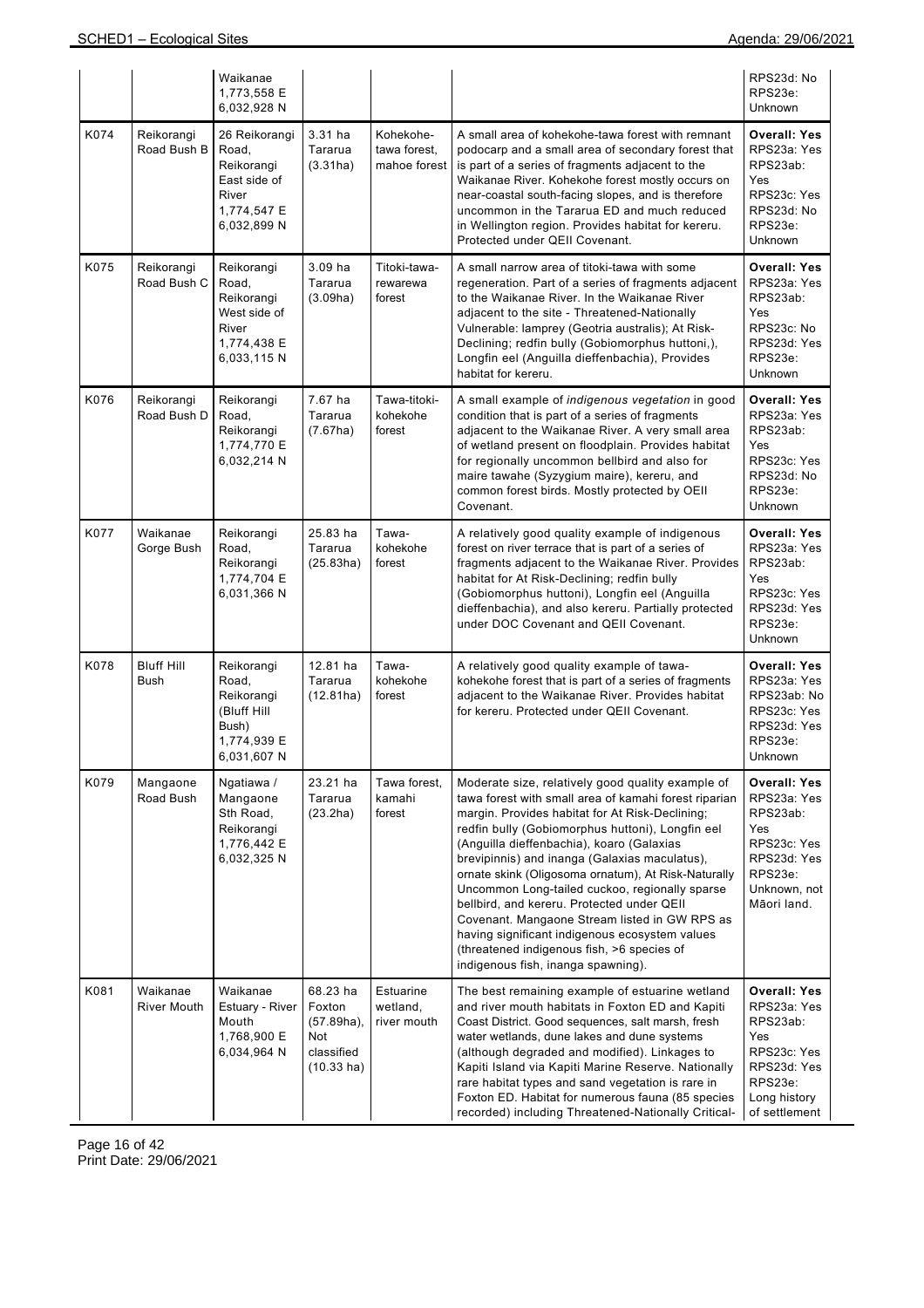|      |                              |                                                                                                                     |                                 |                                                       | Grey duck, New Zealand shore plover, black-billed<br>gull, black stilt; Threatened-Nationally<br>Endangered-black-fronted tern, reef heron, bittern;<br>Threatened-Nationally Vulnerable-banded dotterel,<br>lesser knot, wrybill, Caspian tern, red-billed gull,<br>northern new Zealand dotterel, pied shag, new<br>Zealand dabchick, bush falcon; At Risk-Declining-<br>white-fronted tern, eastern bar-tailed godwit, pied<br>stilt, new Zealand pied oystercatcher, new Zealand<br>pipit, north island fernbird; At Risk-Naturally<br>uncommon-royal spoonbill, little black shag, black<br>shag; At Risk-recovering-variable oystercatcher, and<br>brown teal. Lady's tresses orchid recorded but may<br>no longer occur (Spiranthes novae-zelandiae,<br>Threatened-Nationally Vulnerable), At Risk-<br>Declining plant species Carex litorosa, Pimelea aff.<br>arenaria, Coprosma acerosa, regional decline -<br>Leptinella dioica ssp. monoica, regionally sparse<br>species kapungawha (Schoenoplectus<br>tabernaemontani), Spinifex sericeus, and Baumea<br>articulata. Protected in part as Scientific reserve.<br>Listed in GW RPS - significant indigenous<br>ecosystem values (threatened indigenous fish, >6<br>species of indigenous fish, inanga spawning), At<br>Risk-Declining Torrentfish (Cheimarrichthys fosteri),<br>bluegill bully (Gobiomorphus hubbsi), inanga<br>(Galaxias maculatus), Lamprey (Geotria australis,<br>Threatened-Nationally Vulnerable). Foxton ED<br>RAP-5 included. | on river banks<br>and                                                                                     |
|------|------------------------------|---------------------------------------------------------------------------------------------------------------------|---------------------------------|-------------------------------------------------------|------------------------------------------------------------------------------------------------------------------------------------------------------------------------------------------------------------------------------------------------------------------------------------------------------------------------------------------------------------------------------------------------------------------------------------------------------------------------------------------------------------------------------------------------------------------------------------------------------------------------------------------------------------------------------------------------------------------------------------------------------------------------------------------------------------------------------------------------------------------------------------------------------------------------------------------------------------------------------------------------------------------------------------------------------------------------------------------------------------------------------------------------------------------------------------------------------------------------------------------------------------------------------------------------------------------------------------------------------------------------------------------------------------------------------------------------------------------------------------------------------------------|-----------------------------------------------------------------------------------------------------------|
| K082 | Lion Downs<br>Bush           | 123<br>Otaihanga,<br>Road,<br>Otaihanga,<br>Paraparaumu<br>1,771,190 E<br>6,034,245 N                               | $1.68$ ha<br>Foxton<br>(1.68ha) | Kahikatea-<br>pukatea<br>swamp forest                 | Part of a series of fragments that jointly illustrate<br>the diversity of habitat formally common in the<br>area. Wetlands are a nationally rare habitat type<br>and swamp forest is rare in Foxton ED. Small, with<br>fragmented canopy and exotic species common in<br>the ground layer. Protected under QEII Covenant.<br>kereru and common forest birds recorded.                                                                                                                                                                                                                                                                                                                                                                                                                                                                                                                                                                                                                                                                                                                                                                                                                                                                                                                                                                                                                                                                                                                                            | Overall: Yes<br>RPS23a: Yes<br>RPS23ab:<br>Yes<br>RPS23c: No<br>RPS23d: No<br>RPS23e:<br>Unknown          |
| K083 | <b>Turf Dune</b><br>Forest B | King Arthur<br>Drive,<br>Otaihanga,<br>Paraparaumu<br>(south of<br>Waikanae<br>River)<br>1,771,749 E<br>6,034,235 N | $1.11$ ha<br>Foxton<br>(1.11ha) | Kohekohe-<br>titoki-mahoe<br>forest                   | Part of a series of fragments that jointly illustrate<br>the diversity of habitat formally common in the<br>area. A representative example of forest types,<br>dune and swamp forest formally common in the<br>area but now rare in Foxton ED. Vulnerable to<br>effects of expansion of quarry and sub-division.<br>Streblus banksii (At Risk-Relict). Foxton ED RAP-6<br>Turf Farm Dune Forest.                                                                                                                                                                                                                                                                                                                                                                                                                                                                                                                                                                                                                                                                                                                                                                                                                                                                                                                                                                                                                                                                                                                 | Overall: Yes<br>RPS23a: Yes<br>RPS23ab:<br>Yes<br>RPS23c: No<br>RPS23d: No<br>RPS23e:<br>Unknown          |
| K084 | <b>Turf Dune</b><br>Forest A | King Arthur<br>Drive,<br>Otaihanga,<br>Paraparaumu<br>1,771,595 E<br>6,033,866 N                                    | .92 ha<br>Foxton<br>(0.92ha)    | Kahikatea<br>swamp<br>forest,<br>manuka<br>scrub      | Very small area of nationally rare habitat type.<br>Lacking understorey. Narrow area of manuka scrub.<br>Both habitat types are rare in the Foxton ED. Part<br>of a series of fragments that jointly indicate the<br>diversity of habitat formally common in the area.<br>Foxton ED RAP-6 Turf Farm Dune Forest                                                                                                                                                                                                                                                                                                                                                                                                                                                                                                                                                                                                                                                                                                                                                                                                                                                                                                                                                                                                                                                                                                                                                                                                  | <b>Overall: Yes</b><br>RPS23a: Yes<br>RPS23ab:<br>Yes<br>RPS23c: No<br>RPS23d: No<br>RPS23e:<br>Unknown   |
| K085 | Tini Bush                    | State Highway<br>1, Otaihanga<br>1,771,399 E<br>6,033,174 N                                                         | 6.29 ha<br>Foxton<br>(6.29ha)   | Kohekohe-<br>pukatea-<br>titoki semi-<br>swamp forest | These fragments represent the only example of<br>kohekohe-pukatea associations within Foxton ED-<br>transition to Manawatu Plains ED. Good example<br>of the gradation between wetland and dryland<br>forest with small nikau grove. Representative of the<br>former forest diversity likely to have occurred within<br>the District, good plant species diversity. Part of a<br>series of fragments located between Kapiti Island<br>and the Tararua Ranges. Bush falcon (Nationally<br>Vulnerable) and whitehead (regionally sparse)<br>recorded nearby. Protected by DOC Covenant.<br>Foxton ED RAP-4 Tini Bush                                                                                                                                                                                                                                                                                                                                                                                                                                                                                                                                                                                                                                                                                                                                                                                                                                                                                               | <b>Overall: Yes</b><br>RPS23a: Yes<br>RPS23ab:<br>Yes<br>RPS23c: Yes<br>RPS23d: Yes<br>RPS23e:<br>Unknown |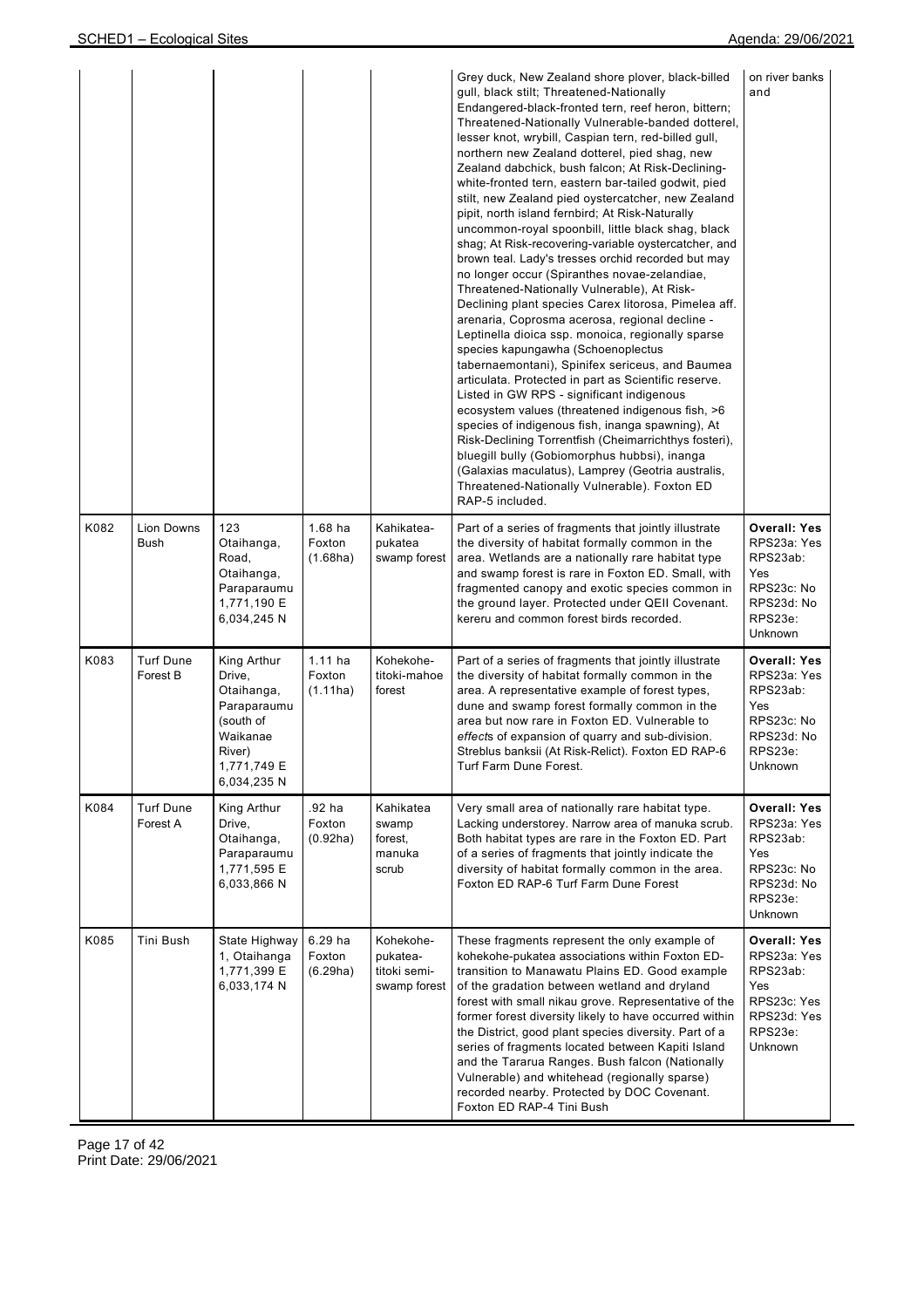| K086 | Muaupoko<br>Stream Bush     | State Highway<br>1,<br>Paraparaumu<br>North Foothills<br>1,772,557 E<br>6,032,306 N | 11.18 ha<br>Foxton<br>$(8.36ha)$ ,<br>Tararua<br>(2.83ha)   | Kohekohe-<br>tawa forest                                                                                                              | Moderately sized remnant of modified primary<br>forest. Kohekohe forest is uncommon in Tararua ED<br>and indigenous forest uncommon in Foxton ED.<br>Part of a series of fragments located between Kapiti<br>Island and the Tararua Ranges. Stream that flows<br>through bush provides habitat for At Risk-Declining;<br>redfin bully (Gobiomorphus huttoni), Longfin eel<br>(Anguilla dieffenbachia), and inanga (Galaxias<br>maculatus) habitat for kereru.                                                                                                                                                                                                                                                            | <b>Overall: Yes</b><br>RPS23a: Yes<br>RPS23ab:<br><b>Yes</b><br>RPS23c: Yes<br>RPS23d: No<br>RPS23e:<br><b>Unknown</b> |
|------|-----------------------------|-------------------------------------------------------------------------------------|-------------------------------------------------------------|---------------------------------------------------------------------------------------------------------------------------------------|--------------------------------------------------------------------------------------------------------------------------------------------------------------------------------------------------------------------------------------------------------------------------------------------------------------------------------------------------------------------------------------------------------------------------------------------------------------------------------------------------------------------------------------------------------------------------------------------------------------------------------------------------------------------------------------------------------------------------|------------------------------------------------------------------------------------------------------------------------|
| K087 | Muaupoko<br>Bush            | State Highway<br>1,<br>Paraparaumu<br>North Foothills<br>1,771,665 E<br>6,031,579 N | 100.28 ha<br>Foxton<br>$(91.83ha)$ ,<br>Tararua<br>(8.44ha) | Kohekohe-<br>tawa forest,<br>tawa forest.<br>kohekohe<br>forest,<br>kanuka<br>forest, small<br>area of<br>wetland and<br>swamp forest | One of the larger forest fragments, in the Tararua<br>foothills, that contains good representative<br>examples of the forest types present. Provides<br>habitat for Mazus novaezeelandiae subsp.<br>novaezeelandiae (At Risk-Declining, Townsend et<br>al. 1998), Streblus banksii (At Risk-Declining),<br>Bulbophyllum tuberculatum (At Risk-Naturally<br>uncommon), Mida salicifolia (regionally sparse),<br>northern rata and black shag (Phalacrocorax carbo<br>novaehollandiae, Naturally Uncommon)) and<br>kereru. Protected in part by Scenic Reserve<br>(Paraparaumu SR), Conservation Act Covenant,<br>and Forest and Bird Reserve. (Forest and Bird Field<br>Reserve 3.78ha and balance DOC Muaupoko<br>Bush). | <b>Overall: Yes</b><br>RPS23a: Yes<br>RPS23ab:<br>Yes<br>RPS23c: Yes<br>RPS23d: Yes<br>RPS23e:<br>Unknown              |
| K088 | Otaihanga<br>Road Bush      | Otaihanga<br>Road,<br>Paraparaumu<br>1,770,973 E<br>6,032,573 N                     | $1.32$ ha<br>Foxton<br>(1.32ha)                             | Kohekohe-<br>nikau forest                                                                                                             | Kohekohe-nikau forest is uncommon in Foxton ED.<br>Contains maire tawahe, Falco novaeseelandiae<br>(Threatened-Nationally Vulnerable) observed<br>nearby. Part protected under QEII Covenant.                                                                                                                                                                                                                                                                                                                                                                                                                                                                                                                            | Overall: Yes<br>RPS23a: Yes<br>RPS23ab:<br>Yes<br>RPS23c: No<br>RPS23d: No<br>RPS23e:<br>Unknown                       |
| K089 | Muaupoto<br>Swamp<br>Forest | Otaihanga<br>Road,<br>Paraparaumu<br>1,770,737 E<br>6,032,355 N                     | 7.49 ha<br>Foxton<br>(7.49ha)                               | Kohekohe<br>forest,<br>mahoe<br>forest,<br>pukatea-<br>maire<br>tawake<br>swamp<br>forest,<br>wetland.                                | Contains an ecological sequence between wetland,<br>swamp forest and dry forest. Kohekohe forest,<br>mahoe forest, and swamp forest are uncommon in<br>Foxton ED. Wetlands are nationally rare habitat.<br>Provides habitat for brown mudfish (Neochanna<br>apoda, At Risk-Declining) and kereru. This site<br>contains a relatively large area of mahoe forest.<br>Partly protected by Scenic Reserve (Paraparaumu<br>SR).                                                                                                                                                                                                                                                                                              | <b>Overall: Yes</b><br>RPS23a: Yes<br>RPS23ab:<br>Yes<br>RPS23c: Yes<br>RPS23d: Yes<br>RPS23e:<br><b>Unknown</b>       |
| K091 | Nikau forest                | SH1, Nth<br>Paraparaumu<br>1,770,310 E<br>6,031,320 N                               | 13.64 ha<br>Foxton<br>(13.64ha)                             | Kohekohe-<br>nikau forest                                                                                                             | Relatively large, representative area of semi-<br>coastal forest with considerable area of nikau grove.<br>This habitat type was formally characteristic of this<br>area and is now uncommon within Foxton ED.<br>Habitat for Streblus banksii (At Risk-Relict) and<br>common forest birds including kereru. Protected as<br>Council Reserve.                                                                                                                                                                                                                                                                                                                                                                            | Overall: Yes<br>RPS23a: Yes<br>RPS23ab:<br>Yes<br>RPS23c: Yes<br>RPS23d: No<br>RPS23e:<br><b>Unknown</b>               |
| E092 | Kapiti Road<br>Wetland      | Kapiti Road,<br>Paraparaumu<br>1,767,879 E<br>6,032,002 N                           | .42 ha<br>Foxton<br>(0.42ha)                                | Dune lake?                                                                                                                            | Wetland or dune lake? Tower Lake No. 1 is now<br>part of stormwater retention system, with water level<br>maintained by a pump, and connected to Tower<br>Lake No. 2 and 3 (on the other side of Langdale<br>Rd) via underground culverts. Used by ducks                                                                                                                                                                                                                                                                                                                                                                                                                                                                 | <b>Overall: Yes</b><br>RPS23a: Yes<br>RPS23ab:<br>Yes<br>RPS23c: No<br>RPS23d: No<br>RPS23e:<br>Unknown                |
| K093 | Andrews<br>Pond             | Kapiti Road /<br>Milne Drive,<br>Paraparaumu<br>1,768,217 E<br>6,031,197 N          | $1.27$ ha<br>Foxton<br>(1.27ha)                             | Manuka<br>scrub<br>wetland                                                                                                            | A small wetland amongst residential and<br>commercial land-use. Low nutrient system,<br>sphagnum rare in ED, nationally rare habitat type.<br>Provides habitat for kapungawha (Schoenoplectus<br>tabernaemontani, regionally sparse). Foxton RAP-3<br>Andrew's Pond, DOC Scientific Reserve                                                                                                                                                                                                                                                                                                                                                                                                                              | <b>Overall: Yes</b><br>RPS23a: Yes<br>RPS23ab:<br>Yes<br>RPS23c: Yes<br>RPS23d: No                                     |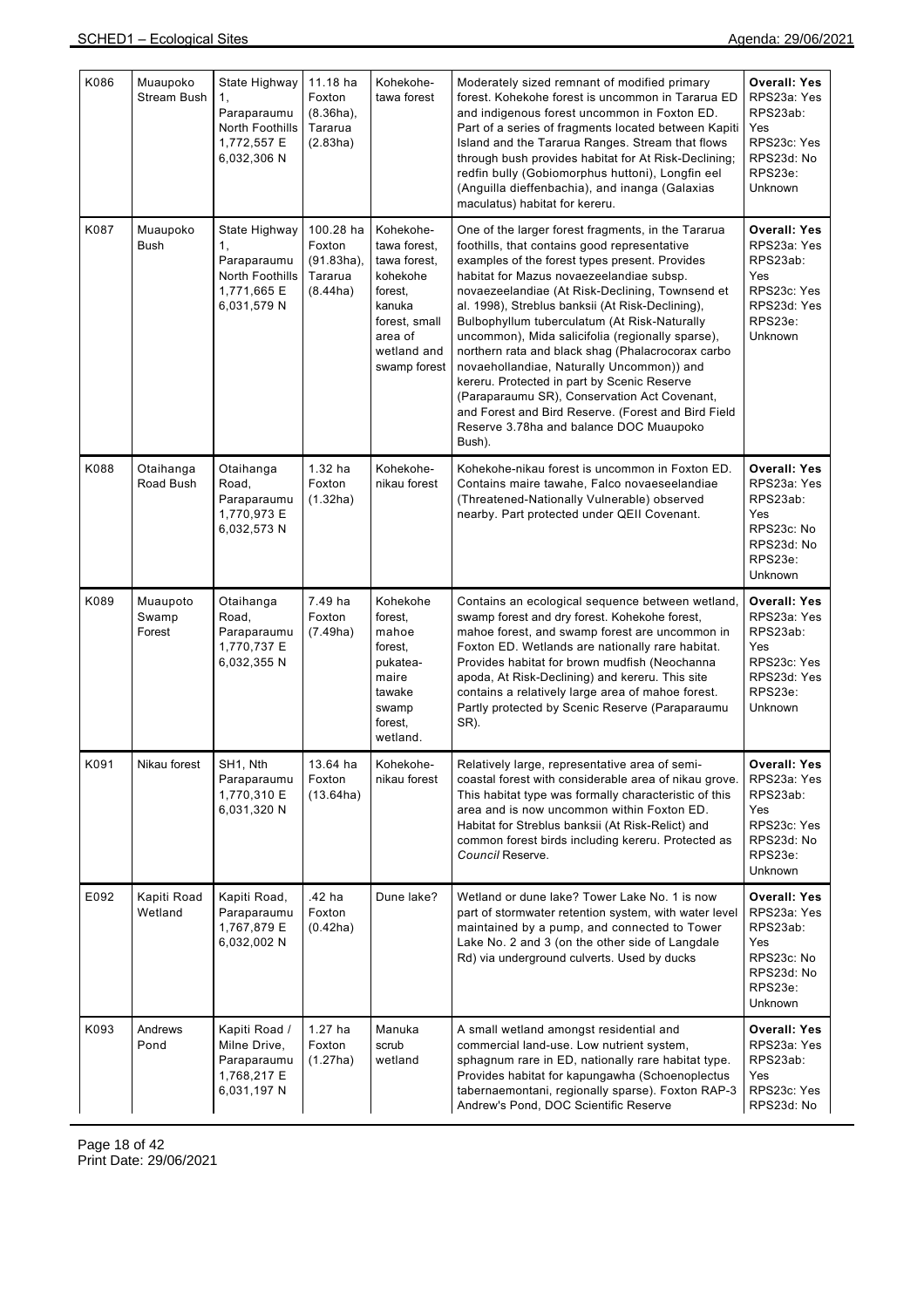|                                                                                         |                                                                          |                                                                                                                                                                                                                                                                                                                                                                                                                                                                                                                                                                                                        |                                                                                                                                                                                                                                                                                                                                                                                                                                                |                                                                |                                                                                                                                                                                                                                                                                                                                                                                                                                                                                                                                                           | RPS23e:<br>Unknown                                                                                             |  |  |  |
|-----------------------------------------------------------------------------------------|--------------------------------------------------------------------------|--------------------------------------------------------------------------------------------------------------------------------------------------------------------------------------------------------------------------------------------------------------------------------------------------------------------------------------------------------------------------------------------------------------------------------------------------------------------------------------------------------------------------------------------------------------------------------------------------------|------------------------------------------------------------------------------------------------------------------------------------------------------------------------------------------------------------------------------------------------------------------------------------------------------------------------------------------------------------------------------------------------------------------------------------------------|----------------------------------------------------------------|-----------------------------------------------------------------------------------------------------------------------------------------------------------------------------------------------------------------------------------------------------------------------------------------------------------------------------------------------------------------------------------------------------------------------------------------------------------------------------------------------------------------------------------------------------------|----------------------------------------------------------------------------------------------------------------|--|--|--|
| K094                                                                                    | Norwood<br>Bush C                                                        | Valley Road,<br>Paraparaumu<br>1,768,568 E<br>6,028,106 N                                                                                                                                                                                                                                                                                                                                                                                                                                                                                                                                              | $1.95$ ha<br>Foxton<br>(1.95ha)                                                                                                                                                                                                                                                                                                                                                                                                                | Kohekohe<br>forest                                             | Small fragment that has been subject to grazing.<br>Edge effects and browse reducing viability of<br>fragment. Part of a series of fragments that provide<br>links between Kapiti Island and the Tararua<br>Ranges.                                                                                                                                                                                                                                                                                                                                       | <b>Overall: Yes</b><br>RPS23a: Yes<br>RPS23ab:<br>Yes<br>RPS23c: No<br>RPS23d: No<br>RPS23e:<br><b>Unknown</b> |  |  |  |
| K095                                                                                    | Paraparaum<br>u Coastal<br>Scarp                                         | State Highway<br>1,<br>Paraparaumu<br>/ Raumati<br>1,768,938 E<br>6,029,005 N                                                                                                                                                                                                                                                                                                                                                                                                                                                                                                                          | 52.79 ha<br>Foxton<br>$(51.39ha)$ ,<br>Tararua<br>(1.39ha)                                                                                                                                                                                                                                                                                                                                                                                     | Kanuka-<br>mahoe-gorse<br>scrub,<br>kohekohe-<br>titoki forest | The larger block at north end is kanuka-mahoe<br>dominated regenerating scrub with regenerating<br>kohekohe forest. Southern parts kohekohe<br>dominated coastal forest on very steep hill country.<br>Kohekohe forest mostly occurs on near-coastal<br>south-facing slopes, and therefore uncommon in<br>Tararua ED. Habitat for Streblus banksii (At Risk-<br>Relict) and common forest birds including kereru.<br>Part of a series of fragments that provide links<br>between Kapiti Island and the Tararua Ranges.<br>Part protected by KCDC Reserve. | Overall: Yes<br>RPS23a: Yes<br>RPS23ab:<br>Yes<br>RPS23c: Yes<br>RPS23d: Yes<br>RPS23e:<br><b>Unknown</b>      |  |  |  |
| Location<br>and<br>description<br>of Trees<br>within the<br>Living Zones<br>and Working | 2 Ocean Vista<br>Lane,<br>Paraparaumu                                    | A group of no less than 500 trees is located within the property along the rear, south side (two<br>thirds). The stand comprises the following species: kohekohe (Dysoxylum spectabile), karamu<br>(Coprosma robusta), mamaku (Cyathea medullaris), hangehange (Geniostoma ligustrifolium),<br>kanuka (Kunzea robusta), manuka (Leptospermum scoparium), kawakawa (Piper excelsum),<br>mahoe (Melicytus ramiflorus), lemonwood (Pittosporum eugenioides) and non-indigenous tree<br>lucerne (Chamaecytisus palmensis); but it excludes adjacent trees including: pohutukawa<br>(Metrosideros excelsa). |                                                                                                                                                                                                                                                                                                                                                                                                                                                |                                                                |                                                                                                                                                                                                                                                                                                                                                                                                                                                                                                                                                           |                                                                                                                |  |  |  |
|                                                                                         | Zones and<br>within<br>Ecological<br>Site K095<br>that are<br>subject to | 4 Ocean Vista<br>Lane,<br>Paraparaumu                                                                                                                                                                                                                                                                                                                                                                                                                                                                                                                                                                  |                                                                                                                                                                                                                                                                                                                                                                                                                                                | matipo (Myrsine australis).                                    | A group of no less than 500 trees is located within the property along the rear, south east side<br>(two thirds). The stand comprises the following species: karamu (Coprosma robusta), mamaku<br>(Cyathea medullaris), hangehange (Geniostoma ligustrifolium), kanuka (Kunzea robusta),<br>manuka (Leptospermum scoparium), kawakawa (Piper excelsum), mahoe (Melicytus ramiflorus),                                                                                                                                                                     |                                                                                                                |  |  |  |
|                                                                                         | Rules:                                                                   | 65 Panorama<br>Drive,<br>Paraparaumu                                                                                                                                                                                                                                                                                                                                                                                                                                                                                                                                                                   | A group of no less than 500 trees is located within the property along the north side (two fifths)<br>of it. The stand comprises the following species: karamu (Coprosma robusta), mamaku<br>(Cyathea medullaris), hangehange (Geniostoma ligustrifolium), kanuka (Kunzea robusta),<br>manuka (Leptospermum scoparium), kawakawa (Piper excelsum), mahoe (Melicytus ramiflorus),<br>and non-indigenous tree lucerne (Chamaecytisus palmensis). |                                                                |                                                                                                                                                                                                                                                                                                                                                                                                                                                                                                                                                           |                                                                                                                |  |  |  |
|                                                                                         |                                                                          | 89 Riwai<br>Street,<br>Paraparaumu                                                                                                                                                                                                                                                                                                                                                                                                                                                                                                                                                                     |                                                                                                                                                                                                                                                                                                                                                                                                                                                | (Corynocarpus laevigatus).                                     | A group of no less than 30 trees is located within the property along both eastern and western<br>boundaries (about half). The stand comprises the following species: titoki (Alectryon excelsus),<br>kohekohe (Dysoxylum spectabile), mamaku (Cyathea medullaris), kawakawa (Piper excelsum),<br>mahoe (Melicytus ramiflorus), lemonwood (Pittosporum eugenioides), and non-local karaka                                                                                                                                                                 |                                                                                                                |  |  |  |
|                                                                                         |                                                                          | 91 Riwai<br>Street,<br>Paraparaumu                                                                                                                                                                                                                                                                                                                                                                                                                                                                                                                                                                     | A group of no less than 60 trees is located within the property in its southern half. The stand<br>comprises the following species: titoki (Alectryon excelsus), kohekohe (Dysoxylum spectabile),<br>mamaku (Cyathea medullaris), kawakawa (Piper excelsum), mahoe (Melicytus ramiflorus),<br>lemonwood (Pittosporum eugenioides), and non-local karaka (Corynocarpus laevigatus); but it<br>excludes adjacent trees including: Prunus sp.     |                                                                |                                                                                                                                                                                                                                                                                                                                                                                                                                                                                                                                                           |                                                                                                                |  |  |  |
| K096                                                                                    | Norwood<br>Bush B                                                        | Valley Road,<br>Paraparaumu<br>1,768,834 E<br>6,027,500 N                                                                                                                                                                                                                                                                                                                                                                                                                                                                                                                                              | 4.93 ha<br>Tararua<br>(4.93ha)                                                                                                                                                                                                                                                                                                                                                                                                                 | Tawa-<br>kohekohe<br>forest                                    | A moderately sized area of tawa-kohekohe forest<br>with small area of swamp forest. Indigenous forest is<br>uncommon on low undulating land within Tararua<br>ED. Provides an example of the gradation between<br>wetland and dryland forest. Habitat for long-fin eel<br>(Anguilla dieffenbachii, At Risk-Declining). Part of a<br>series of fragments providing linkages between<br>Kapiti Island and the Tararua Ranges.                                                                                                                               | <b>Overall: Yes</b><br>RPS23a: Yes<br>RPS23ab:<br>Yes<br>RPS23c: No<br>RPS23d: No<br>RPS23e:<br>Unknown        |  |  |  |
| K097                                                                                    | Norwood<br>Bush A                                                        | Valley Road,<br>Paraparaumu<br>1,767,897 E<br>6,026,957 N                                                                                                                                                                                                                                                                                                                                                                                                                                                                                                                                              | 3.29 ha<br>Foxton<br>$(2.56ha)$ ,<br>Tararua<br>(0.73ha)                                                                                                                                                                                                                                                                                                                                                                                       | Kohekohe-<br>tawa forest                                       | A small area of tawa-kohekohe forest on Acutely<br>Threatened land environment in the Tararua<br>foothills of the Tararua ED. Part of a series of<br>fragments providing linkages between Kapiti Island<br>and the Tararua Ranges.                                                                                                                                                                                                                                                                                                                        | Overall: Yes<br>RPS23a: Yes<br>RPS23ab:<br>Yes<br>RPS23c: No<br>RPS23d: No<br>RPS23e:                          |  |  |  |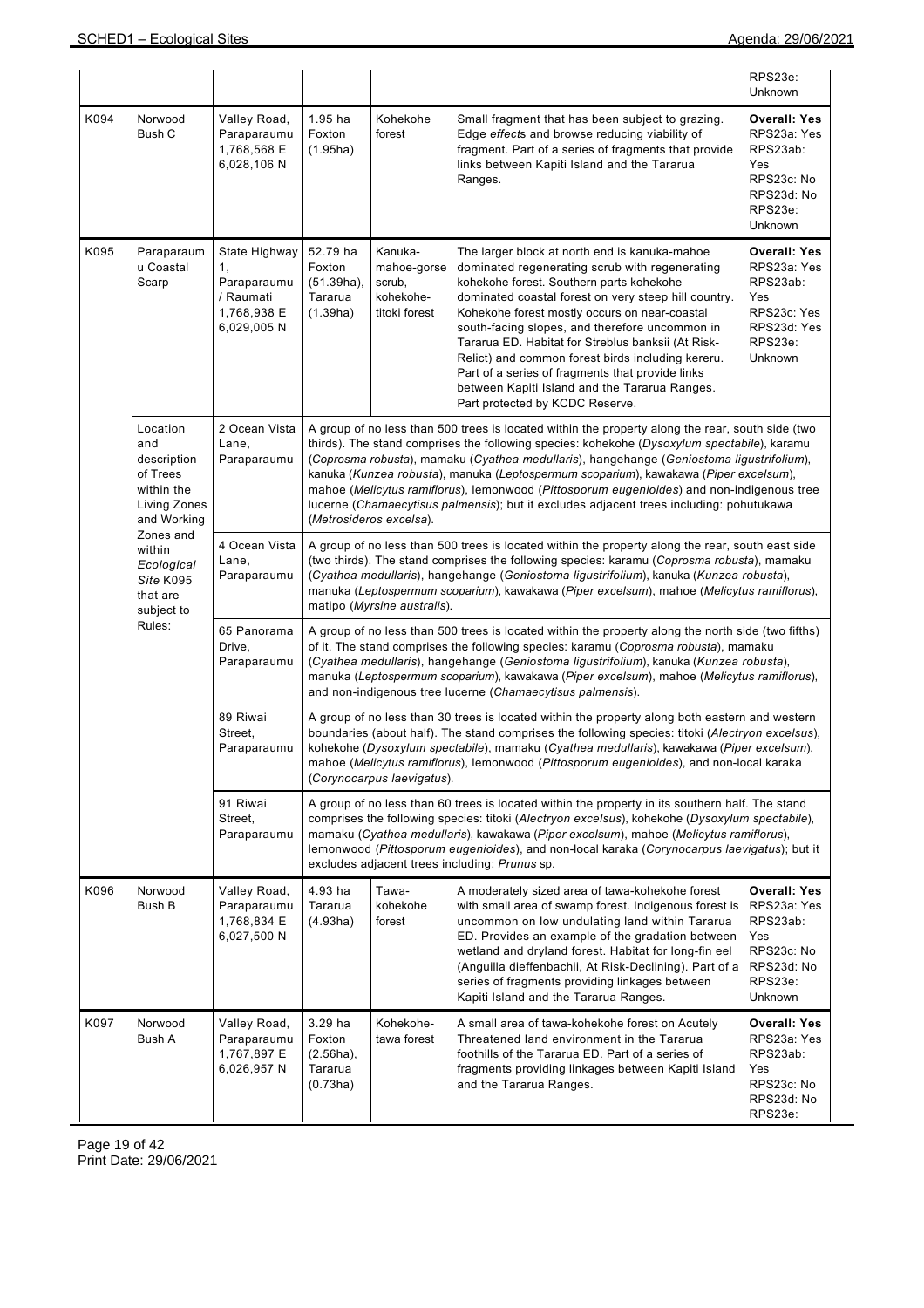|      |                           |                                                                                                                                      |                                  |                                                                             |                                                                                                                                                                                                                                                                                                                                                                                                                                                                                                                                                                                                                                                                                                                         | Unknown                                                                                                  |
|------|---------------------------|--------------------------------------------------------------------------------------------------------------------------------------|----------------------------------|-----------------------------------------------------------------------------|-------------------------------------------------------------------------------------------------------------------------------------------------------------------------------------------------------------------------------------------------------------------------------------------------------------------------------------------------------------------------------------------------------------------------------------------------------------------------------------------------------------------------------------------------------------------------------------------------------------------------------------------------------------------------------------------------------------------------|----------------------------------------------------------------------------------------------------------|
| K098 | Whareroa<br>Bush          | Waterfall<br>Road,<br>Paraparaumu<br>1,768,170 E<br>6,025,722 N                                                                      | 61.97 ha<br>Tararua<br>(61.97ha) | Kohekohe<br>forest,<br>kanuka scrub                                         | Relatively large area of kohekohe forest and kanuka<br>scrub successional to kohekohe forest. Habitat for<br>Mida salicifolia (Enright & John 2002b) and<br>northern rata, Wellington green gecko (Naultinus<br>punctatus, At Risk-Declining), Copper skink<br>(Oligosoma aeneum, Not Threatened), bellbird<br>(regionally uncommon) and common forest birds<br>including kereru, and At Risk-Declining; redfin bully<br>(Gobiomorphus huttoni). Part protected by QEII<br>Covenant. Been fenced since 1998 and possum<br>control since 2008. Whareroa Stream listed in GW<br>RPS as having significant indigenous ecosystem<br>values (threatened indigenous fish, >6 species of<br>indigenous fish, inanga spawning). | <b>Overall: Yes</b><br>RPS23a: Yes<br>RPS23ab:<br>Yes                                                    |
| K099 | Whareroa<br>Bush C        | East of Queen<br>Elizabeth Park<br>Between<br>Maunga-<br>kotukutuku<br>Road, and<br>State Highway<br>1<br>1,768,488 E<br>6,024,293 N | 39.22 ha<br>Tararua<br>(39.22ha) | Kohekohe-<br>mahoe<br>forest,<br>mahoe-<br>mamaku<br>forest, tawa<br>forest | A valuable area or early secondary forest with tawa<br>forest covering a relatively substantial area. Part<br>protected by DOC Covenant and Whareroa<br>Recreation Reserve. Whareroa Stream listed in GW<br>RPS as having significant indigenous ecosystem<br>values (threatened indigenous fish, >6 species of<br>indigenous fish, inanga spawning).                                                                                                                                                                                                                                                                                                                                                                   | <b>Overall: Yes</b><br>RPS23a: Yes<br>RPS23ab: No<br>RPS23c: Yes<br>RPS23d: Yes<br>RPS23e:<br>Unknown    |
| K100 | Whareroa<br>Bush D        | East of Queen<br><b>Elizabeth Park</b><br>1,768,449 E<br>6,023,566 N                                                                 | 5.65 ha<br>Tararua<br>(5.65ha)   | Mahoe forest                                                                | A small area of early secondary mahoe forest with<br>kohekohe and occasional tawa. Part of a series of<br>fragments that provide links between Kapiti Island<br>and the Tararua Ranges. Whareroa Stream listed in<br>GW RPS as having significant indigenous<br>ecosystem values (threatened indigenous fish, >6<br>species of indigenous fish, inanga spawning).                                                                                                                                                                                                                                                                                                                                                       | <b>Overall: Yes</b><br>RPS23a: Yes<br>RPS23ab: No<br>RPS23c: No<br>RPS23d: No<br>RPS23e:<br>Unknown      |
| K101 | Whareroa<br>Bush E        | East of Queen<br><b>Elizabeth Park</b><br>1,768,248 E<br>6,022,699 N                                                                 | 1.36 ha<br>Tararua<br>(1.36ha)   | Kohekohe<br>forest                                                          | Small areas of kohekohe forest. Kohekohe forest<br>mostly occurs on near-coastal south-facing slopes,<br>and is therefore uncommon in the Tararua ED.<br>Protected under DOC Covenant. Whareroa Stream<br>listed in GW RPS as having significant indigenous<br>ecosystem values (threatened indigenous fish, >6<br>species of indigenous fish, inanga spawning).                                                                                                                                                                                                                                                                                                                                                        | <b>Overall: Yes</b><br>RPS23a: Yes<br>RPS23ab: No<br>RPS23c: No<br>RPS23d: No<br>RPS23e:<br>Unknown      |
| K102 | Whareroa<br>Bush G        | East of Queen<br><b>Elizabeth Park</b><br>1.767.545 E<br>6,023,137 N                                                                 | $1.01$ ha<br>Tararua<br>(1.01ha) | Kohekohe<br>forest                                                          | Small area of kohekohe forest. Kohekohe forest<br>mostly occurs on near-coastal south-facing slopes,<br>and is therefore uncommon in the Tararua ED.<br>Protected under DOC Covenant. Whareroa Stream<br>listed in GW RPS as having significant indigenous<br>ecosystem values (threatened indigenous fish, >6<br>species of indigenous fish, inanga spawning).                                                                                                                                                                                                                                                                                                                                                         | <b>Overall: Yes</b><br>RPS23a: Yes<br>RPS23ab: No<br>RPS23c: No<br>RPS23d: No<br>RPS23e:<br>Unknown      |
| K103 | Whareroa<br>Bush F        | East of Queen<br><b>Elizabeth Park</b><br>1,767,332 E<br>6,023,426 N                                                                 | $1.24$ ha<br>Tararua<br>(1.24ha) | Tawa forest.<br>raupo<br>wetland                                            | Small area of tawa forest with small area of<br>wetland and swamp forest. Indigenous forest<br>uncommon on low hills within Tararua ED. One of<br>a series of fragments that provide links between<br>Kapiti Island and the Tararua Ranges. Provides<br>habitat for kereru. Protected under DOC Covenant.                                                                                                                                                                                                                                                                                                                                                                                                               | <b>Overall: Yes</b><br>RPS23a: Yes<br>RPS23ab:<br>Yes<br>RPS23c: Yes<br>RPS23d: No<br>RPS23e:<br>Unknown |
| K104 | Whareroa<br><b>Bush B</b> | East of Queen<br><b>Elizabeth Park</b><br>1,767,202 E<br>6,023,899 N                                                                 | 3.47 ha<br>Tararua<br>(3.47ha)   | Kohekohe-<br>tawa-titoki<br>forest                                          | Small fragment of kohekohe-tawa-titoki forest. One<br>of a series of fragments that provide links between<br>Kapiti Island and the Tararua Ranges. Protected<br>under DOC Covenant. Whareroa Stream listed in<br>GW RPS as having significant indigenous<br>ecosystem values (threatened indigenous fish, >6<br>species of indigenous fish, inanga spawning).                                                                                                                                                                                                                                                                                                                                                           | <b>Overall: Yes</b><br>RPS23a: Yes<br>RPS23ab: No<br>RPS23c: No<br>RPS23d: No<br>RPS23e:<br>Unknown      |
| K105 | Whareroa<br>Bush A        | East of Queen<br>Elizabeth Park                                                                                                      | 3.22 ha<br>Tararua               | Kohekohe-<br>tawa-titoki                                                    | Small fragment of kohekohe-tawa-titoki forest.<br>Indigenous forest on low hills is uncommon within                                                                                                                                                                                                                                                                                                                                                                                                                                                                                                                                                                                                                     | <b>Overall: Yes</b><br>RPS23a: Yes                                                                       |

Page 20 of 42 Print Date: 29/06/2021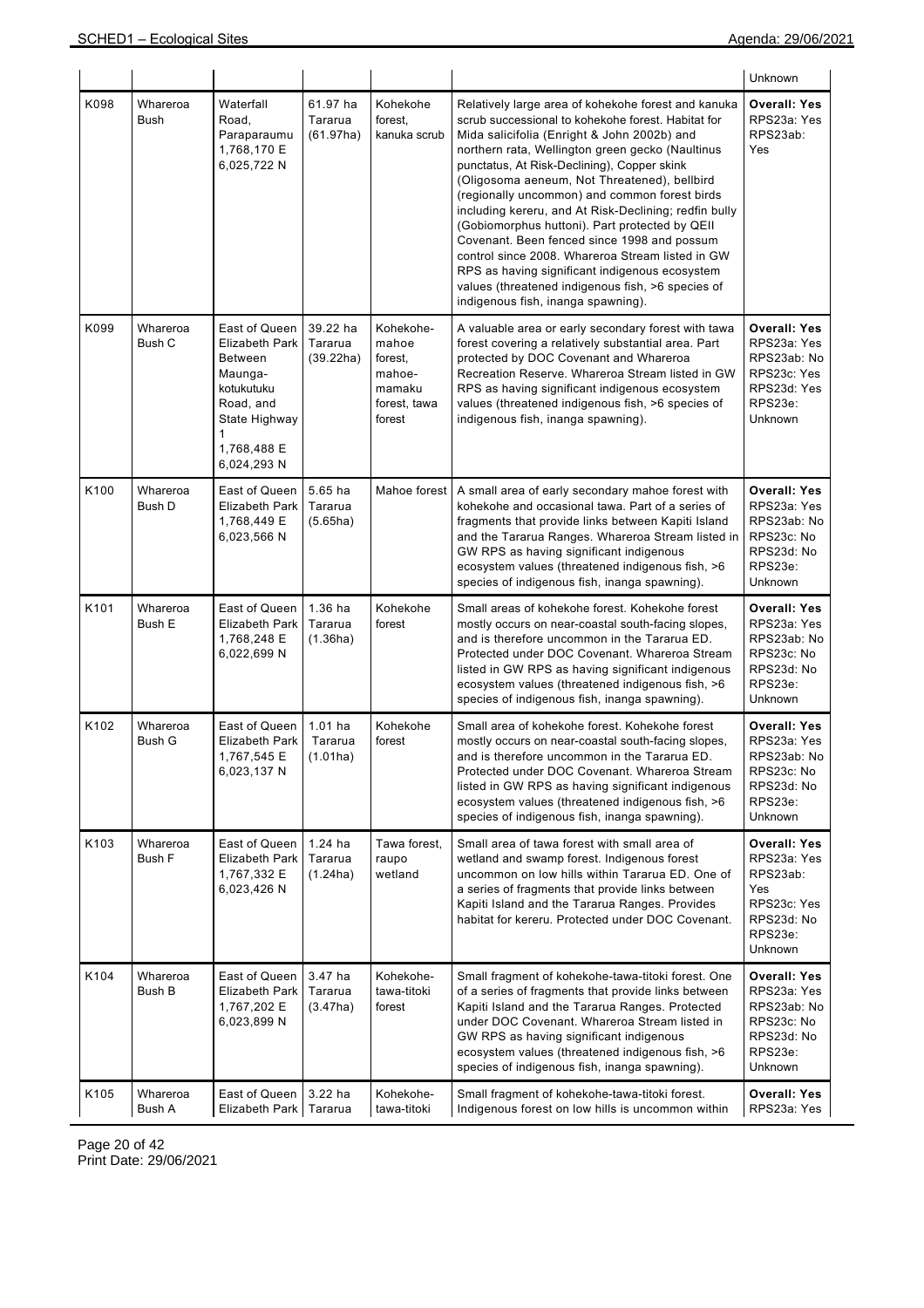|      |                                                    | 1,766,669 E<br>6,023,311 N                                                                      | (3.22ha)                                                                                                            | forest                                                                    | Tararua ED. One of a series of fragments that<br>provide links between Kapiti Island and the Tararua<br>Ranges. Protected under DOC Covenant. Whareroa<br>Stream listed in GW RPS as having significant<br>indigenous ecosystem values (threatened<br>indigenous fish, >6 species of indigenous fish,<br>inanga spawning).                                                                                                                                                                                                                                                                                                                                                                                                                                                                                                                                                                                                                                                                                                                                                                                                                                                                                                                                                                                                                                                                                           | RPS23ab:<br>Yes<br>RPS23c: No<br>RPS23d: No<br>RPS23e:<br>Unknown                                         |
|------|----------------------------------------------------|-------------------------------------------------------------------------------------------------|---------------------------------------------------------------------------------------------------------------------|---------------------------------------------------------------------------|----------------------------------------------------------------------------------------------------------------------------------------------------------------------------------------------------------------------------------------------------------------------------------------------------------------------------------------------------------------------------------------------------------------------------------------------------------------------------------------------------------------------------------------------------------------------------------------------------------------------------------------------------------------------------------------------------------------------------------------------------------------------------------------------------------------------------------------------------------------------------------------------------------------------------------------------------------------------------------------------------------------------------------------------------------------------------------------------------------------------------------------------------------------------------------------------------------------------------------------------------------------------------------------------------------------------------------------------------------------------------------------------------------------------|-----------------------------------------------------------------------------------------------------------|
| K106 | Mackay's<br>Crossing<br>Swamp                      | Mackay's<br><b>Crossing State</b><br>Highway 1,<br>Paekākāriki<br>1,766,492 E<br>6,023,977 N    | 9.69 ha<br>Tararua<br>(9.69ha)                                                                                      | Raupo<br>reedland<br>wetland                                              | Moderately sized area of raupo reedland. Wetland<br>habitat is nationally rare. Protected as a Wildlife<br>Management Reserve. Whareroa Stream listed in<br>GW RPS as having significant indigenous<br>ecosystem values (threatened indigenous fish, >6<br>species of indigenous fish, inanga spawning). DOC<br>MacKays Crossing Wildlife Reserve.                                                                                                                                                                                                                                                                                                                                                                                                                                                                                                                                                                                                                                                                                                                                                                                                                                                                                                                                                                                                                                                                   | Overall: Yes<br>RPS23a: Yes<br>RPS23ab:<br>Yes<br>RPS23c: No<br>RPS23d: No<br>RPS23e:<br>Unknown          |
| K108 | Queen<br>Elizabeth<br>Park bush<br>and<br>Wetlands | Queen<br><b>Elizabeth Park</b><br>State Highway<br>1, Paekākāriki<br>1,766,075 E<br>6,024,201 N | 16.83 ha<br>Tararua<br>$(13.9ha)$ ,<br>Wellingto<br>n(2.93ha)                                                       | Kahikatea<br>swamp<br>forest,<br>kanuka<br>scrub,<br>ephemeral<br>wetland | Kahikatea fragment very small, fragmented. kanuka<br>scrub on dune. Some restoration plantings in<br>kahikatea area. The wetland is highly degraded but<br>is being restored, new wetlands created. Wetland<br>habitat is nationally rare. Historic records of<br>Amphibromus fluitans (Threatened-Nationally<br>Vulnerable, Townsend et al. 1998) but hasn't been<br>recorded from this site in recent years. Bush falcon<br>and New Zealand dabchick (Threatened-Nationally<br>Vulnerable), Royal spoonbill (At Risk-Naturally<br>Uncommon), pied stilt (At Risk-Declining) recorded<br>from the site. Provides habitat for At Risk-Declining;<br>redfin bully (Gobiomorphus huttoni), Longfin eel<br>(Anguilla dieffenbachia), and freshwater mussel<br>(Echyridella menziesi). Whareroa Stream listed in<br>GW RPS as having significant indigenous<br>ecosystem values (threatened indigenous fish, >6<br>species of indigenous fish, inanga spawning).                                                                                                                                                                                                                                                                                                                                                                                                                                                         | <b>Overall: Yes</b><br>RPS23a: Yes<br>RPS23ab:<br>Yes<br>RPS23c: Yes<br>RPS23d: Yes<br>RPS23e:<br>Unknown |
| K109 | Queen<br>Elizabeth<br>Park dunes                   | Queen<br>Elizabeth<br>Park, State<br>Highway 1,<br>Paekākāriki<br>1,765,992 E<br>6,026,356 N    | 109.5 ha<br>Foxton<br>(104.26ha<br>),<br>Wellingto<br>n<br>$(0.05ha)$ ,<br>Not<br>classified<br>$(5.19 \text{ ha})$ | Sand dune                                                                 | Intact, undeveloped, complete dune system (from<br>beach to the inland dunes). Large dune system<br>from Paekākāriki to Raumati South. The best<br>representative dune system and habitat type in<br>Wellington region and one of the best, with very<br>high ecosystem diversity, in Foxton ED. Threatened<br>by weed species. Good example of nationally rare<br>habitat type, and dune vegetation. Habitat for At<br>Risk-Declining pingao and Coprosma acerosa<br>(Milne & Sawyer 2002). Protected as Regional<br>Park. Community planting and enhancing<br>including Spinifex, pingao and shore bindweed in<br>the foredunes. The backdunes support<br>muehlenbeckia, taupata, harakeke (flax) and<br>bracken. Large variety of birds, Threatened-<br>Nationally Critical: Black-billed gull; Threatened-<br>Nationally Vulnerable: red-billed gull, New<br>Zealand dabchick; At Risk-Declining: New Zealand<br>pied oystercatcher, white-fronted tern, New Zealand<br>pipit; At Risk-Naturally Uncommon: royal spoonbill;<br>At Risk-Recovering: variable oystercatcher,<br>regionally sparse: bellbird. Whareroa Stream listed<br>in GW RPS as having significant indigenous<br>ecosystem values (threatened indigenous fish, >6<br>species of indigenous fish, inanga spawning), At<br>Risk-Declining giant kokopu, redfin bully, longfin<br>eel, torrentfish, freshwater mussel, koaro. Foxton ED<br>RAP-2. | <b>Overall: Yes</b><br>RPS23a: Yes<br>RPS23ab:<br>Yes<br>RPS23c: Yes<br>RPS23d: Yes<br>RPS23e: Yes        |
| K110 | Fisherman's<br><b>Table Dune</b>                   | South end of<br>Ames Street,<br>Paekākāriki<br>1,763,534 E<br>6,021,677 N                       | 5.29 ha<br>Foxton<br>$(0.91ha)$ ,<br>Not<br>classified                                                              | Sand dune,<br>mahoe forest                                                | Nationally rare habitat type. Although small,<br>modified and with considerable threat from pest<br>plant species, this area contains a representative<br>example of mahoe forest on sand dune. Only<br>location where mahoe-kohekohe forest noted in ED,                                                                                                                                                                                                                                                                                                                                                                                                                                                                                                                                                                                                                                                                                                                                                                                                                                                                                                                                                                                                                                                                                                                                                            | <b>Overall: Yes</b><br>RPS23a: Yes<br>RPS23ab:<br>Yes<br>RPS23c: No                                       |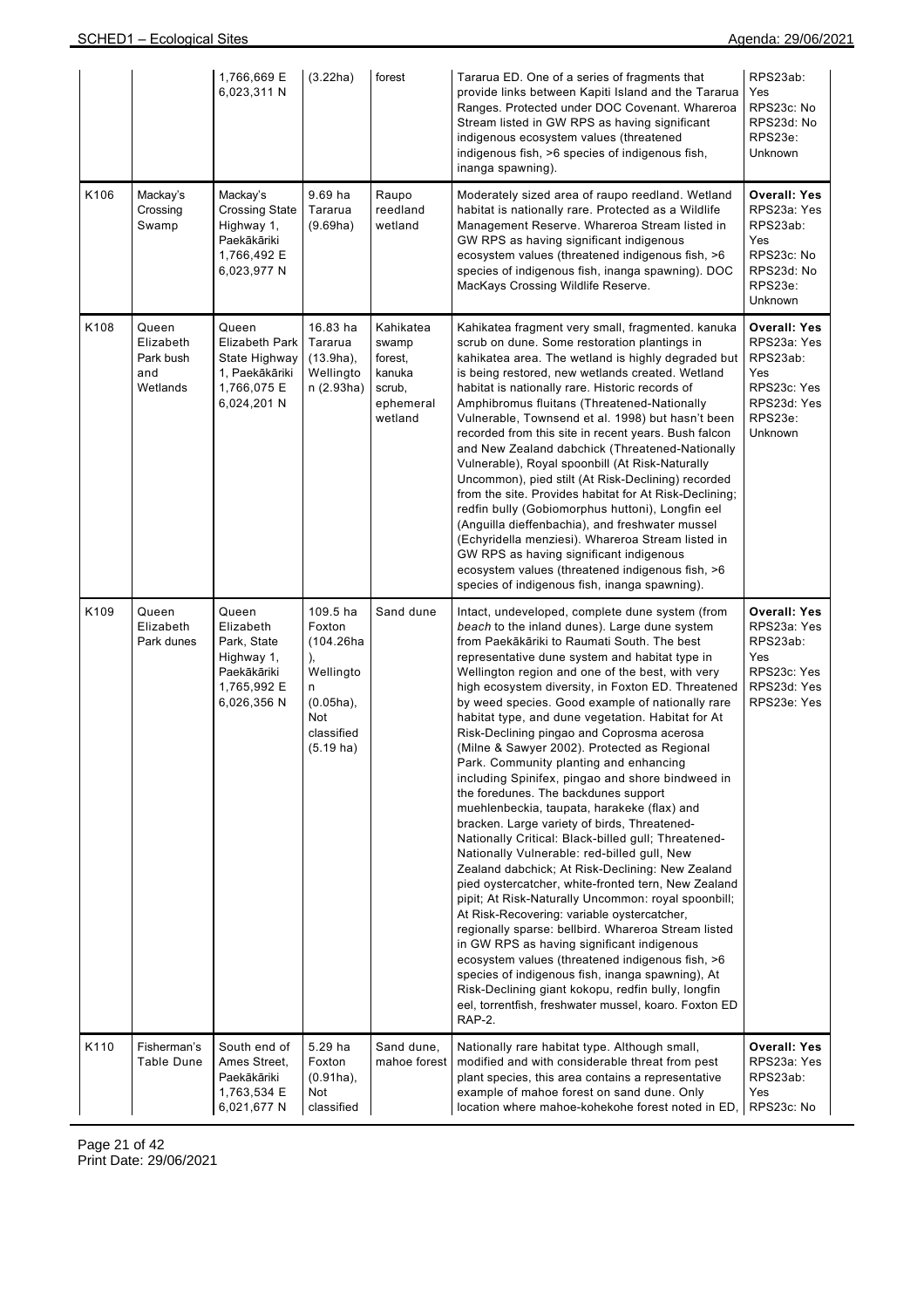|      |                                                 |                                                                                             | $(4.37)$ ha)                                          |                                                                  | within 100m of sea, would have formally been<br>typical of the Paekākāriki area. Foxton ED - RAP-1.<br>There is a record for Bush falcon (Threatened-<br>Nationally Vulnerable) and eastern bar-tailed<br>godwit (At Risk-Declining), but unclear if just flying<br>over.                                                                                                                                                                                                                                                                                                                                                                                                                                                                              | RPS23d: Yes<br>RPS23e:<br>Unknown                                                                                                                                                                                                                                                                            |
|------|-------------------------------------------------|---------------------------------------------------------------------------------------------|-------------------------------------------------------|------------------------------------------------------------------|--------------------------------------------------------------------------------------------------------------------------------------------------------------------------------------------------------------------------------------------------------------------------------------------------------------------------------------------------------------------------------------------------------------------------------------------------------------------------------------------------------------------------------------------------------------------------------------------------------------------------------------------------------------------------------------------------------------------------------------------------------|--------------------------------------------------------------------------------------------------------------------------------------------------------------------------------------------------------------------------------------------------------------------------------------------------------------|
| K111 | Wainui<br>Stream Bush                           | 366 SH1<br>Paekākāriki<br>North, south of<br>Car<br>Haulaways<br>1,766,123 E<br>6,022,298 N | 15.15 ha<br>Tararua<br>(15.15ha)                      | Kohekohe<br>forest                                               | Good example of kohekohe forest in gully. Some<br>sheep grazing and feral goats. Provides habitat for<br>giant hypolepis fern (Hypolepis dicksonioides, At<br>Risk-Naturally Uncommon), Mazus<br>novaezeelandiae (likely subsp. novaezeelandiae,<br>At Risk-Declining; Ogle, C.C. collected 15/3/80<br>(WELT 68843 and CHR 460)), Mazus pumilio (Non-<br>resident-Vagrant), kereru.                                                                                                                                                                                                                                                                                                                                                                    | <b>Overall: Yes</b><br>RPS23a: Yes<br>RPS23ab:<br>Yes<br>RPS23c: No<br>RPS23d: Yes<br>RPS23e:<br>Unknown                                                                                                                                                                                                     |
| K112 | Waimeha<br>lagoon,<br>Waikanae                  | North of<br>Queens Road.<br>Waikanae<br>1,770,110 E<br>6,035,690 N                          | 5.33 ha<br>Foxton<br>(5.33ha)                         | Dune<br>wetland                                                  | Wetland habitat with moderate area of open water<br>and raupo reedland-coprosma scrub associations.<br>Provides habitat for kapungawha (Schoenoplectus<br>tabernaemontani, regionally sparse). Wetland<br>habitat is nationally rare and dune vegetation is<br>rare in Foxton ED. Protected as Wildlife Refuge<br>and habitat for white heron, (Threatened-Nationally<br>Critical), New Zealand dabchick (Threatened-<br>Nationally Vulnerable), pied stilt (At Risk-<br>Declining), royal spoonbill (At Risk-Naturally<br>Uncommon), and brown teal (At Risk-Recovering).<br>Waimeha Stream listed in GW RPS as having<br>significant indigenous ecosystem values<br>(threatened indigenous fish, >6 species of<br>indigenous fish, inanga spawning). | <b>Overall: Yes</b><br>RPS23a: Yes<br>RPS23ab:<br>Yes<br>RPS23c: Yes<br>RPS23e:<br><b>Unknown</b>                                                                                                                                                                                                            |
| K113 | Motungarara<br>Island<br>(Fishermans<br>Island) | Off lower<br>eastern side of<br>the Kapiti<br>Island<br>1,760,127 E<br>6,033,723 N          | 1.47 ha<br>Not<br>classified<br>$(1.47 \text{ ha})$   | Taupata<br>shrubland,<br>forest, rocky<br>shore, sandy<br>shore? | Offshore Island with taupata shrubland. Second<br>largest of four offshore islands in District. Habitat for<br>seabirds and Oligosoma polychroma (Not<br>Threatened)                                                                                                                                                                                                                                                                                                                                                                                                                                                                                                                                                                                   | <b>Overall: Yes</b><br>RPS23a: Yes<br>RPS23ab: No<br>RPS23c: No<br>RPS23d: Yes<br>RPS23e: Te<br>Hiko is said to<br>have resided<br>here with his<br>parents. The<br>island was<br>also the site<br>of one of Te<br>Rauparaha's<br>pa and on<br>some maps is<br>noted as<br>being Te<br>Rauparaha's<br>Island |
| K114 | Tahoramaur<br>ea Island<br>(Browns<br>Island)   | Off lower<br>eastern side of<br>the Kapiti<br>Island.<br>1,760,307 E<br>6,033,466 N         | $1.15$ ha<br>Not<br>classified<br>$(1.15 \text{ ha})$ | Shrubland,<br>rocky shore,<br>sandy shore?                       | Offshore Island. Vegetation type appears to be<br>shrubland on aerial photos. Third largest offshore<br>island in District. Habitat for seabirds and<br>Oligosoma polychroma (Not Threatened)                                                                                                                                                                                                                                                                                                                                                                                                                                                                                                                                                          | <b>Overall: Yes</b><br>RPS23a: Yes<br>RPS23ab: No<br>RPS23c: No<br>RPS23d: Yes<br>RPS23e: Yes                                                                                                                                                                                                                |
| K115 | Tokomapun<br>a Island<br>(Aeroplane<br>Island)  | Off lower<br>eastern side of<br>the Kapiti<br>Island.<br>1,762,355 E<br>6,034,427 N         | .98 ha<br>Not<br>classified<br>$(0.98 \text{ ha})$    | Shrubland,<br>forest, rocky<br>shore, sandy<br>shore?            | Offshore Island. Vegetation type appears to be<br>shrubland on aerial photos. Smallest offshore<br>island in district. Habitat for seabirds and<br>Oligosoma polychroma (Not Threatened)                                                                                                                                                                                                                                                                                                                                                                                                                                                                                                                                                               | <b>Overall: Yes</b><br>RPS23a: Yes<br>RPS23ab:<br>Yes<br>RPS23c: No<br>RPS23d: Yes<br>RPS23e: Yes                                                                                                                                                                                                            |
| K116 | Okupe<br>lagoon                                 | North End of<br>Kapiti Island                                                               | 8.05 ha<br>Cook                                       | Ephemeral<br>wetland and                                         | Lagoon on Kapiti Island. Wetland and lake on<br>coastal gravel uncommon in District. The following                                                                                                                                                                                                                                                                                                                                                                                                                                                                                                                                                                                                                                                     | <b>Overall: Yes</b><br>RPS23a: Yes                                                                                                                                                                                                                                                                           |

Page 22 of 42 Print Date: 29/06/2021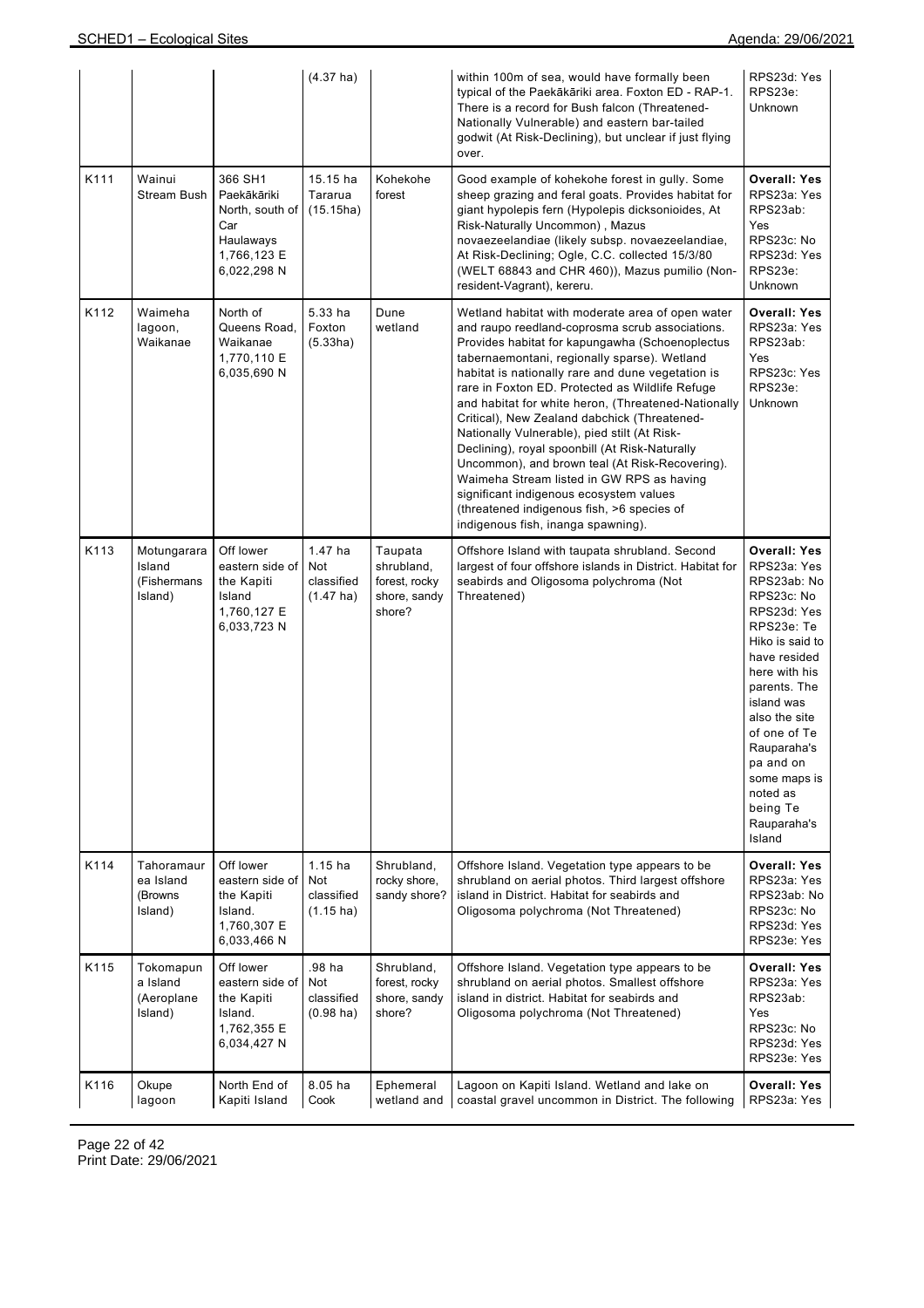|      |                   | 1,764,176 E<br>6,040,402 N                                 | Strait<br>(8.05ha)                                                                             | lake on<br>coastal<br>gravels                                                                                                                                                       | Threatened or At Risk bird species were recorded in<br>or around the lagoon: Threatened-Nationally<br>Critical: takahe; Threatened-Nationally Vulnerable:<br>North Island kaka, red-billed gull, stitchbird; At Risk-<br>Declining: northern blue penguin; At Risk-<br>Recovering: little spotted kiwi; At Risk-Relict: red-<br>crowned parakeet; Regionally sparse: bellbird,<br>North Island robin, whitehead; Undetermined: North<br>Island weka/western weka hybrid. Five species of<br>lizard were recorded nearby, including brown skink<br>(Oligosoma zelandicum, At Risk-Declining), and<br>may use some of the shoreline habitat. Matagouri<br>(Discaria toumatou, regionally serious decline) also<br>occurs nearby.                                                                                                                                                                                                                                                                                                                                                                                                                                                                                                                                                                                                                                                                                                                                                                                                                                                                                                                                                                                                                                                                                                                                                                                                                                                                                                                                                                                                                                                                                                                                                                                                                   | RPS23ab:<br>Yes<br>RPS23c: Yes<br>RPS23d: Yes<br>RPS23e: Site<br>of Ngati Toa<br>Rangatira<br>cultivations,<br>as well as the<br>burial ground<br>of those tribes<br>repulsed by<br>Ngati Toa<br>Rangatira in<br>the early<br>1820s. This<br>was also the<br>site of great<br>feasts |
|------|-------------------|------------------------------------------------------------|------------------------------------------------------------------------------------------------|-------------------------------------------------------------------------------------------------------------------------------------------------------------------------------------|--------------------------------------------------------------------------------------------------------------------------------------------------------------------------------------------------------------------------------------------------------------------------------------------------------------------------------------------------------------------------------------------------------------------------------------------------------------------------------------------------------------------------------------------------------------------------------------------------------------------------------------------------------------------------------------------------------------------------------------------------------------------------------------------------------------------------------------------------------------------------------------------------------------------------------------------------------------------------------------------------------------------------------------------------------------------------------------------------------------------------------------------------------------------------------------------------------------------------------------------------------------------------------------------------------------------------------------------------------------------------------------------------------------------------------------------------------------------------------------------------------------------------------------------------------------------------------------------------------------------------------------------------------------------------------------------------------------------------------------------------------------------------------------------------------------------------------------------------------------------------------------------------------------------------------------------------------------------------------------------------------------------------------------------------------------------------------------------------------------------------------------------------------------------------------------------------------------------------------------------------------------------------------------------------------------------------------------------------|--------------------------------------------------------------------------------------------------------------------------------------------------------------------------------------------------------------------------------------------------------------------------------------|
| K117 | Kapiti Island     | Kapiti Island<br>1,761,110 E<br>6,037,045 N                | 1,910.60<br>ha<br>Cook<br>Strait<br>(1848.13h<br>a), Not<br>classified<br>$(62.44 \text{ ha})$ | Tawa forest.<br>rata/kamahi<br>forest,<br>kohekohe<br>forest,<br>kanuka<br>forest,<br>manuka<br>scrub,<br>coastal<br>shrublands,<br>cliff<br>tussocklands,<br>and small<br>wetlands | Offshore Island, mostly bush-clad - 1916ha.<br>Predominately administered and Managed by<br>Department of Conservation as a Nature Reserve.<br>North End Privately owned portion. Diverse flora<br>including Threatened-Nationally Endangered:<br>sneezeweed (Centipeda minima subsp. Minima),<br>Cook's scurvy grass (Lepidium oleraceum);<br>Threatened-Nationally Vulnerable: purple hebe<br>(Hebe speciosa); At Risk-Declining: sand coprosma<br>(Coprosma acerosa), shore spurge (Euphorbia<br>glauca), coastal cress (Lepidium tenuicaule), white<br>mistletoe (Tupeia antarctica), golden-hair lichen<br>(Teloschistes flavicans); At Risk-Naturally<br>Uncommon: bulb tree orchid (Bulbophyllum<br>tuberculatum), scrambling fuchsia (Fuchsia<br>procumbens), dwarf mistletoe (Korthalsella<br>salicornioides), Cook Strait bristle grass<br>(Rytidosperma petrosum). At Risk-Declining fish<br>species: koaro (Galaxias brevipinnis), longfin eel<br>(Anguilla dieffenbachii), redfin bully<br>(Gobiomorphus huttoni). At least 29 indigenous<br>bird species including Threatened-Nationally<br>Critical: takahe, Fiordland crested penguin;<br>Threatened-Nationally Vulnerable: North Island<br>kaka, red-billed gull, stitchbird, bush falcon,<br>Caspian tern, pied shag; At Risk-Declining: northern<br>blue penguin, New Zealand pipit, North Island<br>rifleman, white-fronted tern; At Risk-Naturally<br>Uncommon: black shag, little black shag, long-<br>tailed cuckoo, royal spoonbill; At Risk-Recovering:<br>little spotted kiwi, North Island kokako, North Island<br>saddleback, variable oystercatcher; At Risk-Relict:<br>red-crowned parakeet, fluttering shearwater; Non-<br>resident Native-Migrant: arctic skua; Regionally<br>sparse: bellbird, North Island robin, whitehead, pied<br>tomtit; Undetermined: North Island weka/western<br>weka hybrid, North Island brown kiwi × Fiordland<br>tokoeka hybrid. Eight reptile species including four<br>At Risk-Declining species: Southern North Island<br>forest gecko, Wellington green gecko, ornate skink,<br>brown skink. Matagouri (Discaria toumatou,<br>regionally serious decline) also occurs nearby. All<br>rivers on Kapiti Island are listed in GW RPS as<br>having significant indigenous ecosystem values<br>(macroinvertebrate community health). | Overall: Yes<br>RPS23a: Yes<br>RPS23ab:<br>Yes<br>RPS23c: Yes<br>RPS23d: Yes<br>RPS23e:<br>Kapiti Island<br>has been<br>occupied<br>over centuries<br>by<br>Rangitane,<br>Ngati<br>Kahungunu,<br>Ngati Apa,<br>Te Ati Awa<br>and                                                     |
| K123 | Totara<br>Reserve | Corner<br><b>Hautere Cross</b><br>Road/Ōtaki<br>Gorge Road | 3.07 ha<br>Manawatu<br>Plains<br>(3.07ha)                                                      | Totara forest                                                                                                                                                                       | Totara forest - 3.08ha. Narrow corridor of trees.<br>Limited understorey with some in-fill planting.<br>Provides linkages between fragments. Indigenous<br>vegetation on alluvial plain is nationally rare.                                                                                                                                                                                                                                                                                                                                                                                                                                                                                                                                                                                                                                                                                                                                                                                                                                                                                                                                                                                                                                                                                                                                                                                                                                                                                                                                                                                                                                                                                                                                                                                                                                                                                                                                                                                                                                                                                                                                                                                                                                                                                                                                      | <b>Overall: Yes</b><br>RPS23a: Yes<br>RPS23ab:<br>Yes                                                                                                                                                                                                                                |

Page 23 of 42 Print Date: 29/06/2021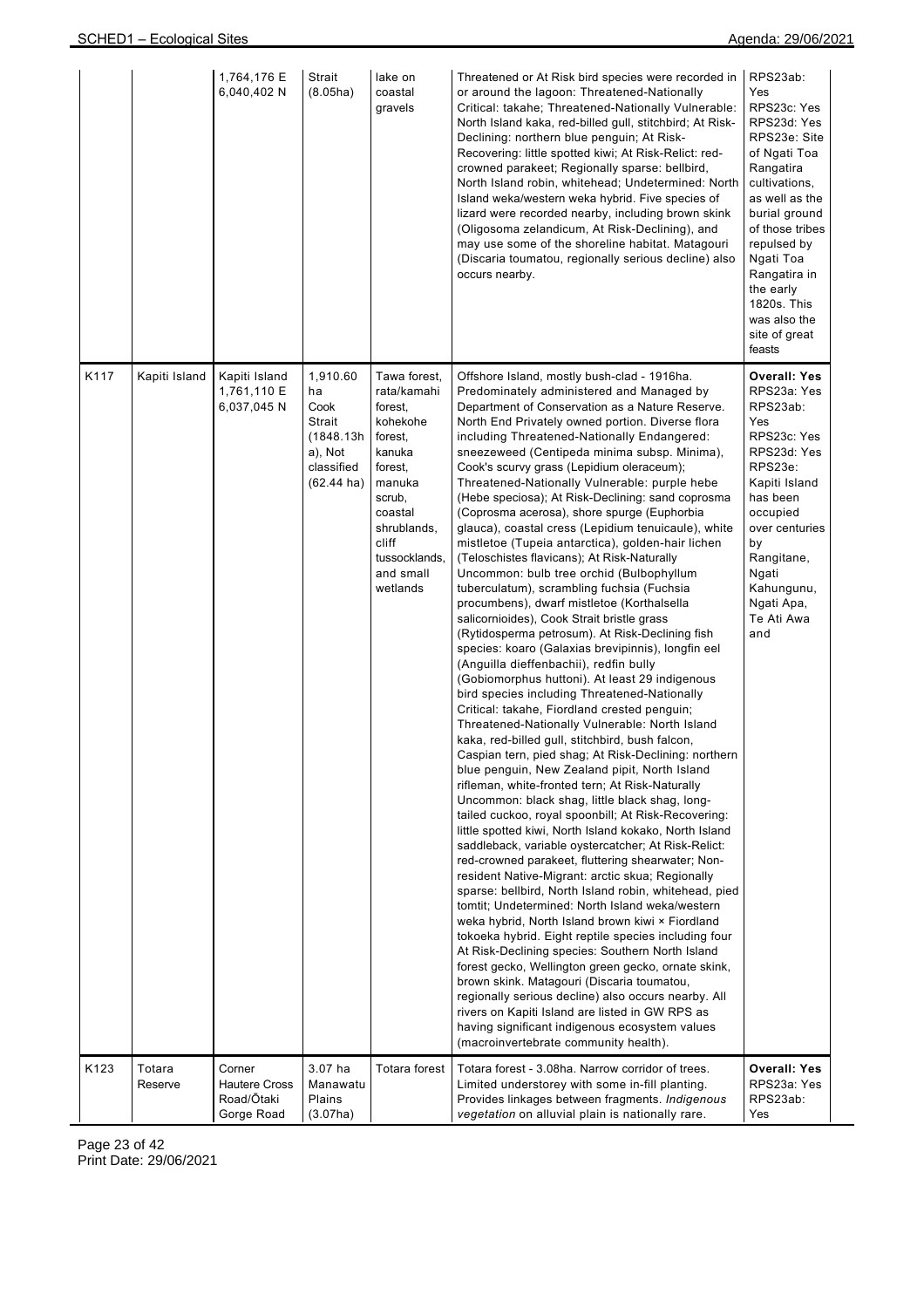|      |                                                                                | to 1200 m<br>east Ōtaki.                                                                         |                                                                                                                                                                                                                                                                                                                                                                                                                                                                                                                                                                                                                 |                                                                                                                                                                                                                                                                                                                                                                                                                                                                                                          | Council Road Reserve. Lowland totara forest is                                                                                                                                                                                                                                                                                                                                                                                                                                                                                                                                                                                                                                  |                                                                                                           |  |  |  |  |
|------|--------------------------------------------------------------------------------|--------------------------------------------------------------------------------------------------|-----------------------------------------------------------------------------------------------------------------------------------------------------------------------------------------------------------------------------------------------------------------------------------------------------------------------------------------------------------------------------------------------------------------------------------------------------------------------------------------------------------------------------------------------------------------------------------------------------------------|----------------------------------------------------------------------------------------------------------------------------------------------------------------------------------------------------------------------------------------------------------------------------------------------------------------------------------------------------------------------------------------------------------------------------------------------------------------------------------------------------------|---------------------------------------------------------------------------------------------------------------------------------------------------------------------------------------------------------------------------------------------------------------------------------------------------------------------------------------------------------------------------------------------------------------------------------------------------------------------------------------------------------------------------------------------------------------------------------------------------------------------------------------------------------------------------------|-----------------------------------------------------------------------------------------------------------|--|--|--|--|
| K124 | Karu<br>Reserve                                                                | Karu Crescent,<br>Waikanae<br>1,773,604 E<br>6,034,134 N                                         | .62 ha<br>Foxton<br>(0.62ha)                                                                                                                                                                                                                                                                                                                                                                                                                                                                                                                                                                                    | Kohekohe-<br>karaka forest                                                                                                                                                                                                                                                                                                                                                                                                                                                                               | Small area of kohekohe-karaka forest. Kohekohe<br>forest is much reduced at a regional, KCDC and<br>Foxton ED scale. Provides habitat for common<br>forest birds such as kereru. Most of the area<br>protected under Council Recreation Reserve. Some<br>parts of reserve contain many non-local or non-<br>indigenous species, however this is part of river<br>forest corridor and provides linkages with other<br>habitats and sites.                                                                                                                                                                                                                                        | <b>Overall: Yes</b><br>RPS23a: Yes<br>RPS23ab:<br>Yes<br>RPS23c: No<br>RPS23d: Yes<br>RPS23e:<br>Unknown, |  |  |  |  |
|      | Location<br>and<br>description<br>of Trees<br>within the<br>Living Zones       | 26 Karu<br>Crescent,<br>Waikanae                                                                 |                                                                                                                                                                                                                                                                                                                                                                                                                                                                                                                                                                                                                 | A group of no less than 9 trees is located within the property in the western corner of it. The<br>stand comprises the following species: kohekohe (Dysoxylum spectabile), silverfern (Cyathea<br>dealbata), kawakawa (Piper excelsum), houpara (Pseudopanax lessonii), non-local karaka<br>(Corynocarpus laevigatus), and non-indigenous bamboo; but it excludes adjacent trees<br>including: kauri (Agathis australis), and blue atlas cedar (Cedrus atlantica) to the east of the<br>ecological site. |                                                                                                                                                                                                                                                                                                                                                                                                                                                                                                                                                                                                                                                                                 |                                                                                                           |  |  |  |  |
|      | and Working<br>Zones and<br>within<br>Ecological<br>Site K124<br>that are      | 28 Karu<br>Crescent,<br>Waikanae                                                                 |                                                                                                                                                                                                                                                                                                                                                                                                                                                                                                                                                                                                                 | A group of no less than 40 trees is located within the property in the front or south-western third<br>of it. The stand comprises the following species: kohekohe (Dysoxylum spectabile), mamaku<br>(Cyathea medullaris), kawakawa (Piper excelsum), mahoe (Melicytus ramiflorus), lemonwood<br>(Pittosporum eugenioides), lancewood (Pseudopanax crassifolius), Coprosma rotundifolia, and<br>Pseudopanax hybrids.                                                                                      |                                                                                                                                                                                                                                                                                                                                                                                                                                                                                                                                                                                                                                                                                 |                                                                                                           |  |  |  |  |
|      | subject to<br>Rules:                                                           | 30 Karu<br>Crescent,<br>Waikanae                                                                 | A group of no less than 15 trees is located within the property in the front or south-western third<br>of it. The stand comprises the following species: titoki (Alectryon excelsus), kohekohe<br>(Dysoxylum spectabile), mamaku (Cyathea medullaris), mahoe (Melicytus ramiflorus), nikau<br>(Rhopalostylis sapida), non-local karaka (Corynocarpus laevigatus), non-local karo (Pittosporum<br>ralphii), non-indigenous silver birch (Betula pendula), non-indigenous Camellia (Camellia sp.),<br>non-indigenous bay tree (Laurus nobilis), non-indigenous Prunus sp., and non-indigenous<br>Rhododendron sp. |                                                                                                                                                                                                                                                                                                                                                                                                                                                                                                          |                                                                                                                                                                                                                                                                                                                                                                                                                                                                                                                                                                                                                                                                                 |                                                                                                           |  |  |  |  |
|      |                                                                                | 32 Karu<br>Crescent,<br>Waikanae                                                                 |                                                                                                                                                                                                                                                                                                                                                                                                                                                                                                                                                                                                                 |                                                                                                                                                                                                                                                                                                                                                                                                                                                                                                          | One kohekohe (Dysoxylum spectabile) is located within the property in the south-western corner<br>of it. The stand excludes adjacent trees including: Camellia sp., Jacaranda (Jacaranda<br>mimosaefolia), Magnolia sp., and lemonwood (Pittosporum eugenioides).                                                                                                                                                                                                                                                                                                                                                                                                               |                                                                                                           |  |  |  |  |
|      |                                                                                | 37 Karu<br>Crescent,<br>Waikanae                                                                 |                                                                                                                                                                                                                                                                                                                                                                                                                                                                                                                                                                                                                 | A group of trees of no less than 8 trees is located within the front thirds of the property and<br>along the rear boundary. The stand comprises the following species: kawakawa (Piper excelsa),<br>mahoe (Melicytus ramiflorus), kowhai (Sophora microphylla), and non-indigenous bay tree<br>(Laurus nobilis).                                                                                                                                                                                         |                                                                                                                                                                                                                                                                                                                                                                                                                                                                                                                                                                                                                                                                                 |                                                                                                           |  |  |  |  |
|      |                                                                                | 39 Karu<br>Crescent,<br>Waikanae                                                                 |                                                                                                                                                                                                                                                                                                                                                                                                                                                                                                                                                                                                                 |                                                                                                                                                                                                                                                                                                                                                                                                                                                                                                          | A group of trees of no less than 30 trees is located within the front two thirds of the property<br>and along the rear boundary. The stand comprises the following species: kohekohe (Dysoxylum<br>spectabile), karamu (Coprosma robusta), kawakawa (Piper excelsa), mahoe (Melicytus<br>ramiflorus), ngaio (Myoporum laetum), non-local karaka (Corynocarpus laevigatus), non-local<br>puriri (Vitex lucens), miro (Prumnopitys ferruginea), planted rimu (Dacrydium cupressinum),<br>non-indigenous silver birch (Betula pendula), non-local kauri (Agathis australis, planted), non-<br>indigenous camellia (Camellia sp.), and non-indigenous grapefruit (Citrus paradisi). |                                                                                                           |  |  |  |  |
| K125 | Motuiti<br>Reserve<br>Bush                                                     | <b>Between</b><br>Ngaio Road<br>and Kohekohe<br>Road,<br>Waikanae.<br>1,773,772 E<br>6,034,667 N | 1.2 <sub>ha</sub><br>Foxton<br>(1.2ha)                                                                                                                                                                                                                                                                                                                                                                                                                                                                                                                                                                          | Kohekohe<br>forest                                                                                                                                                                                                                                                                                                                                                                                                                                                                                       | A small area of kohekohe-(tawa-titoki) forest on<br>gently undulating river terrace. Kohekohe forest is<br>uncommon within Foxton ED. The threat from pest<br>plant species is increasing. At Risk-Declining<br>Wellington green gecko and ornate skink reported<br>nearby. Protected as a Scenic Reserve.                                                                                                                                                                                                                                                                                                                                                                      | Overall: Yes<br>RPS23a: Yes<br>RPS23ab:<br>Yes<br>RPS23c: No<br>RPS23d: No<br>RPS23e:<br>Unknown          |  |  |  |  |
|      | Location<br>and<br>description<br>of Trees                                     | 5-7 Kohekohe<br>Road,<br>Waikanae                                                                |                                                                                                                                                                                                                                                                                                                                                                                                                                                                                                                                                                                                                 |                                                                                                                                                                                                                                                                                                                                                                                                                                                                                                          | A group of no less than 100 trees is located within the property covering most of #5 Kohekohe<br>Road, with no ecological site vegetation on #7. The stand comprises the following species:<br>tawa (Beilschmiedia tawa), kohekohe (Dysoxylum spectabile), kawakawa (Piper excelsum),<br>mahoe (Melicytus ramiflorus), and non-local karaka (Corynocarpus laevigatus).                                                                                                                                                                                                                                                                                                          |                                                                                                           |  |  |  |  |
|      | within the<br>Living Zones<br>and Working<br>Zones and<br>within<br>Ecological | 24 Ngaio<br>Road,<br>Waikanae                                                                    |                                                                                                                                                                                                                                                                                                                                                                                                                                                                                                                                                                                                                 |                                                                                                                                                                                                                                                                                                                                                                                                                                                                                                          | A group of no less than 15 trees is located in the rear southwest corner of it. The stand<br>comprises the following species: t toki (Alectryon excelsus), kohekohe (Dysoxylum spectabile<br>), taupata ( Coprosma repens ), m hoe ( Melicytus ramiflorus ), non-local karo ( Pittosporum<br>ralphii), and non-local karaka (Corynocarpus laevigatus); but it excludes adjacent trees<br>including: exotic deciduous species to the northeast of the ecological site boundary.                                                                                                                                                                                                  |                                                                                                           |  |  |  |  |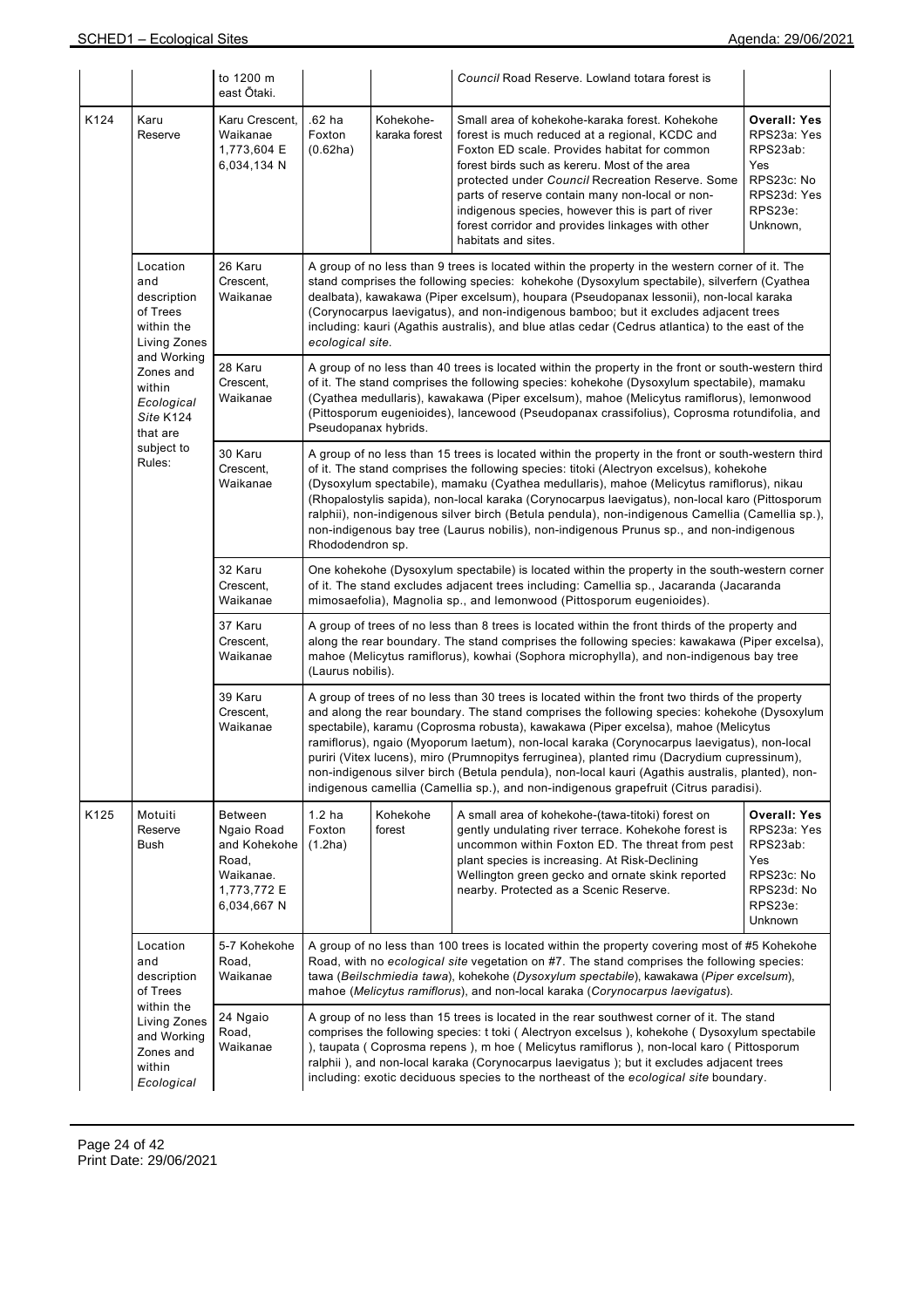|      | Site K125<br>that are<br>subject to<br>Rules:                                                                                                      | 32 Ngaio<br>Road,<br>Waikanae                                                                                      | A group of no less than 40 trees is located within the property in the rear southern third of it.<br>The stand comprises the following species: titoki (Alectryon excelsus), tawa (Beilschmiedia<br>tawa), kohekohe (Dysoxylum spectabile), taupata (Coprosma repens), mahoe (Melicytus<br>ramiflorus), five finger (Pseudopanax arboreus), kowhai (Sophora microphylla) and non-local<br>karaka (Corynocarpus laevigatus).                                                                                                                                                                                                                                                                                                                                                                                                                                                                                                                                                                                           |                                                                    |                                                                                                                                                                                                                                                                                                                                                                                                                                                                                                                                                                                                                                                                                                                                                                                                                                                                                                                                                                                                                                                                                                                                                                                                              |                                                                                                                |  |  |  |
|------|----------------------------------------------------------------------------------------------------------------------------------------------------|--------------------------------------------------------------------------------------------------------------------|-----------------------------------------------------------------------------------------------------------------------------------------------------------------------------------------------------------------------------------------------------------------------------------------------------------------------------------------------------------------------------------------------------------------------------------------------------------------------------------------------------------------------------------------------------------------------------------------------------------------------------------------------------------------------------------------------------------------------------------------------------------------------------------------------------------------------------------------------------------------------------------------------------------------------------------------------------------------------------------------------------------------------|--------------------------------------------------------------------|--------------------------------------------------------------------------------------------------------------------------------------------------------------------------------------------------------------------------------------------------------------------------------------------------------------------------------------------------------------------------------------------------------------------------------------------------------------------------------------------------------------------------------------------------------------------------------------------------------------------------------------------------------------------------------------------------------------------------------------------------------------------------------------------------------------------------------------------------------------------------------------------------------------------------------------------------------------------------------------------------------------------------------------------------------------------------------------------------------------------------------------------------------------------------------------------------------------|----------------------------------------------------------------------------------------------------------------|--|--|--|
|      |                                                                                                                                                    | 34 Ngaio<br>Road,<br>Waikanae                                                                                      | A group of no less than 40 trees is located within the property in the rear southern half of it.<br>The stand comprises the following species: titoki (Alectryon excelsus), tawa (Beilschmiedia<br>tawa), kohekohe (Dysoxylum spectabile), kawakawa (Piper excelsum), mahoe (Melicytus<br>ramiflorus); but it excludes adjacent trees including: rewarewa (Knightia excelsa) and kowhai<br>(Sophora microphylla) north of the ecological site.                                                                                                                                                                                                                                                                                                                                                                                                                                                                                                                                                                        |                                                                    |                                                                                                                                                                                                                                                                                                                                                                                                                                                                                                                                                                                                                                                                                                                                                                                                                                                                                                                                                                                                                                                                                                                                                                                                              |                                                                                                                |  |  |  |
|      |                                                                                                                                                    | 44 Ngaio<br>Road,<br>Waikanae                                                                                      | A group of no less than 100 trees is located within the property in the rear southern three<br>quarters of it. The stand comprises the following species: titoki (Alectryon excelsus), tawa<br>(Beilschmiedia tawa), kohekohe (Dysoxylum spectabile), kawakawa (Piper excelsum), mahoe<br>(Melicytus ramiflorus), and cabbage tree (Cordyline australis).                                                                                                                                                                                                                                                                                                                                                                                                                                                                                                                                                                                                                                                             |                                                                    |                                                                                                                                                                                                                                                                                                                                                                                                                                                                                                                                                                                                                                                                                                                                                                                                                                                                                                                                                                                                                                                                                                                                                                                                              |                                                                                                                |  |  |  |
| K131 | Raumati<br>South<br>Peatlands                                                                                                                      | Bound by<br>Leicester<br>Avenue,<br>Poplar<br>Avenue, and<br>Matai Road,<br>Raumati.<br>1,767,250 E<br>6,028,134 N | 11.06 ha<br>Foxton<br>(11.06ha)                                                                                                                                                                                                                                                                                                                                                                                                                                                                                                                                                                                                                                                                                                                                                                                                                                                                                                                                                                                       | Kanuka-<br>gorse scrub,<br>manuka<br>scrub<br>wetland              | Kanuka dominated habitat on dune systems is rare<br>in Foxton ED. Small area of nationally rare habitat<br>type (wetland). Relatively large area of kanuka-<br>gorse scrub although it is highly fragmented and<br>exotic species are common. Bush falcon<br>(Threatened-Nationally Vulnerable) reported.                                                                                                                                                                                                                                                                                                                                                                                                                                                                                                                                                                                                                                                                                                                                                                                                                                                                                                    | <b>Overall: Yes</b><br>RPS23a: Yes<br>RPS23ab:<br>Yes<br>RPS23c: No<br>RPS23d: No<br>RPS23e:<br><b>Unknown</b> |  |  |  |
| K133 | Nga Manu<br>Sanctuary                                                                                                                              | North<br>Waikanae,<br>East of<br>Ngarara Road,<br>Waikanae.<br>1,773,303 E<br>6,035,606 N                          | 43.58 ha<br>Foxton<br>(43.58ha)                                                                                                                                                                                                                                                                                                                                                                                                                                                                                                                                                                                                                                                                                                                                                                                                                                                                                                                                                                                       | Wetland,<br>swamp<br>forest,<br>kohekohe<br>forest, tawa<br>forest | One of largest and best examples of swamp forest<br>within Foxton ED. Good example of sequences<br>between wetland, swamp forest and dune-ridge dry<br>forest. Wetland habitat is nationally rare; less than<br>8% indigenous cover remaining in Foxton ED.<br>Provides habitat for At Risk-One of largest and best<br>examples of swamp forest within Foxton ED. Good<br>example of sequences between wetland, swamp<br>forest and dune-ridge dry forest. Wetland habitat is<br>nationally rare. Provides habitat for Threatened-<br>Nationally Vulnerable New Zealand grebe, and<br>North Island kaka, At Risk-Declining brown mudfish,<br>longfin eel, Wellington green gecko, At Risk-<br>Recovering brown teal, regionally sparse bellbird,<br>and many Not threatened fish, wetland and forest<br>birds species incl. kereru. Contains maire tawahe<br>(Syzygium maire), the dwarf orchid Korthalsella<br>salicornioides (At Risk - Naturally Uncommon), and<br>is likely to include the At Risk-declining coastal<br>kanuka (Kunzea amathicola). Nga Manu Nature<br>Reserve protected under Private Trust, part of the<br>remainder protected by QEII Covenant. incl. Foxton<br>ED RAP-8 Ngārara Bush | <b>Overall: Yes</b><br>RPS23a: Yes<br>RPS23ab:<br>Yes<br>RPS23c: Yes<br>RPS23d: Yes<br>RPS23e:<br>Unknown      |  |  |  |
|      | Location<br>and<br>description                                                                                                                     | 56A Awanui<br>Drive,<br>Waikanae                                                                                   |                                                                                                                                                                                                                                                                                                                                                                                                                                                                                                                                                                                                                                                                                                                                                                                                                                                                                                                                                                                                                       | rewarewa (Knightia excelsa).                                       | A group of no less than 5 trees is located within the property in the rear north corner. The stand<br>comprises the following species: titoki (Alectryon excelsus), kohekohe (Dysoxylum spectabile),                                                                                                                                                                                                                                                                                                                                                                                                                                                                                                                                                                                                                                                                                                                                                                                                                                                                                                                                                                                                         |                                                                                                                |  |  |  |
|      | of Trees<br>within the<br><b>Living Zones</b><br>and Working<br>Zones and<br>within<br>Ecological<br>Site K133<br>that are<br>subject to<br>Rules: | 89 Belvedere<br>Avenue,<br>Waikanae                                                                                | A group of no less than 150 trees is located within the property to the rear half of it and in an<br>irregular shaped block of 5-30 m width along the northeast boundary. The area within the<br>ecological site slopes from the southeast towards the northwest into swamp forest at the rear.<br>The stand comprises the following species: tawa (Beilschmiedia tawa), kohekohe (Dysoxylum<br>spectabile), mamaku (Cyathea medullaris), hinau (Elaeocarpus dentatus), hangehange<br>(Geniostoma ligustrifolium), pukatea (Laurelia novae-zealandiae), kawakawa (Piper excelsum),<br>mahoe (Melicytus ramiflorus), wharangi (Melicope ternata), matipo (Myrsine australis), five<br>finger (Pseudopanax arboreus), kanono (Coprosma grandifolia), Coprosma rotundifolia,<br>cabbage tree (Cordyline australis), kahikatea (Dacrycarpus dacrydioides), broadleaf (Griselinia<br>littoralis), pigeonwood (Hedycarya arborea), and kaikomako (Pennantia corymbosa), and non-<br>local karaka (Corynocarpus laevigatus). |                                                                    |                                                                                                                                                                                                                                                                                                                                                                                                                                                                                                                                                                                                                                                                                                                                                                                                                                                                                                                                                                                                                                                                                                                                                                                                              |                                                                                                                |  |  |  |
|      |                                                                                                                                                    | 95 Belvedere<br>Avenue,<br>Waikanae                                                                                |                                                                                                                                                                                                                                                                                                                                                                                                                                                                                                                                                                                                                                                                                                                                                                                                                                                                                                                                                                                                                       |                                                                    | A group of no less than 150 trees is located within the property in the rear north-western half of<br>it. The stand comprises the following species: titoki (Alectryon excelsus), tawa (Beilschmiedia<br>tawa), kohekohe (Dysoxylum spectabile), kanuka (Kunzea robusta), pukatea (Laurelia novae-<br>zealandiae) (trimmed), wharangi (Melicope ternata), ngaio (Myoporum laetum), and matipo                                                                                                                                                                                                                                                                                                                                                                                                                                                                                                                                                                                                                                                                                                                                                                                                                |                                                                                                                |  |  |  |

Page 25 of 42 Print Date: 29/06/2021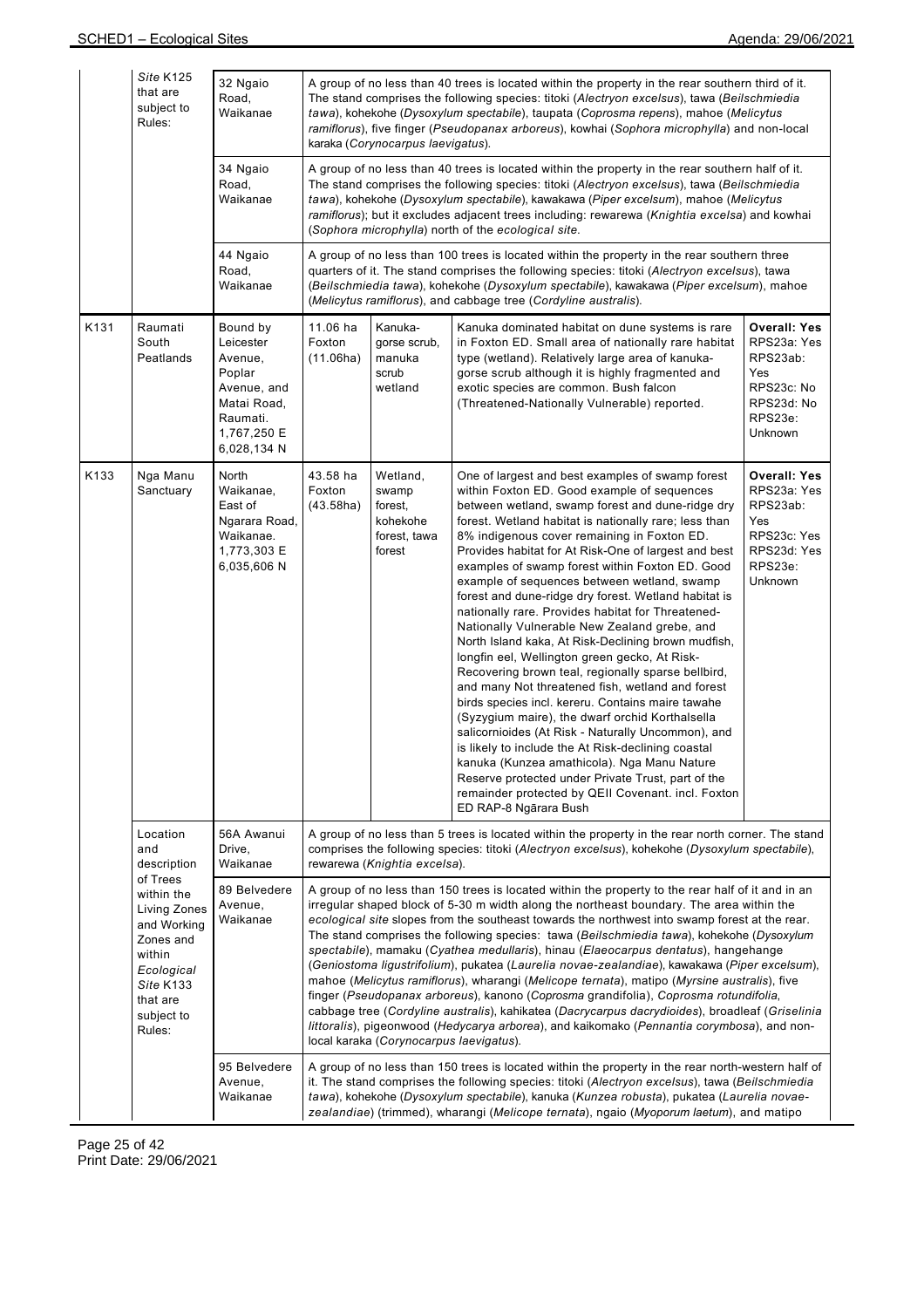|      |                                 |                                                                                                                         |                                                                                                                                                                                                                                                                                                                                                                                                                                                                                                                                                                                    | (Myrsine australis).                                                                                                                                                                                                                                                               |                                                                                                                                                                                                                                                                                                                                                                                                                                                              |                                                                                                           |  |  |  |
|------|---------------------------------|-------------------------------------------------------------------------------------------------------------------------|------------------------------------------------------------------------------------------------------------------------------------------------------------------------------------------------------------------------------------------------------------------------------------------------------------------------------------------------------------------------------------------------------------------------------------------------------------------------------------------------------------------------------------------------------------------------------------|------------------------------------------------------------------------------------------------------------------------------------------------------------------------------------------------------------------------------------------------------------------------------------|--------------------------------------------------------------------------------------------------------------------------------------------------------------------------------------------------------------------------------------------------------------------------------------------------------------------------------------------------------------------------------------------------------------------------------------------------------------|-----------------------------------------------------------------------------------------------------------|--|--|--|
|      |                                 | 97 Belvedere<br>Avenue,<br>Waikanae                                                                                     |                                                                                                                                                                                                                                                                                                                                                                                                                                                                                                                                                                                    |                                                                                                                                                                                                                                                                                    | A group of no less than 20 trees is located within the property in the northwest corner and<br>adjacent to the north and west boundaries of it. The stand comprises the following species:<br>kanuka (Kunzea robusta), wharangi (Melicope ternata), matipo (Myrsine australis), cabbage<br>tree (Cordyline australis), wheki (Dicksonia squarrosa) and northern rata (Metrosideros robusta)<br>with planted kowhai (Sophora sp.), and non-indigenous bamboo. |                                                                                                           |  |  |  |
|      |                                 | 137<br><b>Belvedere</b><br>Avenue,<br>Waikanae                                                                          | A group of no less than 20 trees is located within the property in the rear northwest half of the<br>property. The stand comprises the following species: titoki (Alectryon excelsus), tawa<br>(Beilschmiedia tawa), kohekohe (Dysoxylum spectabile), pukatea (Laurelia novae-zealandiae),<br>ngaio (Myoporum laetum), and cabbage tree (Cordyline australis) and non-local karaka<br>(Corynocarpus laevigatus); but it excludes adjacent trees including: pohutukawa (Metrosideros<br>excelsa), and Pseudopanax hybrids planted along the north-western boundary of the property. |                                                                                                                                                                                                                                                                                    |                                                                                                                                                                                                                                                                                                                                                                                                                                                              |                                                                                                           |  |  |  |
|      |                                 | 8 North Bay,<br>Waikanae                                                                                                | boundary.                                                                                                                                                                                                                                                                                                                                                                                                                                                                                                                                                                          | A group of trees of 2 kohekohe (Dysoxylum spectabile) trees is located within the property in<br>the extreme east corner at the rear of it. The stand excludes adjacent trees including:<br>pohutukawa (Metrosideros excelsa), and karaka (Corynocarpus laevigatus) along the east |                                                                                                                                                                                                                                                                                                                                                                                                                                                              |                                                                                                           |  |  |  |
|      |                                 | 9 North Bay,<br>Waikanae                                                                                                |                                                                                                                                                                                                                                                                                                                                                                                                                                                                                                                                                                                    |                                                                                                                                                                                                                                                                                    | One kohekohe (Dysoxylum spectabile) tree is located within the property in the extreme east<br>corner at the rear of it. The stand excludes adjacent trees including: pohutukawa (Metrosideros<br>excelsa), and karaka (Corynocarpus laevigatus) along the northeast boundary.                                                                                                                                                                               |                                                                                                           |  |  |  |
| K134 | Ōtaki<br>Railway<br>Wetland     | 269 - 271<br>Main Highway<br>Ōtaki.<br>1,782,445 E<br>6,047,635N                                                        | .43 ha<br>Foxton<br>$(0.32ha)$ ,<br>Manawatu<br>Plains<br>(0.11ha)                                                                                                                                                                                                                                                                                                                                                                                                                                                                                                                 | Raupo<br>wetland                                                                                                                                                                                                                                                                   | Predominantly raupo dominated - Wetland habitat<br>is nationally rare. Provides habitat for kapungawha<br>(Schoenoplectus tabernaemontani, regionally<br>sparse). Small wetland, grazed in part with a<br>considerable threat from pest plant species.                                                                                                                                                                                                       | <b>Overall: Yes</b><br>RPS23a: Yes<br>RPS23ab:<br>Yes<br>RPS23c: No<br>RPS23d: No<br>RPS23e:<br>Unknown   |  |  |  |
| K135 | Pukerua Bay<br>Coastal<br>Scarp | Paekākāriki<br>Hill Road on<br>Escarpment<br>behind<br>Paekākāriki.<br>1,763,484 E<br>6,021,242 N                       | 39.47 ha<br>Foxton<br>(34.17ha),<br>Wellingto<br>n<br>$(2.71ha)$ ,<br>Not<br>classified<br>$(2.59 \text{ ha})$                                                                                                                                                                                                                                                                                                                                                                                                                                                                     | Kohekohe<br>coastal<br>forest,<br>secondary<br>scrub                                                                                                                                                                                                                               | This site is an important representation of exposed<br>coastal forest that contributes greatly to the<br>character of the region. Nationally rare habitat type<br>and also rare in the Wellington ED. At Risk-<br>Declining sand coprosma (Coprosma acerosa)<br>reported from several sites.                                                                                                                                                                 | <b>Overall: Yes</b><br>RPS23a: Yes<br>RPS23ab:<br>Yes<br>RPS23c: Yes<br>RPS23d: Yes<br>RPS23e:<br>Unknown |  |  |  |
| K136 | Waiohanga<br>Road Bush          | 27<br>Waiohanga<br>Road, Ōtaki<br>1,786,639 E<br>6,039,660 N                                                            | 3.44 ha<br>Tararua<br>(3.44ha)                                                                                                                                                                                                                                                                                                                                                                                                                                                                                                                                                     | kamahi<br>forest,<br>makomako<br>forest, scrub                                                                                                                                                                                                                                     | Small area of secondary makomako forest and<br>kamahi forest with areas of scrub. Continuous with<br>Otaki River riparian margin. Provides habitat for<br>kereru. Partly protected under QEII Covenant.                                                                                                                                                                                                                                                      | <b>Overall: Yes</b><br>RPS23a: Yes<br>RPS23ab: No<br>RPS23c: No<br>RPS23d: No<br>RPS23e:<br>Unknown       |  |  |  |
| K138 | Ngatoto Trig<br><b>Bush</b>     | Council<br>Recreation<br>Reserve<br><b>Between</b><br>Crown Hill<br>and Kapiti<br>Retirement<br>Village,<br>Paraparaumu | Submissio<br>n.                                                                                                                                                                                                                                                                                                                                                                                                                                                                                                                                                                    | R26 791/321                                                                                                                                                                                                                                                                        | Manuka scrub wetland - 0.56ha. A very small area<br>of manuka dominated transitional wetland in sand<br>dune hollow surrounded by subdivisions and<br>expanding retirement village. Wetland habitat is<br>nationally under-represented. Very small area of<br>unprotected wetland dominated by manuka scrub.<br>Located with Council Recreation Reserve.                                                                                                     | District                                                                                                  |  |  |  |
| K139 | Rowans<br>Bush                  | 366 SH1<br>Paekākāriki<br>North, south of<br>Car<br>Haulaways<br>1,765,732 E<br>6,022,724 N                             | 2.47 ha<br>Wellingto<br>n.<br>$(2.29ha)$ ,<br>Tararua<br>(0.17ha)                                                                                                                                                                                                                                                                                                                                                                                                                                                                                                                  | Kohekohe-<br>titoki forest                                                                                                                                                                                                                                                         | Kohekohe forest on lowland hill country. Part of a<br>series of fragments that provides links between<br>Kapiti Island and the Tararua Ranges. Protected in<br>part under QEII Covenant. Kohekohe forest is rare<br>in the Wellington ED. Mazus novaezeelandiae (not<br>sure which species, so could be At Risk-Declining or<br>Threatened-Nationally Vulnerable or Critical) and<br>Mazus pumillo (Non Resident Native-Vagrant)<br>reported.                | <b>Overall: Yes</b><br>RPS23a: Yes<br>RPS23ab:<br>Yes<br>RPS23c: No<br>RPS23d: Yes<br>RPS23e:<br>Unknown  |  |  |  |
| K140 | Valley Road                     | East of 165                                                                                                             | 2.02 ha                                                                                                                                                                                                                                                                                                                                                                                                                                                                                                                                                                            | Kohekohe                                                                                                                                                                                                                                                                           | Regenerating fenced off bush on hill east of Valley                                                                                                                                                                                                                                                                                                                                                                                                          | <b>Overall: Yes</b>                                                                                       |  |  |  |

Page 26 of 42 Print Date: 29/06/2021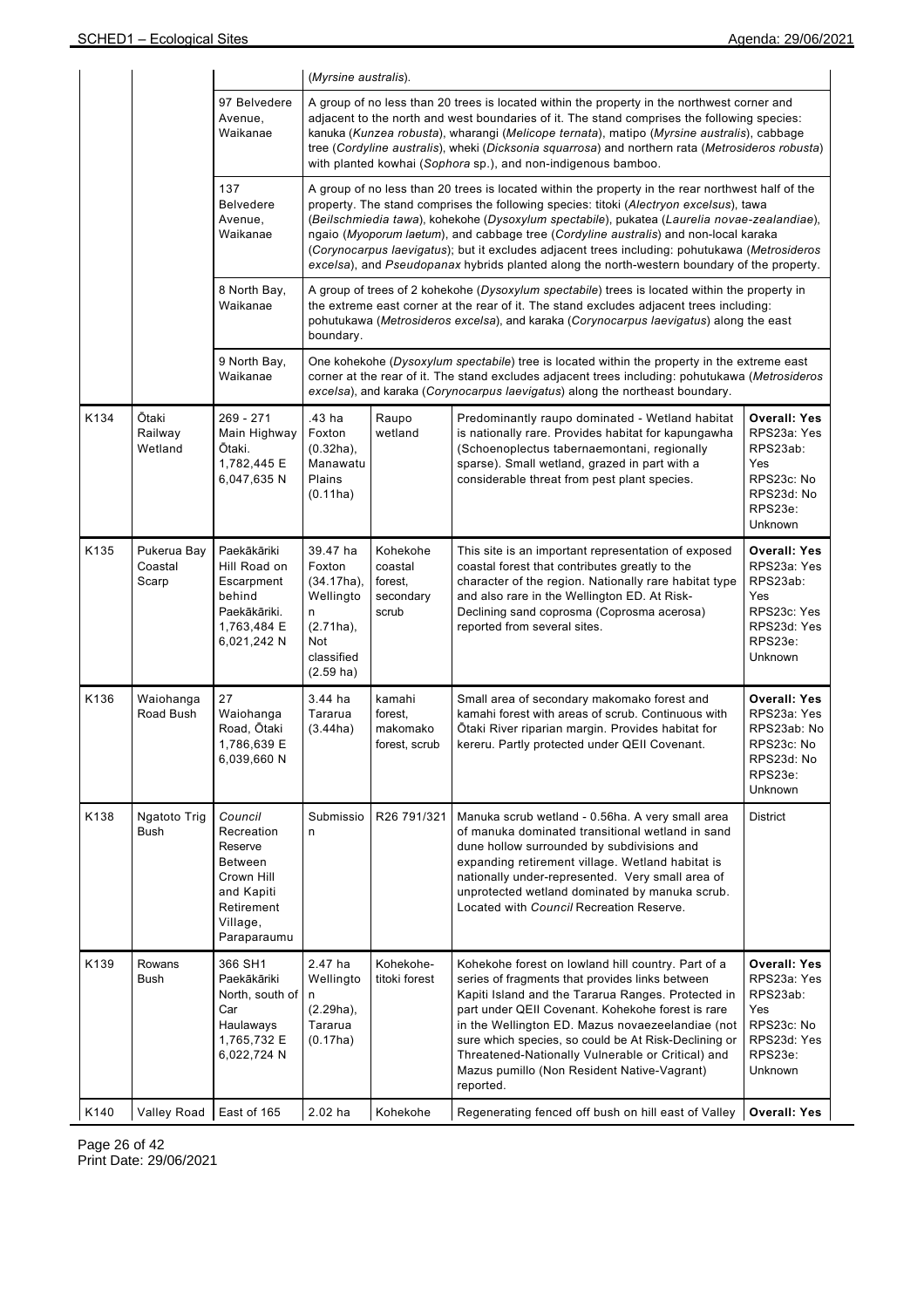|      |                                                                                                                                                                               | Valley Road,<br>Paraparaumu<br>1,769,734 E<br>6,027,941 N                  | Tararua<br>(2.02ha)                                                                                                                                                                                                                                                                                                                                                                                                                                                                                                                                                                                                                                                                         | forest                          | Road. A good quality representative example of<br>indigenous forest at low altitude. Indigenous forest<br>is reduced on lowland hills in Tararua ED and<br>kohekohe forest mostly occurs on near-coastal<br>south-facing slopes, and is therefore uncommon in<br>the Tararua ED. Part of a series of fragments<br>providing links between Kapiti Island and the<br>Tararua Ranges. Provides habitat for kereru.                                                                                                                                                                                                                                                                                                                                                                                                                                                                                                                                                                                                     | RPS23a: Yes<br>RPS23ab: No<br>RPS23c: No<br>RPS23d: No<br>RPS23e:<br><b>Unknown</b>                            |  |  |
|------|-------------------------------------------------------------------------------------------------------------------------------------------------------------------------------|----------------------------------------------------------------------------|---------------------------------------------------------------------------------------------------------------------------------------------------------------------------------------------------------------------------------------------------------------------------------------------------------------------------------------------------------------------------------------------------------------------------------------------------------------------------------------------------------------------------------------------------------------------------------------------------------------------------------------------------------------------------------------------|---------------------------------|---------------------------------------------------------------------------------------------------------------------------------------------------------------------------------------------------------------------------------------------------------------------------------------------------------------------------------------------------------------------------------------------------------------------------------------------------------------------------------------------------------------------------------------------------------------------------------------------------------------------------------------------------------------------------------------------------------------------------------------------------------------------------------------------------------------------------------------------------------------------------------------------------------------------------------------------------------------------------------------------------------------------|----------------------------------------------------------------------------------------------------------------|--|--|
| K141 | 221 Valley<br>Road,<br>Paraparaum<br>u                                                                                                                                        | 221 Valley<br>Road,<br>Paraparaumu<br>1,769,070 E<br>6,027,567 N           | .39 ha<br>Tararua<br>(0.39ha)                                                                                                                                                                                                                                                                                                                                                                                                                                                                                                                                                                                                                                                               | Riparian<br>vegetation          | Riparian regenerating vegetation. Very small,<br>narrow riparian margin with some threat from pest<br>plant species. Listed as a Natural Area due to<br>heritage trees associated with original farm house.<br>Was included (1995) in register at request of<br>landowner.                                                                                                                                                                                                                                                                                                                                                                                                                                                                                                                                                                                                                                                                                                                                          | <b>Overall: TBC</b><br>RPS23a: No<br>RPS23ab: No<br>RPS23c: No<br>RPS23d: No<br>RPS23e:<br>Unknown,            |  |  |
| K145 | Our Lady of<br>Lourdes<br>Statue Hill                                                                                                                                         | West of<br>Ruahine<br>Street,<br>Paraparaumu<br>1,769,260 E<br>6,030,105 N | 1.35 ha<br>Foxton<br>(1.35ha)                                                                                                                                                                                                                                                                                                                                                                                                                                                                                                                                                                                                                                                               | Kanuka-<br>broadleaf<br>scrub   | Small area of kanuka-broadleaf scrub with<br>increasing broadleaf species dominance-succession<br>to kohekohe forest. Kanuka scrub uncommon in<br>Foxton ED. Provides habitat for kereru and common<br>forest birds. One of several areas of kanuka scrub in<br>the vicinity.                                                                                                                                                                                                                                                                                                                                                                                                                                                                                                                                                                                                                                                                                                                                       | <b>Overall: Yes</b><br>RPS23a: Yes<br>RPS23ab:<br>Yes<br>RPS23c: No<br>RPS23d: No<br>RPS23e:<br><b>Unknown</b> |  |  |
|      | Location<br>and<br>description<br>of Trees<br>within the<br>Living Zones<br>and Working<br>Zones and<br>within<br>Ecological<br>Site K145<br>that are<br>subject to<br>Rules: | 19 Ruahine<br>Street,<br>Paraparaumu                                       | A group of no less than 20 trees is located within the property at the rear northwest (about 5m<br>wide along boundary). The stand comprises the following species: titoki (Alectryon excelsus),<br>kanuka (Kunzea robusta), manuka (Leptospermum scoparium), kawakawa (Piper excelsum),<br>wharangi (Melicope ternata), matipo (Myrsine australis), lemonwood (Pittosporum<br>eugenioides), kohuhu (Pittosporum tenuifolium), five finger (Pseudopanax arboreus), non-local<br>karaka (Corynocarpus laevigatus), and non-indigenous Italian evergreen buckthorn (Rhamnus<br>alaternus).                                                                                                    |                                 |                                                                                                                                                                                                                                                                                                                                                                                                                                                                                                                                                                                                                                                                                                                                                                                                                                                                                                                                                                                                                     |                                                                                                                |  |  |
|      |                                                                                                                                                                               | 21A Ruahine<br>Street,<br>Paraparaumu                                      | A group of no less than 20 trees is located within the property in a narrow 4-6m wide band<br>around the east, west and south boundaries. The stand comprises the following species: titoki<br>(Alectryon excelsus), kohekohe (Dysoxylum spectabile), karamu (Coprosma robusta), kanuka<br>(Kunzea robusta), kawakawa (Piper excelsum), mahoe (Melicytus ramiflorus), wharangi<br>(Melicope ternata), matipo (Myrsine australis), lemonwood (Pittosporum eugenioides), kohuhu<br>(Pittosporum tenuifolium), five finger (Pseudopanax arboreus), rangiora (Brachyglottis<br>repanda), houpara (Pseudopanax lessonii), and non-indigenous Italian evergreen buckthorn<br>(Rhamnus alaternus). |                                 |                                                                                                                                                                                                                                                                                                                                                                                                                                                                                                                                                                                                                                                                                                                                                                                                                                                                                                                                                                                                                     |                                                                                                                |  |  |
|      |                                                                                                                                                                               | 21B Ruahine<br>Street,<br>Paraparaumu                                      |                                                                                                                                                                                                                                                                                                                                                                                                                                                                                                                                                                                                                                                                                             |                                 | A group of no less than 250 trees is located within the property and traverses across about two<br>thirds of it from the southwest to the southeast part of the allotment (across both sides of the<br>ROW). The stand comprises the following species: titoki (Alectryon excelsus), kohekohe<br>(Dysoxylum spectabile), karamu (Coprosma robusta), mamaku (Cyathea medullaris), kanuka<br>(Kunzea robusta), manuka (Leptospermum scoparium), kawakawa (Piper excelsum), mahoe<br>(Melicytus ramiflorus), wharangi (Melicope ternata), matipo (Myrsine australis), lemonwood<br>(Pittosporum eugenioides), kohuhu (Pittosporum tenuifolium), five finger (Pseudopanax<br>arboreus), lancewood (Pseudopanax crassifolius), rangiora (Brachyglottis repanda), Hebe<br>(Hebe parviflora), pohuehue (Muehlenbeckia australis), Pseudopanax hybrids, and non-<br>indigenous Italian evergreen buckthorn (Rhamnus alaternus), non-indigenous hawthorn<br>(Crataegus monogyna), and non-indigenous gorse (Ulex europaeus). |                                                                                                                |  |  |
|      |                                                                                                                                                                               | 21C Ruahine<br>Street,<br>Paraparaumu                                      |                                                                                                                                                                                                                                                                                                                                                                                                                                                                                                                                                                                                                                                                                             |                                 | A group of no less than 30 trees is located within the property in the rear western corner of it.<br>The stand comprises the following species: titoki (Alectryon excelsus), kohekohe (Dysoxylum<br>spectabile), mahoe (Melicytus ramiflorus), matipo (Myrsine australis), totara (Podocarpus<br>totara), pohutukawa (Metrosideros excelsa), and non-indigenous Italian evergreen buckthorn<br>(Rhamnus alaternus) and non-indigenous oak (Quercus robur).                                                                                                                                                                                                                                                                                                                                                                                                                                                                                                                                                          |                                                                                                                |  |  |
|      |                                                                                                                                                                               | 21D Ruahine<br>Street,<br>Paraparaumu                                      |                                                                                                                                                                                                                                                                                                                                                                                                                                                                                                                                                                                                                                                                                             | sycamore (Acer pseudoplatanus). | A group of no less than 50 trees is located within the property in the rear north-western half of<br>it. The stand comprises the following species: kanuka (Kunzea robusta), manuka<br>(Leptospermum scoparium), kawakawa (Piper excelsum), mahoe (Melicytus ramiflorus), five<br>finger (Pseudopanax arboreus), pohuehue (Muehlenbeckia australis), and non-indigenous<br>Italian evergreen buckthorn (Rhamnus alaternus); but it excludes adjacent trees including:                                                                                                                                                                                                                                                                                                                                                                                                                                                                                                                                               |                                                                                                                |  |  |
|      |                                                                                                                                                                               | 35 Ruahine<br>Street,<br>Paraparaumu                                       |                                                                                                                                                                                                                                                                                                                                                                                                                                                                                                                                                                                                                                                                                             |                                 | A group of no less than 50 trees is located within the property in the rear along the western<br>boundary (a quarter of the property). The stand comprises the following species: titoki<br>(Alectryon excelsus), kanuka (Kunzea robusta), manuka (Leptospermum scoparium), kawakawa                                                                                                                                                                                                                                                                                                                                                                                                                                                                                                                                                                                                                                                                                                                                |                                                                                                                |  |  |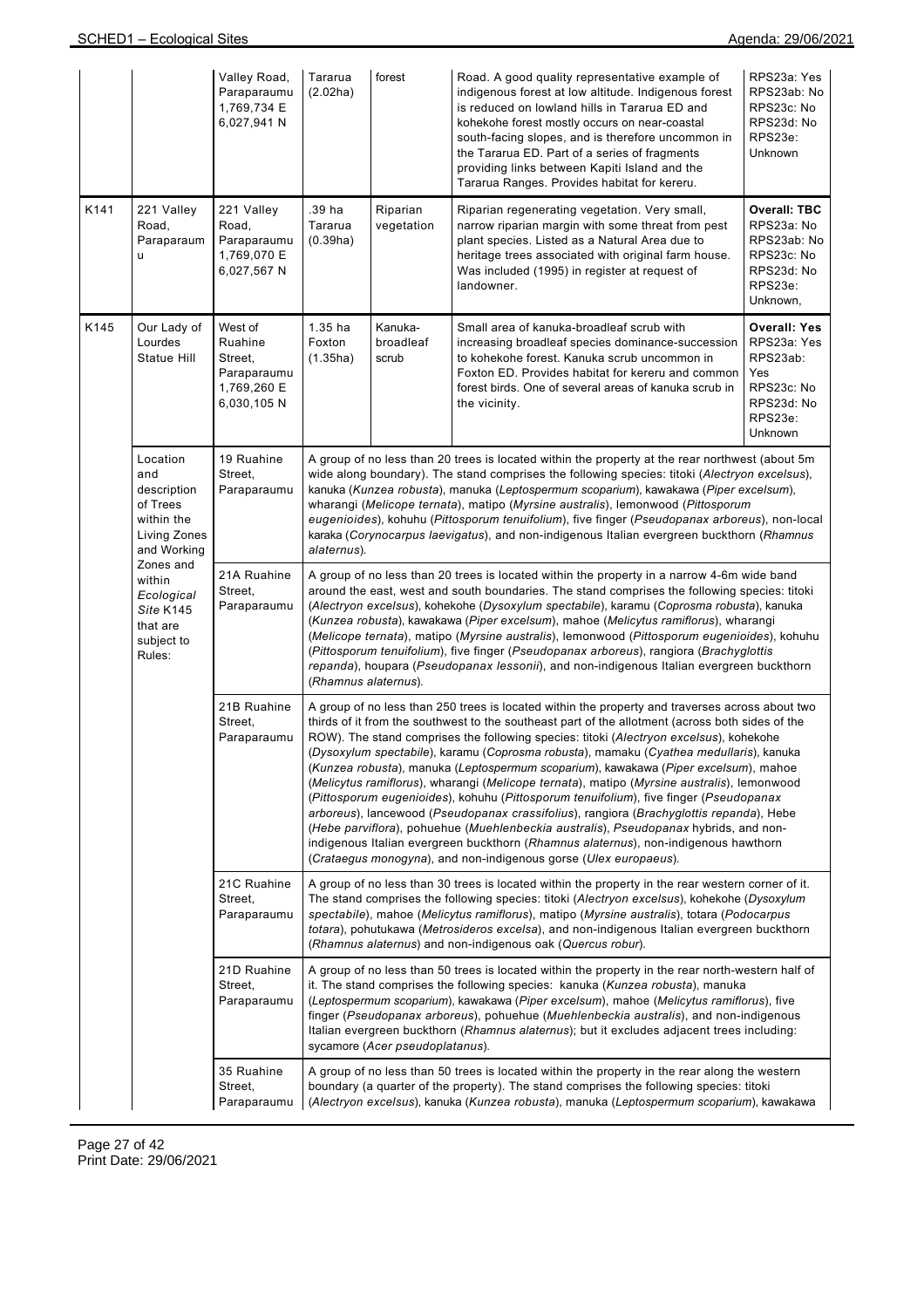|                  |                                                                                                                                                                               |                                                                                                  |                                                                                                                                                                                                                                                                                                                                                                                                                                                                                                                                                                                                                                                                                                                                                                                                                                                                                                                                                                                                                                                                                                                                                                                                                                                                                                                                                                          |                                                                                                                                                                                                                                                                                                                                                                                                                                                                                                                                                                                                                                                                 | (Piper excelsum), mahoe (Melicytus ramiflorus), matipo (Myrsine australis), lemonwood<br>(Pittosporum eugenioides), kohuhu (Pittosporum tenuifolium), five finger (Pseudopanax<br>arboreus), and non-indigenous Italian evergreen buckthorn (Rhamnus alaternus) and non-<br>indigenous sycamore (Acer pseudoplatanus).                                                                                                                                                                                                                     |                                                                                                           |  |  |  |
|------------------|-------------------------------------------------------------------------------------------------------------------------------------------------------------------------------|--------------------------------------------------------------------------------------------------|--------------------------------------------------------------------------------------------------------------------------------------------------------------------------------------------------------------------------------------------------------------------------------------------------------------------------------------------------------------------------------------------------------------------------------------------------------------------------------------------------------------------------------------------------------------------------------------------------------------------------------------------------------------------------------------------------------------------------------------------------------------------------------------------------------------------------------------------------------------------------------------------------------------------------------------------------------------------------------------------------------------------------------------------------------------------------------------------------------------------------------------------------------------------------------------------------------------------------------------------------------------------------------------------------------------------------------------------------------------------------|-----------------------------------------------------------------------------------------------------------------------------------------------------------------------------------------------------------------------------------------------------------------------------------------------------------------------------------------------------------------------------------------------------------------------------------------------------------------------------------------------------------------------------------------------------------------------------------------------------------------------------------------------------------------|--------------------------------------------------------------------------------------------------------------------------------------------------------------------------------------------------------------------------------------------------------------------------------------------------------------------------------------------------------------------------------------------------------------------------------------------------------------------------------------------------------------------------------------------|-----------------------------------------------------------------------------------------------------------|--|--|--|
|                  |                                                                                                                                                                               | 37 Ruahine<br>Street,<br>Paraparaumu                                                             |                                                                                                                                                                                                                                                                                                                                                                                                                                                                                                                                                                                                                                                                                                                                                                                                                                                                                                                                                                                                                                                                                                                                                                                                                                                                                                                                                                          | A group of no less than 50 trees is located within the property in the rear along the western<br>boundary (a quarter of the property). The stand comprises the following species: karamu<br>(Coprosma robusta), kanuka (Kunzea robusta), manuka (Leptospermum scoparium), kawakawa<br>(Piper excelsum), mahoe (Melicytus ramiflorus), wharangi (Melicope ternata), matipo (Myrsine<br>australis), lemonwood (Pittosporum eugenioides), kohuhu (Pittosporum tenuifolium), five finger<br>(Pseudopanax arboreus), and non-indigenous Italian evergreen buckthorn (Rhamnus<br>alaternus) and non-indigenous sycamore (Acer pseudoplatanus).                        |                                                                                                                                                                                                                                                                                                                                                                                                                                                                                                                                            |                                                                                                           |  |  |  |
|                  |                                                                                                                                                                               | 55 Ruahine<br>Street,<br>Paraparaumu                                                             |                                                                                                                                                                                                                                                                                                                                                                                                                                                                                                                                                                                                                                                                                                                                                                                                                                                                                                                                                                                                                                                                                                                                                                                                                                                                                                                                                                          | A group of no less than 150 trees is located within the property in the rear north-western half of<br>it. The stand comprises the following species: taupata (Coprosma repens), karamu (Coprosma<br>robusta), kanuka (Kunzea robusta), manuka (Leptospermum scoparium), kawakawa (Piper<br>excelsum), mahoe (Melicytus ramiflorus), wharangi (Melicope ternata), matipo (Myrsine<br>australis), lemonwood (Pittosporum eugenioides), kohuhu (Pittosporum tenuifolium), akepiro<br>(Olearia furfuracea), pohuehue (Muehlenbeckia australis), non-local pohutukawa (Metrosideros<br>excelsa), and non-indigenous Italian evergreen buckthorn (Rhamnus alaternus). |                                                                                                                                                                                                                                                                                                                                                                                                                                                                                                                                            |                                                                                                           |  |  |  |
|                  |                                                                                                                                                                               | 41 Ruapehu<br>Street,<br>Paraparaumu                                                             |                                                                                                                                                                                                                                                                                                                                                                                                                                                                                                                                                                                                                                                                                                                                                                                                                                                                                                                                                                                                                                                                                                                                                                                                                                                                                                                                                                          | A group of no less than 250 trees is located within the property in the rear northeast half of it.<br>The stand comprises the following species: kanuka (Kunzea robusta), kawakawa (Piper<br>excelsum), mahoe (Melicytus ramiflorus), matipo (Myrsine australis), lemonwood (Pittosporum<br>eugenioides), kohuhu (Pittosporum tenuifolium), five finger (Pseudopanax arboreus),<br>lancewood (Pseudopanax crassifolius), non-local karaka (Corynocarpus laevigatus), and non-<br>indigenous poplar (Populus sp.) and oak (Quercus sp.).                                                                                                                         |                                                                                                                                                                                                                                                                                                                                                                                                                                                                                                                                            |                                                                                                           |  |  |  |
|                  |                                                                                                                                                                               | 26 Tongariro<br>Street,<br>Paraparaumu                                                           |                                                                                                                                                                                                                                                                                                                                                                                                                                                                                                                                                                                                                                                                                                                                                                                                                                                                                                                                                                                                                                                                                                                                                                                                                                                                                                                                                                          | A group of no less than 80 trees is located within the property in the rear southwest quarter of<br>it. The stand comprises the following species: taupata (Coprosma repens), kanuka (Kunzea<br>robusta), manuka (Leptospermum scoparium), kawakawa (Piper excelsum), mahoe (Melicytus<br>ramiflorus), wharangi (Melicope ternata), lemonwood (Pittosporum eugenioides), akepiro<br>(Olearia furfuracea), cabbage tree (Cordyline australis) and non-indigenous Cotoneaster sp.,<br>non-indigenous Italian evergreen buckthorn (Rhamnus alaternus), and non-indigenous gorse<br>(Ulex europaeus).                                                               |                                                                                                                                                                                                                                                                                                                                                                                                                                                                                                                                            |                                                                                                           |  |  |  |
|                  |                                                                                                                                                                               | 28 Tongariro<br>Street,<br>Paraparaumu                                                           | A group of no less than 50 trees is located within the property in the rear southwest corner<br>(about one eighth) of it. The stand comprises the following species: taupata (Coprosma<br>repens), karamu (Coprosma robusta), kanuka (Kunzea robusta), manuka (Leptospermum<br>scoparium), kawakawa (Piper excelsum), mahoe (Melicytus ramiflorus), wharangi (Melicope<br>ternata), lemonwood (Pittosporum eugenioides), kohuhu (Pittosporum tenuifolium), and non-<br>local karaka (Corynocarpus laevigatus); but it excludes adjacent trees including: Italian<br>evergreen buckthorn (Rhamnus alaternus), and Cotoneaster sp.                                                                                                                                                                                                                                                                                                                                                                                                                                                                                                                                                                                                                                                                                                                                         |                                                                                                                                                                                                                                                                                                                                                                                                                                                                                                                                                                                                                                                                 |                                                                                                                                                                                                                                                                                                                                                                                                                                                                                                                                            |                                                                                                           |  |  |  |
| K <sub>150</sub> | Kaitawa<br>Reserve                                                                                                                                                            | Adjoins Riwai<br>Street and<br>Kaitawa<br>Crescent,<br>Paraparaumu<br>1,768,943 E<br>6,029,780 N | 7.25 ha<br>Foxton<br>(7.25ha)                                                                                                                                                                                                                                                                                                                                                                                                                                                                                                                                                                                                                                                                                                                                                                                                                                                                                                                                                                                                                                                                                                                                                                                                                                                                                                                                            | Pukatea-<br>maire<br>tawake<br>swamp<br>forest,<br>mahoe<br>forest.<br>kohekohe-<br>kanuka forest                                                                                                                                                                                                                                                                                                                                                                                                                                                                                                                                                               | Very small fragments of rare habitat types including<br>swamp forest-indicative of previous diversity of<br>vegetation types. Fish species Threatened-<br>Nationally Vulnerable: Shortjaw kokopu (Galaxias<br>postvectis); At Risk-Declining: koaro (Galaxias<br>brevipinnis), longfin eel (Anguilla dieffenbachii),<br>redfin bully (Gobiomorphus huttoni). Habitat for<br>kereru and common forest bird. Active restoration<br>plan by Forest and Bird. Protected in part as<br>Council Scenic Reserve and part Recreational<br>Reserve. | <b>Overall: Yes</b><br>RPS23a: Yes<br>RPS23ab:<br>Yes<br>RPS23c: Yes<br>RPS23d: Yes<br>RPS23e:<br>Unknown |  |  |  |
|                  | Location<br>and<br>description<br>of Trees<br>within the<br>Living Zones<br>and Working<br>Zones and<br>within<br>Ecological<br>Site K150<br>that are<br>subject to<br>Rules: | 24 Kaitawa<br>Crescent,<br>Paraparaumu                                                           | A group of no less than 500 trees is located within the property and traverses the SW section of<br>it. The stand comprises the following species: titoki (Alectryon excelsus), kohekohe (Dysoxylum<br>spectabile), taupata (Coprosma repens), karamu (Coprosma robusta), mamaku (Cyathea<br>medullaris), hangehange (Geniostoma ligustrifolium), kanuka (Kunzea robusta), kawakawa<br>(Piper excelsum), mahoe (Melicytus ramiflorus), wharangi (Melicope ternata), ngaio (Myoporum<br>laetum), ribbonwood (Plagianthus regius), five finger (Pseudopanax arboreus) hybrid,<br>lancewood (Pseudopanax crassifolius), rangiora (Brachyglottis repanda), tutu (Coriaria<br>arborea), cabbage tree (Cordyline australis), silverfern (Cyathea dealbata), kahikatea<br>(Dacrycarpus dacrydioides), fuchsia (Fuchsia excorticata), broadleaf (Griselinia littoralis),<br>pigeonwood (Hedycarya arborea), lacebark (Hoheria populnea), matai (Prumnopitys taxifolia),<br>lemonwood (Pittosporum eugenioides), kohuhu (Pittosporum tenuifolium). Within the site there<br>also are non-local karo (Pittosporum ralphii), non-local puriri (Vitex lucens), non-local karaka<br>(Corynocarpus laevigatus), and non-indigenous Italian evergreen buckthorn (Rhamnus<br>alaternus). Trees adjacent but outside the site include Italian evergreen buckthorn (Rhamnus<br>alaternus). |                                                                                                                                                                                                                                                                                                                                                                                                                                                                                                                                                                                                                                                                 |                                                                                                                                                                                                                                                                                                                                                                                                                                                                                                                                            |                                                                                                           |  |  |  |

Page 28 of 42 Print Date: 29/06/2021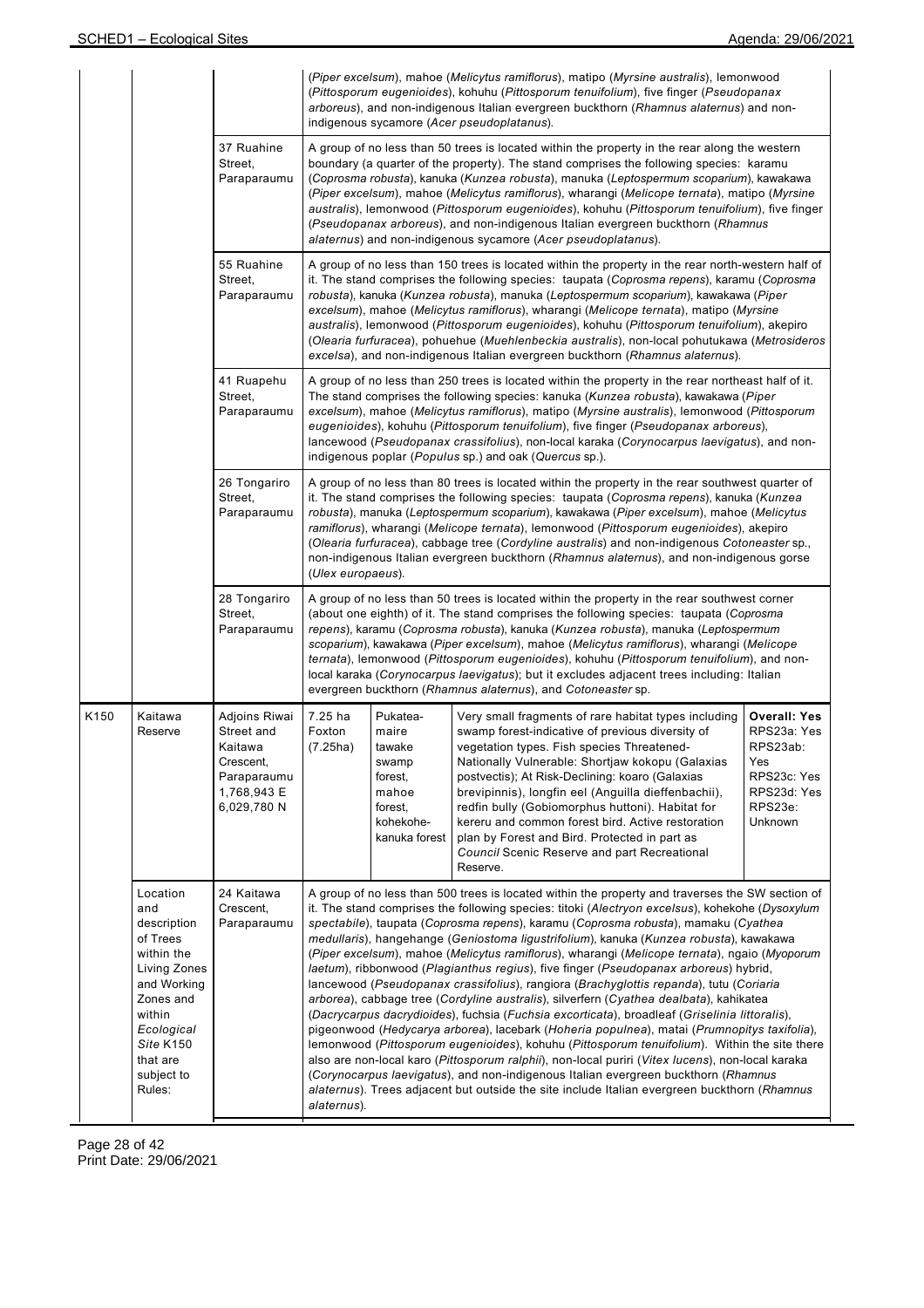| 2 Riwai<br>Street,<br>Paraparaumu    | A group of no less than 50 trees is located within the property in the rear northeast half of it.<br>The stand comprises the following species: titoki (Alectryon excelsus), kohekohe (Dysoxylum<br>spectabile), hangehange (Geniostoma ligustrifolium), pukatea (Laurelia novae-zealandiae),<br>kawakawa (Piper excelsum), mahoe (Melicytus ramiflorus); but it excludes adjacent trees<br>including: wattle (Acacia sp.).                                                                                                                                                                                                                                                                                         |
|--------------------------------------|---------------------------------------------------------------------------------------------------------------------------------------------------------------------------------------------------------------------------------------------------------------------------------------------------------------------------------------------------------------------------------------------------------------------------------------------------------------------------------------------------------------------------------------------------------------------------------------------------------------------------------------------------------------------------------------------------------------------|
| 4 Riwai<br>Street,<br>Paraparaumu    | A group of no less than 40 trees is located within the property in the rear northeast half of it.<br>The stand comprises the following species: titoki (Alectryon excelsus), kohekohe (Dysoxylum<br>spectabile), karamu (Coprosma robusta), hangehange (Geniostoma ligustrifolium), pukatea<br>(Laurelia novae-zealandiae), kawakawa (Piper excelsum), mahoe (Melicytus ramiflorus).                                                                                                                                                                                                                                                                                                                                |
| 6 Riwai<br>Street,<br>Paraparaumu    | A group of no less than 100 trees is located within the property in the rear northeast half of it.<br>The stand comprises the following species: titoki (Alectryon excelsus), tawa (Beilschmiedia<br>tawa), kohekohe (Dysoxylum spectabile), hangehange (Geniostoma ligustrifolium), kawakawa<br>(Piper excelsum), mahoe (Melicytus ramiflorus).                                                                                                                                                                                                                                                                                                                                                                    |
| 8-10 Riwai<br>Street,<br>Paraparaumu | A group of no less than 150 trees is located within the property in the rear northeast two thirds<br>of it. The stand comprises the following species: titoki (Alectryon excelsus), kohekohe<br>(Dysoxylum spectabile), hangehange (Geniostoma ligustrifolium), pukatea (Laurelia novae-<br>zealandiae), kawakawa (Piper excelsum), mahoe (Melicytus ramiflorus), non-local karaka<br>(Corynocarpus laevigatus), and Sophora tetraptera (planted); but it excludes adjacent trees<br>including: bottlebrush (Callistemon sp.), Citrus sp., fig (Ficus carica), and kowhai (Sophora<br>tetraptera, planted).                                                                                                         |
| 12 Riwai<br>Street,<br>Paraparaumu   | A group of no less than 150 trees is located within the property in the rear northeast two thirds<br>of it. The stand comprises the following species: titoki (Alectryon excelsus), tawa<br>(Beilschmiedia tawa), kohekohe (Dysoxylum spectabile), hangehange (Geniostoma<br>ligustrifolium), rewarewa (Knightia excelsa), manuka (Leptospermum scoparium), pukatea<br>(Laurelia novae-zealandiae), kawakawa (Piper excelsum), mahoe (Melicytus ramiflorus); but it<br>excludes adjacent trees including: Bamboo.                                                                                                                                                                                                   |
| 14 Riwai<br>Street,<br>Paraparaumu   | A group of no less than 100 trees is located within the property in the rear northeast half of it.<br>The stand comprises the following species: titoki (Alectryon excelsus), tawa (Beilschmiedia<br>tawa), kohekohe (Dysoxylum spectabile), hangehange (Geniostoma ligustrifolium), rewarewa<br>(Knightia excelsa), kawakawa (Piper excelsum), mahoe (Melicytus ramiflorus), ngaio (Myoporum<br>laetum), and kowhai (Sophora tetraptera, planted); but it excludes adjacent trees including:<br>puriri (Vitex lucens), and feijoa (Feijoa sellowiana).                                                                                                                                                             |
| 28 Riwai<br>Street,<br>Paraparaumu   | A group of no less than 100 trees is located within the property in the rear northern third of it.<br>The stand comprises the following species: kohekohe (Dysoxylum spectabile), kanuka (Kunzea<br>robusta), kawakawa (Piper excelsum), mahoe (Melicytus ramiflorus), and non-indigenous<br>Prunus sp.; but it excludes other indigenous trees outside the ecological site limits.                                                                                                                                                                                                                                                                                                                                 |
| 30 Riwai<br>Street,<br>Paraparaumu   | A group of no less than 20 trees is located within the property in a thin north-eastern wedge.<br>The stand comprises the following species: kawakawa (Piper excelsum), mahoe (Melicytus<br>ramiflorus).                                                                                                                                                                                                                                                                                                                                                                                                                                                                                                            |
| 78 Riwai<br>Street,<br>Paraparaumu   | A group of no less than 100 trees is located within the property in the rear eastern half of it.<br>The stand comprises the following species: taupata (Coprosma repens), kawakawa (Piper<br>excelsum), mahoe (Melicytus ramiflorus), wharangi (Melicope ternata), ngaio (Myoporum<br>laetum), five finger (Pseudopanax arboreus), wineberry (Aristotelia serrata), puka (Griselinia<br>lucida), koromiko (Hebe stricta), lacebark (Hoheria populnea), lemonwood (Pittosporum<br>eugenioides), kohuhu (Pittosporum tenuifolium), kowhai (Sophora microphylla), kowhai<br>(Sophora tetraptera, planted) and non-local karo (Pittosporum ralphii); but it excludes<br>indigenous planting along the reserve boundary. |
| 80 Riwai<br>Street,<br>Paraparaumu   | A group of no less than 100 trees is located within the property in the rear eastern two fifths of<br>it. The stand comprises the following species: karamu (Coprosma robusta), kawakawa (Piper<br>excelsum), mahoe (Melicytus ramiflorus), koromiko (Hebe stricta), lacebark (Hoheria populnea),<br>lemonwood (Pittosporum eugenioides), houpara (Pseudopanax lessonii hybrid), kowhai<br>(Sophora tetraptera, planted); but it excludes indigenous planting along the reserve boundary.                                                                                                                                                                                                                           |
| 82 Riwai<br>Street,<br>Paraparaumu   | A group of no less than 100 trees is located within the property in the rear eastern third of it.<br>The stand comprises the following species: kawakawa (Piper excelsum), mahoe (Melicytus<br>ramiflorus), lemonwood (Pittosporum eugenioides), and non-local karaka (Corynocarpus<br>laevigatus); but it excludes adjacent trees including the indigenous planting along the reserve<br>boundary.                                                                                                                                                                                                                                                                                                                 |
| 84 Riwai<br>Street,<br>Paraparaumu   | A group of no less than 50 trees is located within the property in the south-eastern quarter. The<br>stand comprises the following species: kawakawa (Piper excelsum), mahoe (Melicytus<br>ramiflorus), lemonwood (Pittosporum eugenioides).                                                                                                                                                                                                                                                                                                                                                                                                                                                                        |
| 86 Riwai                             | A group of no less than 30 trees is located within the property in the south-eastern corner. The                                                                                                                                                                                                                                                                                                                                                                                                                                                                                                                                                                                                                    |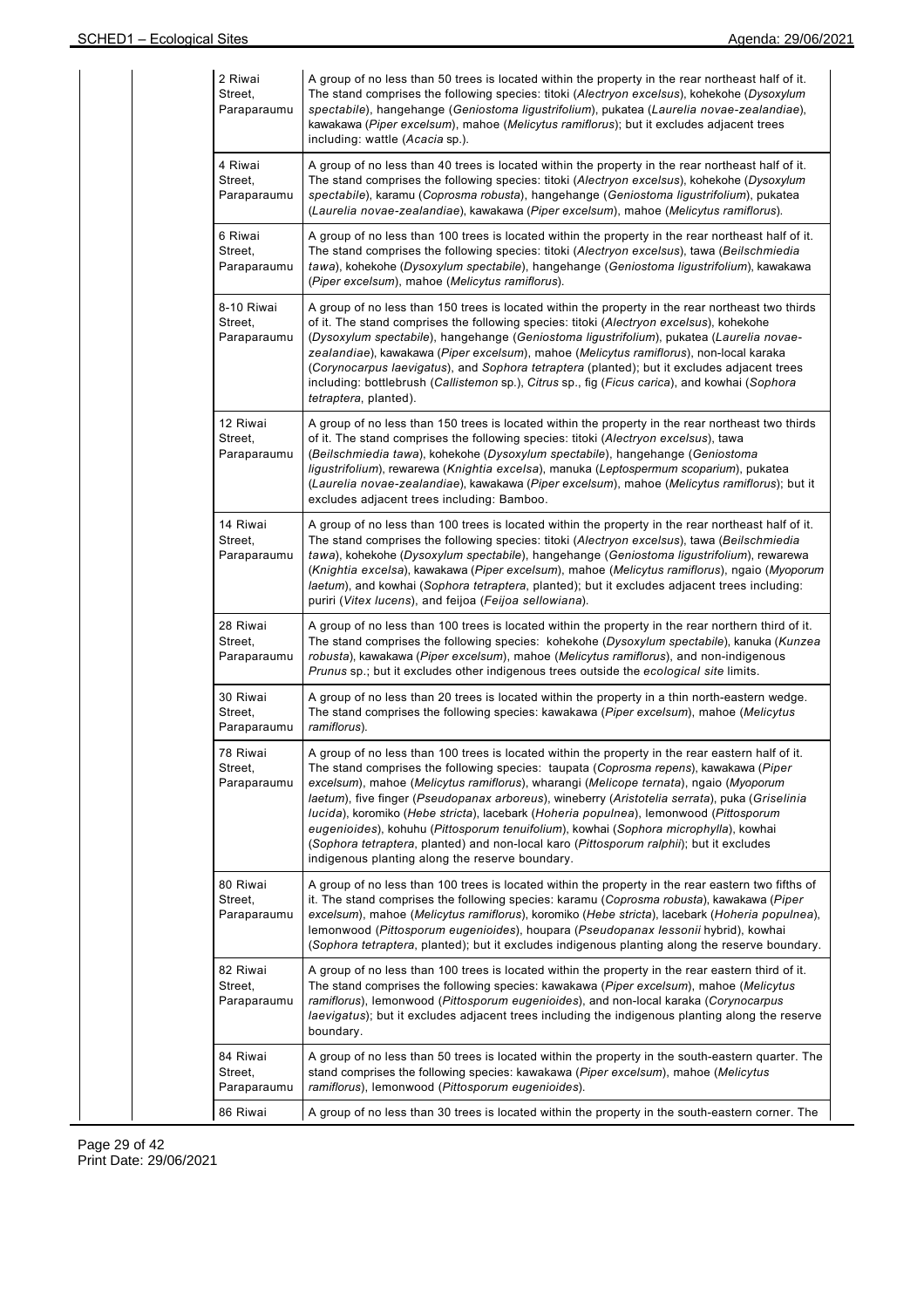|      |                                             | Street.<br>Paraparaumu                                                        |                                                                                                                                                                                                                                                                                                                                                                                                                                                                                                                                                                                                 | excelsum), mahoe (Melicytus ramiflorus)                                                                                                                                                                                                                                                                                                                                                                                                                                                                                     | stand comprises the following species: mamaku (Cyathea medullaris), kawakawa (Piper                                                                                                                                                                                                                                                                                                                                                                                                                                                                                                                                                                                      |                                                                                                         |  |  |  |  |
|------|---------------------------------------------|-------------------------------------------------------------------------------|-------------------------------------------------------------------------------------------------------------------------------------------------------------------------------------------------------------------------------------------------------------------------------------------------------------------------------------------------------------------------------------------------------------------------------------------------------------------------------------------------------------------------------------------------------------------------------------------------|-----------------------------------------------------------------------------------------------------------------------------------------------------------------------------------------------------------------------------------------------------------------------------------------------------------------------------------------------------------------------------------------------------------------------------------------------------------------------------------------------------------------------------|--------------------------------------------------------------------------------------------------------------------------------------------------------------------------------------------------------------------------------------------------------------------------------------------------------------------------------------------------------------------------------------------------------------------------------------------------------------------------------------------------------------------------------------------------------------------------------------------------------------------------------------------------------------------------|---------------------------------------------------------------------------------------------------------|--|--|--|--|
|      |                                             | 32 Ruapehu<br>Street,<br>Paraparaumu                                          |                                                                                                                                                                                                                                                                                                                                                                                                                                                                                                                                                                                                 | excelsa), and non-indigenous Prunus sp.                                                                                                                                                                                                                                                                                                                                                                                                                                                                                     | A group of no less than 15 trees is located within the property across the rear western half of it.<br>The stand comprises the following species: kawakawa (Piper excelsum), mahoe (Melicytus<br>ramiflorus), lemonwood (Pittosporum eugenioides), non-local pohutukawa (Metrosideros                                                                                                                                                                                                                                                                                                                                                                                    |                                                                                                         |  |  |  |  |
|      |                                             | 34 Ruapehu<br>Street,<br>Paraparaumu                                          |                                                                                                                                                                                                                                                                                                                                                                                                                                                                                                                                                                                                 | A group of no less than 100 trees is located within the property in the northwest half of it. The<br>stand comprises the following species: titoki (Alectryon excelsus), kohekohe (Dysoxylum<br>spectabile), karamu (Coprosma robusta), kanuka (Kunzea robusta), kawakawa (Piper excelsum),<br>mahoe (Melicytus ramiflorus), lemonwood (Pittosporum eugenioides), non-local karaka<br>(Corynocarpus laevigatus), and non-indigenous Italian evergreen buckthorn (Rhamnus<br>alaternus) with other deciduous exotic species. |                                                                                                                                                                                                                                                                                                                                                                                                                                                                                                                                                                                                                                                                          |                                                                                                         |  |  |  |  |
|      |                                             | 102 Ruapehu<br>Street $(=$ #1<br>Piri Lane),<br>Paraparaumu                   |                                                                                                                                                                                                                                                                                                                                                                                                                                                                                                                                                                                                 |                                                                                                                                                                                                                                                                                                                                                                                                                                                                                                                             | A group of no less than 9 trees is located within the property. The stand comprises the<br>following species: mahoe (Melicytus ramiflorus), lemonwood (Pittosporum eugenioides).                                                                                                                                                                                                                                                                                                                                                                                                                                                                                         |                                                                                                         |  |  |  |  |
|      |                                             | 117 Ruapehu<br>Street,<br>Paraparaumu                                         | A group of no less than 50 trees is located within the property traversing the rear quarter of it<br>from east to west. The stand comprises the following species: titoki (Alectryon excelsus), tawa<br>(Beilschmiedia tawa), kohekohe (Dysoxylum spectabile), mamaku (Cyathea medullaris), kanuka<br>(Kunzea robusta), pukatea (Laurelia novae-zealandiae), kawakawa (Piper excelsum), matipo<br>(Myrsine australis), five finger (Pseudopanax arboreus), pigeonwood (Hedycarya arborea) and<br>non-local karaka (Corynocarpus laevigatus).                                                    |                                                                                                                                                                                                                                                                                                                                                                                                                                                                                                                             |                                                                                                                                                                                                                                                                                                                                                                                                                                                                                                                                                                                                                                                                          |                                                                                                         |  |  |  |  |
|      |                                             | 118 Ruapehu<br>Street,<br>Paraparaumu                                         | A group of no less than 80 trees is located within the property in a band along the southwest<br>boundary (about a half). The stand comprises the following species: titoki (Alectryon excelsus),<br>tawa (Beilschmiedia tawa), kohekohe (Dysoxylum spectabile), karamu (Coprosma robusta),<br>rewarewa (Knightia excelsa), pukatea (Laurelia novae-zealandiae), kawakawa (Piper<br>excelsum), mahoe (Melicytus ramiflorus), and some exotic species; but it excludes adjacent<br>trees including: wattle (Acacia sp.).                                                                         |                                                                                                                                                                                                                                                                                                                                                                                                                                                                                                                             |                                                                                                                                                                                                                                                                                                                                                                                                                                                                                                                                                                                                                                                                          |                                                                                                         |  |  |  |  |
|      |                                             | 119 Ruapehu<br>Street,<br>Paraparaumu                                         | A group of no less than 100 trees is located within the property in the rear north half of it. The<br>stand comprises the following species: titoki (Alectryon excelsus), tawa (Beilschmiedia tawa),<br>kohekohe (Dysoxylum spectabile), mamaku (Cyathea medullaris), kanuka (Kunzea robusta),<br>pukatea (Laurelia novae-zealandiae), kawakawa (Piper excelsum), matipo (Myrsine australis),<br>five finger (Pseudopanax arboreus), rangiora (Brachyglottis repanda), pigeonwood (Hedycarya<br>arborea), pohuehue (Muehlenbeckia australis) and non-local karaka (Corynocarpus<br>laevigatus). |                                                                                                                                                                                                                                                                                                                                                                                                                                                                                                                             |                                                                                                                                                                                                                                                                                                                                                                                                                                                                                                                                                                                                                                                                          |                                                                                                         |  |  |  |  |
|      |                                             | 120 Ruapehu<br>Street,<br>Paraparaumu                                         | A group of no less than 10 trees is located within the property in the rear southwest corner of it.<br>The stand comprises the following species: titoki (Alectryon excelsus), pukatea (Laurelia<br>novae-zealandiae), mahoe (Melicytus ramiflorus); but it excludes adjacent trees including:<br>Bamboo and Rhododendron sp. to the north of the ecological site.                                                                                                                                                                                                                              |                                                                                                                                                                                                                                                                                                                                                                                                                                                                                                                             |                                                                                                                                                                                                                                                                                                                                                                                                                                                                                                                                                                                                                                                                          |                                                                                                         |  |  |  |  |
|      |                                             | 121 Ruapehu<br>Street,<br>Paraparaumu                                         |                                                                                                                                                                                                                                                                                                                                                                                                                                                                                                                                                                                                 | (Corynocarpus laevigatus).                                                                                                                                                                                                                                                                                                                                                                                                                                                                                                  | A group of no less than 100 trees is located within the property in the rear (northern) two fifths<br>of it, against the boundary. The stand comprises the following species: titoki (Alectryon<br>excelsus), tawa (Beilschmiedia tawa), kohekohe (Dysoxylum spectabile), mamaku (Cyathea<br>medullaris), kanuka (Kunzea robusta), pukatea (Laurelia novae-zealandiae), kawakawa (Piper<br>excelsum), mahoe (Melicytus ramiflorus), matipo (Myrsine australis), lemonwood (Pittosporum<br>eugenioides), five finger (Pseudopanax arboreus), rangiora (Brachyglottis repanda),<br>pigeonwood (Hedycarya arborea), pohuehue (Muehlenbeckia australis) and non-local karaka |                                                                                                         |  |  |  |  |
| K151 | <b>Forest Lakes</b><br>Road Bush<br>(No. 2) | 2 Forest Lakes<br>Road, Ōtaki<br>1,784,564 E<br>6,050,023 N                   | 2.14 ha<br>Manawatu<br>Plains<br>(2.14ha)                                                                                                                                                                                                                                                                                                                                                                                                                                                                                                                                                       | Kohekohe-<br>mahoe forest                                                                                                                                                                                                                                                                                                                                                                                                                                                                                                   | Small area of kohekohe-mahoe forest with<br>considerable weed threat. Indigenous vegetation<br>on alluvial plain is nationally rare and kohekohe<br>forest is rare in the Manawatu Plains ED. Black<br>beech present (uncommon in the Manawatu Plains<br>ED).                                                                                                                                                                                                                                                                                                                                                                                                            | <b>Overall: Yes</b><br>RPS23a: Yes<br>RPS23ab:<br>Yes<br>RPS23c: No<br>RPS23d: No<br>RPS23e:<br>Unknown |  |  |  |  |
| K153 | Simon<br>Brown Bush                         | 334 State<br>Highway 1,<br>Paraparaumu<br>North<br>1,771,790 E<br>6,032,754 N | 1.74 ha<br>Foxton<br>(1.74ha)                                                                                                                                                                                                                                                                                                                                                                                                                                                                                                                                                                   | Kohekohe<br>coastal forest                                                                                                                                                                                                                                                                                                                                                                                                                                                                                                  | Examples of coastal broadleaf forest and kanuka<br>forest successional to kohekohe, both forest types<br>are uncommon within Foxton ED. Contains kowhai<br>and At Risk-Declining fish species: inanga (Galaxias<br>maculatus), longfin eel (Anguilla dieffenbachii),<br>redfin bully (Gobiomorphus huttoni). The fragment<br>is small and unfenced.                                                                                                                                                                                                                                                                                                                      | <b>Overall: Yes</b><br>RPS23a: Yes<br>RPS23ab:<br>Yes<br>RPS23c: No<br>RPS23d: No<br>RPS23e:            |  |  |  |  |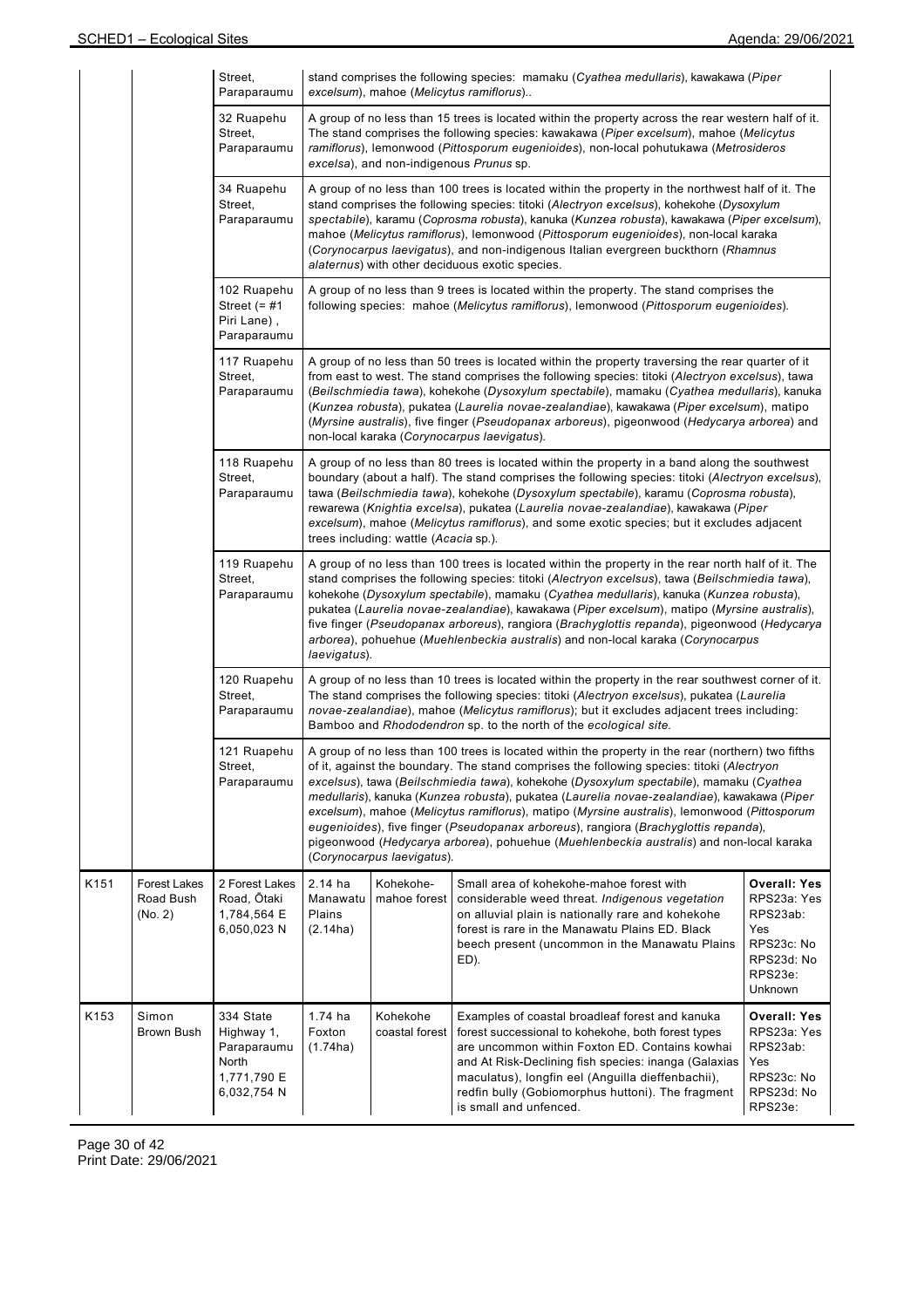|      |                                                                                                                                                                               |                                                                                                               |                                                                                                                                                                                                                                                                                                                                                                                                                                                                                                                       |                                                                                                                                                                                                                                                                                                                                                                                                                                                                                                                 |                                                                                                                                                                                                                                                                                                                                                                                                              | Unknown                                                                                                 |  |  |  |
|------|-------------------------------------------------------------------------------------------------------------------------------------------------------------------------------|---------------------------------------------------------------------------------------------------------------|-----------------------------------------------------------------------------------------------------------------------------------------------------------------------------------------------------------------------------------------------------------------------------------------------------------------------------------------------------------------------------------------------------------------------------------------------------------------------------------------------------------------------|-----------------------------------------------------------------------------------------------------------------------------------------------------------------------------------------------------------------------------------------------------------------------------------------------------------------------------------------------------------------------------------------------------------------------------------------------------------------------------------------------------------------|--------------------------------------------------------------------------------------------------------------------------------------------------------------------------------------------------------------------------------------------------------------------------------------------------------------------------------------------------------------------------------------------------------------|---------------------------------------------------------------------------------------------------------|--|--|--|
| K154 | Cobb's Bush                                                                                                                                                                   | 283 Te Horo-<br><b>Hautere Cross</b><br>Road, Te<br>Horo<br>1,782,170 E<br>6,042,383 N                        | $1.74$ ha<br>Manawatu<br>Plains<br>(1.74ha)                                                                                                                                                                                                                                                                                                                                                                                                                                                                           | Kohekohe-<br>titoki forest                                                                                                                                                                                                                                                                                                                                                                                                                                                                                      | Part of a series of fragments across the plains that<br>provide links between Kapiti Island and the Tararua<br>Ranges. Indigenous vegetation on alluvial plains is<br>nationally rare, kohekohe forest and indigenous<br>forest within Manawatu Plains ED is also rare. Good<br>representative example of uncommon habitat type<br>with good regeneration. Common forest birds<br>including kereru reported. | <b>Overall: Yes</b><br>RPS23a: Yes<br>RPS23ab:<br>Yes<br>RPS23c: No<br>RPS23d: No<br>RPS23e:<br>Unknown |  |  |  |
| K164 | Pukehou<br><b>Bush</b>                                                                                                                                                        | 424 North<br>Highway 1,<br>Ōtaki<br>1,785,939 E<br>6,049,900 N                                                | $1.29$ ha<br>Manawatu<br>Plains<br>(1.29ha)                                                                                                                                                                                                                                                                                                                                                                                                                                                                           | Kohekohe-<br>tawa forest                                                                                                                                                                                                                                                                                                                                                                                                                                                                                        | Small fragment of habitat rare within the District.<br>Habitat for toro (Myrsine salicina) - the only site on<br>the Manawatu Plain where this species has been<br>recorded (Ravine 1995). Indigenous vegetation on<br>alluvial plains is nationally rare, kohekohe forest<br>and indigenous forest within Manawatu Plains ED<br>is also rare.                                                               | <b>Overall: Yes</b><br>RPS23a: Yes<br>RPS23ab:<br>Yes<br>RPS23c: No<br>RPS23d: No<br>RPS23e:<br>Unknown |  |  |  |
| K165 | Ōtaki River<br>Bush C                                                                                                                                                         | 379 Ōtaki<br>Gorge Road,<br>Ōtaki<br>1,782,834 E<br>6,043,022 N                                               | 2.76 ha<br>Manawatu<br>Plains<br>(2.76ha)                                                                                                                                                                                                                                                                                                                                                                                                                                                                             | Totara forest                                                                                                                                                                                                                                                                                                                                                                                                                                                                                                   | Two small, mostly unfenced totara bush fragments<br>with considerable weed threat. Part of a series of<br>fragments in the area that provide links between<br>Kapiti Island and the Tararua Ranges. Indigenous<br>vegetation on alluvial plains is nationally rare and<br>indigenous forest within Manawatu Plains ED is<br>also rare. Common forest birds reported.                                         | <b>Overall: Yes</b><br>RPS23a: Yes<br>RPS23ab:<br>Yes<br>RPS23e:<br>Unknown                             |  |  |  |
| K166 | Waitohu<br>Stream Bush<br>B                                                                                                                                                   | Greenwood<br>Boulevard,<br>Ōtaki<br>1,783,630 E<br>6,047,809 N                                                | 1.94 ha<br>Manawatu<br>Plains<br>(1.94ha)                                                                                                                                                                                                                                                                                                                                                                                                                                                                             | Kohekohe<br>forest                                                                                                                                                                                                                                                                                                                                                                                                                                                                                              | Open, fragmented kohekohe with tawa, pukatea<br>and occasional titoki. Indigenous vegetation on<br>alluvial plains is nationally rare, kohekohe forest<br>and indigenous forest within Manawatu Plains ED<br>is also rare. Waitohu Stream listed in GW RPS as<br>having significant indigenous ecosystem values<br>(threatened indigenous fish, >6 species of<br>indigenous fish, inanga spawning).          | <b>Overall: Yes</b><br>RPS23a: Yes<br>RPS23ab:<br>Yes<br>RPS23c: No<br>RPS23d: No<br>RPS23e:<br>Unknown |  |  |  |
| K168 | Paraparaum<br>u Quarry<br>Scrub                                                                                                                                               | South of<br>Paraparaumu<br>Quarry, North<br>of Mamaku<br>Street,<br>Paraparaumu<br>1,769,752 E<br>6,030,035 N | 4.06 ha<br>Foxton<br>(4.06ha)                                                                                                                                                                                                                                                                                                                                                                                                                                                                                         | Kanuka<br>scrub                                                                                                                                                                                                                                                                                                                                                                                                                                                                                                 | Small area of kanuka scrub with regenerating early<br>successional forest-an uncommon habitat type in<br>Foxton ED. One of several kanuka scrub fragments<br>in the area. Dwarf mistletoe (Korthalsella<br>salicornioides, At Risk - Naturally Uncommon) and<br>swamp buttercup (Ranunculus macropus, Data<br>Deficient) recorded nearby.                                                                    | <b>Overall: Yes</b><br>RPS23a: Yes<br>RPS23ab:<br>Yes<br>RPS23c: No<br>RPS23d: No<br>RPS23e:<br>Unknown |  |  |  |
|      | Location<br>and<br>description<br>of Trees<br>within the<br>Living Zones<br>and Working<br>Zones and<br>within<br>Ecological<br>Site K168<br>that are<br>subject to<br>Rules: | 13 Mamaku<br>Street,<br>Paraparaumu                                                                           | A group of no less than 20 trees is located within the property in the northeast (rear) along the<br>boundary. The stand comprises the following species: karamu (Coprosma robusta),<br>hangehange (Geniostoma ligustrifolium), kanuka (Kunzea robusta), kawakawa (Piper excelsum),<br>mahoe (Melicytus ramiflorus), five finger (Pseudopanax arboreus), lemonwood (Pittosporum<br>eugenioides), and non-indigenous pine (Pinus sp.); but it excludes adjacent trees including:<br>pohutukawa (Metrosideros excelsa). |                                                                                                                                                                                                                                                                                                                                                                                                                                                                                                                 |                                                                                                                                                                                                                                                                                                                                                                                                              |                                                                                                         |  |  |  |
|      |                                                                                                                                                                               | 15 Mamaku<br>Street,<br>Paraparaumu                                                                           |                                                                                                                                                                                                                                                                                                                                                                                                                                                                                                                       | A group of no less than 20 trees is located within the property in the rear northeast along the<br>boundary. The stand comprises the following species: hinau (Elaeocarpus dentatus), kanuka<br>(Kunzea robusta), kawakawa (Piper excelsum), mahoe (Melicytus ramiflorus), kowhai (Sophora<br>tetraptera, planted), and pohuehue (Muehlenbeckia australis); but it excludes adjacent trees<br>including: Eucalyptus sp., pohutukawa (Metrosideros excelsa), kowhai (Sophora sp.), and olive<br>(Olea europaea). |                                                                                                                                                                                                                                                                                                                                                                                                              |                                                                                                         |  |  |  |
|      |                                                                                                                                                                               | 17 Mamaku<br>Street,<br>Paraparaumu                                                                           |                                                                                                                                                                                                                                                                                                                                                                                                                                                                                                                       |                                                                                                                                                                                                                                                                                                                                                                                                                                                                                                                 | A group of no less than 30 trees is located within the property in the rear northeast corner. The<br>stand comprises the following species: kohekohe (Dysoxylum spectabile), kanuka (Kunzea<br>robusta), mahoe (Melicytus ramiflorus); but it excludes adjacent trees including: Eucalyptus<br>sp., and macrocarpa (Cupressus macrocarpa).                                                                   |                                                                                                         |  |  |  |
|      |                                                                                                                                                                               | 19 Mamaku<br>Street,<br>Paraparaumu                                                                           |                                                                                                                                                                                                                                                                                                                                                                                                                                                                                                                       |                                                                                                                                                                                                                                                                                                                                                                                                                                                                                                                 | A group of no less than 60 trees is located within the property in the rear northeast (two fifths)<br>of it. The stand comprises the following species: karamu (Coprosma robusta), kanuka (Kunzea<br>robusta), Banksia sp ; but it excludes adjacent trees including: blue atlas cedar (Cedrus<br>atlantica) and macrocarpa (Cupressus macrocarpa).                                                          |                                                                                                         |  |  |  |
|      |                                                                                                                                                                               | 21 Mamaku<br>Street,                                                                                          |                                                                                                                                                                                                                                                                                                                                                                                                                                                                                                                       |                                                                                                                                                                                                                                                                                                                                                                                                                                                                                                                 | A group of no less than 100 trees is located within the property in the rear northeast (about<br>half) of it. The stand comprises the following species: kohekohe (Dysoxylum spectabile),                                                                                                                                                                                                                    |                                                                                                         |  |  |  |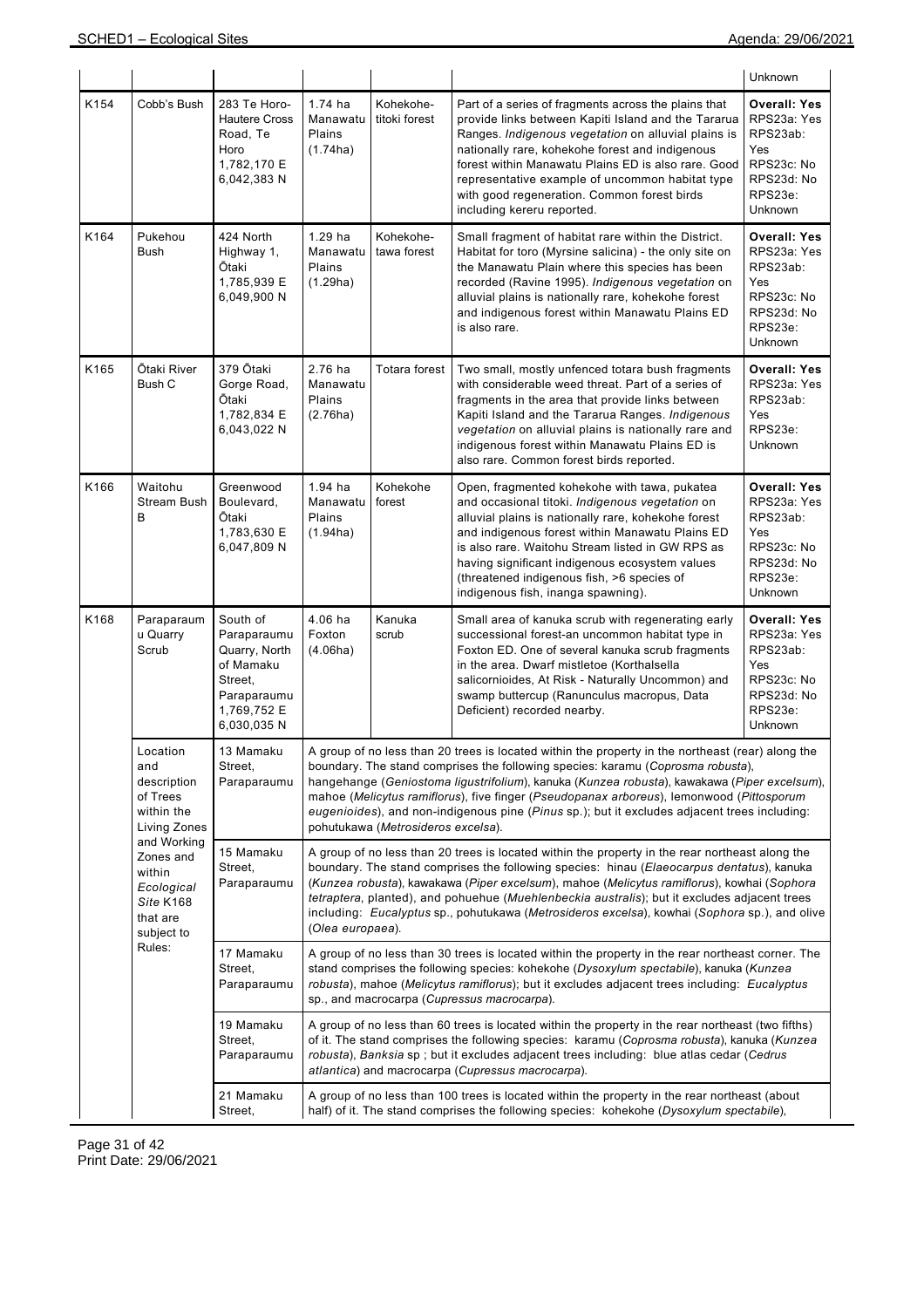|                                                            |                                                          | Paraparaumu                                                                                                      |                                                                                                                                                                                                                                                                                                                                                                                                                                                                                                                                                                                                                   |                                                                                                                                                                                                                                                                                                                                                                                                                                                                                                                                                                                                                | karamu (Coprosma robusta), kanuka (Kunzea robusta), mahoe (Melicytus ramiflorus), five finger<br>(Pseudopanax arboreus), lemonwood (Pittosporum eugenioides), Coprosma sp. (small leaved),<br>and Prunus sp.; but it excludes adjacent trees including: macrocarpa (Cupressus macrocarpa).                                                                                                                                                                                                                                                                                         |                                                                                                                                                                    |  |  |  |  |  |
|------------------------------------------------------------|----------------------------------------------------------|------------------------------------------------------------------------------------------------------------------|-------------------------------------------------------------------------------------------------------------------------------------------------------------------------------------------------------------------------------------------------------------------------------------------------------------------------------------------------------------------------------------------------------------------------------------------------------------------------------------------------------------------------------------------------------------------------------------------------------------------|----------------------------------------------------------------------------------------------------------------------------------------------------------------------------------------------------------------------------------------------------------------------------------------------------------------------------------------------------------------------------------------------------------------------------------------------------------------------------------------------------------------------------------------------------------------------------------------------------------------|------------------------------------------------------------------------------------------------------------------------------------------------------------------------------------------------------------------------------------------------------------------------------------------------------------------------------------------------------------------------------------------------------------------------------------------------------------------------------------------------------------------------------------------------------------------------------------|--------------------------------------------------------------------------------------------------------------------------------------------------------------------|--|--|--|--|--|
|                                                            |                                                          | 23 Mamaku<br>Street,<br>Paraparaumu                                                                              | A group of no less than 100 trees is located within the property in the rear northeast (half) of it.<br>The stand comprises the following species: karamu (Coprosma robusta), kanuka (Kunzea<br>robusta), mahoe (Melicytus ramiflorus), five finger (Pseudopanax arboreus) and non-local<br>pohutukawa (Metrosideros excelsa); but it excludes adjacent trees including: loquat (Eriobotrya<br>japonica).                                                                                                                                                                                                         |                                                                                                                                                                                                                                                                                                                                                                                                                                                                                                                                                                                                                |                                                                                                                                                                                                                                                                                                                                                                                                                                                                                                                                                                                    |                                                                                                                                                                    |  |  |  |  |  |
|                                                            |                                                          | 25 Mamaku<br>Street,<br>Paraparaumu                                                                              | A group of no less than 200 trees is located within the property in the northeast (rear two fifths)<br>of it. The stand comprises the following species: titoki (Alectryon excelsus), karamu (Coprosma<br>robusta), mamaku (Cyathea medullaris), kanuka (Kunzea robusta), mahoe (Melicytus<br>ramiflorus), five finger (Pseudopanax arboreus), lemonwood (Pittosporum eugenioides), and<br>pohuehue (Muehlenbeckia australis); but it excludes adjacent trees including: Italian<br>evergreen buckthorn (Rhamnus alaternus), and karo (Pittosporum ralphii).                                                      |                                                                                                                                                                                                                                                                                                                                                                                                                                                                                                                                                                                                                |                                                                                                                                                                                                                                                                                                                                                                                                                                                                                                                                                                                    |                                                                                                                                                                    |  |  |  |  |  |
|                                                            |                                                          | 27 Mamaku<br>Street,<br>Paraparaumu                                                                              |                                                                                                                                                                                                                                                                                                                                                                                                                                                                                                                                                                                                                   | A group of no less than 200 trees is located within the property in the rear northeast (third) of it.<br>The stand comprises the following species: titoki (Alectryon excelsus), mamaku (Cyathea<br>medullaris), kanuka (Kunzea robusta), mahoe (Melicytus ramiflorus), five finger (Pseudopanax<br>arboreus), cabbage tree (Cordyline australis), lemonwood (Pittosporum eugenioides),<br>pohuehue (Muehlenbeckia australis) and non-local karaka (Corynocarpus laevigatus); but it<br>excludes adjacent trees including: Italian evergreen buckthorn (Rhamnus alaternus), and karo<br>(Pittosporum ralphii). |                                                                                                                                                                                                                                                                                                                                                                                                                                                                                                                                                                                    |                                                                                                                                                                    |  |  |  |  |  |
| 46-48<br>Ruahine<br>Street,<br>Paraparaumu<br>(Pinus sp.). |                                                          |                                                                                                                  |                                                                                                                                                                                                                                                                                                                                                                                                                                                                                                                                                                                                                   |                                                                                                                                                                                                                                                                                                                                                                                                                                                                                                                                                                                                                | A group of no less than 150 trees is located within the property in the rear eastern quarter of it.<br>The stand comprises the following species: karamu (Coprosma robusta), kanuka (Kunzea<br>robusta), manuka (Leptospermum scoparium), mahoe (Melicytus ramiflorus), ngaio (Myoporum<br>laetum), lemonwood (Pittosporum eugenioides), ribbonwood (Plagianthus regius) (planted?),<br>five finger (Pseudopanax arboreus), houpara (Pseudopanax lessonii), milk-leaf (Streblus sp.<br>(?)); but it excludes adjacent trees including: pohutukawa (Metrosideros excelsa), and pine |                                                                                                                                                                    |  |  |  |  |  |
|                                                            |                                                          | 52 Ruahine<br>Street,<br>Paraparaumu                                                                             | A group of no less than 200 trees is located within the property in the rear south-eastern half of<br>it. The stand comprises the following species: karamu (Coprosma robusta), kanuka (Kunzea<br>robusta), manuka (Leptospermum scoparium), lemonwood (Pittosporum eugenioides), kohuhu<br>(Pittosporum tenuifolium), five finger (Pseudopanax arboreus), kamahi (Weinmannia racemosa),<br>hebe (Hebe parviflora), and non-indigenous gorse (Ulex europaeus); but it excludes adjacent<br>trees including: bottlebrush (Callistemon sp.), satinwood (Phebalium squameum), boobialla<br>(Myoporum aff. insulare). |                                                                                                                                                                                                                                                                                                                                                                                                                                                                                                                                                                                                                |                                                                                                                                                                                                                                                                                                                                                                                                                                                                                                                                                                                    |                                                                                                                                                                    |  |  |  |  |  |
| K170                                                       | El Rancho<br>Manuka<br>Wetland                           | North of El<br>Rancho<br>Holiday Park,<br>east of<br>Weggery<br>Drive,<br>Waikanae<br>1,770,738 E<br>6,034,999 N | 7.62 ha<br>Foxton<br>(7.62ha)                                                                                                                                                                                                                                                                                                                                                                                                                                                                                                                                                                                     | manuka<br>wetland                                                                                                                                                                                                                                                                                                                                                                                                                                                                                                                                                                                              | Four blocks of manuka ephemeral wetlands in dune<br>hollows. Subdivision on dune ridges. The wetlands<br>are separated by rank pasture with gorse and<br>blackberry. Wetlands a nationally rare habitat type.<br>Relatively large area of manuka dominated<br>wetland with some open water.                                                                                                                                                                                                                                                                                        | <b>Overall: Yes</b><br>RPS23a: Yes<br>RPS23ab:<br>Yes<br>RPS23c: Yes<br>RPS23d: Yes<br>RPS23e:<br>Unknown, not<br>Māori land.                                      |  |  |  |  |  |
| K171                                                       | Native<br>Orchid<br>Habitat -<br>Paraparaum<br>u Airport | East of 25-29<br>Teoti Street,<br>Paraparaumu,<br>Airport Land.<br>1,766,933 E<br>6,031,956 N                    | .06 ha<br>Foxton<br>(0.06ha)                                                                                                                                                                                                                                                                                                                                                                                                                                                                                                                                                                                      | Ephemeral<br>sedge-herb-<br>grassland<br>wetland                                                                                                                                                                                                                                                                                                                                                                                                                                                                                                                                                               | Native orchid habitat: Very small area (600m <sup>2</sup> ) of<br>greatly modified ephemeral wetland that provides<br>habitat for lady's tresses (Spiranthes novae-<br>zelandiae, Threatened-Nationally Vulnerable)<br>native orchid. This is the one of two known natural<br>population of this species within Wellington region.<br>Being managed by Kapiti Coast Airport Ltd.                                                                                                                                                                                                   | <b>Overall: Yes</b><br>RPS23a: Yes<br>RPS23ab:<br>Yes<br>RPS23c: No<br>RPS23d: No<br>RPS23e:<br>Unknown                                                            |  |  |  |  |  |
| K175                                                       | Waimanu<br>Lagoons                                       | Bound by<br><b>Barrett Drive</b><br>and Tutere<br>Street,<br>Waikanae<br>Beach<br>1,769,421 E<br>6,035,130 N     | 8.02 ha<br>Foxton<br>$(6.31ha)$ ,<br>Not<br>classified<br>$(1.71 \text{ ha})$                                                                                                                                                                                                                                                                                                                                                                                                                                                                                                                                     | Dune lake                                                                                                                                                                                                                                                                                                                                                                                                                                                                                                                                                                                                      | Adjoins K081 Waikanae Estuary. Highly modified,<br>with artificial assemblage of plant species and<br>some inappropriate enhancement plantings.<br>However, this site has linkages to Waikanae River<br>Mouth and provides continuation of open water<br>habitat and habitat for at least 26 indigenous bird<br>species including Threatened-Nationally Critical:<br>white heron, New Zealand shore plover;<br>Threatened-Nationally Endangered: black-fronted<br>tern; Threatened-Nationally Vulnerable: Caspian<br>tern, banded dotterel, New Zealand dabchick, North            | <b>Overall: Yes</b><br>RPS23a: Yes<br>RPS23ab:<br>Yes<br>RPS23c: No<br>RPS23d: Yes<br>RPS23e:<br>Long history<br>of settlement<br>on river banks<br>and near river |  |  |  |  |  |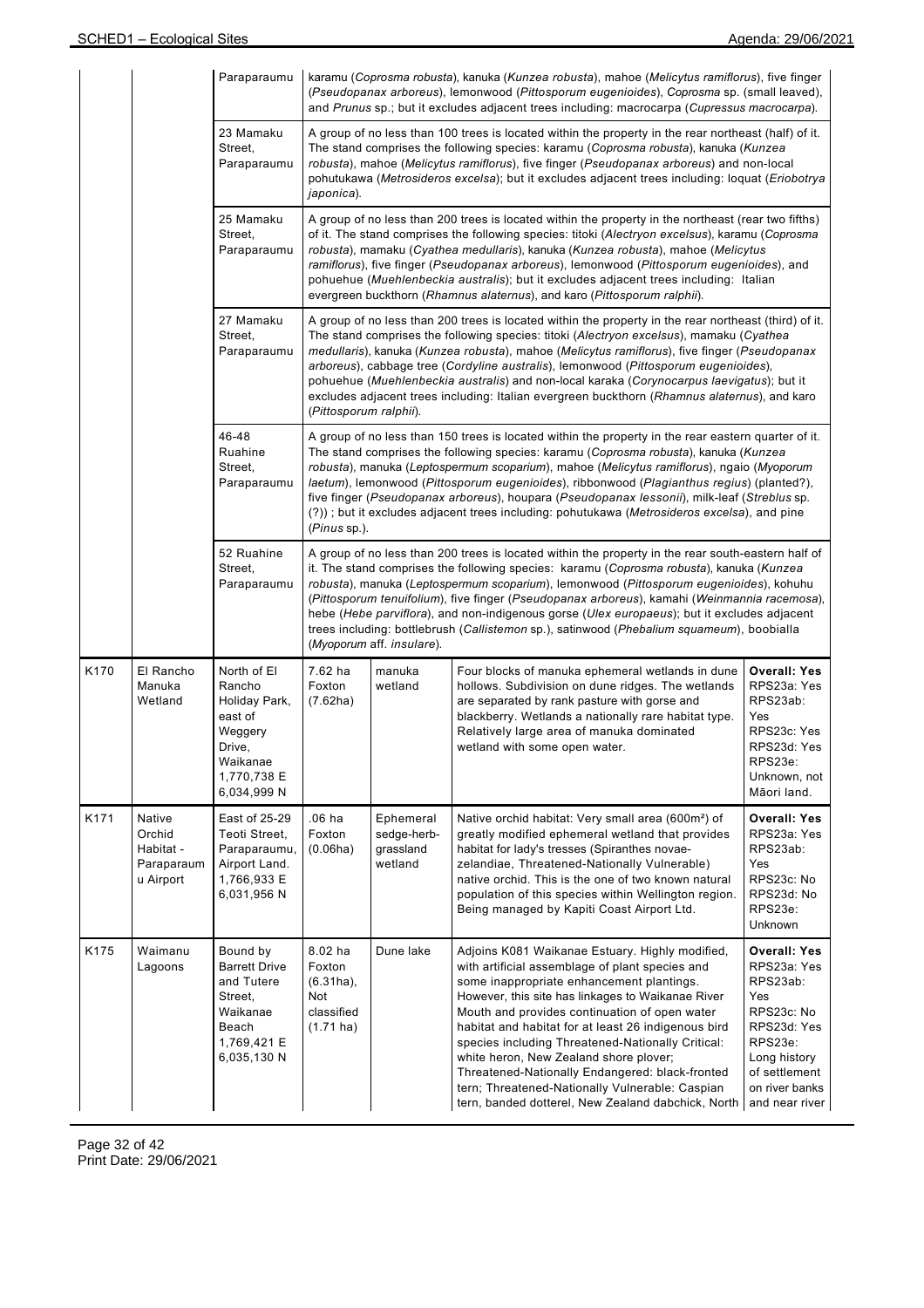|      |                                          |                                                                                                                               |                                                                         |                                                      | Island kaka, pied shag, lesser knot, Red-billed gull,<br>Wrybill; At Risk-Declining: New Zealand pipit,<br>eastern bar-tailed godwit, North Island fernbird,<br>pied stilt, New Zealand pied oystercatcher, white-<br>fronted tern; At Risk-Naturally Uncommon: Black<br>shag, little black shag, royal spoonbill; At Risk-<br>Recovering: brown teal, North Island kokako,<br>variable oystercatcher; Non-resident Native-<br>Coloniser: Australian coot; Non-resident Native-<br>Migrant: little tern, Arctic skua, red-necked stint,<br>turnstone; Non-resident Native-Vagrant: curlew<br>sandpiper, little egret, Terek sandpiper. Wetland<br>habitat is nationally rare and dune vegetation is<br>rare in Foxton ED. High use by water bird species. | mouth                                                                                                          |
|------|------------------------------------------|-------------------------------------------------------------------------------------------------------------------------------|-------------------------------------------------------------------------|------------------------------------------------------|-----------------------------------------------------------------------------------------------------------------------------------------------------------------------------------------------------------------------------------------------------------------------------------------------------------------------------------------------------------------------------------------------------------------------------------------------------------------------------------------------------------------------------------------------------------------------------------------------------------------------------------------------------------------------------------------------------------------------------------------------------------|----------------------------------------------------------------------------------------------------------------|
| K176 | Ōtaki<br>Conservation<br>Area            | Rangiuru<br>Road, Ōtaki<br>Beach<br>1,778,367 E<br>6,048,819 N                                                                | 25.39 ha<br>Foxton<br>$(25.27ha)$ ,<br>Not<br>classified<br>$(0.11$ ha) | Wetland,<br>dune system                              | Highly modified sand dune dominated by pine and<br>macrocarpa canopy. Dunes are a nationally rare<br>habitat type and dune vegetation is rare in Foxton<br>ED. Both dune and wetland habitats are modified<br>and invasive exotic species common. Mostly<br>protected under DOC Stewardship.                                                                                                                                                                                                                                                                                                                                                                                                                                                              | <b>Overall: Yes</b><br>RPS23a: Yes<br>RPS23ab:<br>Yes<br>RPS23c: No<br>RPS23d: No<br>RPS23e:<br>Unknown        |
| K178 | Kiripiti<br>Scientific<br>Reserve        | Old Hautere<br>Road, Te<br>Horo<br>1,780,454 E<br>6,043,961 N                                                                 | $1.98$ ha<br>Manawatu<br>Plains<br>$(1.33ha)$ ,<br>Foxton<br>(0.65ha)   | Totara-<br>matai-titoki<br>forest                    | Part of a series of fragments across the plains that<br>provide links between Kapiti Island and the Tararua<br>Ranges. Indigenous vegetation on alluvial plains is<br>nationally rare. Indigenous forest is rare in<br>Manawatu Plains ED and Foxton ED and lowland<br>totara forest is rare in Wellington region. Site is one<br>of the best examples of this habitat type within<br>Manawatu Plains. Contains akeake, dwarf mistletoe<br>(Korthalsella lindsayi, Not Threatened), common<br>forest birds reported. Protected as Scientific<br>Reserve.                                                                                                                                                                                                  | <b>Overall: Yes</b><br>RPS23a: Yes<br>RPS23ab:<br>Yes<br>RPS23c: No<br>RPS23d: No<br>RPS23e:<br><b>Unknown</b> |
| K184 | Poplar<br>Avenue<br>Wetland              | South of<br>Poplar<br>Avenue,<br>Opposite<br>intersection of<br>Matai Road,<br>Raumati<br>South<br>1,766,862 E<br>6,027,796 N | $3.12$ ha<br>Foxton<br>(3.12ha)                                         | Manuka<br>scrub and<br>rushland<br>wetland           | Wetland dominated by manuka scrub, Isolepis<br>prolifer and rushland. Wetland habitat is nationally<br>rare. A range of common wetland and pasture birds<br>reported and also Royal spoonbill (At Risk-Naturally<br>Uncommon).                                                                                                                                                                                                                                                                                                                                                                                                                                                                                                                            | <b>Overall: Yes</b><br>RPS23a: Yes<br>RPS23ab:<br>Yes<br>RPS23c: No<br>RPS23d: No<br>RPS23e:<br><b>Unknown</b> |
| K185 | South<br>Waikawa<br>Beach Dune<br>Lake   | South of<br>Waikawa<br>Beach,<br>adjoining<br>northern<br>boundary of<br>the District.<br>1,780,681 E<br>6,053,707 N          | .81 ha<br>Foxton<br>(0.81ha)                                            | Dune lake<br>and<br>reedland.<br>Wildlife<br>Refuge. | Small lake, unfenced with full stock access.<br>Wetland habitat is nationally rare and dune<br>vegetation is rare in Foxton ED. Provides habitat for<br>kapungawha (Schoenoplectus tabernaemontani,<br>regionally sparse) and, and is a wildlife refuge.                                                                                                                                                                                                                                                                                                                                                                                                                                                                                                  | <b>Overall: Yes</b><br>RPS23a: Yes<br>RPS23ab:<br>Yes<br>RPS23c: No<br>RPS23d: No<br>RPS23e:<br>Unknown        |
| K186 | Wairongoma<br>i Manuka<br>Wetland        | East of<br>Wairongomai<br>Road, Ōtaki<br>1,782,167 E<br>6,051,463 N                                                           | 5.78 ha<br>Foxton<br>(5.77ha)                                           | Manuka<br>scrub<br>wetland                           | Short stature manuka over dense Baumea and<br>Isolepis. Some stock access. Wetland habitat is<br>nationally rare. Provides habitat for migrating<br>bitten. Rare wetland type in region.                                                                                                                                                                                                                                                                                                                                                                                                                                                                                                                                                                  | <b>Overall: Yes</b><br>RPS23a: Yes<br>RPS23ab:<br>Yes<br>RPS23c: No<br>RPS23d: No<br>RPS23e:<br>Unknown        |
| K187 | Waikanae<br><b>River flats</b><br>forest | Between<br>Waikanae<br>River,<br>railway/SH1                                                                                  | $1.14$ ha<br>Foxton<br>(1.14ha)                                         | Kohekohe-<br>karaka-tawa-<br>titoki forest           | Site is very small and vulnerable to wind/edge<br>effects but has compact shape and good<br>regeneration. Common forest birds reported<br>including kereru. Rare habitat type within the ED;                                                                                                                                                                                                                                                                                                                                                                                                                                                                                                                                                              | <b>Overall: Yes</b><br>RPS23a: Yes<br>RPS23ab:<br>Yes                                                          |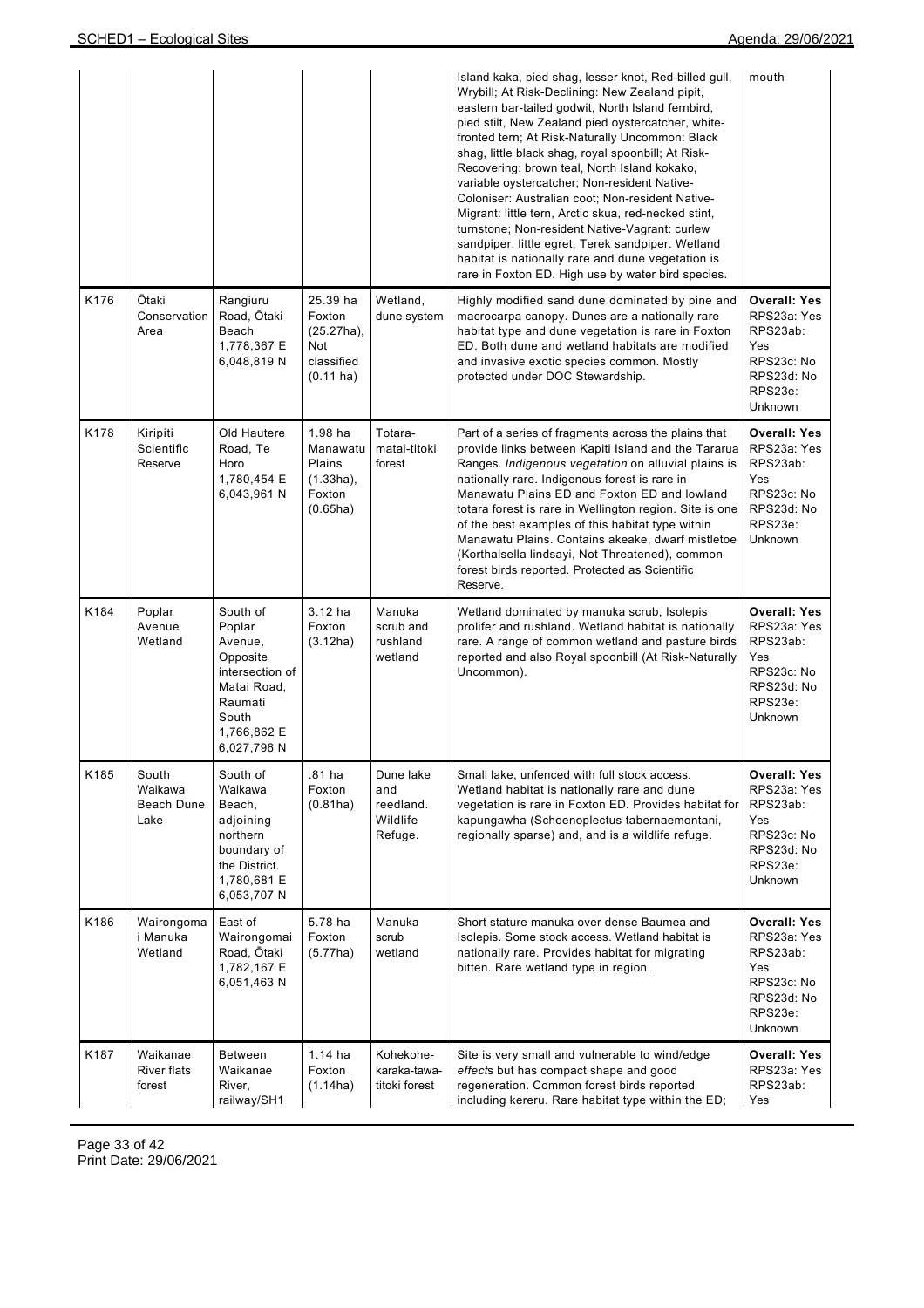|      |                                        | and King<br><b>Arthur Drive</b><br>1,772,187 E<br>6,033,703 N                                                         |                                 |                                                                 | acutely threatened land environment.                                                                                                                                                                                                                                                                                                                                                                                                                                                                                                      | RPS23c: No<br>RPS23d: No<br>RPS23e:<br><b>Unknown</b>                                                                                              |
|------|----------------------------------------|-----------------------------------------------------------------------------------------------------------------------|---------------------------------|-----------------------------------------------------------------|-------------------------------------------------------------------------------------------------------------------------------------------------------------------------------------------------------------------------------------------------------------------------------------------------------------------------------------------------------------------------------------------------------------------------------------------------------------------------------------------------------------------------------------------|----------------------------------------------------------------------------------------------------------------------------------------------------|
| K188 | Greenhill<br>Road,<br>Waikanae         | Foxton ED<br>1,774,395 E<br>6,036,987 N                                                                               | $1.13$ ha<br>Foxton<br>(1.13ha) | Manuka-<br>kanuka scrub                                         | Regenerating early successional vegetation with<br>low diversity due to grazing but acutely threatened<br>land environment. Partly fenced recently; needs<br>complete fencing to allow regeneration. Small<br>area but has potential for restoration if fenced and<br>pest plants and pest animal controlled.                                                                                                                                                                                                                             | <b>Overall: Yes</b><br>RPS23a: Yes<br>RPS23ab:<br>Yes<br>RPS23c: No<br>RPS23d: No<br>RPS23e:<br>Unknown                                            |
| K189 | Ngarara<br>Road,<br>Waikanae           | <b>Between</b><br>Ngarara Road<br>and Park<br>Avenue,<br>Waikanae<br>1,772,533 E<br>6,035,444 N                       | 4.27 ha<br>Foxton<br>(4.27ha)   | Kanuka<br>treeland,<br>wetland                                  | Regenerating early successional forest type<br>induced to treeland due to clearance and grazing,<br>wetland is dominated by exotics; 1 kahikatea and 1<br>rimu in canopy; At Risk-Naturally Uncommon dwarf<br>mistletoe (Korthalsella salicornioides) and common<br>skink (Not Threatened) reported; acutely threatened<br>land environment. Potential for restoration given<br>moderate size but would require major effort<br>removal of grazing, gaps in canopy planted,<br>animal and plant pests controlled. Foxton ED<br>$RAP(2)-1$ | <b>Overall: Yes</b><br>RPS23a: Yes<br>RPS23ab:<br>Yes<br>RPS23c: No<br>RPS23d: No<br>RPS23e:<br><b>Unknown</b>                                     |
| K191 | Greendale<br>Drive,<br>Paraparaum<br>u | <b>Between King</b><br><b>Arthur Drive</b><br>and<br>Greendale<br>Drive,<br>Paraparaumu<br>1,771,114 E<br>6,033,178 N | .56 ha<br>Foxton<br>(0.56ha)    | Tawa-<br>pukatea-<br>kohekohe<br>forest,<br>constructed<br>pond | Grey willow/karamu-cabbage tree plantings. Dune<br>swamp and forest are habitat types within Foxton<br>ED. Occasional habitat for kereru. In very close<br>proximity to Tini Bush. Tiny natural area but<br>compact shape with good regeneration.                                                                                                                                                                                                                                                                                         | Overall: Yes<br>RPS23a: Yes<br>RPS23ab:<br>Yes<br>RPS23c: No<br>RPS23d: No<br>RPS23e:<br>Unknown                                                   |
| K193 | Puruaha<br>Road, Ōtaki                 | Half way<br>between<br>Hapua Road<br>and Te Horo<br>Beach<br>1,775,566 E<br>6,042,159 N                               | .22 ha<br>Foxton<br>(0.22ha)    | Cabbage<br>tree/<br>harakeke-<br>toetoe<br>wetland              | Very small wetland within a triangular intersection<br>of drains (not accessible to stock). Wetlands are<br>uncommon in Foxton ED and this site has a<br>compact shape and is in good condition.                                                                                                                                                                                                                                                                                                                                          | <b>Overall: Yes</b><br>RPS23a: Yes<br>RPS23ab:<br>Yes<br>RPS23c: No<br>RPS23d: No<br>RPS23e:<br>Unknown<br>RPS23d: No<br>RPS23e:<br><b>Unknown</b> |
| K194 | Te Hapua<br>Road,<br>Waikanae          | Near 170 Te<br>Hapua Road<br>1,775,549 E<br>6,040,941 N                                                               | $1.17$ ha<br>Foxton<br>(1.17ha) | Raupo<br>wetland                                                | Wetlands are nationally rare habitat type. Small,<br>partly drained and currently grazed. Removal of<br>grazing necessary for area to regenerate. Compact<br>shape.                                                                                                                                                                                                                                                                                                                                                                       | <b>Overall: Yes</b><br>RPS23a: Yes<br>RPS23ab:<br>Yes<br>RPS23c: No                                                                                |
| K195 | Huia Street.<br>Waikanae               | Huia Street,<br>near<br>Waikanae<br>Reserve<br>1,776,157 E<br>6,037,233 N                                             | $2.01$ ha<br>Foxton<br>(2.01ha) | Kohekohe-<br>tawa forest                                        | Indigenous forest is an uncommon habitat type<br>within the Foxton ED. Occasional habitat for kereru.<br>Part of a series of small areas of forest that may<br>provide ecological links and stepping stone habitat<br>between Kapiti Island and the Tararua Ranges.<br>Fenced. Plant and animal pests controlled. Of<br>sufficient size with good understorey and<br>regeneration to be sustainable.                                                                                                                                      | <b>Overall: Yes</b><br>RPS23a: Yes<br>RPS23ab:<br>Yes<br>RPS23c: Yes<br>RPS23d: No<br>RPS23e:<br>Unknown                                           |
| K196 | Octavius<br>Road,<br>Waikanae          | SH1, 500m<br>south of<br><b>Hadfield Road</b><br>1,775,876 E<br>6,038,081 N                                           | $1.04$ ha<br>Foxton<br>(1.04ha) | Wetland,<br>pukatea-<br>swamp,<br>maire<br>swamp forest         | Wetland and swamp forest are nationally rare<br>habitat types and uncommon in the Foxton ED.<br>Most of site is protected by QE II covenant. New<br>planting on margins will create a protective buffer.                                                                                                                                                                                                                                                                                                                                  | Overall: Yes<br>RPS23a: Yes<br>RPS23ab:<br>Yes<br>RPS23c: Yes<br>RPS23d: No<br>RPS23e:<br>Unknown                                                  |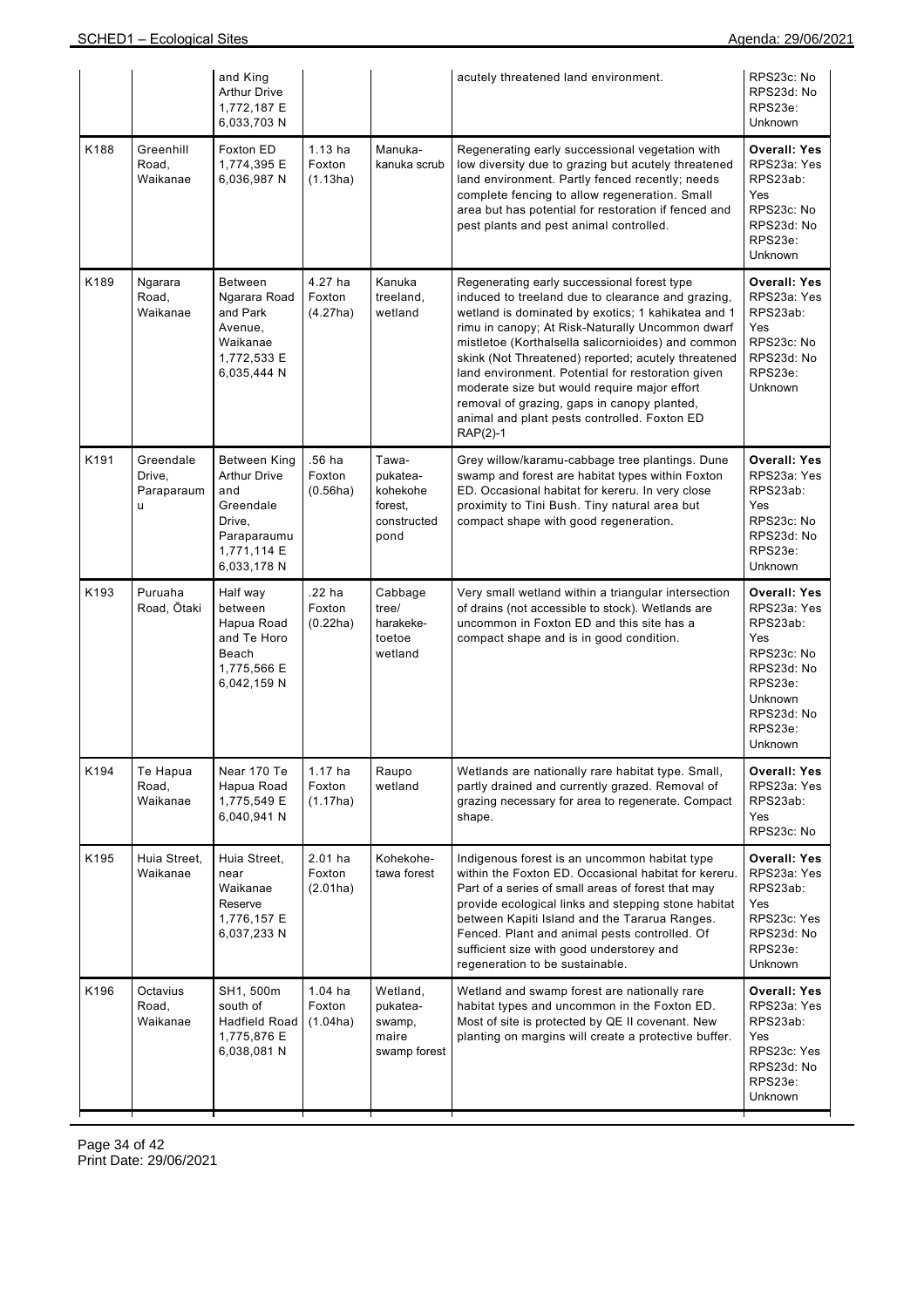| K197 | Paetawa<br>Road, Peka<br>Peka                                         | Paetawa<br>Road, Peka<br>Peka<br>1,773,285 E<br>6,039,192 N                          | .31 ha<br>Foxton<br>(0.31ha)                 | Kanuka<br>scrub and<br>shrubland,<br>Kanuka-<br>garden                                                                                                                                                                                                                                                                                                                                                                                   | Tiny area of regenerating vegetation type in<br>acutely threatened land environment but heavily<br>modified and fragmented. No other kanuka stand in<br>the coastal sand dune strip within Kapiti Coast<br>District, could include At Risk-Declining coastal<br>kanuka (Kunzea amathicola). Less than 8%<br>indigenous cover remains in Foxton ED.<br>Restoration could be difficult due to considerable<br>gardening in parts; very open canopy such that<br>indigenous habitat is highly fragmented. The small<br>southern part was considered sustainable and thus<br>included, but this site has been further reduced and<br>compromised by subdivision and building new<br>houses. KCDC is working with landowners to<br>sustainably manage the site, thus is may be<br>sustainable longer term. | <b>Overall: Yes</b><br>RPS23a: No<br>RPS23ab:<br>Yes<br>RPS23c: No<br>RPS23d: No<br>RPS23e:<br>Unknown,                  |  |  |  |
|------|-----------------------------------------------------------------------|--------------------------------------------------------------------------------------|----------------------------------------------|------------------------------------------------------------------------------------------------------------------------------------------------------------------------------------------------------------------------------------------------------------------------------------------------------------------------------------------------------------------------------------------------------------------------------------------|-------------------------------------------------------------------------------------------------------------------------------------------------------------------------------------------------------------------------------------------------------------------------------------------------------------------------------------------------------------------------------------------------------------------------------------------------------------------------------------------------------------------------------------------------------------------------------------------------------------------------------------------------------------------------------------------------------------------------------------------------------------------------------------------------------|--------------------------------------------------------------------------------------------------------------------------|--|--|--|
|      | Location<br>and<br>description<br>of Trees                            | 86 Paetawa<br>Road, Peka<br>Peka                                                     |                                              | A group of no less than 30 trees is located within the property about 30m from the street edge<br>and adjacent to the house and north boundary. The stand comprises the following species:<br>mahoe (Melicytus ramiflorus), matipo (Myrsine australis), cabbage tree (Cordyline australis),<br>and coastal kanuka (Kunzea amathicola, At Risk-Declining).                                                                                |                                                                                                                                                                                                                                                                                                                                                                                                                                                                                                                                                                                                                                                                                                                                                                                                       |                                                                                                                          |  |  |  |
|      | within the<br><b>Living Zones</b><br>and Working<br>Zones and         | 92 Paetawa<br>Road, Peka<br>Peka                                                     |                                              |                                                                                                                                                                                                                                                                                                                                                                                                                                          | A group of no less than 9 trees is located within the property in the eastern corner of it. The<br>stand comprises the following species: coastal kanuka (Kunzea amathicola, At Risk-Declining).                                                                                                                                                                                                                                                                                                                                                                                                                                                                                                                                                                                                      |                                                                                                                          |  |  |  |
|      | within<br>Ecological<br>Site K197<br>that are<br>subject to<br>Rules: | 88A Paetawa<br>Road, Peka<br>Peka                                                    |                                              | A group of no less than 40 trees is located within the property about 5-10m from the street<br>edge and traversing across the allotment. The stand comprises the following species: mahoe<br>(Melicytus ramiflorus), matipo (Myrsine australis), lancewood (Pseudopanax crassifolius),<br>mingimingi (Coprosma propinqua), kahikatea (Dacrycarpus dacrydioides) (planted), and coastal<br>kanuka (Kunzea amathicola, At Risk-Declining). |                                                                                                                                                                                                                                                                                                                                                                                                                                                                                                                                                                                                                                                                                                                                                                                                       |                                                                                                                          |  |  |  |
|      |                                                                       | 88B Paetawa<br>Road, Peka<br>Peka                                                    |                                              | A group of no less than 30 trees is located within the property in the front southeast half of it.<br>The stand comprises the following species: mahoe (Melicytus ramiflorus), matipo (Myrsine<br>australis), lancewood (Pseudopanax crassifolius), mingimingi (Coprosma propinqua), and<br>coastal kanuka (Kunzea amathicola, At Risk-Declining).                                                                                       |                                                                                                                                                                                                                                                                                                                                                                                                                                                                                                                                                                                                                                                                                                                                                                                                       |                                                                                                                          |  |  |  |
| K198 | Best Road,<br>Te Horo                                                 | Near<br>Blackburne<br>Road,<br>southeast of<br>Te Horo<br>1,780,220 E<br>6,040,528 N | $3.63$ ha<br>Manawa<br>tu Plains<br>(3.62ha) | Tawa-<br>kohekohe<br>forest,<br>Kohekohe-<br>mapou-<br>karamu-<br>pigeonwood<br>forest                                                                                                                                                                                                                                                                                                                                                   | Less than 15% of the original extent of tawa-<br>kohekohe forest remains in Wellington region.<br>Also includes kohekohe-mapou-karamu-<br>pigeonwood forest. Occasional habitat for kereru<br>and falcon (Nationally Vulnerable). Part of a<br>series of natural areas that provide links between<br>Kapiti Island and the Tararua Ranges. Pines<br>planted on edge reduce wind effect. Sustainable<br>with plant and animal pest control.                                                                                                                                                                                                                                                                                                                                                            | <b>Overall: Yes</b><br>RPS23a: Yes<br>RPS23ab: Yes<br>RPS23c: No<br>RPS23d: No<br>RPS23e:<br>Unknown, not<br>Māori land. |  |  |  |
| K199 | Hautere<br>Cross Road,<br>Te Horo                                     | Near<br>Blackburne<br>Road,<br>southeast of<br>Te Horo<br>1,780,507 E<br>6,041,051 N | 2.74 ha<br>Manawa<br>tu Plains<br>(2.74ha)   | Tawa-<br>kohekohe-<br>mahoe forest<br>and kohekohe-<br>mapou-<br>karamu-<br>pigeonwood<br>forest.                                                                                                                                                                                                                                                                                                                                        | Tawa-kohekohe forest on flat to moderately steep<br>lowland hills in the Manawatu Plains ED on<br>northwest hill face. Only 4% indigenous cover<br>remaining in Manawatu Plains ED; about 15% of<br>these forest types in GWRC. Removal of the<br>surrounding pine forest has removed buffering<br>vegetation and opened forest edge. Potentially<br>impacted by grazing. No rare fauna of flora known<br>from the site.                                                                                                                                                                                                                                                                                                                                                                              | <b>Overall: Yes</b><br>RPS23a: Yes<br>RPS23ab: Yes<br>RPS23c: No<br>RPS23d: No<br>RPS23e:<br>Unknown,                    |  |  |  |
| K200 | Hautere<br>Cross Road.<br>Te Horo                                     | Road,<br>southeast of<br>Te Horo<br>1,780,580 E<br>6,040,062 N                       | 4.72ha<br>Manawa<br>tu Plains<br>(4.71ha)    | Tawa-<br>kohekohe-<br>mahoe<br>forest.                                                                                                                                                                                                                                                                                                                                                                                                   | Forest on moderately steep to steep lowland hills<br>and stream gullies running N and NE. Relatively<br>convoluted shape but core forest is at least 50<br>years old and tawa-kohekohe forest type is much<br>reduced in GWRC area. Stock browse may be<br>impacting long term sustainability. No rare flora or<br>fauna known but may contain habitat for At Risk-<br>Declining: Redfin bully (Gobiomorphus huttoni),<br>koaro (Galaxias brevipinnis), longfin eel (Anguilla<br>dieffenbachia).                                                                                                                                                                                                                                                                                                      | <b>Overall: Yes</b><br>RPS23a: Yes<br>RPS23ab: No<br>RPS23c: No<br>RPS23d: No<br>RPS23e:<br>Unknown                      |  |  |  |
| K202 | Hautere<br>Cross Road,<br>Te Horo                                     | East of Best<br>Road, south of<br>Te Horo                                            | 5.24 ha<br>Tararua<br>$(0.57ha)$ ,           | Tawa-kamahi-<br>titoki-<br>rewarewa-                                                                                                                                                                                                                                                                                                                                                                                                     | Forest on moderately steep to steep lowland hills<br>and stream gully running NW. Convoluted shape<br>but core forest is at least 50 years old and tawa-                                                                                                                                                                                                                                                                                                                                                                                                                                                                                                                                                                                                                                              | <b>Overall: Yes</b><br>RPS23a: Yes<br>RPS23ab: Yes                                                                       |  |  |  |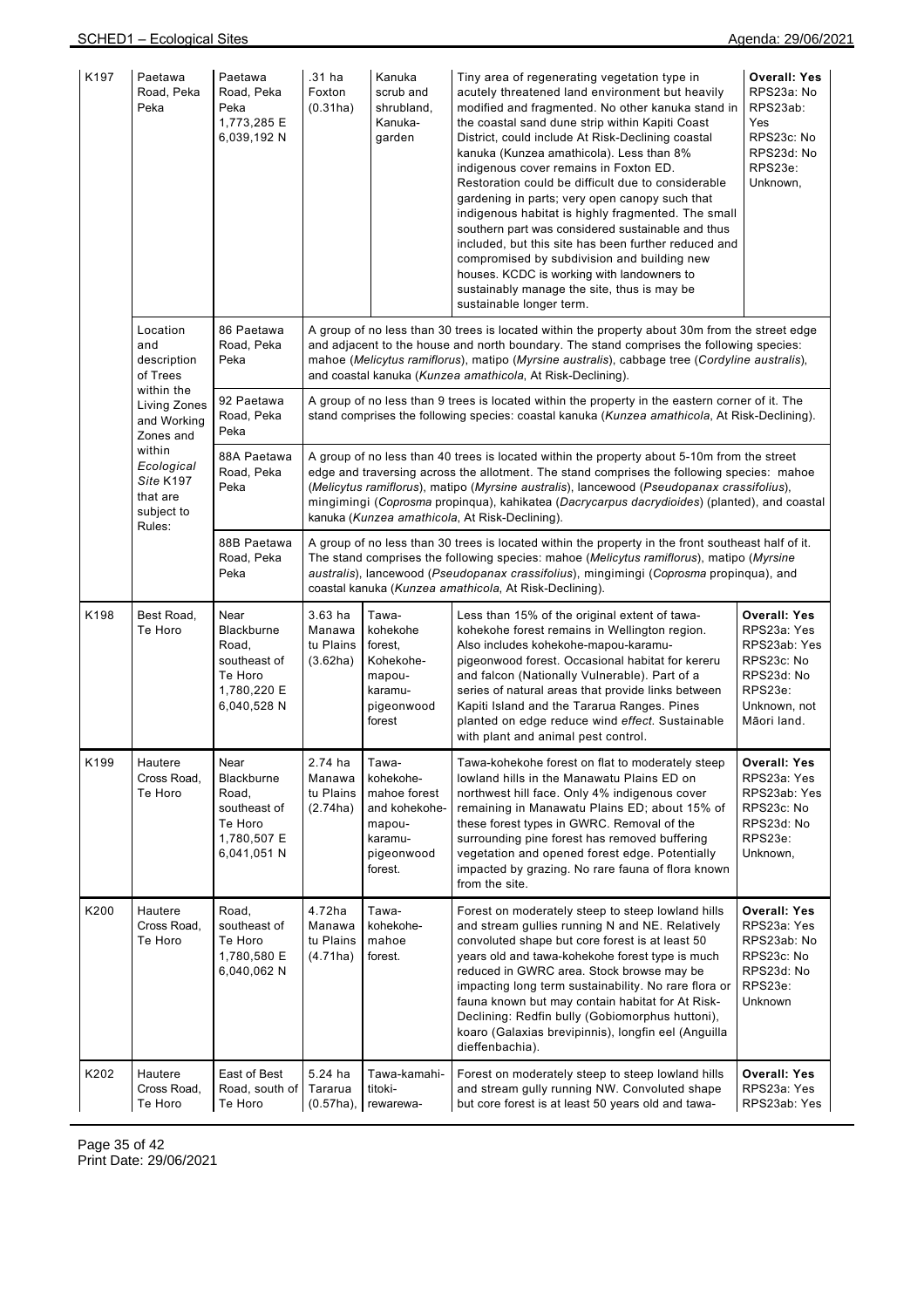|      |                                                                 | 1,779,972 E<br>6,039,663 N                                              | Manawa<br>tu Plains<br>(4.67ha)                                        | (podocarp)<br>forest and<br>tawa-<br>kohekohe-<br>mahoe forest.                                                                                                                                                                           | kohekohe forest type is much reduced in GWRC<br>area. Contains several nationally Threatened or<br>At Risk plant species, and likely to include wetland<br>(less than 10% nationally). Threatened plant<br>species recorded from this site include<br>Threatened-Nationally Vulnerable: New Zealand<br>iris (Libertia peregrinans); At Risk-Naturally<br>Uncommon: Crassula hunua/Crassula<br>ruamahanga, Dwarf mistletoe (Korthalsella<br>salicornioides); At Risk-Declining: Swamp nettle<br>(Urtica linearifolia); At Risk-Relict: towai, large-<br>leaved milk tree (Streblus banksii). May be habitat<br>for Threatened-Nationally Vulnerable: Shortjaw<br>kokopu (Galaxias postvectis); At Risk-Declining:<br>Redfin bully (Gobiomorphus huttoni), koaro<br>(Galaxias brevipinnis), longfin eel (Anguilla<br>dieffenbachia). Stock browse may be impacting<br>long term sustainability.                                                                                          | RPS23c: No<br>RPS23d: No<br>RPS23e:<br>Unknown,                                                                           |
|------|-----------------------------------------------------------------|-------------------------------------------------------------------------|------------------------------------------------------------------------|-------------------------------------------------------------------------------------------------------------------------------------------------------------------------------------------------------------------------------------------|----------------------------------------------------------------------------------------------------------------------------------------------------------------------------------------------------------------------------------------------------------------------------------------------------------------------------------------------------------------------------------------------------------------------------------------------------------------------------------------------------------------------------------------------------------------------------------------------------------------------------------------------------------------------------------------------------------------------------------------------------------------------------------------------------------------------------------------------------------------------------------------------------------------------------------------------------------------------------------------|---------------------------------------------------------------------------------------------------------------------------|
| K203 | <b>Blackburne</b><br>Road/<br>Hautere<br>Cross Road.<br>Te Horo | East of Best<br>Road, south of<br>Te Horo<br>1,779,500 E<br>6,039,670 N | 4.88 ha<br>Manawa<br>tu Plains<br>(4.88ha)                             | titoki-<br>kohekohe-<br>tawa-<br>rewarewa-tree<br>fern forest.<br>and tawa-<br>kamahi-titoki-<br>rewarewa-<br>(podocarp)<br>forest.                                                                                                       | Forest on moderately steep to steep lowland hills<br>and stream gully running NW. Several vegetation<br>types including transition between low altitude<br>kohekohe-tawa forest to hill tawa forest. Compact<br>shape and almost adjoining K204 and not far<br>from K202. Steep and extremely difficult to fence.<br>Grazed by deer and stock. No rare flora or fauna<br>known but may contain habitat for At Risk-<br>Declining: Redfin bully (Gobiomorphus huttoni),<br>koaro (Galaxias brevipinnis), longfin eel (Anguilla<br>dieffenbachia).                                                                                                                                                                                                                                                                                                                                                                                                                                       | <b>Overall: Yes</b><br>RPS23a: Yes<br>RPS23ab: No<br>RPS23c: Yes<br>RPS23d: Yes<br>RPS23e:<br>Unknown, not<br>Māori land. |
| K204 | Blackburne<br>Road/<br>Hautere<br>Cross Road,<br>Te Horo        | East of Best<br>Road, south of<br>Te Horo<br>1,779,385 E<br>6,039,501 N | 6.13 ha<br>Manawa<br>tu Plains<br>(6.13ha)                             | titoki-<br>kohekohe-<br>tawa-<br>rewarewa-tree<br>fern forest,<br>and tawa-<br>kamahi-titoki-<br>rewarewa-<br>(podocarp)<br>forest.                                                                                                       | Forest on moderately steep to steep lowland hills<br>220-380m asl; terrestrial ecosystem and stream<br>gully. Spurs running down to the west. Several<br>vegetation types including transition between low<br>altitude kohekohe-tawa forest to hill tawa forest.<br>Compact shape and almost adjoining K203 and<br>K205. Steep and extremely difficult to fence.<br>Grazed by deer and stock. No rare flora or fauna<br>known but may contain habitat for May be habitat<br>for At Risk-Declining: Redfin bully (Gobiomorphus<br>huttoni), koaro (Galaxias brevipinnis), longfin eel<br>(Anguilla dieffenbachia).                                                                                                                                                                                                                                                                                                                                                                      | Overall: Yes<br>RPS23a: Yes<br>RPS23ab: No<br>RPS23c: Yes<br>RPS23d: Yes<br>RPS23e:<br>Unknown,                           |
| K205 | Blackburne<br>Road/<br>Hautere<br>Cross Road,<br>Te Horo        | East of Best<br>Road, south of<br>Te Horo<br>1,779,378 E<br>6,039,104 N | 29.78 ha<br>Manawa<br>tu Plains<br>$(7.54ha)$ ,<br>Tararua<br>(22.24ha | Tawa-kamahi-<br>titoki-<br>rewarewa-<br>(podocarp)<br>forest,<br>kohekohe-<br>treefern forest.<br>tawa-kamahi-<br>pigeonwood-<br>rewarewa-<br>(podocarp)<br>forest, and<br>titoki-<br>kohekohe-<br>tawa-<br>rewarewa-tree<br>fern forest. | Forest on moderately steep to steep lowland hills -<br>160-460m asl; terrestrial ecosystem and stream<br>gully. Sheltered gullies kohekohe-tree fern forest<br>c6-8m tall. Rims of the valley tawa-rewarewa-<br>(miro) forest and tawa-kamahi-(miro) forest. Spurs<br>generally comprise pasture grassland and farm<br>tracks (excluded from site). Unusual pattern that<br>may be explained by historical logging drag line<br>down through the valley floor-so valley floor<br>vegetation more recent than rim. Transition<br>between kohekohe dominant forest and tawa-<br>kamahi-podocarp forest to cloud forest. May be<br>habitat for Threatened-Nationally Vulnerable:<br>Shortjaw kokopu (Galaxias postvectis); At Risk-<br>Declining: Redfin bully (Gobiomorphus huttoni),<br>koaro (Galaxias brevipinnis), longfin eel (Anguilla<br>dieffenbachia). May be occasional habitat for<br>Threatened-Nationally Vulnerable: New Zealand<br>Falcon (Falco novaeseelandiae "bush"). | <b>Overall: Yes</b><br>RPS23a: Yes<br>RPS23c: Yes<br>RPS23d: Yes<br>RPS23e:<br>Unknown, not<br>Māori land.                |
| K206 | Ōtaki Gorge<br>Road, Ōtaki                                      | South of Otaki<br>Gorge Road<br>1,783,708 E<br>6,040,231 N              | 4.74 ha<br>Tararua<br>(4.74ha)                                         | Probably<br>tawa-<br>kohekohe<br>forest                                                                                                                                                                                                   | Probably tawa-kohekohe forest that provides<br>occasional habitat for kereru. Part of a series of<br>natural areas that provide that may provide<br>stepping stone habitat. Occurs within a threatened<br>land environment. Small but compact shape<br>appears to have intact canopy from aerial                                                                                                                                                                                                                                                                                                                                                                                                                                                                                                                                                                                                                                                                                       | <b>Overall: Yes</b><br>RPS23a: Yes<br>RPS23ab: Yes<br>RPS23c: No<br>RPS23d: No<br>RPS23e:                                 |

Page 36 of 42 Print Date: 29/06/2021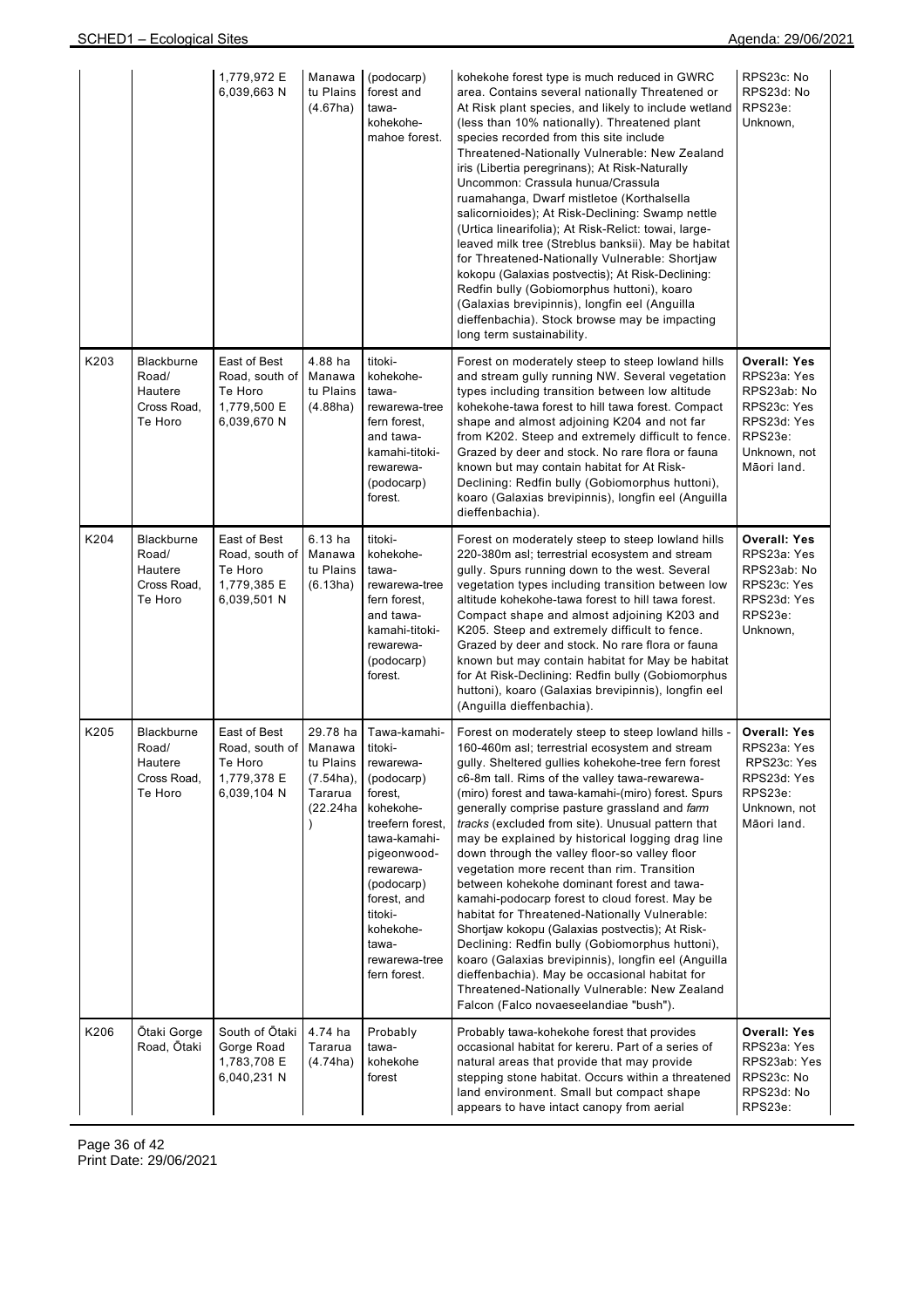|      |                                                                                                                                                                               |                                                                                                            |                                                                                                                                                                                                                                                                                                                                                                                                                                                                                                      |                                                                                            | photograph.                                                                                                                                                                                                                                                                                                                                                                                                                                                                                                                                            | Unknown                                                                                                                   |  |  |
|------|-------------------------------------------------------------------------------------------------------------------------------------------------------------------------------|------------------------------------------------------------------------------------------------------------|------------------------------------------------------------------------------------------------------------------------------------------------------------------------------------------------------------------------------------------------------------------------------------------------------------------------------------------------------------------------------------------------------------------------------------------------------------------------------------------------------|--------------------------------------------------------------------------------------------|--------------------------------------------------------------------------------------------------------------------------------------------------------------------------------------------------------------------------------------------------------------------------------------------------------------------------------------------------------------------------------------------------------------------------------------------------------------------------------------------------------------------------------------------------------|---------------------------------------------------------------------------------------------------------------------------|--|--|
| K207 | Ōtaki Gorge<br>Road, Ōtaki                                                                                                                                                    | South of Otaki<br>Gorge Road<br>1,784,051 E<br>6,039,950 N                                                 | 7.82 ha<br>Tararua<br>(7.82ha)                                                                                                                                                                                                                                                                                                                                                                                                                                                                       | Probably<br>tawa-<br>kohekohe<br>forest                                                    | Probably tawa-kohekohe forest that provides<br>occasional habitat for kereru. Part of a series of<br>natural areas that may provide stepping stone<br>habitats. Occurs within a threatened land<br>environment. Small but compact shape appears<br>to have intact canopy from aerial photograph.<br>Could be extended to include additional riparian<br>forest areas.                                                                                                                                                                                  | <b>Overall: Yes</b><br>RPS23a: Yes<br>RPS23ab: Yes<br>RPS23c: No<br>RPS23d: No<br>RPS23e:<br>Unknown                      |  |  |
| K209 | Atkins Road,<br>Ōtaki                                                                                                                                                         | Atkins Road,<br>Ōtaki<br>1,785,565 E<br>6,050,323 N                                                        | .88 ha<br>Manawa<br>tu Plains<br>(0.88ha)                                                                                                                                                                                                                                                                                                                                                                                                                                                            | Tawa-karaka-<br>kohekohe<br>forest                                                         | Tawa-kohekohe forest is a rare habitat type within<br>the Manawatu Plains ED; acutely threatened land<br>environment. Occasional habitat for kereru. KCDC<br>reserve. Requires removal of large patch of<br>tradescantia, large radiata pine, animal pests.<br>Good regeneration of some species, very small<br>area, may change in character.                                                                                                                                                                                                         | <b>Overall: Yes</b><br>RPS23a: Yes<br>RPS23ab: Yes<br>RPS23c: No<br>RPS23d: No<br>RPS23e:<br>Unknown                      |  |  |
| K210 | Tasman<br>Road,/Te<br>Rauparaha<br>Street, Ōtaki                                                                                                                              | <b>Between</b><br><b>Tasman Road</b><br>and Te<br>Rauparaha<br>Street, Otaki<br>1,780,269 E<br>6,048,741 N | 2.09 ha<br>Foxton<br>(2.09ha)                                                                                                                                                                                                                                                                                                                                                                                                                                                                        | Juncus spp.<br>wetland                                                                     | Wetlands are a national priority for protection<br>however this small wetland is dominated by exotic<br>plant species. Water catchment protection,<br>educational potential. The site has been fenced,<br>is undergoing restoration works and will return to a<br>more natural state.                                                                                                                                                                                                                                                                  | <b>Overall: Yes</b><br>RPS23a: Yes<br>RPS23ab: Yes<br>RPS23c: No<br>RPS23d: No<br>RPS23e:<br>Unknown                      |  |  |
| K211 | State<br>Highway 1<br>South, Ōtaki                                                                                                                                            | Between SH1<br>and Mill<br>Road, Ōtaki<br>1,782,150 E<br>6,047,828 N                                       | $2.62$ ha<br>Foxton<br>(2.62ha)                                                                                                                                                                                                                                                                                                                                                                                                                                                                      | Isolepis<br>prolifer<br>sedgeland,<br>pukatea-<br>swamp maire<br>forest                    | Wetlands are a national priority for protection, and<br>swamp forest is rare in Foxton ED. This site, while<br>modified, is dominated by indigenous species.<br>Water catchment protection. Removal of willows<br>should be carried out following which the site is<br>likely to regenerate naturally. (NB: Grey willow<br>control will need to be on-going until indigenous<br>species are well established.) Good size and<br>compact shape.                                                                                                         | <b>Overall: Yes</b><br>RPS23a: Yes<br>RPS23ab: Yes<br>RPS23c: No<br>RPS23d: No<br>RPS23e:<br>Unknown                      |  |  |
| K212 | County Road<br>escarpment<br>forest                                                                                                                                           | Parallel to<br>Rahui Road<br>south of<br>County Road,<br>Ōtaki<br>1,782,617 E<br>6,047,306 N               | $2.16$ ha<br>Manawa<br>tu Plains<br>(2.16ha)                                                                                                                                                                                                                                                                                                                                                                                                                                                         | Tawa-titoki-<br>kohekohe<br>forest,<br>Pukatea-<br>kohekohe<br>forest and<br>Totara forest | Contains several rare habitat types (lowland<br>totara-broadleaved forest, pukatea swamp forest,<br>tawa-kohekohe forest) within Manawatu Plains ED;<br>acutely threatened land environment. Occasional<br>habitat for kereru and other common forest birds.<br>Adjoins K018. Although long and narrow, the site<br>is a steep terrace riser with good regeneration.<br>Understorey condition is variable from open with<br>kohekohe seedlings to dense mahoe and<br>kawakawa. Weed issues and urban encroachment<br>could affect long term viability. | <b>Overall: Yes</b><br>RPS23a: Yes<br>RPS23ab: Yes<br>RPS23c: Yes<br>RPS23d: No<br>RPS23e:<br>Unknown, not<br>Māori land. |  |  |
|      | Location<br>and<br>description<br>of Trees<br>within the<br>Living Zones<br>and Working<br>Zones and<br>within<br>Ecological<br>Site K212<br>that are<br>subject to<br>Rules: | 55 Freemans<br>Road, Otaki                                                                                 | A group of no less than 80 trees is located within the property in the southwest corner (at the<br>rear). The stand comprises the following species: tawa (Beilschmiedia tawa), kohekohe<br>(Dysoxylum spectabile).                                                                                                                                                                                                                                                                                  |                                                                                            |                                                                                                                                                                                                                                                                                                                                                                                                                                                                                                                                                        |                                                                                                                           |  |  |
|      |                                                                                                                                                                               | 58 Freemans<br>Road, Ōtaki                                                                                 | A group of no less than 100 trees is located within the property in the northeast (rear half) from<br>the top to the central section of the slope. The stand comprises the following species: tawa<br>(Beilschmiedia tawa), kohekohe (Dysoxylum spectabile), and mahoe (Melicytus ramiflorus), and<br>totara (Podocarpus totara), and Toro (Myrsine silicone); but it excludes adjacent trees<br>including: pohutukawa (Metrosideros excelsa).                                                       |                                                                                            |                                                                                                                                                                                                                                                                                                                                                                                                                                                                                                                                                        |                                                                                                                           |  |  |
|      |                                                                                                                                                                               | 19 Oriwa<br>Crescent,<br>Ōtaki                                                                             | A group of no less than 80 trees is located within the property in the west (rear half) from the<br>top to the toe of the slope. The stand comprises the following species: kohekohe (Dysoxylum<br>spectabile), pukatea (Laurelia novae-zealandiae), mahoe (Melicytus ramiflorus) and non-local<br>karaka (Corynocarpus laevigatus).                                                                                                                                                                 |                                                                                            |                                                                                                                                                                                                                                                                                                                                                                                                                                                                                                                                                        |                                                                                                                           |  |  |
|      |                                                                                                                                                                               | 21 Oriwa<br>Crescent,<br>Ōtaki                                                                             | A group of no less than 150 trees is located within the property in the southwest (rear two thirds)<br>from the top to the toe of the slope. The stand comprises the following species: tawa<br>(Beilschmiedia tawa), kohekohe (Dysoxylum spectabile), pukatea (Laurelia novae-zealandiae),<br>mahoe (Melicytus ramiflorus) and non-local karaka (Corynocarpus laevigatus); but it excludes<br>adjacent trees which comprises a mix of native and exotic trees along the rear boundary<br>fenceline. |                                                                                            |                                                                                                                                                                                                                                                                                                                                                                                                                                                                                                                                                        |                                                                                                                           |  |  |
|      |                                                                                                                                                                               | 23 Oriwa                                                                                                   | A group of no less than 150 trees is located within the property in the southwest (rear three                                                                                                                                                                                                                                                                                                                                                                                                        |                                                                                            |                                                                                                                                                                                                                                                                                                                                                                                                                                                                                                                                                        |                                                                                                                           |  |  |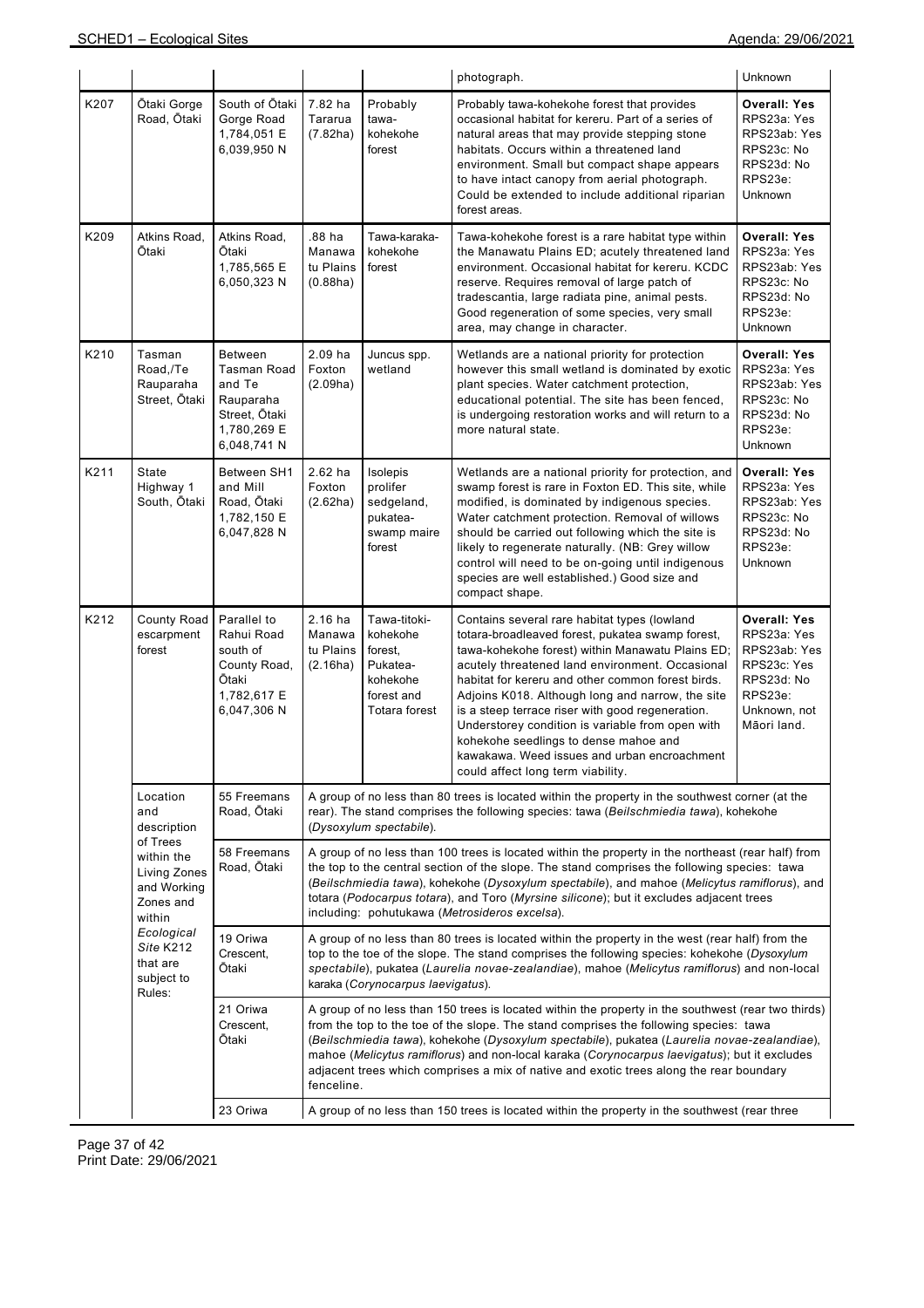| Crescent,<br>Ōtaki             | fifths) from the top to the toe of the slope. The stand comprises the following species: tawa<br>(Beilschmiedia tawa), kohekohe (Dysoxylum spectabile), karamu (Coprosma robusta), mahoe<br>(Melicytus ramiflorus); but it excludes adjacent trees including: Camellia sp., monkey apple<br>(Syzygium smithii), and a mix of native and exotic trees along the rear boundary fenceline.                                                                                                                                                                        |
|--------------------------------|----------------------------------------------------------------------------------------------------------------------------------------------------------------------------------------------------------------------------------------------------------------------------------------------------------------------------------------------------------------------------------------------------------------------------------------------------------------------------------------------------------------------------------------------------------------|
| 25 Oriwa<br>Crescent,<br>Ōtaki | A group of no less than 100 trees is located within the property in the southwest (rear three<br>quarters) from the top to the toe of the slope. The stand comprises the following species: tawa<br>(Beilschmiedia tawa), kohekohe (Dysoxylum spectabile), karamu (Coprosma robusta), mahoe<br>(Melicytus ramiflorus); but it excludes adjacent trees including: a mix of native and exotic trees<br>along the rear boundary fenceline.                                                                                                                        |
| 27 Oriwa<br>Crescent,<br>Ōtaki | A group of no less than 80 trees is located within the property in the southwest (rear three fifths)<br>from the top to the toe of the slope. The stand comprises the following species: tawa<br>(Beilschmiedia tawa), kohekohe (Dysoxylum spectabile), pukatea (Laurelia novae-zealandiae),<br>mahoe (Melicytus ramiflorus); but it excludes adjacent trees including: Prunus sp., monkey<br>apple (Syzygium smithii), a mix of native and exotic trees along the rear boundary fenceline.                                                                    |
| 29 Oriwa<br>Crescent,<br>Ōtaki | A group of no less than 80 trees is located within the property in the southwest (rear half) from<br>the top to the toe of the slope. The stand comprises the following species: tawa (Beilschmiedia<br>tawa), kohekohe (Dysoxylum spectabile), pukatea (Laurelia novae-zealandiae), nikau<br>(Rhopalostylis sapida); but it excludes adjacent trees including: Liquidambar styraciflua,<br>Metrosideros excelsa, a mix of native and exotic trees along the rear boundary fenceline.                                                                          |
| 31 Oriwa<br>Crescent,<br>Ōtaki | A group of no less than 80 trees is located within the property in the southwest (rear half) from<br>the top to the toe of the slope. The stand comprises the following species: tawa (Beilschmiedia<br>tawa), kohekohe (Dysoxylum spectabile), pukatea (Laurelia novae-zealandiae), mahoe<br>(Melicytus ramiflorus), totara (Podocarpus totara), nikau (Rhopalostylis sapida); but it excludes<br>adjacent trees including: Poplar sp., and a mix of native and exotic trees along the rear<br>boundary fenceline and other exotic trees along the ridgeline. |
| 33 Oriwa<br>Crescent,<br>Ōtaki | A group of no less than 80 trees is located within the property in the southwest (rear half) from<br>the top of the river terrace to the toe of the slope. The stand comprises the following species:<br>tawa (Beilschmiedia tawa), kohekohe (Dysoxylum spectabile), pukatea (Laurelia novae-<br>zealandiae), mahoe (Melicytus ramiflorus); but it excludes adjacent trees including: Poplar sp.,<br>willow (Salix sp.), a mix of native and exotic trees along the rear boundary fenceline.                                                                   |
| 35 Oriwa<br>Crescent,<br>Ōtaki | A group of no less than 80 trees is located within the property in the southwest (rear half) from<br>the top to the toe of the slope. The stand comprises the following species: tawa (Beilschmiedia<br>tawa), kohekohe (Dysoxylum spectabile), mahoe (Melicytus ramiflorus); but it excludes adjacent<br>trees including: Poplar sp., willow (Salix sp.), and a mix of native and exotic trees along the<br>rear boundary fenceline.                                                                                                                          |
| 37 Oriwa<br>Crescent,<br>Ōtaki | A group of no less than 80 trees is located within the property in the southwest (rear half) from<br>the top to the toe of the slope. The stand comprises the following species: kohekohe<br>(Dysoxylum spectabile), pukatea (Laurelia novae-zealandiae), mahoe (Melicytus ramiflorus),<br>nikau (Rhopalostylis sapida); but it excludes adjacent trees including: Banksia sp., Poplar sp.,<br>willow (Salix sp.), a mix of native and exotic trees along the rear boundary fenceline.                                                                         |
| 39 Oriwa<br>Crescent,<br>Ōtaki | A group of no less than 80 trees is located within the property in the southwest (rear half) from<br>the top to the toe of the slope. The stand comprises the following species: tawa (Beilschmiedia<br>tawa), kohekohe (Dysoxylum spectabile), pukatea (Laurelia novae-zealandiae), mahoe<br>(Melicytus ramiflorus); but it excludes adjacent trees including: kauri (Agathis australis),<br>monkey apple (Syzygium smithii), puriri (Vitex lucens), kamahi (Weinmannia racemosa), and a<br>mix of native and exotic trees along the rear boundary fenceline. |
| 41 Oriwa<br>Crescent,<br>Ōtaki | A group of no less than 80 trees is located within the property in the southwest (rear half) from<br>the top to the toe of the slope. The stand comprises the following species: tawa (Beilschmiedia<br>tawa), kohekohe (Dysoxylum spectabile), mamaku (Cyathea medullaris), pukatea (Laurelia<br>novae-zealandiae), mahoe (Melicytus ramiflorus); but it excludes adjacent trees including: a<br>mix of native and exotic trees along the rear boundary fenceline.                                                                                            |
| 43 Oriwa<br>Crescent,<br>Ōtaki | A group of no less than 80 trees is located within the property in the southwest (rear two fifths)<br>from the top to the toe of the slope. The stand comprises the following species: tawa<br>(Beilschmiedia tawa), kohekohe (Dysoxylum spectabile), mahoe (Melicytus ramiflorus) and non-<br>local karaka (Corynocarpus laevigatus); but it excludes adjacent trees which comprises a mix of<br>native and exotic trees along the rear boundary fenceline.                                                                                                   |
| 45 Oriwa<br>Crescent,<br>Ōtaki | A group of no less than 80 trees is located within the property in the southwest (rear half) from<br>the top to the toe of the slope. The stand comprises the following species: kohekohe<br>(Dysoxylum spectabile), mahoe (Melicytus ramiflorus); but it excludes adjacent trees including:<br>Eucalyptus sp., and a mix of native and exotic trees along the rear boundary fenceline.                                                                                                                                                                        |
| 47 Oriwa                       | A group of no less than 100 trees is located within the property in the southwest (rear half) from                                                                                                                                                                                                                                                                                                                                                                                                                                                             |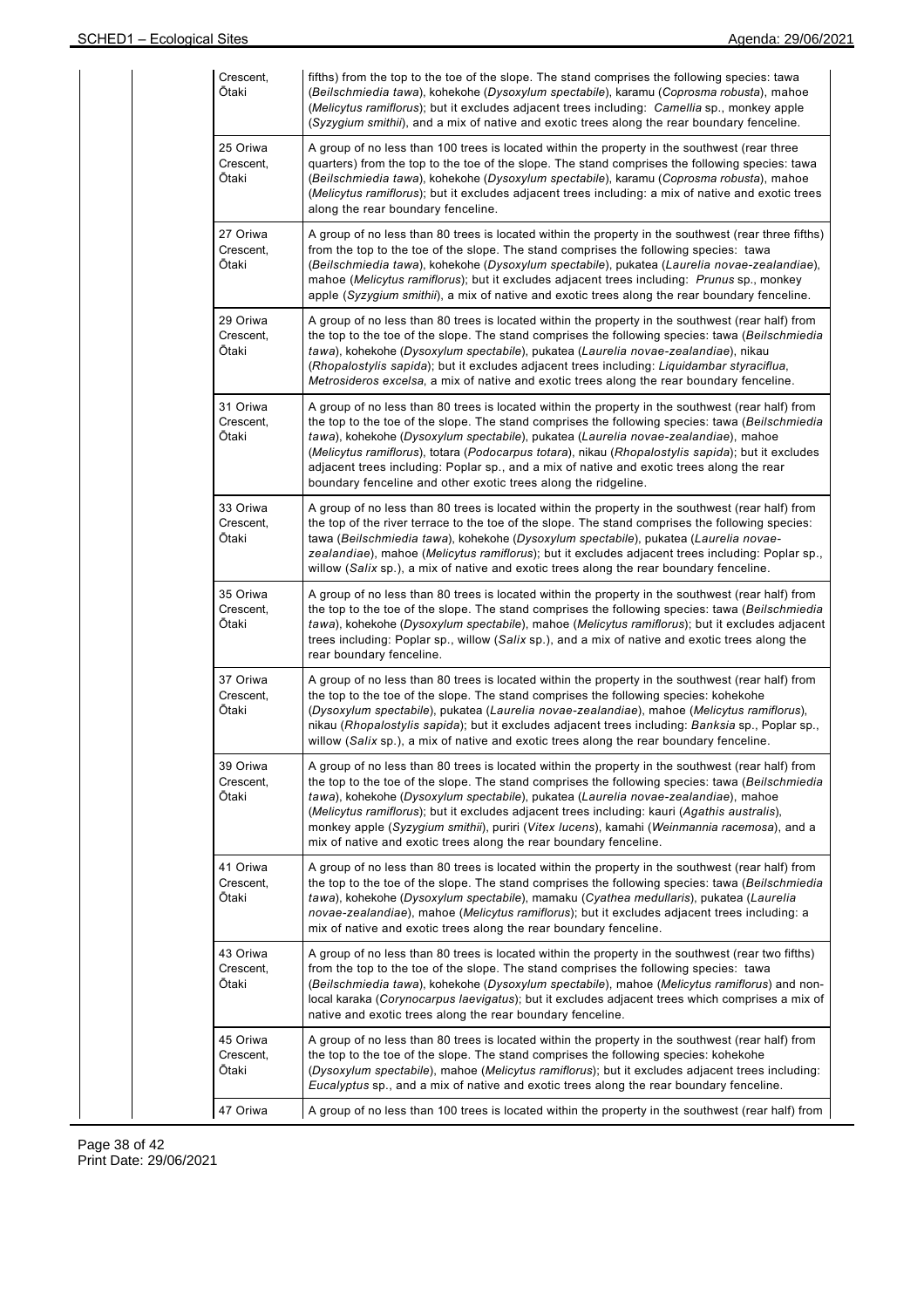|      |                                                    | Crescent,<br>Ōtaki<br>49 Oriwa<br>Crescent,<br>Ōtaki                                         | the top to the toe of the slope. The stand comprises the following species: tawa<br>(Beilschmiedia tawa), kohekohe (Dysoxylum spectabile), pukatea (Laurelia novae-zealandiae);<br>but it excludes adjacent trees including: kauri (Agathis australis), ribbonwood (Plagianthus<br>regius), and a mix of native and exotic trees along the rear boundary fenceline.<br>A group of no less than 100 trees is located within the property in the southwest (rear half) from<br>the top to the toe of the slope. The stand comprises the following species: tawa (Beilschmiedia<br>tawa), kohekohe (Dysoxylum spectabile); but it excludes adjacent trees including: golden<br>totara (Podocarpus totara) 'Aurea', monkey apple (Syzygium smithii), and a mix of native and<br>exotic trees along the rear boundary fenceline.                                                                                                                                                                                                                                                                                                |                                                                                                                                                                                                                                                                                                                                                                                                                                                                                                  |                                                                                                                                                                                                                                                                                                                                                                                                                                                                                                                                                                                                                                                                                                                                             |                                                                                                                                  |  |  |  |  |
|------|----------------------------------------------------|----------------------------------------------------------------------------------------------|----------------------------------------------------------------------------------------------------------------------------------------------------------------------------------------------------------------------------------------------------------------------------------------------------------------------------------------------------------------------------------------------------------------------------------------------------------------------------------------------------------------------------------------------------------------------------------------------------------------------------------------------------------------------------------------------------------------------------------------------------------------------------------------------------------------------------------------------------------------------------------------------------------------------------------------------------------------------------------------------------------------------------------------------------------------------------------------------------------------------------|--------------------------------------------------------------------------------------------------------------------------------------------------------------------------------------------------------------------------------------------------------------------------------------------------------------------------------------------------------------------------------------------------------------------------------------------------------------------------------------------------|---------------------------------------------------------------------------------------------------------------------------------------------------------------------------------------------------------------------------------------------------------------------------------------------------------------------------------------------------------------------------------------------------------------------------------------------------------------------------------------------------------------------------------------------------------------------------------------------------------------------------------------------------------------------------------------------------------------------------------------------|----------------------------------------------------------------------------------------------------------------------------------|--|--|--|--|
|      |                                                    | 112 Rahui<br>Road, Otaki                                                                     | A group of no less than 70 trees is located within the property in the north (rear third) from the<br>top to middle of the slope. The stand comprises the following species: totara (Podocarpus<br>totara var. totara), kawakawa (Piper excelsum subsp. excelsum), m hoe (Melicytus<br>ramiflorussubsp. ramiflorus), mamaku (Cyathea medullaris), hangehange (Geniostoma<br>ligustrifolium var. ligustrifolium), five finger (Pseudopanax arboreus, whauwhaupaku),<br>kohekohe (Dysoxylum spectabile), karam (Coprosma robusta), phuehue(Muehlenbeckia<br>complexa), k mahi (Weinmannia racemosa), and mata (Prumnopitys taxifolia), and non-<br>local species non-local trees kauri (Agathis australis) and karaka (Corynocarpus laevigatus)<br>and nonindigenous species Italian evergreen buckthorn (Rhamnus alaternus), Cherry (Prunus<br>sp.), blackberry (Rubus fruticosus agg.), cotoneaster (Cotoneaster coriaceus), brush wattle (<br>Paraserianthes lophantha); but it excludes adjacent trees including: mamaku (Cyathea<br>medullaris), sequoia (Sequoia sempervirens) and fatsia (Fatsia japonica)." Reasons: |                                                                                                                                                                                                                                                                                                                                                                                                                                                                                                  |                                                                                                                                                                                                                                                                                                                                                                                                                                                                                                                                                                                                                                                                                                                                             |                                                                                                                                  |  |  |  |  |
|      |                                                    | 114 Rahui<br>Road, Ōtaki                                                                     |                                                                                                                                                                                                                                                                                                                                                                                                                                                                                                                                                                                                                                                                                                                                                                                                                                                                                                                                                                                                                                                                                                                            | A group of no less than 80 trees is located within the property in the north (rear third) from the<br>top to middle of the slope. The stand comprises the following species: mamaku (Cyathea<br>medullaris), pukatea (Laurelia novae-zealandiae), mahoe (Melicytus ramiflorus), totara<br>(Podocarpus totara), five finger (Pseudopanax arboreus), and non-indigenous species: Prunus<br>sp., and wattle (Acacia sp.); but it excludes adjacent trees including: mamaku (Cyathea<br>medullaris). |                                                                                                                                                                                                                                                                                                                                                                                                                                                                                                                                                                                                                                                                                                                                             |                                                                                                                                  |  |  |  |  |
|      |                                                    | 126 Rahui<br>Road, Ōtaki                                                                     | A group of no less than 30 trees is located within the property in the north (rear quarter) from<br>the top to middle of the slope. The stand comprises the following species: mamaku (Cyathea<br>medullaris), pukatea (Laurelia novae-zealandiae), mahoe (Melicytus ramiflorus), totara<br>(Podocarpus totara), ribbonwood (Plagianthus regius), five finger (Pseudopanax arboreus),<br>lancewood (Pseudopanax crassifolius), and non-indigenous species: Prunus sp.; but it<br>excludes adjacent trees including: Banksia sp., redwood (Sequoia sempervirens).                                                                                                                                                                                                                                                                                                                                                                                                                                                                                                                                                           |                                                                                                                                                                                                                                                                                                                                                                                                                                                                                                  |                                                                                                                                                                                                                                                                                                                                                                                                                                                                                                                                                                                                                                                                                                                                             |                                                                                                                                  |  |  |  |  |
|      |                                                    | 128 Rahui<br>Road, Otaki                                                                     | A group of no less than 30 trees is located within the property in the north (rear quarter) from<br>the top to middle of the slope. The stand comprises the following species: mamaku (Cyathea<br>medullaris), pukatea (Laurelia novae-zealandiae), mahoe (Melicytus ramiflorus), totara<br>(Podocarpus totara), ribbonwood (Plagianthus regius), five finger (Pseudopanax arboreus),<br>lancewood (Pseudopanax crassifolius), and non-indigenous species: Prunus sp.; but it<br>excludes adjacent trees including: Banksia sp.                                                                                                                                                                                                                                                                                                                                                                                                                                                                                                                                                                                            |                                                                                                                                                                                                                                                                                                                                                                                                                                                                                                  |                                                                                                                                                                                                                                                                                                                                                                                                                                                                                                                                                                                                                                                                                                                                             |                                                                                                                                  |  |  |  |  |
| K214 | Taylors<br>Road, /Old<br>Coach Road,<br>Ōtaki      | Between<br>Waiorongoma<br>i Road and<br>Taylors Road,<br>Ōtaki<br>1,781,656 E<br>6,051,334 N | $1.34$ ha<br>Foxton<br>(1.34ha)                                                                                                                                                                                                                                                                                                                                                                                                                                                                                                                                                                                                                                                                                                                                                                                                                                                                                                                                                                                                                                                                                            | Carex virgata-<br>Juncus<br>spp./pasture,<br>Excavated<br>pond                                                                                                                                                                                                                                                                                                                                                                                                                                   | Wetlands are a national priority for protection.<br>This site is heavily modified, dominated by exotic<br>species and currently grazed but has potential for<br>restoration particularly in the northern part.                                                                                                                                                                                                                                                                                                                                                                                                                                                                                                                              | Overall: TBC,<br>dominated by<br>exotic spp?<br>RPS23a: TBC<br>RPS23ab:<br>TBC<br>RPS23c: No<br>RPS23d: No<br>RPS23e:<br>Unknown |  |  |  |  |
| K215 | Waiorongom<br>ai Road, /<br>Taylors<br>Road, Ōtaki | Between<br>Waiorongoma<br>i Road and<br>Taylors Road,<br>Ōtaki<br>1,782,161 E<br>6,051,455 N | 2.28 ha<br>Foxton<br>(2.28ha)                                                                                                                                                                                                                                                                                                                                                                                                                                                                                                                                                                                                                                                                                                                                                                                                                                                                                                                                                                                                                                                                                              | Manuka-<br>swamp<br>coprosma<br>wetland,<br>Isolepis<br>prolifer-<br>Baumea<br>rubiginosa/sph<br>agnum<br>sedgeland,<br>Juncus spp.-<br>Carex virgata-<br>gorse/pasture<br>rushland,<br>excavated                                                                                                                                                                                                                                                                                                | Wetlands with several different wetland types<br>including short stature manuka over dense<br>Baumea and Isolepis, manuka-swamp coprosma<br>wetland, Isolepis prolifer-Baumea<br>rubiginosa/sphagnum sedgeland, Juncus spp.-<br>Carex virgata-gorse/pasture rushland and an<br>excavated pond. Moderate-high species diversity.<br>Largely in natural state and of sufficient size,<br>although has young pine plantation around<br>margin and through centre which may impact on<br>water table. Wetlands are a national priority for<br>protection and nationally rare, also rare wetland<br>type for Foxton ED and Wellington region.<br>Provides habitat for migrating bitten. Part<br>protected by QEII covenant. Some grazing occurs. | <b>Overall: Yes</b><br>RPS23a: Yes<br>RPS23ab: Yes<br>RPS23c: Yes<br>RPS23d: No<br>RPS23e:<br>Unknown                            |  |  |  |  |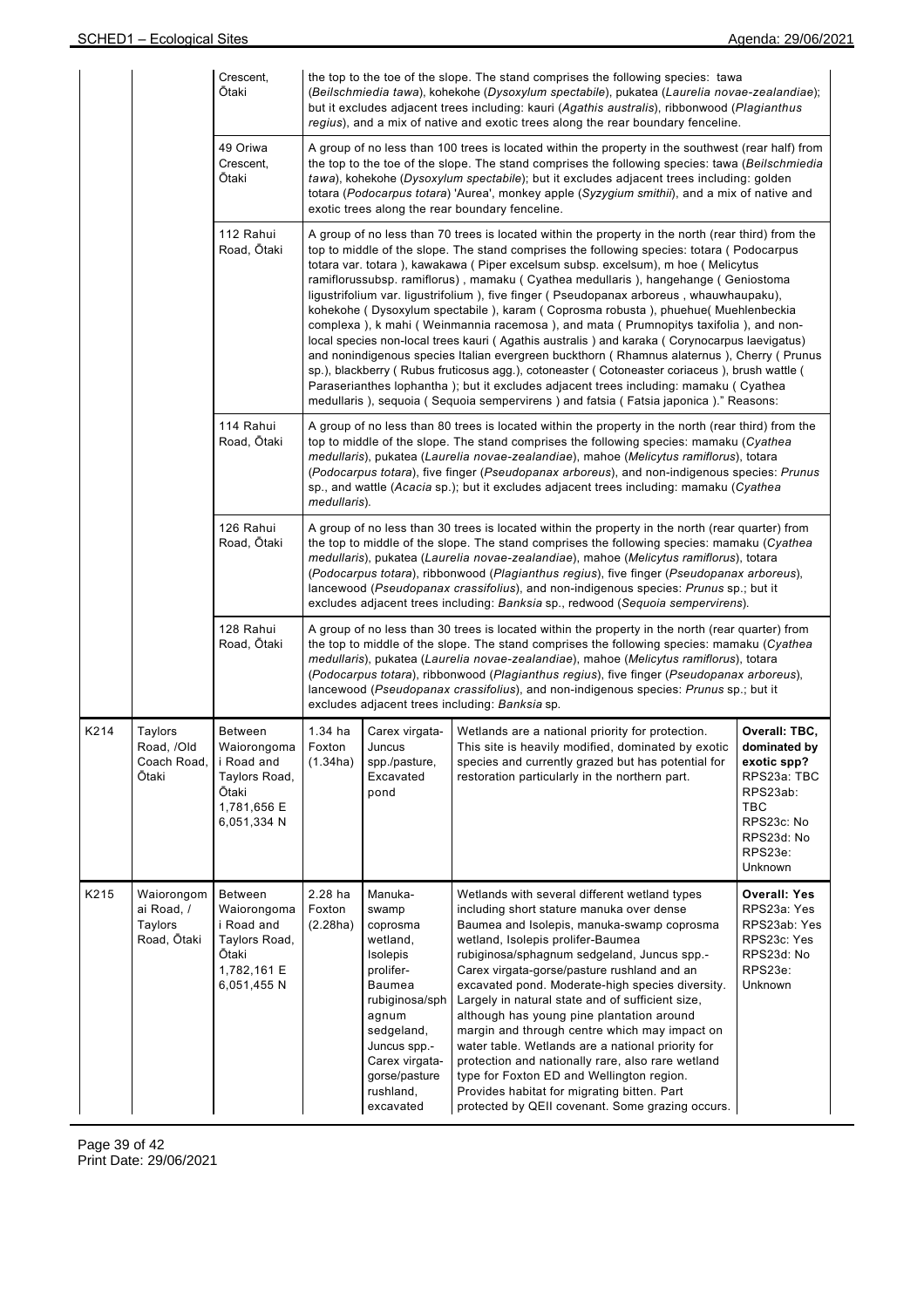|      |                                                                  |                                                                                                           |                                                                           | pond, dune<br>slack                                                                                                                                                                                                                          |                                                                                                                                                                                                                                                                                                                                                                                                                                                                                                                                                                                                                                                                                                                                                                                                                                                                                                                                           |                                                                                                                       |
|------|------------------------------------------------------------------|-----------------------------------------------------------------------------------------------------------|---------------------------------------------------------------------------|----------------------------------------------------------------------------------------------------------------------------------------------------------------------------------------------------------------------------------------------|-------------------------------------------------------------------------------------------------------------------------------------------------------------------------------------------------------------------------------------------------------------------------------------------------------------------------------------------------------------------------------------------------------------------------------------------------------------------------------------------------------------------------------------------------------------------------------------------------------------------------------------------------------------------------------------------------------------------------------------------------------------------------------------------------------------------------------------------------------------------------------------------------------------------------------------------|-----------------------------------------------------------------------------------------------------------------------|
| K218 | <b>Forest Lakes</b><br>Road, Ōtaki                               | <b>Forest Lakes</b><br>Road, Ōtaki<br>1,783,376 E<br>6,050,780 N                                          | $1.38$ ha<br>Foxton<br>(1.38ha)                                           | Tawa-karaka-<br>titoki forest,<br>Tawa-<br>kahikatea-<br>mamaku<br>forest, Tawa-<br>exotic tree<br>species forest                                                                                                                            | Small area of rare habitat type within the ED;<br>acutely threatened land environment, but some of<br>the site dominated by exotic plant species.<br>Common forest birds reported, including kereru.<br>Recreation and education value-used by visitors to<br>camp. Part of site has compact shape, is in good<br>condition with good regeneration so this part is<br>recommended as ecological site. Potential<br>mahinga kai (orchard).                                                                                                                                                                                                                                                                                                                                                                                                                                                                                                 | <b>Overall: Yes</b><br>RPS23a: Yes<br>RPS23ab: Yes<br>RPS23c: No<br>RPS23d: No<br>RPS23e:<br>Potential<br>mahinga kai |
| K219 | State<br>Highway 1<br>South, Ōtaki                               | <b>Between</b><br><b>Forest Lakes</b><br>Road and<br>Lawlors Road,<br>Ōtaki<br>1,783,804 E<br>6,049,881 N | 2.22 ha<br>Manawa<br>tu Plains<br>$(1.66ha)$ ,<br>Foxton<br>(0.55ha)      | Raupo<br>reedland                                                                                                                                                                                                                            | Raupo reedland, wetland is a nationally rare<br>habitat type; acutely threatened land<br>environment. Partly drained and large infestation<br>of Glyceria maxima but potential for restoration.<br>Adjoins K013 (see 1999 District Plan). Moderate<br>size and adjoins larger site.                                                                                                                                                                                                                                                                                                                                                                                                                                                                                                                                                                                                                                                       | <b>Overall: Yes</b><br>RPS23a: Yes<br>RPS23ab: Yes<br>RPS23c: No<br>RPS23d: Yes<br>RPS23e:<br>Unknown                 |
| K220 | Taylors<br>Road, Ōtaki                                           | <b>Between</b><br>Waiorongoma<br>i Road and<br>Taylors Road,<br>Ōtaki<br>1,781,991 E<br>6,050,665N        | 2.35 ha<br>Foxton<br>(2.35ha)                                             | Cabbage tree/<br>swamp<br>coprosma/sed<br>ges wetland,<br>Cabbage<br>tree/old man's<br>beard<br>vineland,<br>Cabbage tree/<br>pohuehue<br>vineland                                                                                           | Wetland is a nationally rare habitat type; acutely<br>threatened land environment. Adjoins K012 (see<br>1999 District Plan) but comprises a different<br>vegetation type than is present in K012. Large<br>areas of vines that are impacting significantly on<br>vegetation will need to be controlled for the site<br>to be sustainable (high priority).                                                                                                                                                                                                                                                                                                                                                                                                                                                                                                                                                                                 | <b>Overall: Yes</b><br>RPS23a: Yes<br>RPS23ab: Yes<br>RPS23c: Yes<br>RPS23d: No<br>RPS23e:<br>Unknown                 |
| K221 | Paekākāriki<br>escarpment,<br>State<br>Highway 1,<br>Paekākāriki | East of SH1,<br>Paekākāriki<br>1,764,437 E<br>6,022,407 N                                                 | 18.82 ha<br>Wellingt<br>on<br>(18.82ha                                    | Tauhinu-<br>(Coprosma<br>propinqua)/pa<br>sture<br>shrubland,<br>Karaka-titoki-<br>mahoe<br>treeland,<br>pohuehue<br>scrub,<br>Cabbage<br>tree/tauhinu<br>treeland,<br>Kohekohe-<br>titoki-karaka<br>forest,<br>manuka/tauhi<br>nu shrubland | Similar to escarpment further south - K135 (see<br>1999 District Plan). Highly visible from township of<br>Paekākāriki. Soil and water conservation values.<br>Role in landscape protection. High potential for<br>restoration due to high visibility from township.<br>Kohekohe forest is rare in Wellington ED. Pied<br>shag (Threatened-Nationally Vulnerable), little<br>black shag (At Risk-Naturally Uncommon)<br>recorded, and common gecko (Not Threatened).                                                                                                                                                                                                                                                                                                                                                                                                                                                                      | <b>Overall: Yes</b><br>RPS23a: Yes<br>RPS23ab: Yes<br>RPS23c: No<br>RPS23d: Yes<br>RPS23e:<br>Unknown                 |
| K231 | Te Horo<br><b>Beach Dune</b>                                     | Rodney<br>Avenue and<br>Sims Road,<br>Te Horo<br>1,776,823 E<br>6,046,357 N                               | 13.35 ha<br>Foxton<br>$(2.07ha)$ ,<br>Not<br>classifie<br>d (11.28<br>ha) | Gravel beach<br>and dune<br>approx.4.5km<br>long 100m<br>wide, turf and<br>mat plants,<br>wind shorn<br>shrubs and<br>trees, exotic<br>species.                                                                                              | Stony beach ridges with indigenous vegetation<br>are nationally Endangered rare ecosystem and<br>rare in Foxton ED. Most intact example within<br>Kapiti District, but not Wellington region. The<br>gravel originates from the Otaki River; excessive<br>gravel extraction could put this feature at risk. The<br>ridge occurs between the driftwood-covered storm<br>berm and is backed by a small sand dune belt.<br>Vegetation grades from turf and mat plants to<br>wind-shorn shrubs and trees. Pingao, Coprosma<br>acerosa (both At Risk-Declining), and other native<br>reeds and grasses occur the sand dune. Red-billed<br>gull (Threatened-Nationally Vulnerable),<br>Tetragonia tetragonoides (At Risk-Naturally<br>Uncommon) reported. This stretch of dunes is<br>important to the hapū of Ngati Raukawa for its<br>ecological richness, numerous battles were fought<br>and lives were lost, and driftwood collection. The | <b>Overall: Yes</b><br>RPS23a: Yes<br>RPS23ab: Yes<br>RPS23c: No<br>RPS23d: Yes<br>RPS23e: Yes                        |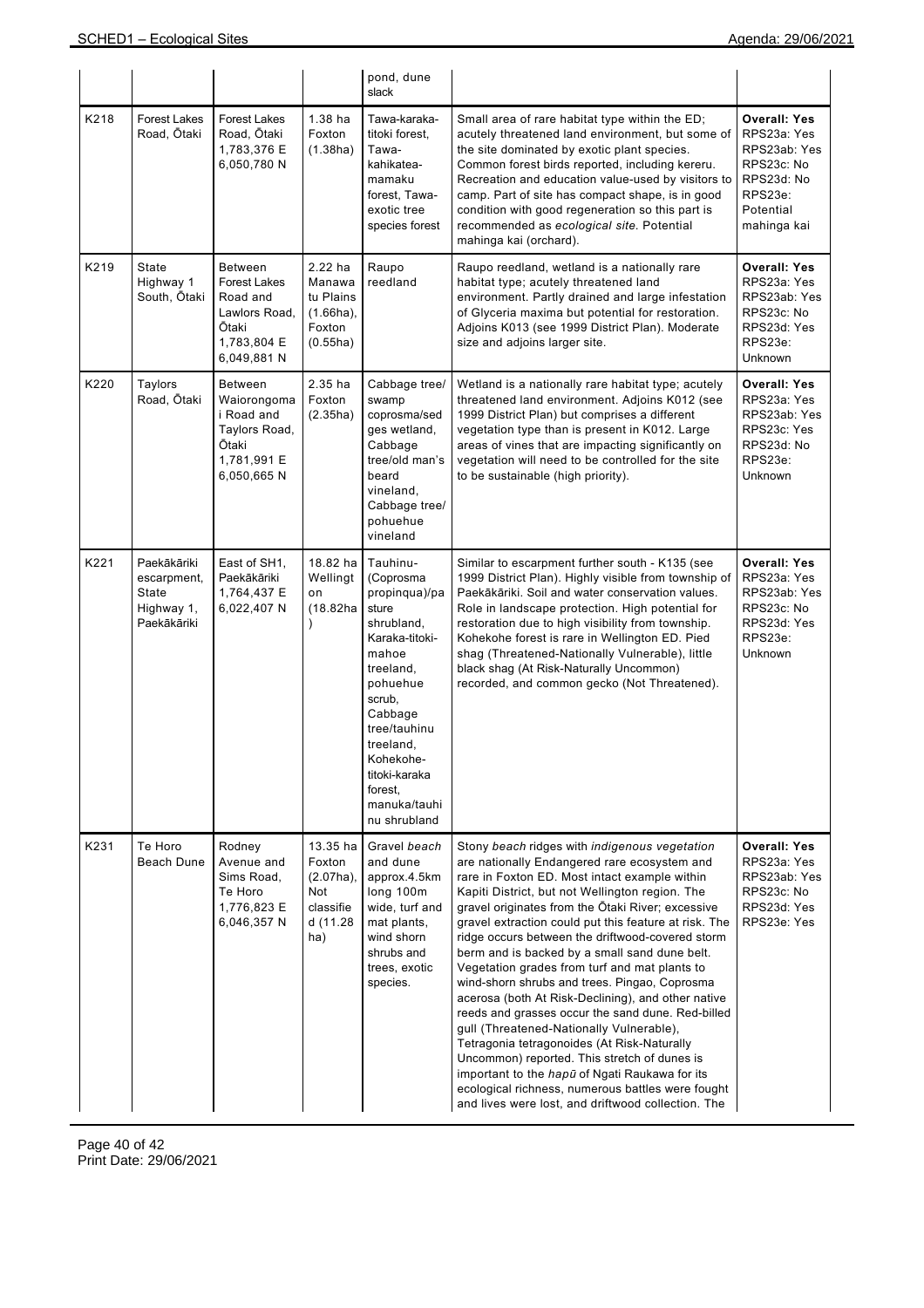|      |                                  |                                                                                                                                       |                                                                         |                                                                                                                                                                                                                                            | wood also provides habitat for fauna.                                                                                                                                                                                                                                                                                                                                                                                                                                                                                                                                                                                                                                                                                                                                                                                                                                                                                                                                                  |                                                                                                       |
|------|----------------------------------|---------------------------------------------------------------------------------------------------------------------------------------|-------------------------------------------------------------------------|--------------------------------------------------------------------------------------------------------------------------------------------------------------------------------------------------------------------------------------------|----------------------------------------------------------------------------------------------------------------------------------------------------------------------------------------------------------------------------------------------------------------------------------------------------------------------------------------------------------------------------------------------------------------------------------------------------------------------------------------------------------------------------------------------------------------------------------------------------------------------------------------------------------------------------------------------------------------------------------------------------------------------------------------------------------------------------------------------------------------------------------------------------------------------------------------------------------------------------------------|-------------------------------------------------------------------------------------------------------|
| K233 | <b>Forest Lakes</b><br>channel   | <b>Forest Lakes</b><br>Road. North of<br>Ōtaki, west of<br>SH1 near<br>northern<br>District<br>boundary.<br>1,783,184 E<br>6,050,965N | 4.64 ha<br>Foxton<br>(4.64ha)                                           | Old drainage<br>canal for Lake<br>Waitawa, and<br>surrounding<br>wetlands                                                                                                                                                                  | This canal originally drained Lake Waitawa.<br>Surrounded by wetlands that buffer the canal and<br>lake. Inclusion on tangata whenua or<br>archaeological grounds. Wasn't fished extensively<br>by Ngati Raukawa, but was still a valued birding<br>and cultivation area. It also contributed to the flow<br>into the wetlands which fed into the Nga Totara<br>Lagoon which was fished. Lake eel are the<br>preferred eel for Ngati Raukawa and the wetland<br>swamps and lakes in this area produced a highly<br>valued eel that was dark in colour. Ti Kouka were<br>also a valued wetland food source with the centre<br>of the shoot boiled with small eel and puha.<br>Contains perch, tench & rudd for coarse fishery.                                                                                                                                                                                                                                                          | <b>Overall: Yes</b><br>RPS23a: Yes<br>RPS23ab: Yes<br>RPS23c: No<br>RPS23d: No<br>RPS23e: Yes         |
| K234 | Te Hapua<br>Road Forest          | State Highway<br>1, Waikanae<br>1,776,725 E                                                                                           | .52 ha<br>Foxton<br>(0.52ha)                                            | Coastal<br>karaka-<br>rewarewa<br>forest                                                                                                                                                                                                   | Small lowland forest fragment, with karaka,<br>rewarewa, and tawa emergent over a diverse<br>canopy. The canopy includes both indigenous<br>and exotic plant species, for example nikau and<br>Magnolia species. The northern and western<br>edges form part of a large garden. This site<br>appears to be in good condition, although it only<br>contains limited elements typical of the lowland<br>forest of Foxton ED, it occurs on acutely<br>threatened (LENZ) land and is within 500 metres<br>of two other larger forest remnants.                                                                                                                                                                                                                                                                                                                                                                                                                                             | <b>Overall: Yes</b><br>RPS23a: Yes<br>RPS23ab: Yes<br>RPS23c: No<br>RPS23d: No<br>RPS23e:<br>Unknown  |
| K235 | Marycrest                        | State Highway<br>1, Te Horo<br>1,777,562 E<br>6,041,155 N                                                                             | $2.03$ ha<br>Foxton<br>(2.03ha)                                         | Pukatea-<br>kahikatea<br>swamp forest                                                                                                                                                                                                      | Two small bush remnants; excellent examples of<br>lowland bush with nikau palms, totara, kahikatea,<br>pukatea, and tawa providing a good combination<br>of trees for attracting birds including kereru and<br>tui. The stream also provides a wetland area<br>where raupo is available and numerous waterfowl<br>can still be found today. This site was once a part<br>of the Te Horo pa site and is a known urupā and<br>would have been used as resource garden. Known<br>to contain large clumps of kiekie (used for tukutuku<br>panels).                                                                                                                                                                                                                                                                                                                                                                                                                                         | <b>Overall: Yes</b><br>RPS23a: Yes<br>RPS23ab: Yes<br>RPS23c: Yes<br>RPS23d: No<br>RPS23e: Yes        |
| K236 | Pharazyn<br>Reserve              | Rutherford<br>Drive-Paetawa<br>Road link road<br>1,772,567 E<br>6,037,794 N                                                           | 41.62 ha<br>Foxton<br>(41.61ha<br>), Not<br>classifie<br>d (0.01<br>ha) | Constructed<br>ponds,<br>amenity and<br>revegetation<br>planting,<br>raupo<br>reedland,<br>spinifex<br>foredunes,<br>marram<br>tussockland<br>dunes,<br>boxthorne<br>shrubland<br>dunes, exotic<br>grassland<br>dunes, pine<br>plantation. | Decommissioned oxidation ponds (retired in 2002)<br>build on a section of Te Harakeke Swamp (K066).<br>Black Drain connects the two parts of Te Harakeke<br>Swamp, wetland around the drain, small raupo<br>reedland. The coastal dunes retain considerable<br>natural character, and areas of relatively intact<br>indigenous vegetation, but compromised by<br>weeds. Grassland and exotic tree plantations<br>around ponds being replaced with amenity and<br>revegetation plantings. Bird fauna includes 26<br>indigenous bird species; Threatened-Nationally<br>Vulnerable: Pied shag, red-billed gull, New<br>Zealand dabchick; At Risk-Declining: North Island<br>fernbird, pied stilt; At Risk-Naturally Uncommon:<br>black shag, little shag, little black shag, royal<br>spoonbill; At Risk-Relict: marsh crake, spotless<br>crake. Seven indigenous fish species in the<br>streams including, At Risk-Declining long-finned<br>eel, giant kokopu, inanga, and redfin bully. | <b>Overall: Yes</b><br>RPS23a: No<br>RPS23ab: Yes<br>RPS23c: Yes<br>RPS23d: Yes<br>RPS23e:<br>Unknown |
| K238 | Reikorangi<br>forest<br>remnants | East of<br>Mangaone<br>South Road<br>and north of<br><b>Terrace Road</b><br>1,779,258 E<br>6,031,615 N                                | 7.22 ha<br>Tararua<br>(7.22ha)                                          | Northern<br>rata/kamahi<br>forest -<br>secondary                                                                                                                                                                                           | Three discontinuous fragments of secondary<br>growth kamahi-rata forest on moderate to slopes<br>and ridges all generally below 400 m asl. While<br>the canopy is intact and sub mid-tier structure is in<br>place, diversity is limited and understorey subject<br>to moderate stock grazing. Unlikely to provide<br>habitat for any at risk or threatened flora or fauna<br>species. Less than 15% of these forest types<br>remaining in Wellington region                                                                                                                                                                                                                                                                                                                                                                                                                                                                                                                           | <b>Overall: Yes</b><br>RPS23a: Yes<br>RPS23ab: Yes<br>RPS23c: No<br>RPS23d: No<br>RPS23e:<br>Unknown  |

Page 41 of 42 Print Date: 29/06/2021